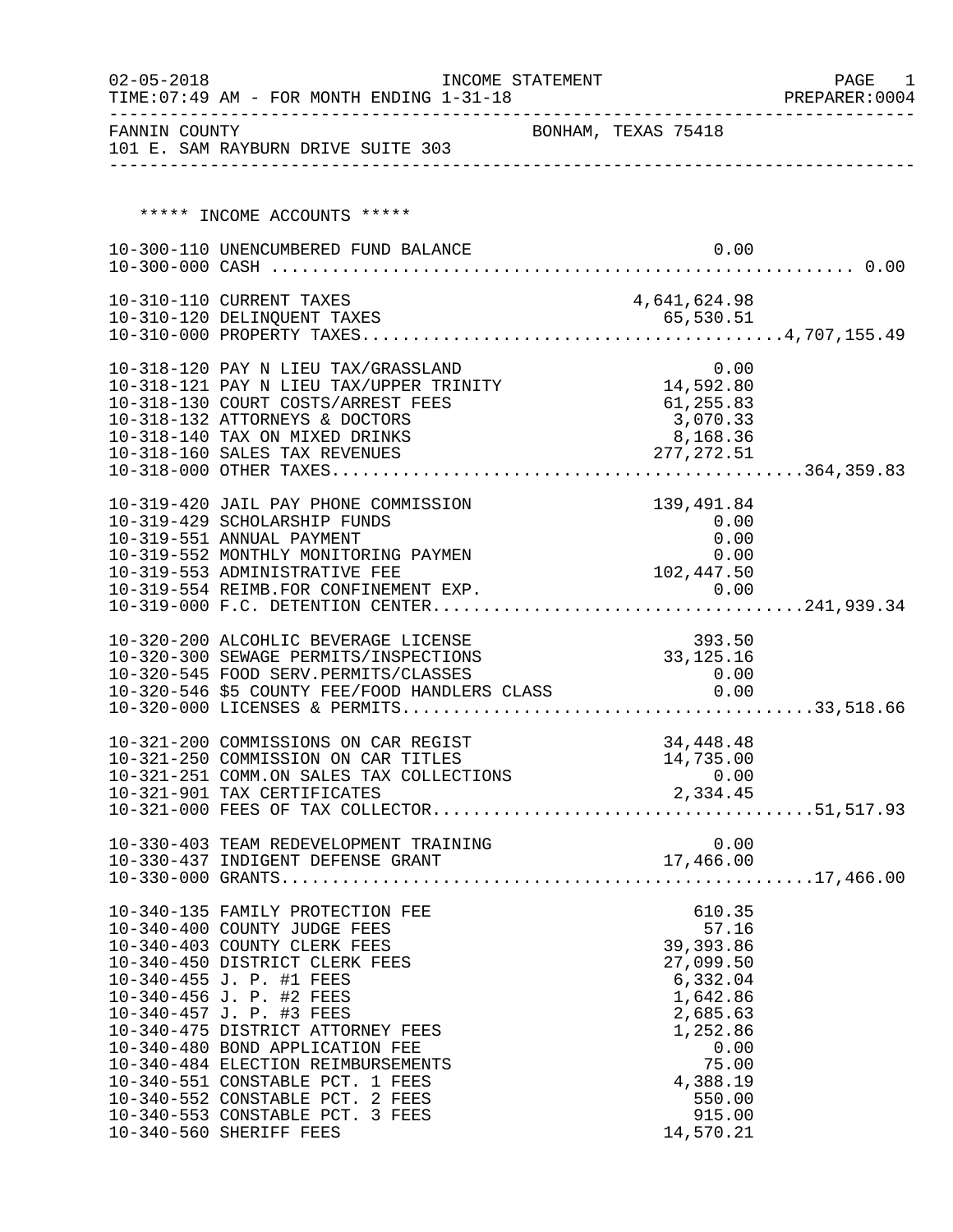| $02 - 05 - 2018$ | INCOME STATEMENT<br>TIME: 07:49 AM - FOR MONTH ENDING 1-31-18                                                                                                                                                                                                                                                                                                                                                                                                                                                                                                                                                                                                                                                                                                                         |                                                                                                                                                                  | PAGE<br>$\sim$ 2<br>PREPARER: 0004 |
|------------------|---------------------------------------------------------------------------------------------------------------------------------------------------------------------------------------------------------------------------------------------------------------------------------------------------------------------------------------------------------------------------------------------------------------------------------------------------------------------------------------------------------------------------------------------------------------------------------------------------------------------------------------------------------------------------------------------------------------------------------------------------------------------------------------|------------------------------------------------------------------------------------------------------------------------------------------------------------------|------------------------------------|
| FANNIN COUNTY    | BONHAM, TEXAS 75418<br>101 E. SAM RAYBURN DRIVE SUITE 303                                                                                                                                                                                                                                                                                                                                                                                                                                                                                                                                                                                                                                                                                                                             |                                                                                                                                                                  |                                    |
|                  | 10-340-573 BOND SUPERVISION FEES<br>10-340-600 D.C.6TH COURT OF APPEALS FEE 458.45<br>10-340-601 C.C.6TH COURT OF APPEALS FEE 458.45<br>10-340-652 SUBDIVISION FEES 0.00<br>10-340-652 SUBDIVISION FEES 0.00<br>10-340-000 OTUPD PFFC 0.                                                                                                                                                                                                                                                                                                                                                                                                                                                                                                                                              |                                                                                                                                                                  |                                    |
|                  | 10-350-455 J. P. #1 FINES<br>10-350-456 J. P. #2 FINES                                                                                                                                                                                                                                                                                                                                                                                                                                                                                                                                                                                                                                                                                                                                | 2,182.70<br>71.10                                                                                                                                                |                                    |
|                  |                                                                                                                                                                                                                                                                                                                                                                                                                                                                                                                                                                                                                                                                                                                                                                                       |                                                                                                                                                                  |                                    |
|                  |                                                                                                                                                                                                                                                                                                                                                                                                                                                                                                                                                                                                                                                                                                                                                                                       |                                                                                                                                                                  |                                    |
|                  |                                                                                                                                                                                                                                                                                                                                                                                                                                                                                                                                                                                                                                                                                                                                                                                       | 0.00                                                                                                                                                             |                                    |
|                  | 10-370-100 KFYN-RADIO TOWER RENT<br>10-370-112 TOBACCO SETTLEMENT<br>10-370-144 CO. JUDGE COURT FEES SALARY REIMB.<br>10-370-147 UTILITIES REIMBURSEMENT<br>10-370-151 ASST. DA LONGEVITY PAY<br>10-370-162 COURT REPORTER SERVICE FEE<br>10-370-163 ADM.OF COURT JUSTICE 10% SB 1417<br>10-370-164 TIME PAYMENT FEE 40% SB 1417<br>10-370-166 JUDICIAL SUPP.FEE(60 CENTS)<br>10-370-167 JUROR REIMB.FEE<br>10-370-408 COUNTY MILLER<br>10-370-408 COUNTY WELLNESS PROGRAM<br>10-370-410 CO CT AT LAW SUPPLEMENT<br>10-370-450 DIST. CLK. PASSPORT PHOTO<br>10-370-453 REIMB.CEC ODYSSEY SAAS<br>10-370-509 CANDY MACHINE COMMISSION<br>10-370-510 DR. PEPPER COMMISSION 56.00<br>10-370-553 DONATION CONST.3 RADIO EQUIP. 0.00<br>10-370-562 STATE REIMB.OFFENDER TRANSPORT 2,698.40 | 800.00<br>0.00<br>0.00<br>6,600.93<br>1,380.00<br>1,439.24<br>1,541.55<br>251.24<br>1,005.13<br>224.80<br>1,498.06<br>1,037.04<br>21,000.00<br>0.00<br>10,796.50 |                                    |
|                  |                                                                                                                                                                                                                                                                                                                                                                                                                                                                                                                                                                                                                                                                                                                                                                                       | 0.00                                                                                                                                                             |                                    |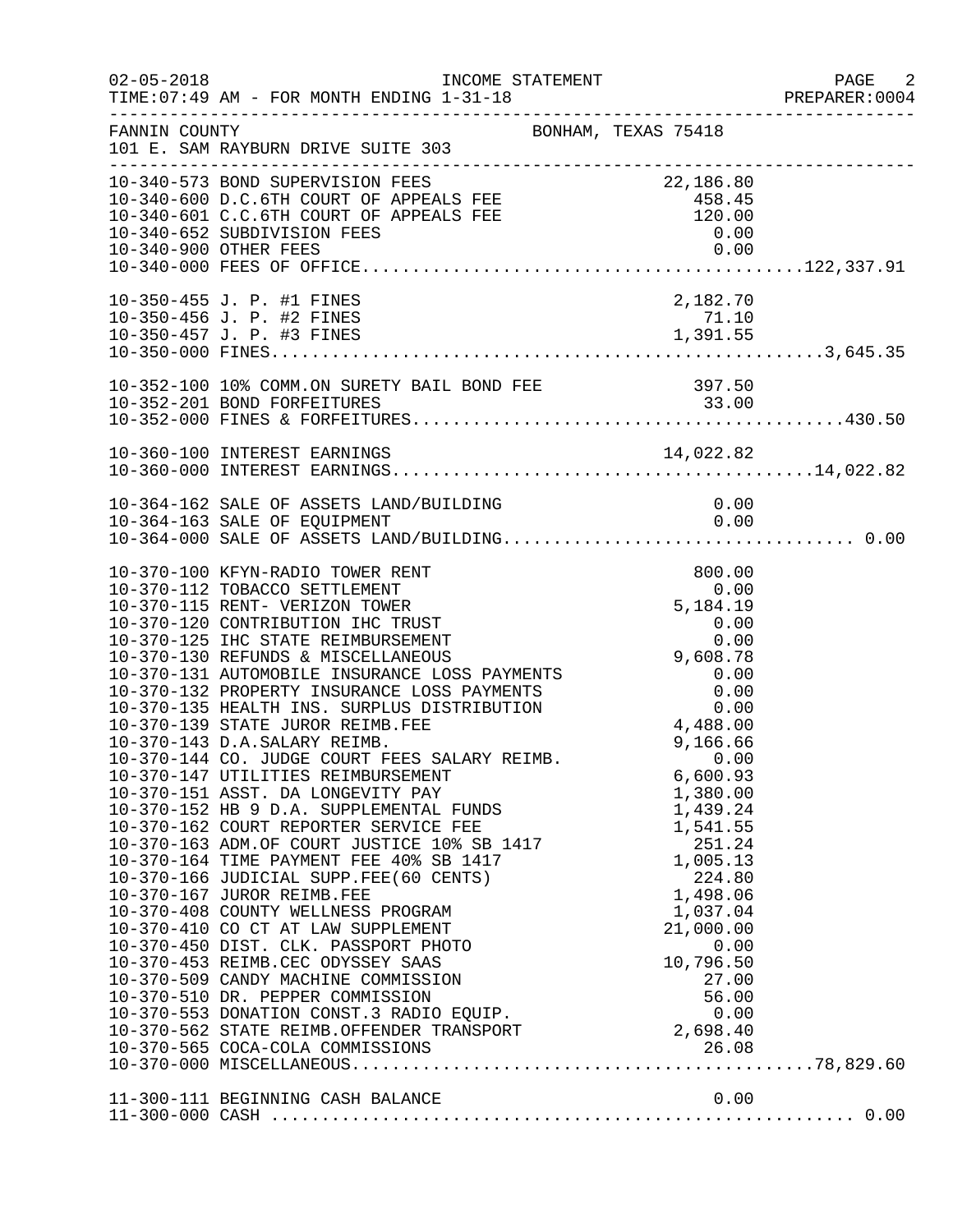| $02 - 05 - 2018$ | TIME: 07:49 AM - FOR MONTH ENDING 1-31-18                                                          | INCOME STATEMENT    |                              |      | PAGE 3<br>PREPARER:0004 |
|------------------|----------------------------------------------------------------------------------------------------|---------------------|------------------------------|------|-------------------------|
| FANNIN COUNTY    | 101 E. SAM RAYBURN DRIVE SUITE 303                                                                 | BONHAM, TEXAS 75418 |                              |      |                         |
|                  | 11-340-600 COUNTY CLERK FEES<br>11-340-650 DISTRICT CLERK FEES<br>11-340-651 JUSTICE OF PEACE FEES |                     | 1,603.30<br>860.18<br>835.51 |      |                         |
|                  | 11-360-100 INTEREST EARNINGS                                                                       |                     | 30.24                        |      |                         |
|                  | 12-300-112 BEGINNING CASH BALANCE                                                                  |                     |                              | 0.00 |                         |
|                  | 12-360-100 INTEREST EARNINGS                                                                       |                     | 1.90                         |      |                         |
|                  | 12-370-134 CO.CLK.VITAL STAT.FEE                                                                   |                     | 155.00                       |      |                         |
|                  | 13-300-113 BEGINNING CASH BALANCE                                                                  |                     |                              | 0.00 |                         |
|                  | 13-345-113 SURETY BAIL BOND FEE                                                                    | 2, 265.00           |                              |      |                         |
|                  | 13-370-130 REFUNDS & MISCELLANEOUS<br>13-370-132 TEMPORARY BOND SECURITY                           |                     | 0.00                         | 0.00 |                         |
|                  | 14-300-114 BEGINNING CASH                                                                          |                     |                              | 0.00 |                         |
|                  | 14-370-455 JP1 SECURITY FEE<br>14-370-456 JP2 SECURITY FEE<br>14-370-457 JP3 SECURITY FEE          |                     | 156.88<br>36.10<br>81.54     |      |                         |
|                  |                                                                                                    |                     |                              |      |                         |
|                  | 16-370-149 CO. JUDGE EXCESS SUPP.                                                                  |                     | 246.29                       |      |                         |
|                  | 17-300-117 BEGINNING CASH BALANCE                                                                  |                     |                              | 0.00 |                         |
|                  | 17-340-131 PROBATE JUDGES EDUCATION                                                                |                     | 65.24                        |      |                         |
|                  | 17-370-130 REFUNDS & MISCELLANEOUS                                                                 |                     |                              | 0.00 |                         |
|                  | 18-300-118 BEGINNING CASH BALANCE                                                                  |                     |                              | 0.00 |                         |
|                  | 18-360-100 INTEREST EARNINGS                                                                       |                     | 12.12                        |      |                         |
|                  | 18-370-130 REFUNDS & MISCELLANEOUS                                                                 |                     |                              | 0.00 |                         |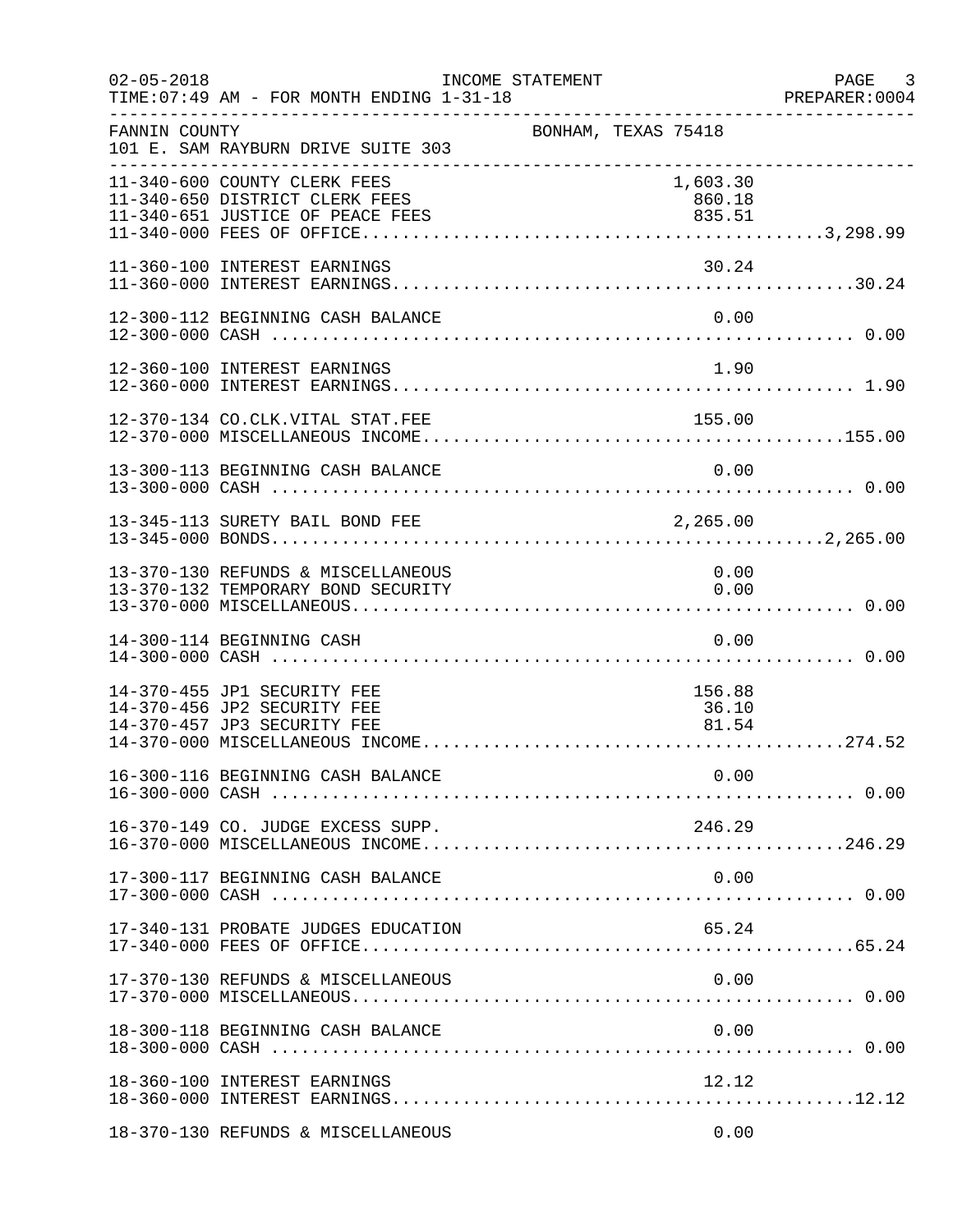| $02 - 05 - 2018$<br>----------------- | TIME: 07:49 AM - FOR MONTH ENDING 1-31-18                                                                                                               | INCOME STATEMENT                              |                                                      | PAGE 4<br>PREPARER: 0004 |
|---------------------------------------|---------------------------------------------------------------------------------------------------------------------------------------------------------|-----------------------------------------------|------------------------------------------------------|--------------------------|
| FANNIN COUNTY                         | 101 E. SAM RAYBURN DRIVE SUITE 303                                                                                                                      | BONHAM, TEXAS 75418                           |                                                      |                          |
|                                       |                                                                                                                                                         |                                               |                                                      |                          |
|                                       | 19-300-119 BEGINNING CASH BALANCE                                                                                                                       |                                               | 0.00                                                 |                          |
|                                       | 19-360-100 INTEREST EARNINGS                                                                                                                            |                                               | 2.22                                                 |                          |
|                                       | 19-370-136 DIST.CLK.PRES.REC.FEE                                                                                                                        |                                               | 867.91                                               |                          |
|                                       | 20-300-120 BEGINNING CASH BALANCE                                                                                                                       |                                               | 0.00                                                 |                          |
|                                       | 20-360-100 INTEREST EARNINGS                                                                                                                            |                                               | 10.46                                                |                          |
|                                       | 20-370-135 CO.OFFICE REC.MNGMT.FEE                                                                                                                      |                                               | 3, 295.30                                            |                          |
|                                       | 21-300-121 BEGINNING CASH BALANCE                                                                                                                       |                                               | 0.00                                                 |                          |
|                                       | 21-310-110 CURRENT TAXES<br>21-310-120 DELINQUENT TAXES                                                                                                 |                                               | 266,811.07<br>3,765.51                               |                          |
|                                       | 21-318-120 PAY N LIEU TAX/GRASSLAND<br>21-318-121 PAY N LIEU TAX/UPPER TRINITY<br>21-318-160 SALES TAX REVENUES                                         | 0.00<br>11.NITY 884<br>15,434.00<br>15,434.00 | 0.00                                                 |                          |
|                                       | 21-321-200 CAR REGISTRATION/SALES TAX<br>21-321-300 COUNTY'S ADDITIONAL \$10                                                                            |                                               | 29,269.67<br>21, 138.18                              |                          |
|                                       | 21-330-200 FEMA GRANT                                                                                                                                   |                                               | 0.00                                                 |                          |
|                                       | 21-350-403 COUNTY CLERK FINES<br>21-350-450 DISTRICT CLERK FINES<br>21-350-455 J. P. #1 FINES<br>21-350-456 J. P. #2 FINES<br>21-350-457 J. P. #3 FINES |                                               | 1,469.42<br>2,462.95<br>1,650.41<br>627.40<br>679.54 |                          |
|                                       | 21-360-100 INTEREST EARNINGS                                                                                                                            |                                               | 99.92                                                |                          |
|                                       | 21-364-162 LAND/BUILDING<br>21-364-163 SALE OF EQUIPMENT                                                                                                |                                               | 0.00<br>0.00                                         |                          |
|                                       | 21-370-100 PROPERTY LEASE<br>21-370-120 STATE LATERAL ROAD<br>21-370-125 TDT. WEIGHT FEES                                                               |                                               | 0.00<br>8,484.17<br>11,254.66                        |                          |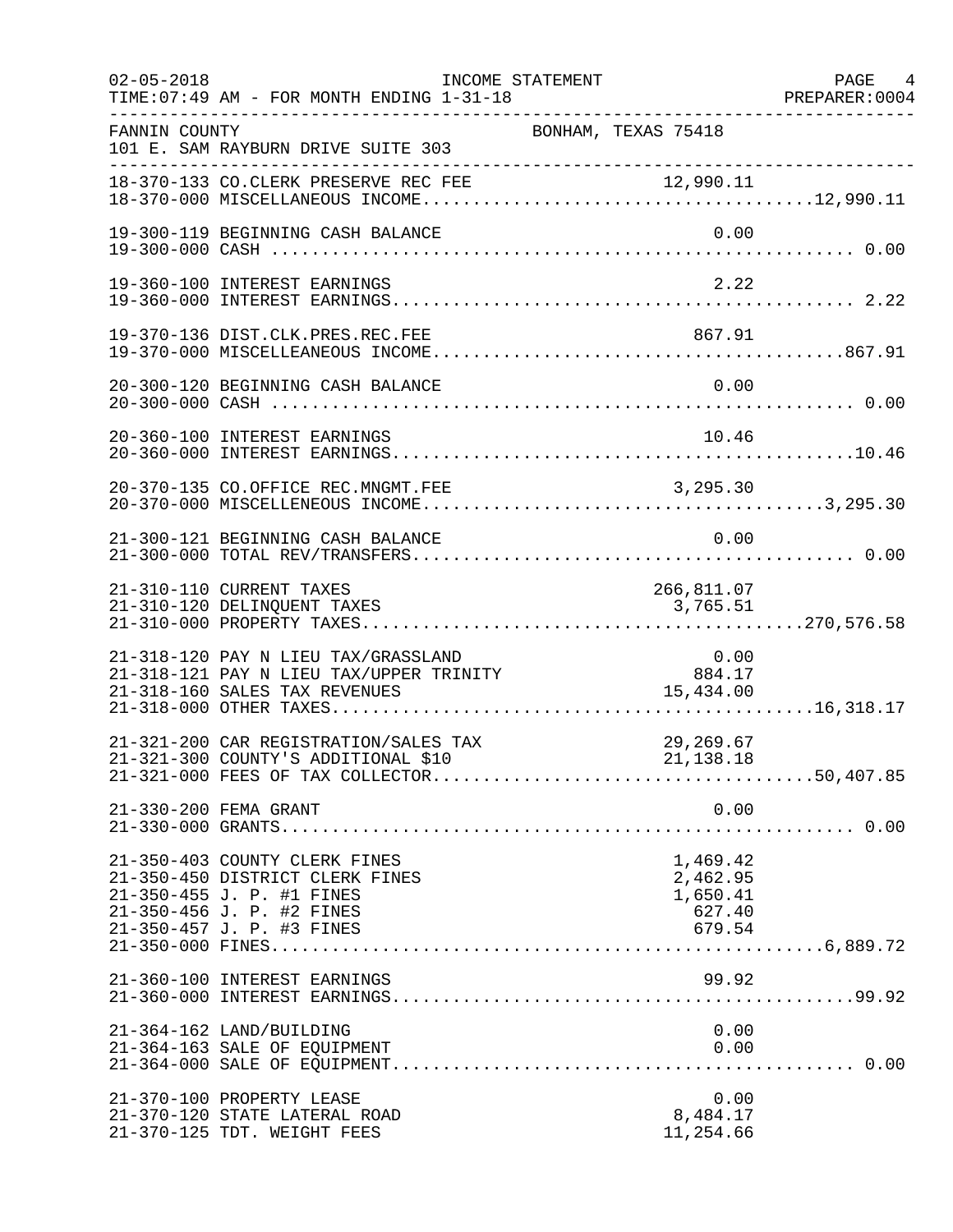| $02 - 05 - 2018$ | INCOME STATEMENT<br>TIME: 07:49 AM - FOR MONTH ENDING 1-31-18                                                                                                                                                                                                                  |                                                    | PAGE 5<br>PREPARER:0004 |
|------------------|--------------------------------------------------------------------------------------------------------------------------------------------------------------------------------------------------------------------------------------------------------------------------------|----------------------------------------------------|-------------------------|
| FANNIN COUNTY    | 101 E. SAM RAYBURN DRIVE SUITE 303                                                                                                                                                                                                                                             | BONHAM, TEXAS 75418                                |                         |
|                  | 21-370-130 REFUNDS & MISCELLANEOUS<br>21-370-140 PROCEEDS OF LOAN<br>21-370-145 REIMBURSEMENT OF MATERIALS                                                                                                                                                                     | 853.20<br>0.00<br>4,656.54                         |                         |
|                  | 22-300-122 BEGINNING CASH BALANCE                                                                                                                                                                                                                                              | 0.00                                               |                         |
|                  | 22-310-110 CURRENT TAXES                                                                                                                                                                                                                                                       | 310,799.56                                         |                         |
|                  | 0.00 0.10 141 IN THE TAX/GRASSLAND 0.00<br>22-318-121 PAY N LIEU TAX/UPPER TRINITY 1,029.94<br>22-318-160 SALES TAX REVENUES                                                                                                                                                   | 17,978.55                                          |                         |
|                  | 11 111 100 CAR REGISTRATION/SALES TAX<br>22-321-300 COUNTY'S ADDITIONAL \$10<br>22-321-000 EEEC OF TALL IN                                                                                                                                                                     | 34,095.29<br>24,623.10                             |                         |
|                  | 22-330-200 FEMA GRANT                                                                                                                                                                                                                                                          | 0.00                                               |                         |
|                  | 22-350-403 COUNTY CLERK FINES<br>22-350-450 DISTRICT CLERK FINES<br>22-350-455 J. P. #1 FINES<br>22-350-456 J. P. #2 FINES                                                                                                                                                     | 1,711.67<br>2,869.01<br>1,922.51<br>730.84         |                         |
|                  | 22-360-100 INTEREST EARNINGS                                                                                                                                                                                                                                                   | 1,412.38                                           |                         |
|                  | 22-364-163 SALE OF EQUIPMENT                                                                                                                                                                                                                                                   | 0.00                                               |                         |
|                  | 22-370-120 STATE LATERAL ROAD<br>22-370-125 TDT WEIGHT FEES<br>22-370-130 REFUNDS & MISCELLANEOUS<br>22-370-131 AUTOMOBILE INSURANCE LOSS PAYMENT<br>22-370-140 PROCEEDS OF LOAN<br>22-370-145 REIMBURSEMENT OF MATERIALS 22-370-150 TRENTON HIGH MEADOWS SUBDIVISION 4,200.00 | 9,882.94<br>13,110.19<br>0.00<br>29,871.00<br>0.00 |                         |
|                  | 23-300-123 BEGINNING CASH BALANCE                                                                                                                                                                                                                                              | 0.00                                               |                         |
|                  | 23-310-110 CURRENT TAXES                                                                                                                                                                                                                                                       | 466,199.31                                         |                         |
|                  | 23-318-120 PAY N LIEU TAX/GRASSLAND<br>23-318-121 PAY N LIEU TAX/UPPER TRINITY<br>23-318-160 SALES TAX REVENUES                                                                                                                                                                | 0.00<br>1,544.90<br>26,967.84                      |                         |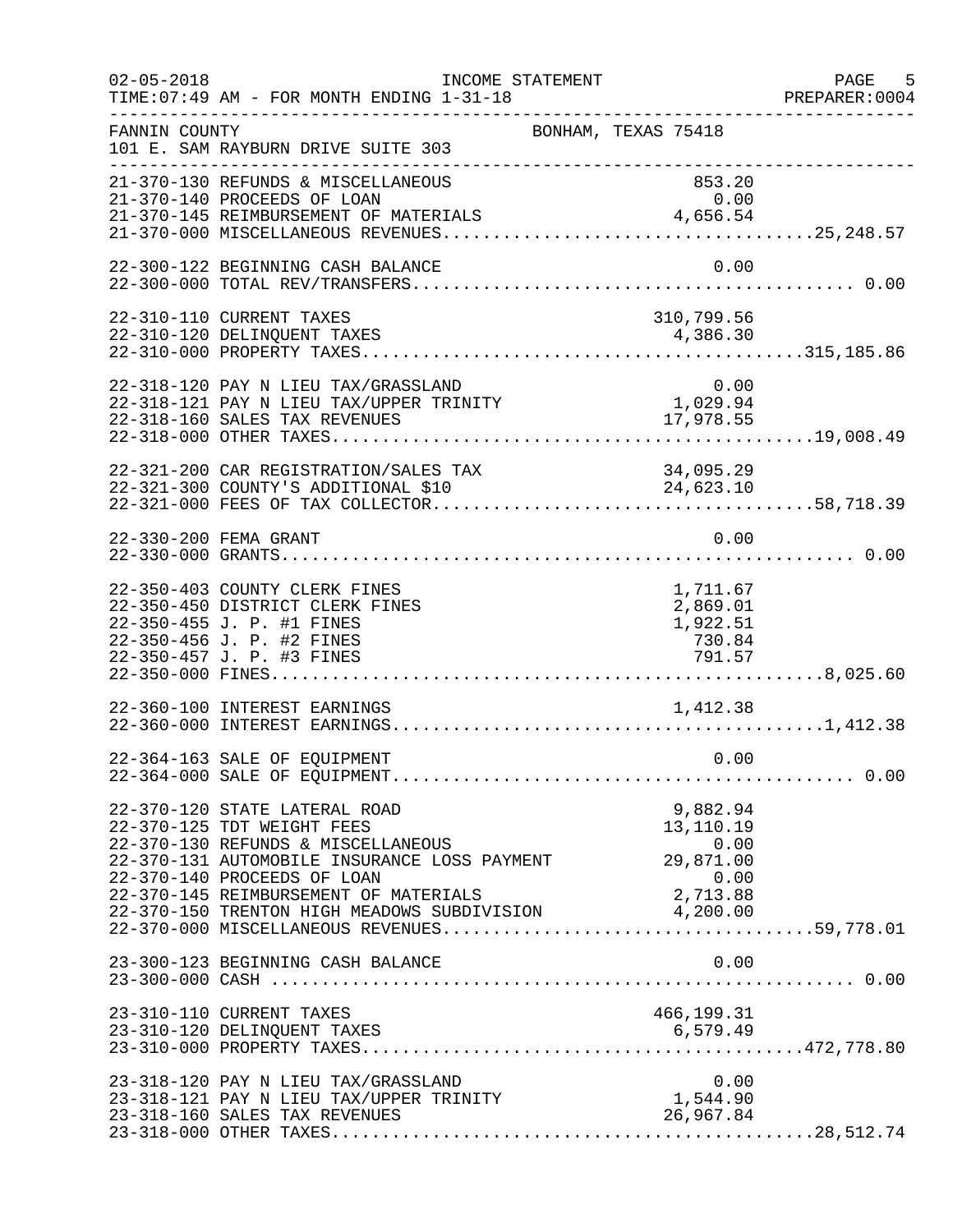| $02 - 05 - 2018$ | INCOME STATEMENT<br>TIME: 07:49 AM - FOR MONTH ENDING 1-31-18                                                                                               |  |                                                               |              | PAGE 6<br>PREPARER:0004 |
|------------------|-------------------------------------------------------------------------------------------------------------------------------------------------------------|--|---------------------------------------------------------------|--------------|-------------------------|
| FANNIN COUNTY    | 101 E. SAM RAYBURN DRIVE SUITE 303                                                                                                                          |  | BONHAM, TEXAS 75418                                           |              |                         |
|                  |                                                                                                                                                             |  |                                                               |              |                         |
|                  | 23-330-200 FEMA GRANT                                                                                                                                       |  |                                                               | 0.00         |                         |
|                  | 23-350-403 COUNTY CLERK FINES<br>23-350-450 DISTRICT CLERK FINES<br>23-350-455 J. P. #1 FINES<br>23-350-456 J. P. #2 FINES                                  |  | 2,567.51<br>4,303.51<br>2,883.72<br>1,096.24                  |              |                         |
|                  | 23-360-100 INTEREST EARNINGS                                                                                                                                |  | 954.11                                                        |              |                         |
|                  | 23-364-162 LAND/BUILDING<br>23-364-163 SALE OF EQUIPMENT                                                                                                    |  |                                                               | 0.00<br>0.00 |                         |
|                  | 23-370-120 STATE LATERAL ROAD<br>23-370-125 TDT WEIGHT FEES<br>23-370-130 REFUNDS & MISCELLANEOUS<br>23-370-139 RESTITUTION<br>23-370-140 PROCEEDS OF LOANS |  | 14,824.40<br>11,021:10<br>19,665.28<br>258.00<br>0.00<br>0.00 |              |                         |
|                  | 24-300-124 BEGINNING CASH BALANCE<br>24-300-999 TOTAL TRANSFERS                                                                                             |  |                                                               | 0.00         | 0.00                    |
|                  | 24-310-110 CURRENT TAXES<br>24-310-120 DELINQUENT TAXES                                                                                                     |  | 265, 370.97<br>3,745.18                                       |              |                         |
|                  | 24-318-120 PAY N LIEU TAX/GRASSLAND<br>0.00<br>24-318-121 PAY N LIEU TAX/UPPER TRINITY 879.39<br>24-318-160 SALES TAX REVENUES                              |  | 15,350.68                                                     | 0.00         |                         |
|                  | 24-321-200 CAR REGISTRATION/SALES TAX<br>24-321-300 COUNTY'S ADDITIONAL \$10                                                                                |  | 29, 111.68<br>21,024.02                                       |              |                         |
|                  | 24-330-200 FEMA GRANT                                                                                                                                       |  |                                                               | 0.00         |                         |
|                  | 24-350-403 COUNTY CLERK FINES<br>24-350-450 DISTRICT CLERK FINES<br>24-350-455 J. P. #1 FINES<br>24-350-456 J. P. #2 FINES<br>24-350-457 J. P. #3 FINES     |  | 1,461.48<br>2,449.66<br>1,641.48<br>624.02<br>675.88          |              |                         |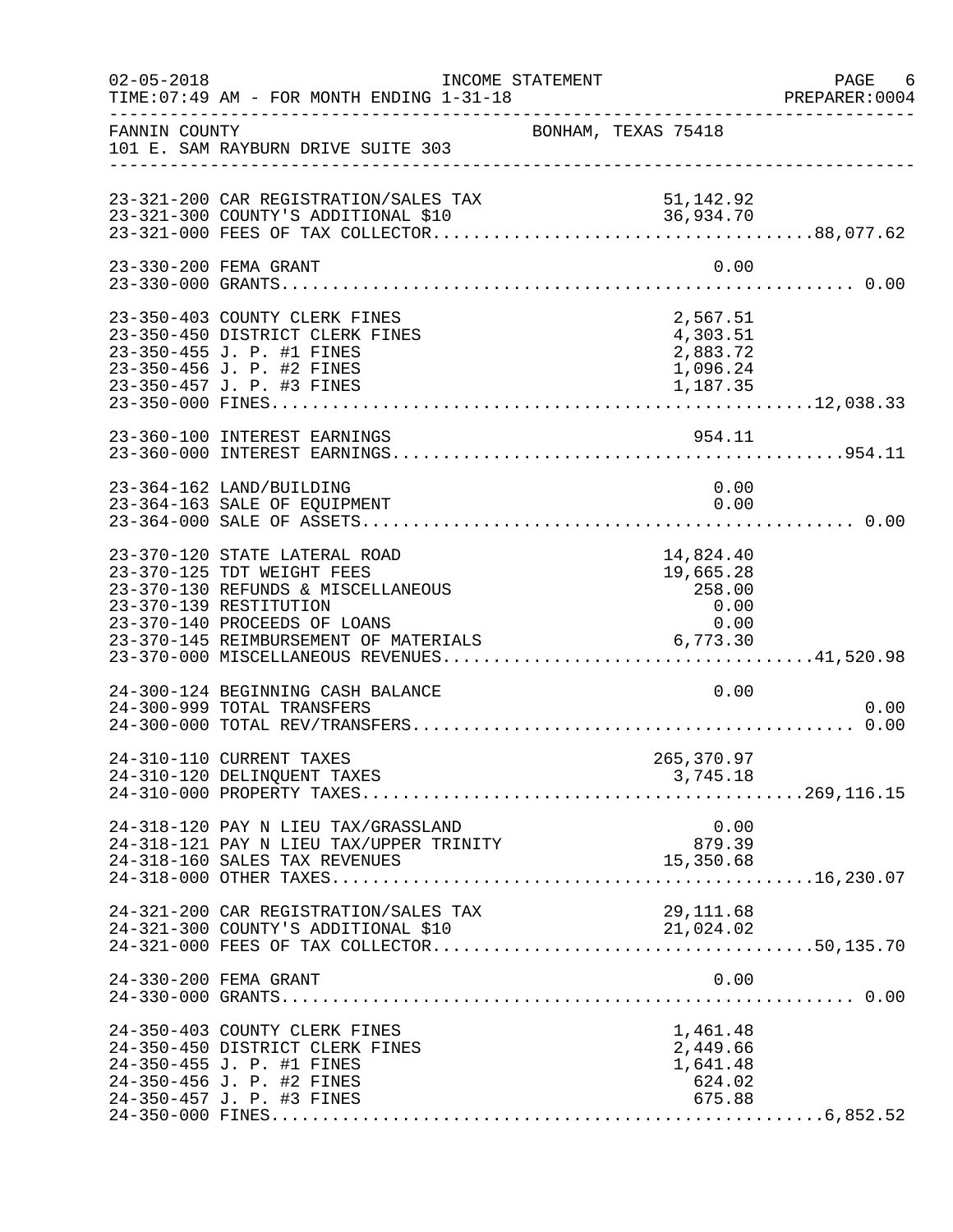| $02 - 05 - 2018$     | INCOME STATEMENT<br>TIME: 07:49 AM - FOR MONTH ENDING 1-31-18                                                                                                                                                                                                                   |                                                                            | PAGE 7<br>PREPARER:0004 |
|----------------------|---------------------------------------------------------------------------------------------------------------------------------------------------------------------------------------------------------------------------------------------------------------------------------|----------------------------------------------------------------------------|-------------------------|
| FANNIN COUNTY        | 101 E. SAM RAYBURN DRIVE SUITE 303                                                                                                                                                                                                                                              | BONHAM, TEXAS 75418                                                        |                         |
|                      |                                                                                                                                                                                                                                                                                 |                                                                            |                         |
|                      | 24-364-162 LAND/BUILDING<br>24-364-163 SALE OF EQUIPMENT                                                                                                                                                                                                                        | 0.00<br>0.00                                                               |                         |
|                      | 24-370-120 STATE LATERAL ROAD<br>24-370-125 TDT WEIGHT FEES<br>24-370-130 REFUNDS & MISCELLANEOUS<br>24-370-138 SALE OF SCRAP IRON<br>24-370-140 PROCEEDS OF LOAN<br>24-370-145 REIMBURSEMENT OF MATERIALS<br>24-370-146 SALE OF RECYCLED MATERIALS<br>24-370-147 OFFICE RENTAL | 8,438.38<br>11,193.91<br>0.00<br>0.00<br>0.00<br>10,738.36<br>0.00<br>0.00 |                         |
|                      | 25-300-125 BEGINNING CASH BALANCE                                                                                                                                                                                                                                               | 0.00                                                                       |                         |
| 25-370-625 DONATIONS | 25-370-138 SALE OF SCRAP IRON                                                                                                                                                                                                                                                   | 0.00<br>0.00                                                               |                         |
|                      | 26-300-126 BEGINNING CASH BALANCE                                                                                                                                                                                                                                               | 0.00                                                                       |                         |
|                      |                                                                                                                                                                                                                                                                                 |                                                                            |                         |
|                      | 26-370-455 J.P.#1 TECHNOLOGY FEES                                                                                                                                                                                                                                               | 643.52                                                                     |                         |
|                      | 27-300-127 BEGINNING CASH BALANCE                                                                                                                                                                                                                                               | 0.00                                                                       |                         |
|                      | 27-360-100 INTEREST EARNINGS                                                                                                                                                                                                                                                    | 2.69                                                                       |                         |
|                      | 27-370-456 J.P.#2 TECHNOLOGY FEES                                                                                                                                                                                                                                               | 144.34                                                                     |                         |
|                      | 28-300-128 BEGINNING CASH                                                                                                                                                                                                                                                       | 0.00                                                                       |                         |
|                      | 28-360-100 INTEREST EARNINGS                                                                                                                                                                                                                                                    | 1.15                                                                       |                         |
|                      | 28-370-456 J.P.#3 TECHNOLOGY FEES                                                                                                                                                                                                                                               | 326.07                                                                     |                         |
|                      | 30-360-100 INTEREST EARNINGS                                                                                                                                                                                                                                                    | 0.00                                                                       |                         |
|                      | 30-370-569 SHERIFF WORK RELEASE                                                                                                                                                                                                                                                 | 0.00                                                                       |                         |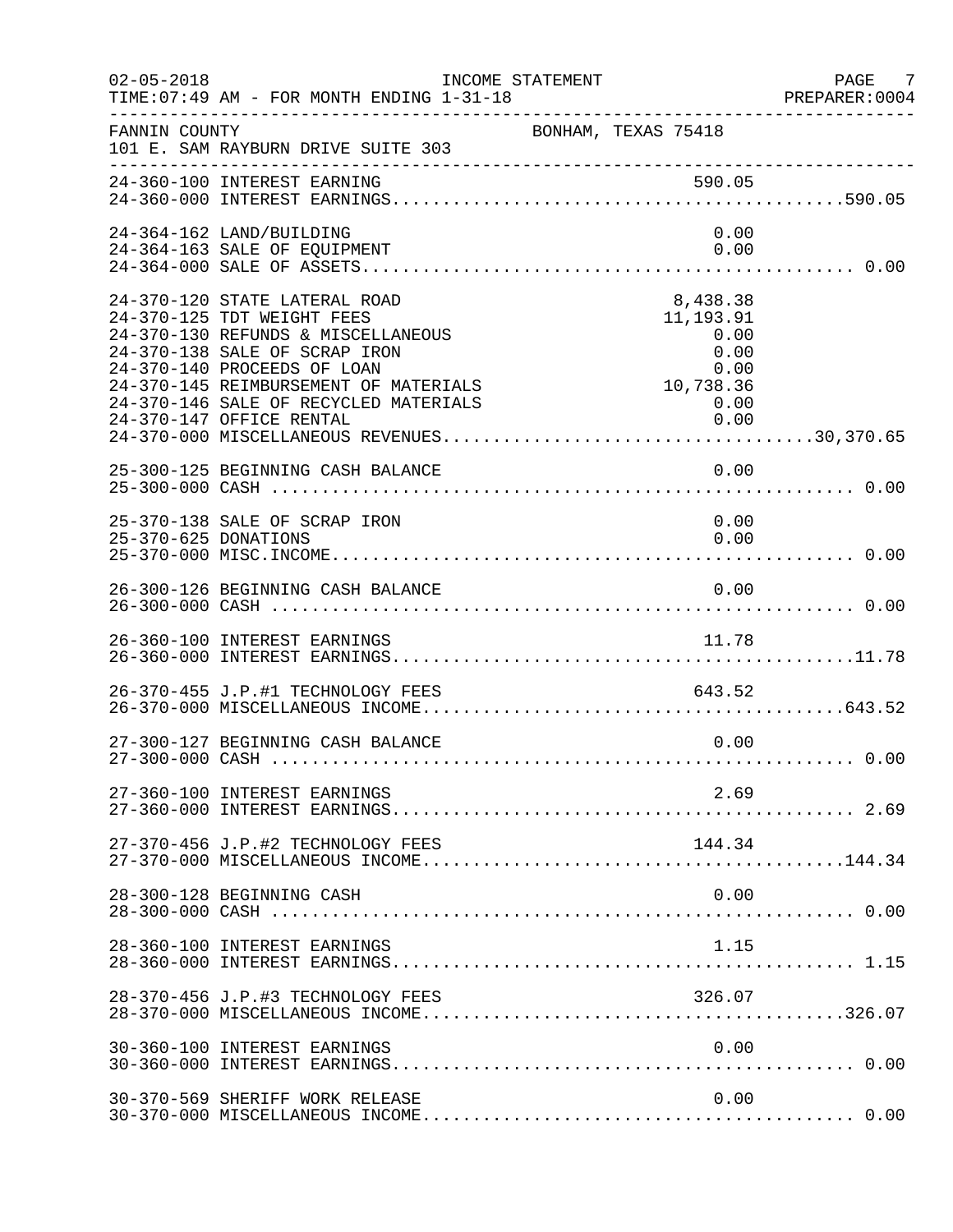| $02 - 05 - 2018$ | INCOME STATEMENT<br>TIME: 07:49 AM - FOR MONTH ENDING 1-31-18             |                     |                    | PAGE 8<br>PREPARER:0004 |
|------------------|---------------------------------------------------------------------------|---------------------|--------------------|-------------------------|
| FANNIN COUNTY    | 101 E. SAM RAYBURN DRIVE SUITE 303                                        | BONHAM, TEXAS 75418 |                    |                         |
|                  | 31-300-131 BEGINNING CASH BALANCE                                         |                     | 0.00               |                         |
|                  | 31-330-510 COURTHOUSE RESTORATION                                         |                     | 0.00               |                         |
|                  | 31-360-100 INTEREST INCOME                                                |                     | 0.00               |                         |
|                  | 31-370-131 RESTORATION DONATIONS                                          |                     | 0.00               |                         |
|                  | 33-300-133 BEGINNING CASH BALANCE                                         |                     | 0.00               |                         |
|                  | 33-340-480 APPLICATION FEE                                                |                     | 0.00               |                         |
|                  | 34-300-134 BEGINNING CASH BALANCE                                         |                     | 0.00               |                         |
|                  | 34-360-100 INTEREST INCOME                                                |                     | 6.05               |                         |
|                  | 34-370-450 DISTRICT CT.RECORDS ARCHIVE FEE                                | 1,500.82            |                    |                         |
|                  | 35-340-403 COUNTY CLERK FEES<br>35-340-450 DISTRICT CLERK FEES            |                     | 842.80<br>3,209.16 |                         |
|                  | 35-360-100 INTEREST EARNINGS                                              |                     | 37.40              |                         |
|                  | 36-300-136 BEGINNING CASH BALANCE-D.A.FEE                                 |                     | 0.00               |                         |
|                  | 36-340-475 DISTRICT ATTORNEY FEES                                         |                     | 600.99             |                         |
|                  | 36-352-200 CONTRABAND FORFEITURE<br>36-352-300 D.A. SEIZURE FUND          |                     | 221.24<br>0.00     |                         |
|                  | 36-360-100 INTEREST EARNINGS<br>36-360-236 INTEREST EARNINGS-SEIZURE FUND |                     | 0.26<br>0.50       |                         |
|                  | 36-370-130 REFUNDS & MISCELLANEOUS<br>36-370-319 RESTITUTION              |                     | 425.19<br>0.00     |                         |
|                  | 37-360-100 INTEREST EARNINGS                                              |                     | 0.18               |                         |
|                  | 37-370-130 REFUNDS & MISCELLANEOUS                                        |                     | 0.00               |                         |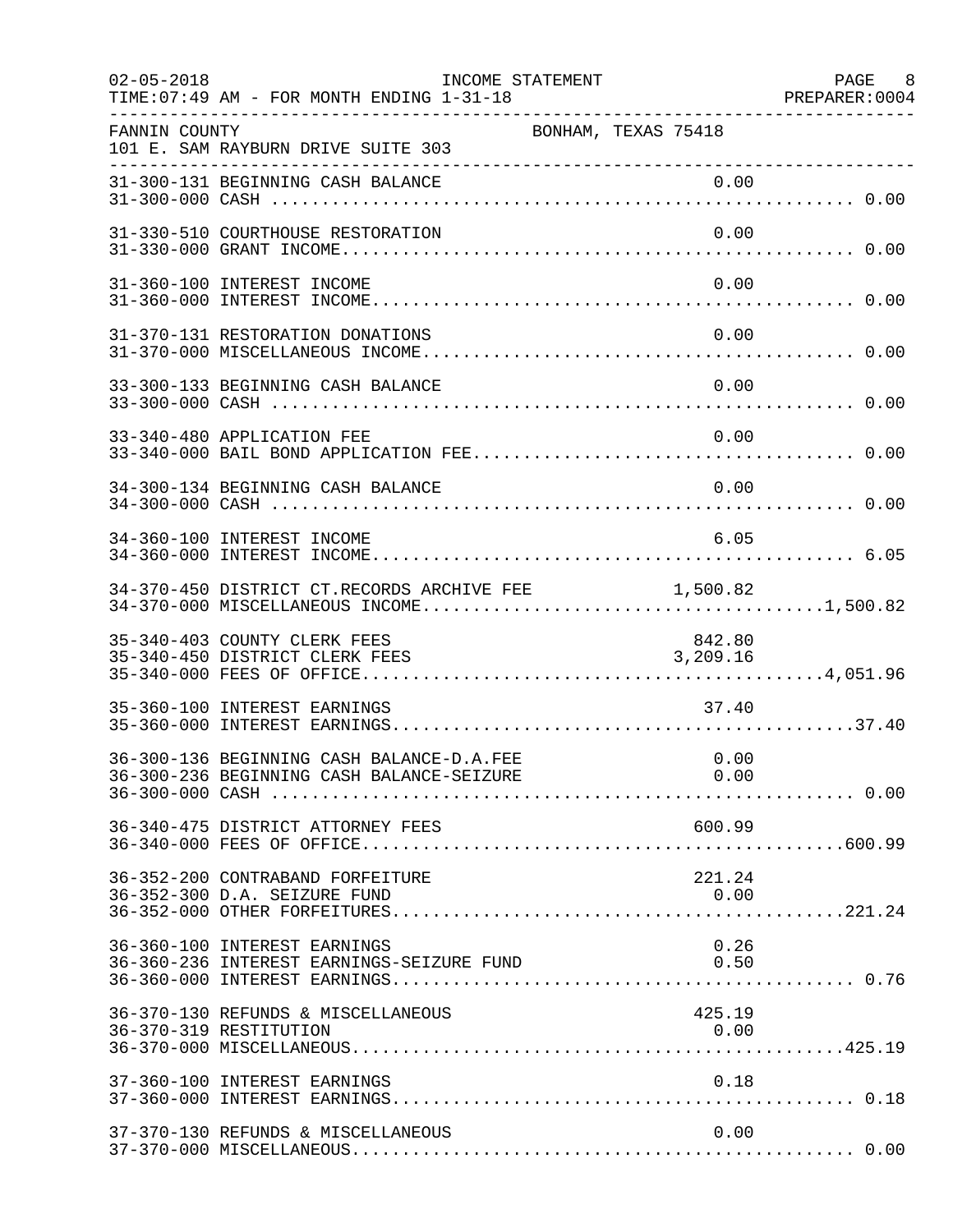| $02 - 05 - 2018$     | INCOME STATEMENT<br>TIME: 07:49 AM - FOR MONTH ENDING 1-31-18                                        |                     | PAGE 9 |
|----------------------|------------------------------------------------------------------------------------------------------|---------------------|--------|
| FANNIN COUNTY        | 101 E. SAM RAYBURN DRIVE SUITE 303                                                                   | BONHAM, TEXAS 75418 |        |
|                      | 38-360-100 INTEREST EARNINGS                                                                         | 65.71               |        |
|                      | 39-360-100 INTEREST EARNINGS                                                                         | 24.16               |        |
|                      | 39-370-150 BONNIE RUTH COOPER TRUST                                                                  | 0.00                |        |
|                      | 40-300-110 UNENCUMBERED FUND BALANCE                                                                 | 0.00                |        |
|                      | 40-330-410 NAACHO GRANT INCOME                                                                       | 0.00                |        |
| 41-370-406 DONATIONS |                                                                                                      | 300.00              |        |
|                      | 42-330-477 HAZARD MITIGATION DR-1999                                                                 | 0.00                |        |
|                      | 44-330-423 2016 HOMELAND SECURITY                                                                    | 0.00                |        |
|                      | 45-330-403 CHAPTER 19 FUNDS                                                                          | 4,630.50            |        |
|                      | 46-300-146 BEGINNING CASH BALANCE                                                                    | 0.00                |        |
|                      | 46-330-475 SAFE ROOM REIMBURSEMENT DR-4029 35,234.73<br>46-330-476 ADMINISTRATIVE FEE                | 1,200.00            |        |
|                      |                                                                                                      | 0.00                |        |
|                      | 48-340-130 REFUNDS & MISCELLANEOUS                                                                   | 0.00                |        |
|                      | 49-300-149 BEGINNING CASH BALANCE                                                                    | 0.00                |        |
|                      | 49-330-475 INVESTIGATOR/LEOSE GRANT                                                                  | 0.00                |        |
|                      | 51-370-440 CO.CLK.CO.& DIST.CT.TECHNOLOGY FEE 167.67<br>51-370-000 CO.CLK.MISCELLANEOUS INCOME167.67 |                     |        |
|                      | 52-360-100 INTEREST EARNINGS                                                                         | 3.15                |        |
|                      | 52-370-133 CO.CLK.COURT RECORDS PRESERVATION F                                                       | 240.00              |        |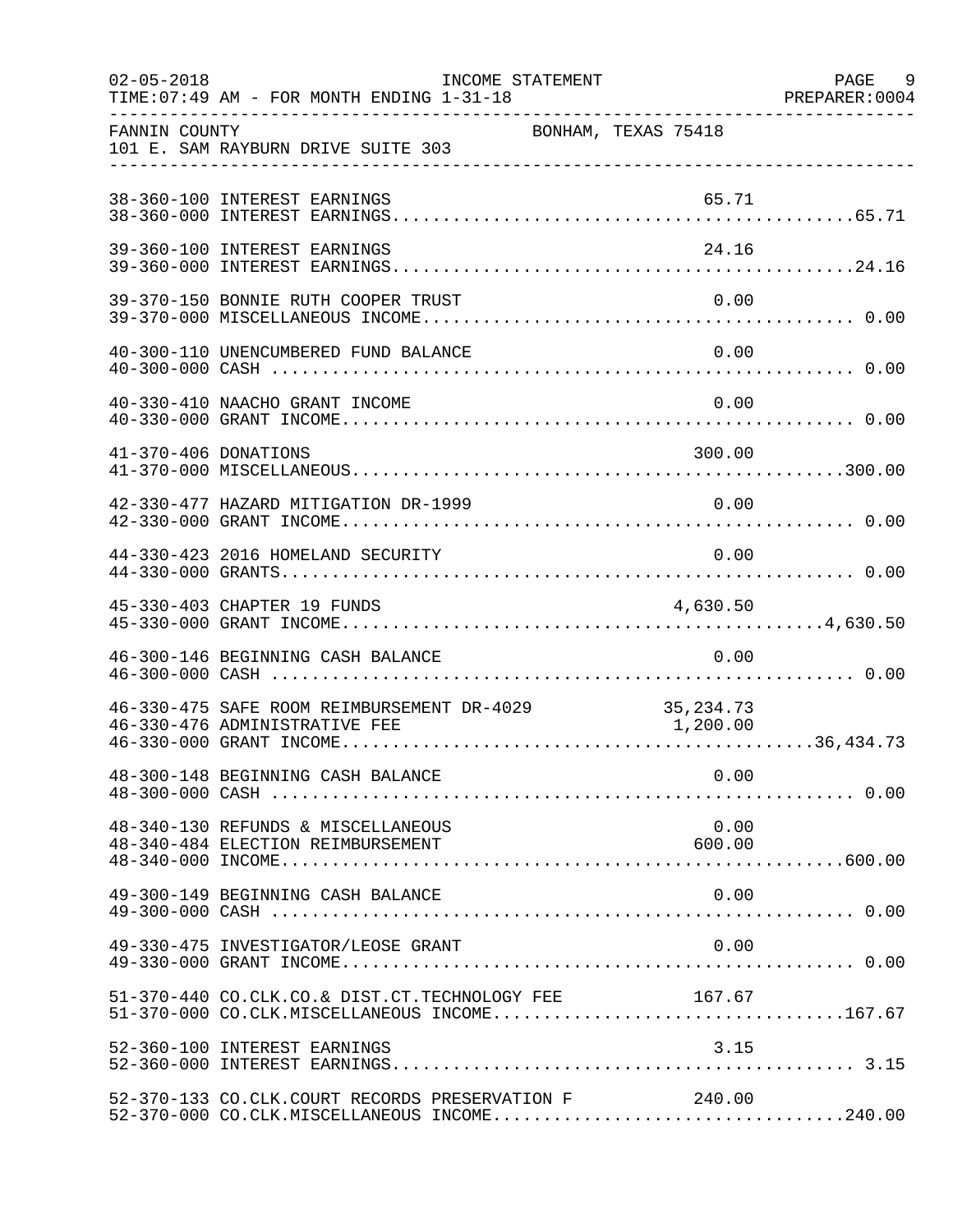| $02 - 05 - 2018$ | TIME: 07:49 AM - FOR MONTH ENDING 1-31-18                                                                                                             | INCOME STATEMENT    | PAGE 10<br>PREPARER: 0004 |
|------------------|-------------------------------------------------------------------------------------------------------------------------------------------------------|---------------------|---------------------------|
| FANNIN COUNTY    | 101 E. SAM RAYBURN DRIVE SUITE 303                                                                                                                    | BONHAM, TEXAS 75418 |                           |
|                  |                                                                                                                                                       |                     |                           |
|                  |                                                                                                                                                       |                     |                           |
|                  | 55-300-156 BEGINNING CASH BALANCE                                                                                                                     | 0.00                |                           |
|                  | 55-360-100 INTEREST EARNINGS                                                                                                                          | 0.03                |                           |
|                  | 55-370-130 REFUNDS & MISCELLANEOUS<br>55-370-160 PEACE OFFICER ALLOCATION                                                                             | 0.00<br>0.00        |                           |
|                  | 56-300-156 BEGINNING CASH BALANCE                                                                                                                     | 0.00                |                           |
|                  | 56-330-560 BULLETPROOF VEST PARTNERSHIP                                                                                                               | 0.00                |                           |
|                  | 56-352-200 CONTRABAND FOREITURE<br>56-352-300 PLEA BARGAIN AGREEMENT                                                                                  | 26, 298.45          |                           |
|                  | 56-355-560 FEDERAL FORFEITURE FUNDS 2018<br>56-355-560 FEDERAL FORFEITURE FUNDS 2018 428,333.82<br>56-355-000 FEDERAL FORFEITURE FUNDS 2018428,333.82 |                     |                           |
|                  | 56-360-100 INTEREST EARNINGS                                                                                                                          | 1.92                |                           |
|                  | 56-370-108 FEDERAL OT REIMBURSEMENT<br>56-370-130 REFUNDS & MISCELLANEOUS                                                                             | $0.00$<br>3,712.11  |                           |
|                  | 56-390-140 TRANSFERS IN                                                                                                                               | 0.00                |                           |
|                  | 57-300-157 BEGINNING CASH BALANCE                                                                                                                     | 0.00                |                           |
|                  | 57-360-100 INTEREST EARNINGS                                                                                                                          | 0.00                |                           |
|                  | 57-370-560 SHERIFF K-9 UNIT                                                                                                                           | 0.00                |                           |
|                  | 59-300-159 BEGINNING CASH BALANCE                                                                                                                     | 0.00                |                           |
|                  | 59-360-100 INTEREST EARNINGS                                                                                                                          | 8.58                |                           |
|                  | 59-370-425 DRUG COURT FEE                                                                                                                             | 1,311.83            |                           |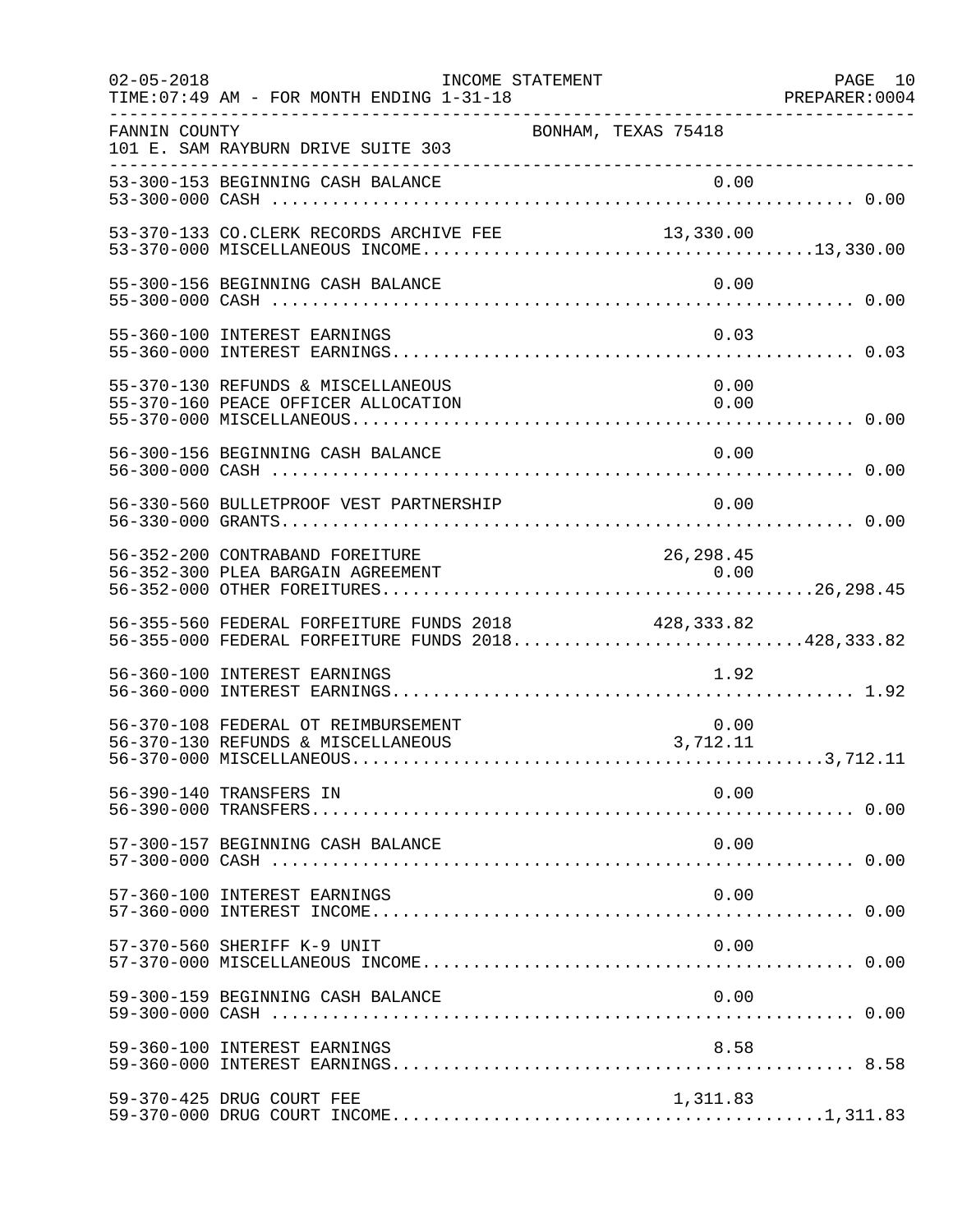| $02 - 05 - 2018$ | INCOME STATEMENT<br>TIME: 07:49 AM - FOR MONTH ENDING 1-31-18                                                                            |                                      | PAGE 11<br>PREPARER:0004 |
|------------------|------------------------------------------------------------------------------------------------------------------------------------------|--------------------------------------|--------------------------|
| FANNIN COUNTY    | BONHAM, TEXAS 75418<br>101 E. SAM RAYBURN DRIVE SUITE 303                                                                                |                                      |                          |
|                  | 60-300-110 BEGINNING CASH BALANCE                                                                                                        |                                      |                          |
|                  | 60-310-110 CURRENT TAXES<br>60-310-120 DELINQUENT TAXES<br>60-310-260 CURRENT TAXES SERIES '98<br>60-310-262 DELINQUENT TAXES SERIES '98 | 254,814.40<br>242.88<br>0.00<br>0.00 |                          |
|                  | 60-318-120 PAY N LIEU TAX/GRASSLAND<br>60-318-121 PAY N LIEU TAX/UPPER TRINITY                                                           | 0.00<br>788.80                       |                          |
|                  | 60-360-100 INTEREST EARNINGS<br>60-360-200 INTEREST, 2017 GO BONDS                                                                       | 0.00<br>0.00                         |                          |
|                  | 60-370-130 REFUNDS & MISCELLANEOUS                                                                                                       | 0.00                                 |                          |
|                  | 61-370-440 DIST.CLK.CO.& DIST.CT.TECHNOLOGY FE 208.12<br>61-370-000 DIST.CLK.MISCELLANEOUS INCOME208.12                                  |                                      |                          |
|                  | 62-360-100 INTEREST EARNINGS                                                                                                             | 4.07                                 |                          |
|                  | 62-370-133 DIST.CLK.COURT RECORDS PRESERVATION 1,078.69<br>62-370-000 DIST.CLK.COURT MISCELLAEOUS INCOME1,078.69                         |                                      |                          |
|                  | 63-300-151 BEGINNING CASH BALANCE                                                                                                        | 0.00                                 |                          |
|                  | 63-370-130 REFUNDS & MISCELLANEOUS<br>63-370-160 PEACE OFFICER ALLOCATION                                                                | 0.00<br>0.00                         |                          |
|                  | 64-300-152 BEGINNING CASH BALANCE                                                                                                        | 0.00                                 |                          |
|                  | 64-370-130 REFUNDS & MISCELLANEOUS<br>64-370-160 PEACE OFFICER ALLOCATION                                                                | 0.00<br>0.00                         |                          |
|                  | 65-300-153 BEGINNING CASH BALANCE                                                                                                        | 0.00                                 |                          |
|                  | 65-370-130 REFUNDS & MISCELLANEOUS<br>65-370-160 PEACE OFFICER ALLOCATION                                                                | 0.00<br>0.00                         |                          |
|                  | 66-300-166 BEGINNING CASH BALANCE                                                                                                        | 0.00                                 |                          |
|                  | 66-360-100 INTEREST EARNINGS LEGEND BANK<br>66-360-166 INTEREST EARNINGS ICS                                                             | 0.00<br>9,357.78                     |                          |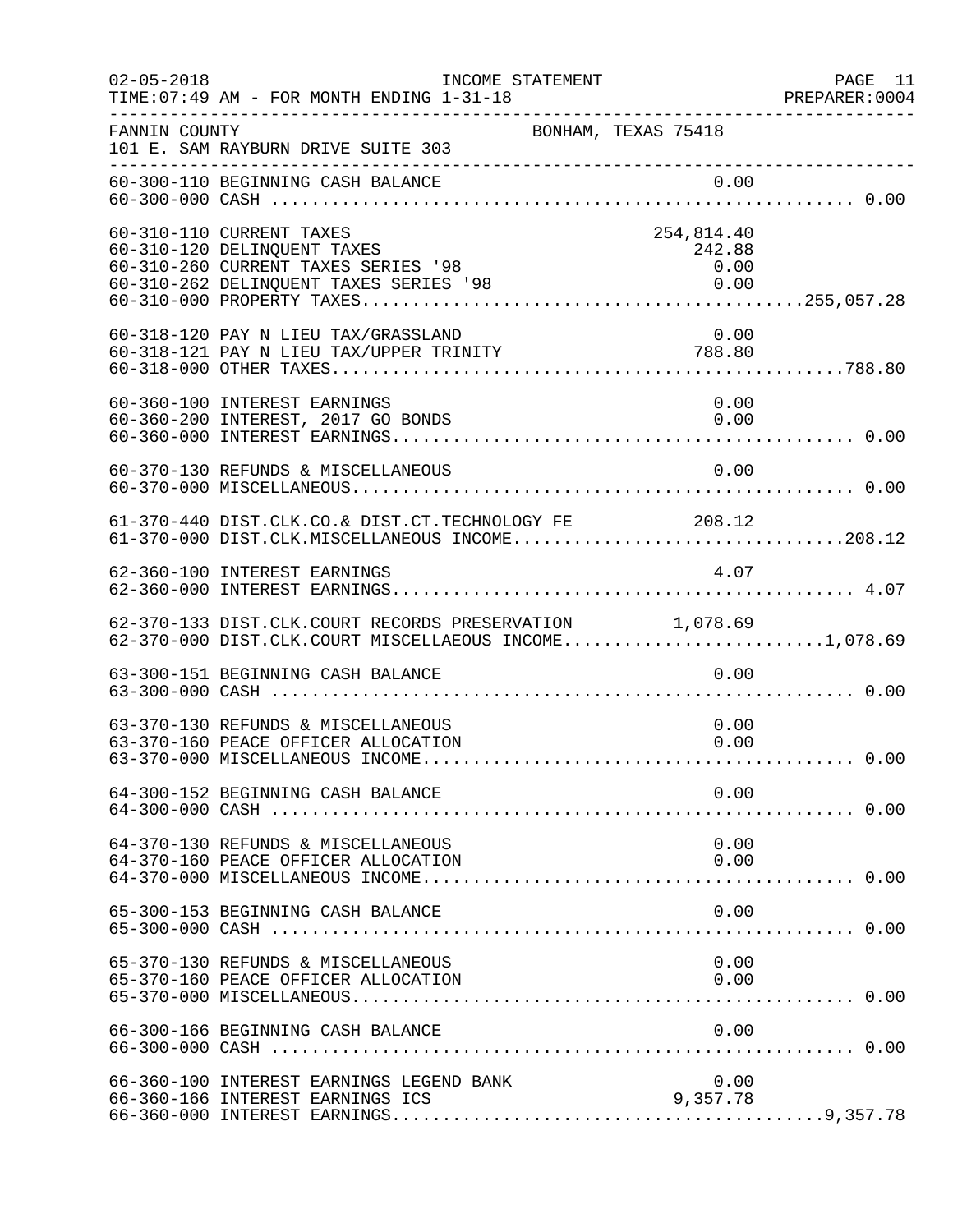| $02 - 05 - 2018$ | INCOME STATEMENT<br>TIME: 07:49 AM - FOR MONTH ENDING 1-31-18                                                                                                                                                                                                                                                                                                                                   |                                                                                                 | PAGE 12<br>PREPARER: 0004 |
|------------------|-------------------------------------------------------------------------------------------------------------------------------------------------------------------------------------------------------------------------------------------------------------------------------------------------------------------------------------------------------------------------------------------------|-------------------------------------------------------------------------------------------------|---------------------------|
| FANNIN COUNTY    | BONHAM, TEXAS 75418<br>101 E. SAM RAYBURN DRIVE SUITE 303                                                                                                                                                                                                                                                                                                                                       |                                                                                                 |                           |
|                  |                                                                                                                                                                                                                                                                                                                                                                                                 |                                                                                                 |                           |
|                  | 67-300-110 UNENCUMBERED FUND BALANCE                                                                                                                                                                                                                                                                                                                                                            | 0.00                                                                                            |                           |
|                  | 67-319-551 ANNUAL PAYMENT                                                                                                                                                                                                                                                                                                                                                                       | 0.00                                                                                            |                           |
|                  | 70-360-100 INTEREST EARNINGS                                                                                                                                                                                                                                                                                                                                                                    | 293.53                                                                                          |                           |
|                  |                                                                                                                                                                                                                                                                                                                                                                                                 |                                                                                                 |                           |
|                  | 72-330-560 INVESTIGATOR CRIMES AGAINST CHILDRE 4,832.52                                                                                                                                                                                                                                                                                                                                         |                                                                                                 |                           |
|                  | 87-340-575 JUVENILE PROBATION FEES<br>87-340-576 JUVENILE PROBATION RESTITUTION 1,914.00<br>87-340-577 JUVENILE PROBATION COURT COSTS<br>87-340-578 FEES RECEIVED FOR OTHER COUNTIES 0.00                                                                                                                                                                                                       | 980.00                                                                                          |                           |
|                  |                                                                                                                                                                                                                                                                                                                                                                                                 |                                                                                                 |                           |
|                  | 89-300-110 UNENCUMBERED FUND BALANCE                                                                                                                                                                                                                                                                                                                                                            | 0.00                                                                                            |                           |
|                  | 89-330-901 TJJD-A-14-074 GRANT<br>89-330-906 TJJD-N-14-074 GRANT<br>89-330-908 STRUCTURAL FAM. THER. GRANT OOG<br>89-330-913 TJJD-C-14-074 GRANT<br>89-330-915 BASIC PROBATION SUPERVISION<br>89-330-916 COMMUNITY PROGRAMS<br>89-330-917 PRE/POST ADJUDICATION<br>89-330-918 COMMITMENT DIVERSION<br>89-330-919 MENTAL HEALTH SERVICES<br>89-330-920 REGIONAL DIVERSIONS ALTERNATIVES 9,286.00 | 0.00<br>0.00<br>12,500.00<br>0.00<br>58,226.00<br>40,000.00<br>6,000.00<br>6,000.00<br>7,516.00 |                           |
|                  | 89-360-189 INTEREST INCOME                                                                                                                                                                                                                                                                                                                                                                      | 3.05                                                                                            |                           |
|                  | 89-370-130 REFUNDS & MISCELLANEOUS                                                                                                                                                                                                                                                                                                                                                              | 0.00                                                                                            |                           |
|                  | 92-360-100 INTEREST EARNINGS                                                                                                                                                                                                                                                                                                                                                                    | 142.18                                                                                          |                           |
| 92-370-100 RENT  | 92-370-130 REFUNDS & MISCELLANEOUS                                                                                                                                                                                                                                                                                                                                                              | 0.00<br>0.00                                                                                    |                           |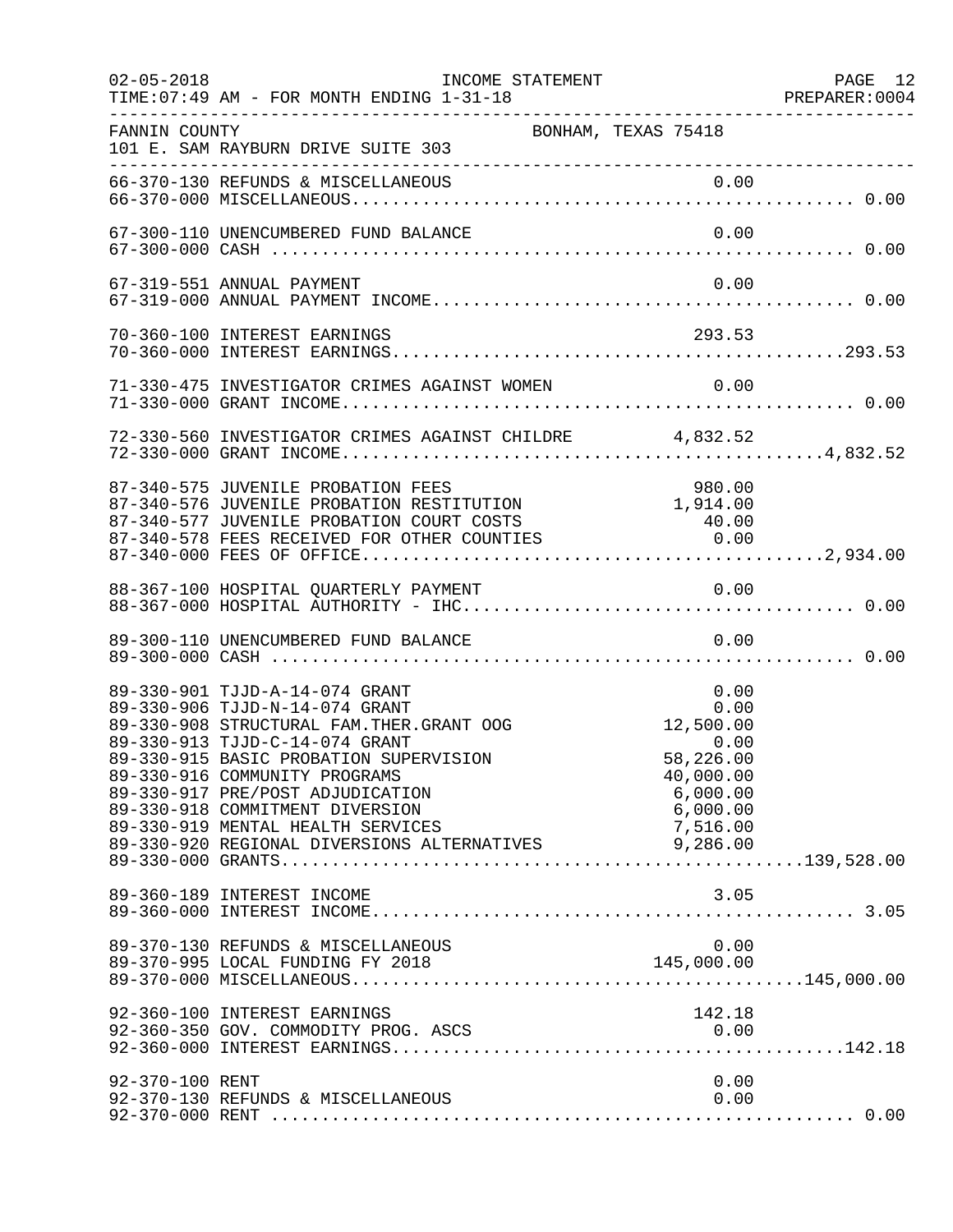|                                                            |                                                                                                                                                                                                                                                                                                                                                                                                                                                                                                                                                                                                 |                                                                                                                                                                                                     | PAGE 13<br>PREPARER: 0004 |
|------------------------------------------------------------|-------------------------------------------------------------------------------------------------------------------------------------------------------------------------------------------------------------------------------------------------------------------------------------------------------------------------------------------------------------------------------------------------------------------------------------------------------------------------------------------------------------------------------------------------------------------------------------------------|-----------------------------------------------------------------------------------------------------------------------------------------------------------------------------------------------------|---------------------------|
| FANNIN COUNTY                                              | 101 E. SAM RAYBURN DRIVE SUITE 303                                                                                                                                                                                                                                                                                                                                                                                                                                                                                                                                                              | BONHAM, TEXAS 75418                                                                                                                                                                                 |                           |
|                                                            |                                                                                                                                                                                                                                                                                                                                                                                                                                                                                                                                                                                                 |                                                                                                                                                                                                     |                           |
|                                                            | 93-370-130 REFUNDS & MISCELLANEOUS                                                                                                                                                                                                                                                                                                                                                                                                                                                                                                                                                              | 0.00                                                                                                                                                                                                |                           |
|                                                            |                                                                                                                                                                                                                                                                                                                                                                                                                                                                                                                                                                                                 |                                                                                                                                                                                                     |                           |
|                                                            | 95-370-125 AFLAC FSA CLEARING<br>95-370-130 REFUNDS & MISCELLANEOUS                                                                                                                                                                                                                                                                                                                                                                                                                                                                                                                             | 0.00<br>0.00                                                                                                                                                                                        |                           |
|                                                            |                                                                                                                                                                                                                                                                                                                                                                                                                                                                                                                                                                                                 |                                                                                                                                                                                                     |                           |
|                                                            | ***** EXPENSE ACCOUNTS *****                                                                                                                                                                                                                                                                                                                                                                                                                                                                                                                                                                    |                                                                                                                                                                                                     |                           |
| 10-400-435 PRINTING<br>10-400-480 BOND<br>10-400-590 BOOKS | 10-400-101 SALARY ELECTED OFFICIAL<br>10-400-104 STATE PROBATE SALARY SUPPLEMENT<br>10-400-105 SALARY SECRETARY<br>10-400-201 SOCIAL SECURITY TAXES<br>10-400-202 GROUP HEALTH & DENTAL INSURANCE<br>5,864.71<br>10-400-203 RETIREMENT<br>10-400-204 WORKERS' COMPENSATION<br>10-400-205 MEDICARE TAX<br>10-400-225 TRAVEL ALLOWANCE<br>10-400-310 OFFICE SUPPLIES<br>10-400-311 POSTAL EXPENSES<br>10-400-427 OUT OF COUNTY TRAVEL<br>10-400-431 LOCAL TRAVEL<br>10-400-437 COURT REPORTER EXPENSE<br>10-400-468 JUVENILE BOARD SALARY<br>10-400-572 OFFICE EQUIPMENT<br>10-400-574 TECHNOLOGY | 22,401.99<br>4,020.67<br>176.25<br>476.50<br>1,200.00<br>431.44<br>$\begin{array}{c} 17.01 \\ 17.01 \\ 2,271.80 \end{array}$<br>0.00<br>58.50<br>0.00<br>800.00<br>247.00<br>0.00<br>0.00<br>161.00 |                           |
|                                                            | 10-401-403 TCOG RURAL ADDRESSING                                                                                                                                                                                                                                                                                                                                                                                                                                                                                                                                                                |                                                                                                                                                                                                     |                           |
|                                                            | 10-403-101 SALARY ELECTED OFFICIAL<br>10-403-104 SALARY DEPUTIES<br>10-403-107 REGULAR-TEMP. PART-TIME<br>10-403-201 SOCIAL SECURITY TAXES<br>10-403-202 GROUP HEALTH & DENTAL INSURANCE<br>10-403-203 RETIREMENT<br>10-403-204 WORKERS COMPENSATION<br>10-403-205 MEDICARE TAX<br>10-403-310 OFFICE SUPPLIES<br>10-403-311 POSTAL EXPENSES<br>10-403-420 UTILITIES TELEPHONE<br>10-403-427 OUT OF COUNTY TRAVEL                                                                                                                                                                                | 19,572.12<br>58,496.56<br>0.00<br>4,280.73<br>24,487.64<br>8,698.43<br>434.14<br>1,001.22<br>2,160.77<br>203.39<br>0.00<br>392.93                                                                   |                           |
|                                                            | 10-403-431 LOCAL TRAVEL                                                                                                                                                                                                                                                                                                                                                                                                                                                                                                                                                                         | 0.00                                                                                                                                                                                                |                           |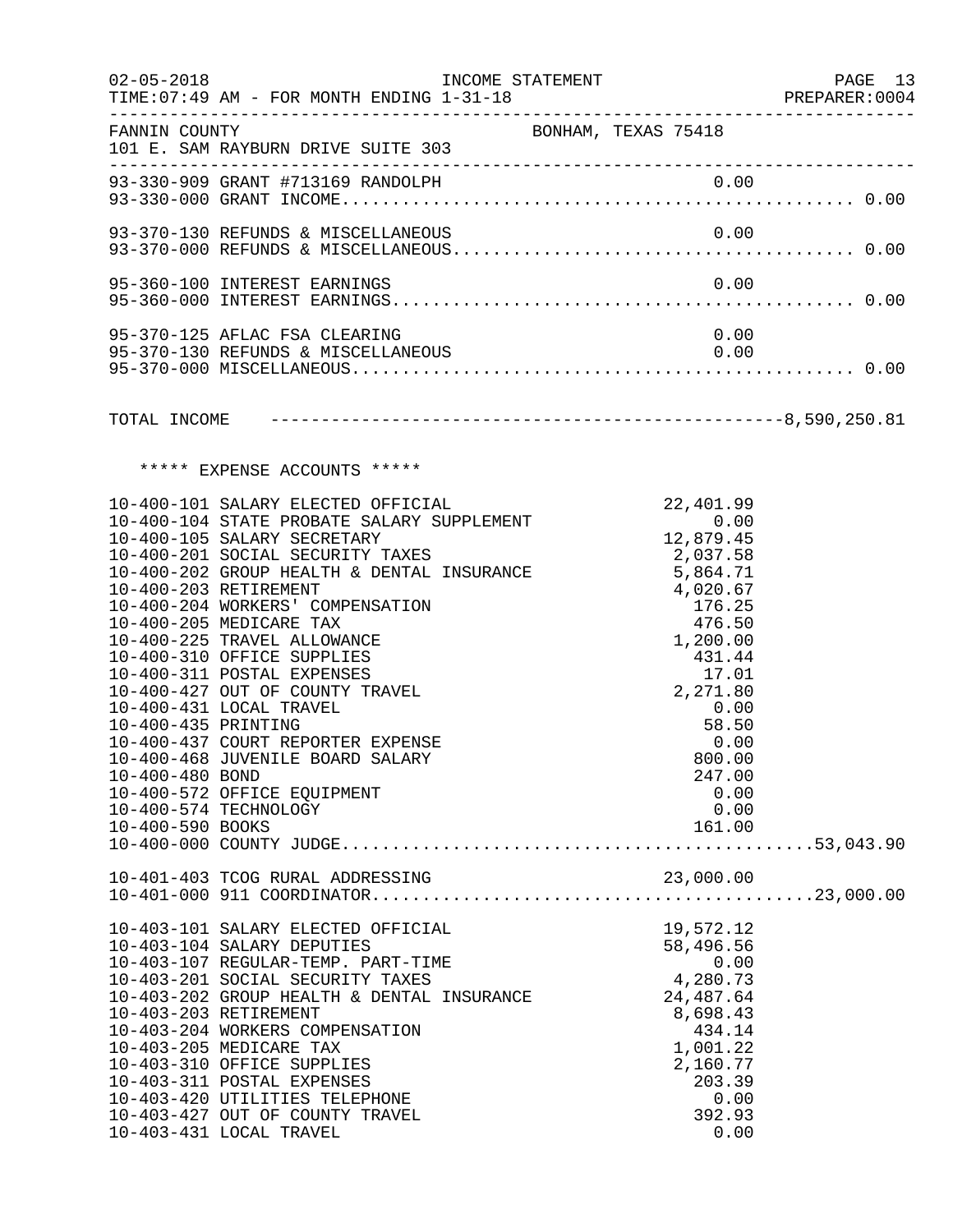| $02 - 05 - 2018$     | INCOME STATEMENT<br>TIME: 07:49 AM - FOR MONTH ENDING 1-31-18                                                                                                                                                                                |  |                      | PAGE 14<br>PAGE 14<br>PREPARER:0004 |
|----------------------|----------------------------------------------------------------------------------------------------------------------------------------------------------------------------------------------------------------------------------------------|--|----------------------|-------------------------------------|
| FANNIN COUNTY        | BONHAM, TEXAS 75418<br>101 E. SAM RAYBURN DRIVE SUITE 303                                                                                                                                                                                    |  |                      |                                     |
| 10-403-435 PRINTING  |                                                                                                                                                                                                                                              |  | 198.40               |                                     |
| 10-403-480 BOND      | 10-403-437 IMAGING/INDEXING                                                                                                                                                                                                                  |  | 2,991.58<br>150.00   |                                     |
| 10-403-481 DUES      |                                                                                                                                                                                                                                              |  | 0.00                 |                                     |
|                      |                                                                                                                                                                                                                                              |  |                      |                                     |
|                      |                                                                                                                                                                                                                                              |  |                      |                                     |
| 10-404-109 SALARY    |                                                                                                                                                                                                                                              |  | 6,873.80             |                                     |
|                      | 10-404-201 SOCIAL SECURITY TAXES                                                                                                                                                                                                             |  | 0.00                 |                                     |
|                      | 10-404-203 RETIREMENT                                                                                                                                                                                                                        |  | 0.00                 |                                     |
|                      | 10-404-205 MEDICARE TAX<br>10-404-310 ELECTION SUPPLIES                                                                                                                                                                                      |  | $0.00$<br>1,262.80   |                                     |
| 10-404-311 POSTAGE   |                                                                                                                                                                                                                                              |  | 5,590.05             |                                     |
|                      | 10-404-423 CELL PHONE                                                                                                                                                                                                                        |  | 80.00                |                                     |
|                      |                                                                                                                                                                                                                                              |  |                      |                                     |
|                      |                                                                                                                                                                                                                                              |  |                      |                                     |
|                      |                                                                                                                                                                                                                                              |  |                      |                                     |
|                      |                                                                                                                                                                                                                                              |  |                      |                                     |
|                      |                                                                                                                                                                                                                                              |  |                      |                                     |
|                      |                                                                                                                                                                                                                                              |  |                      |                                     |
|                      |                                                                                                                                                                                                                                              |  |                      |                                     |
|                      | 10-404-423 CELL PHONE<br>10-404-427 ELECTION TRAVEL<br>10-404-423 EMPLOYEE TRAINING<br>10-404-429 DPS BACKGROUND CHECK<br>10-404-429 DPS BACKGROUND CHECK<br>10-404-429 DPS BACKGROUND CHECK<br>10-404-429 DPS BACKGROUND CHECK<br>10-404-44 |  |                      |                                     |
|                      | 10-405-102 SALARY APPOINTED OFFICIAL 10-405-201 SOCIAL SECURITY TAXES 10-405-202 GROUP HEALTH & DENTAL INSURANCE 3,498.24<br>10-405-202 GROUP HEALTH & DENTAL INSURANCE 3,498.24<br>10-405-203 RETIREMENT 10-405-204 WORKERS' COMPEN         |  |                      |                                     |
|                      |                                                                                                                                                                                                                                              |  |                      |                                     |
|                      |                                                                                                                                                                                                                                              |  |                      |                                     |
|                      |                                                                                                                                                                                                                                              |  |                      |                                     |
|                      |                                                                                                                                                                                                                                              |  |                      |                                     |
|                      | 10-405-310 OFFICE SUPPLIES                                                                                                                                                                                                                   |  | 78.84                |                                     |
|                      | 10-405-311 POSTAL EXPENSES                                                                                                                                                                                                                   |  | 49.00                |                                     |
|                      | 10-405-427 OUT OF COUNTY TRAVEL                                                                                                                                                                                                              |  | 0.00                 |                                     |
|                      | 10-405-428 TRAINING/TUITION                                                                                                                                                                                                                  |  | 0.00                 |                                     |
| 10-405-435 PRINTING  |                                                                                                                                                                                                                                              |  | 0.00                 |                                     |
|                      |                                                                                                                                                                                                                                              |  |                      |                                     |
|                      |                                                                                                                                                                                                                                              |  |                      |                                     |
| 10-406-103 SALARY    |                                                                                                                                                                                                                                              |  | 14,186.61            |                                     |
|                      | 10-406-107 SALARY TEMP./EXTRA                                                                                                                                                                                                                |  | 0.00                 |                                     |
|                      | 10-406-201 SOCIAL SECURITY TAXES<br>10-406-202 GROUP HEALTH & DENTAL INS                                                                                                                                                                     |  | 878.05               |                                     |
|                      | 10-406-203 RETIREMENT                                                                                                                                                                                                                        |  | 3,498.24<br>1,580.68 |                                     |
|                      | 10-406-204 WORKERS' COMPENSATION                                                                                                                                                                                                             |  | 71.92                |                                     |
|                      | 10-406-205 MEDICARE TAX                                                                                                                                                                                                                      |  | 205.34               |                                     |
|                      | 10-406-225 TRAVEL ALLOWANCE                                                                                                                                                                                                                  |  | 70.00                |                                     |
|                      | 10-406-310 OFFICE SUPPLIES                                                                                                                                                                                                                   |  | 0.00                 |                                     |
|                      | 10-406-311 POSTAL EXPENSE                                                                                                                                                                                                                    |  | 0.00                 |                                     |
|                      | 10-406-330 AUTO EXPENSE-GAS & OIL                                                                                                                                                                                                            |  | 138.81               |                                     |
| 10-406-422 R&M RADIO |                                                                                                                                                                                                                                              |  | 0.00                 |                                     |
|                      | 10-406-423 CELL PHONE ALLOWANCE<br>10-406-427 OUT OF COUNTY TRAVEL                                                                                                                                                                           |  | 160.00<br>13.91      |                                     |
|                      | 10-406-428 TRAINING & TUITION                                                                                                                                                                                                                |  | 0.00                 |                                     |
| 10-406-454 R&M AUTO  |                                                                                                                                                                                                                                              |  | 151.39               |                                     |
|                      | 10-406-487 TRAILER/AUTO INSURANCE                                                                                                                                                                                                            |  | 657.00               |                                     |
|                      | 10-406-489 CODE RED EARLY WARNING SYSTEM                                                                                                                                                                                                     |  | 12,768.00            |                                     |
|                      | 10-406-490 911 RADIO TOWER BUILDING                                                                                                                                                                                                          |  | 0.00                 |                                     |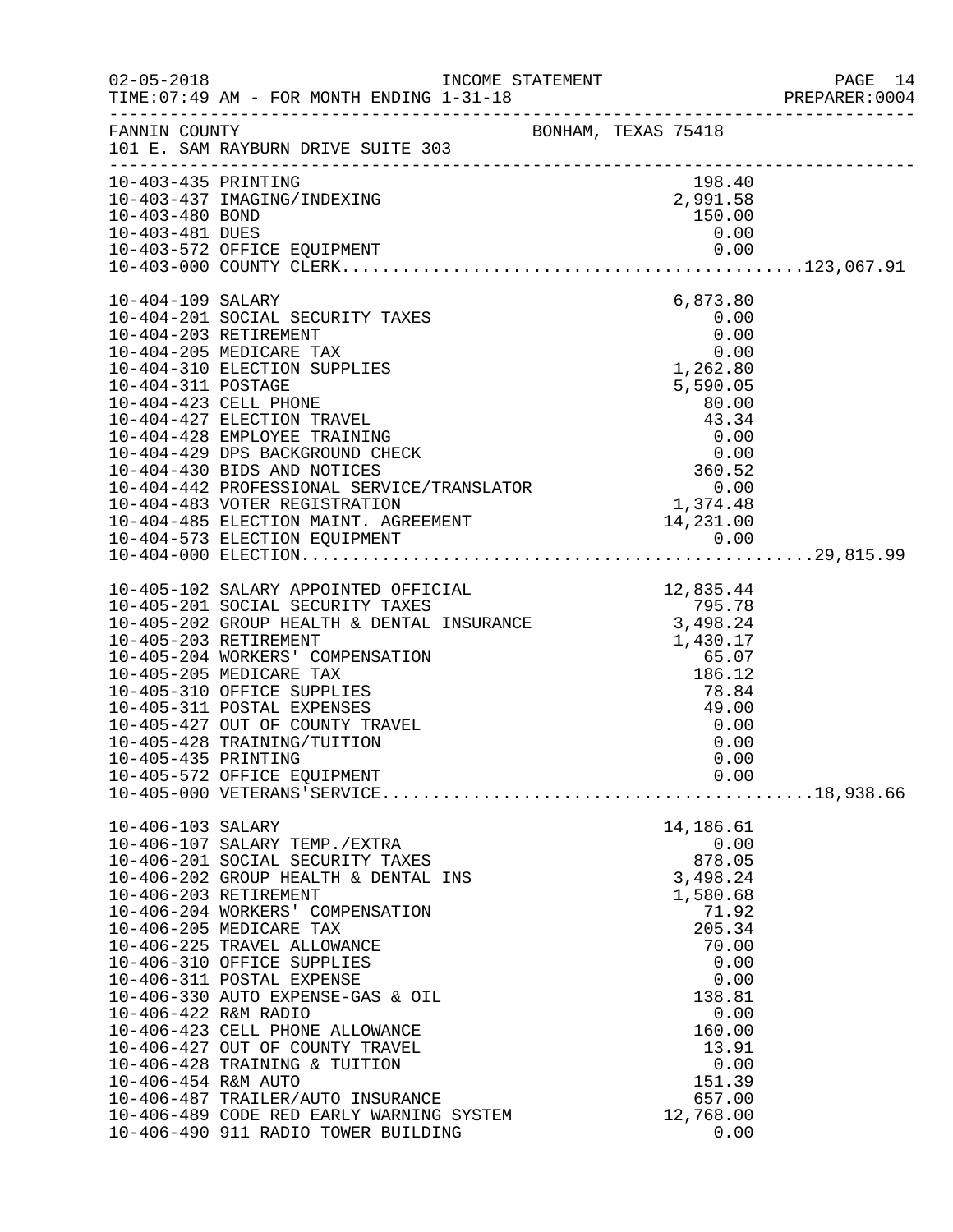|                                                                                         |                                                                                                                                                                                                                                                                                                                                                                                                                                                                                                                                                                                                                                                                                  |                                                                                                                                                                                                                                                              | PREPARER:0004 |
|-----------------------------------------------------------------------------------------|----------------------------------------------------------------------------------------------------------------------------------------------------------------------------------------------------------------------------------------------------------------------------------------------------------------------------------------------------------------------------------------------------------------------------------------------------------------------------------------------------------------------------------------------------------------------------------------------------------------------------------------------------------------------------------|--------------------------------------------------------------------------------------------------------------------------------------------------------------------------------------------------------------------------------------------------------------|---------------|
|                                                                                         | FANNIN COUNTY<br>101 E. SAM RAYBURN DRIVE SUITE 303                                                                                                                                                                                                                                                                                                                                                                                                                                                                                                                                                                                                                              |                                                                                                                                                                                                                                                              |               |
|                                                                                         | 10-406-573 RADIO EQUIPMENT                                                                                                                                                                                                                                                                                                                                                                                                                                                                                                                                                                                                                                                       |                                                                                                                                                                                                                                                              |               |
|                                                                                         | 10-409-100 COMPENSATION PAY<br>10-409-201 SOCIAL SECURITY TAXES<br>10-409-203 RETIREMENT<br>10-409-204 WORKERS' COMPENSATION<br>10-409-205 MEDICARE TAX<br>10-409-206 UNEMPLOYMENT EXPENSE<br>10-409-395 ERRORS AND OMISSIONS<br>10-409-399 CLAIMS SETTLEMENTS<br>10-409-495 '98 JAIL BOND PAYMENT<br>10-409-499 BANK SERVICE FEES<br>10-409-500 6TH COURT OF APPEALS FEE                                                                                                                                                                                                                                                                                                        | 0.00<br>0.00<br>0.00<br>475.45<br>0.00<br>$0.00$<br>0.00<br>0.00<br>3,550.86                                                                                                                                                                                 |               |
| 10-410-130 BAILIFF<br>10-410-311 POSTAGE<br>10-410-420 TELEPHONE<br>10-410-435 PRINTING | 10-410-101 SALARY ELECTED OFFICIAL<br>10-410-103 SALARY COURT COORDINATOR<br>10-410-110 SALARY COURT REPORTER<br>10-410-201 SOCIAL SECURITY TAXES<br>10-410-202 GROUP HEALTH & DENTAL INS<br>10-410-203 RETIREMENT<br>10-410-204 WORKERS COMPENSATION<br>10-410-205 MEDICARE TAX<br>10-410-310 OFFICE SUPPLIES<br>10-410-315 COPIER RENTAL<br>10-410-395 BAILIFF UNIFORMS<br>10-410-421 DSL INTERNET<br>10-410-424 INDIGENT ATTORNEY FEES<br>10-410-425 PROFESSIONAL SERVICES<br>10-410-427 OUT OF COUNTY TRAVEL<br>10-410-437 COURT REPORTER EXPENSE<br>10-410-439 WITNESS EXPENSE<br>10-410-453 R&M EQUIPMENT<br>10-410-467 VISITING JUDGE<br>10-410-468 JUVENILE BOARD SALARY | 48,461.58<br>10,367.88<br>18,635.93<br>13,210.38<br>5,288.21<br>12,392.48<br>10,191.02<br>482.45<br>1,330.95<br>157.48<br>346.09<br>123.63<br>0.00<br>974.50<br>0.00<br>16, 474.61<br>200.00<br>0.00<br>0.00<br>3,225.00<br>0.00<br>0.00<br>682.28<br>800.00 |               |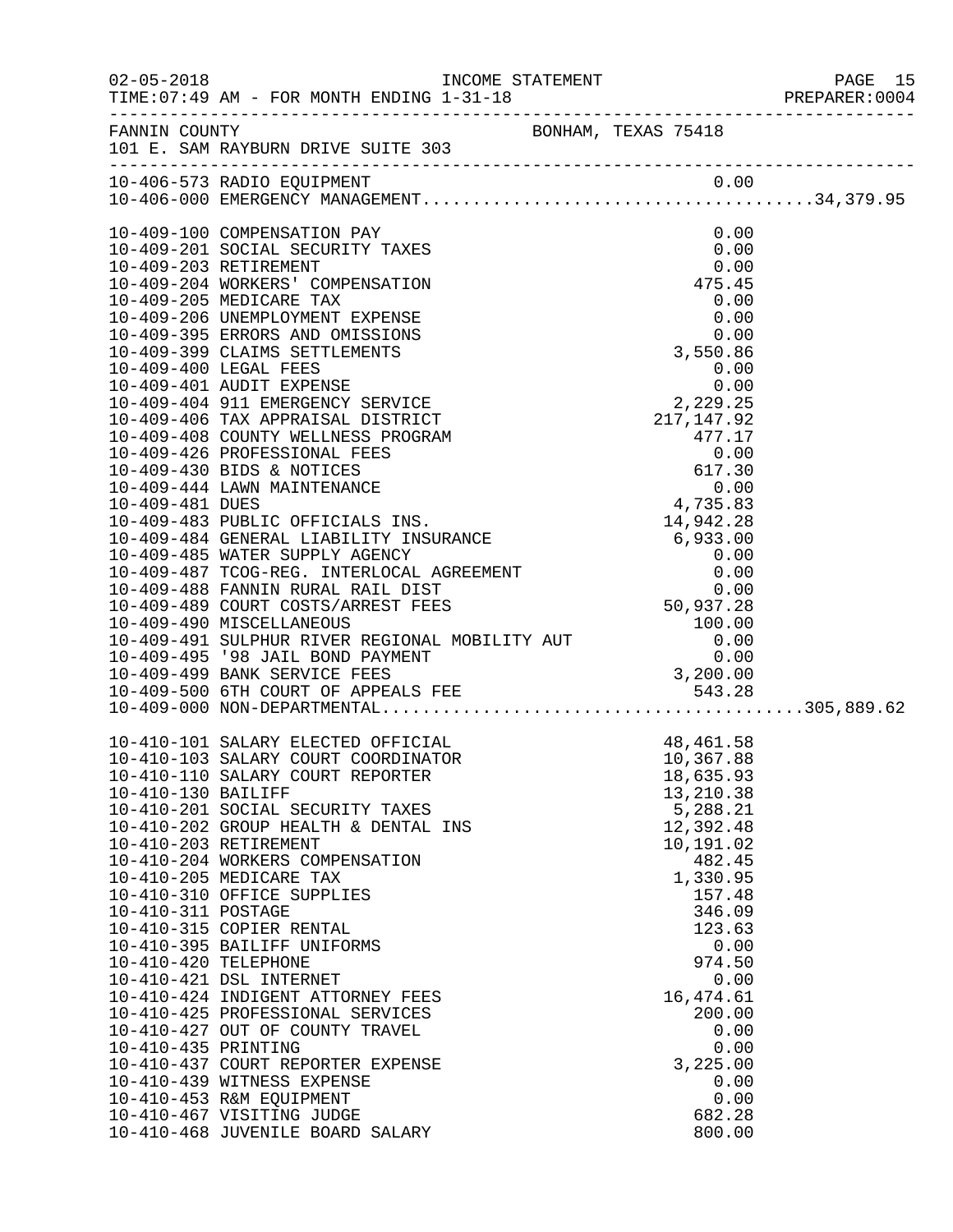|                                                             |                                                                                                                                                                                                                                                                                                                                                                                                                                                                                                                                                                                                                                                                                                                                                                                                                                                                                                                                                                                                                                                |                                                                                                                                                                                                                                      | PREPARER: 0004 |
|-------------------------------------------------------------|------------------------------------------------------------------------------------------------------------------------------------------------------------------------------------------------------------------------------------------------------------------------------------------------------------------------------------------------------------------------------------------------------------------------------------------------------------------------------------------------------------------------------------------------------------------------------------------------------------------------------------------------------------------------------------------------------------------------------------------------------------------------------------------------------------------------------------------------------------------------------------------------------------------------------------------------------------------------------------------------------------------------------------------------|--------------------------------------------------------------------------------------------------------------------------------------------------------------------------------------------------------------------------------------|----------------|
|                                                             | FANNIN COUNTY<br>101 E. SAM RAYBURN DRIVE SUITE 303                                                                                                                                                                                                                                                                                                                                                                                                                                                                                                                                                                                                                                                                                                                                                                                                                                                                                                                                                                                            | BONHAM, TEXAS 75418                                                                                                                                                                                                                  |                |
| 10-410-480 BONDS                                            | 10-410-481 DUES<br>10-410-572 OFFICE EQUIPMENT<br>10-410-574 TECHNOLOGY<br>10-410-590 BOOKS & PUBLICATIONS<br>10-410-591 LEXIS NEXIS ONLINE LEGAL<br>10-410-591 LEXIS NEXIS ONLINE LEGAL<br>179.00<br>10-410-000 COUNTY COURT AT LAW                                                                                                                                                                                                                                                                                                                                                                                                                                                                                                                                                                                                                                                                                                                                                                                                           | 247.00                                                                                                                                                                                                                               |                |
|                                                             | 10-425-465 PHYSICAL EVID. ANALYSES 10-425-466 AUTOPSIES 10-425-466 AUTOPSIES 5,811.50                                                                                                                                                                                                                                                                                                                                                                                                                                                                                                                                                                                                                                                                                                                                                                                                                                                                                                                                                          |                                                                                                                                                                                                                                      |                |
| 10-435-205 MEDICARE<br>10-435-427 TRAVEL<br>10-435-481 DUES | $\begin{tabular}{lllllllllllllllllllllll} 10-435-103 & \text{SALARY COURT COORDINATOR} & & & & 12\,,149\,.42\, \\ 10-435-110 & \text{SALARY COURT REPORTER} & & & 25\,,780\,.77\, \\ 10-435-130 & \text{BAILIFF} & & 25\,,780\,.77\, \\ 10-435-201 & \text{SOCIAL SECURITY} & & 3\,,068\,.52\, \\ 10-435-202 & \text{GROUP HEALTH INSURANCE} & & 10\,,494\,.7$<br>10-435-310 OFFICE SUPPLIES<br>10-435-311 DISTRICT JUDGE POSTAGE<br>10-435-352 GPS/SCRAM MONITORS<br>10-435-395 BAILIFF UNIFORMS<br>10-435-421 LEXIS NEXIS ONLINE LEGAL<br>10-435-428 TRAINING/TUITION<br>10-435-432 ATTORNEY FEES JUVENILE<br>10-435-433 ATTORNEY FEES DRUG CT<br>10-435-434 APPEAL COURT TRANSCRIPTS<br>10-435-435 ATTORNEYS FEES APPEALS CT<br>10-435-436 ATTORNEY FEES- CPS CASES<br>10-435-437 ATTORNEY FEES<br>10-435-438 COURT REPORTER EXPENSE<br>10-435-439 INVESTIGATOR EXPENSE<br>10-435-440 PHYSICIANS EXPENSE<br>10-435-442 OTHER PROFESSIONAL SERV.<br>10-435-468 JUVENILE BOARD SALARY<br>10-435-572 OFFICE EQUIPMENT<br>10-435-574 TECHNOLOGY | 717.76<br>730.13<br>36.96<br>0.00<br>0.00<br>192.00<br>378.69<br>750.00<br>2,025.50<br>0.00<br>23,452.00<br>1,780.50<br>138,747.07<br>44,470.55<br>9,037.00<br>2,634.69<br>0.00<br>6, 183.00<br>1,200.00<br>110.00<br>229.99<br>0.00 |                |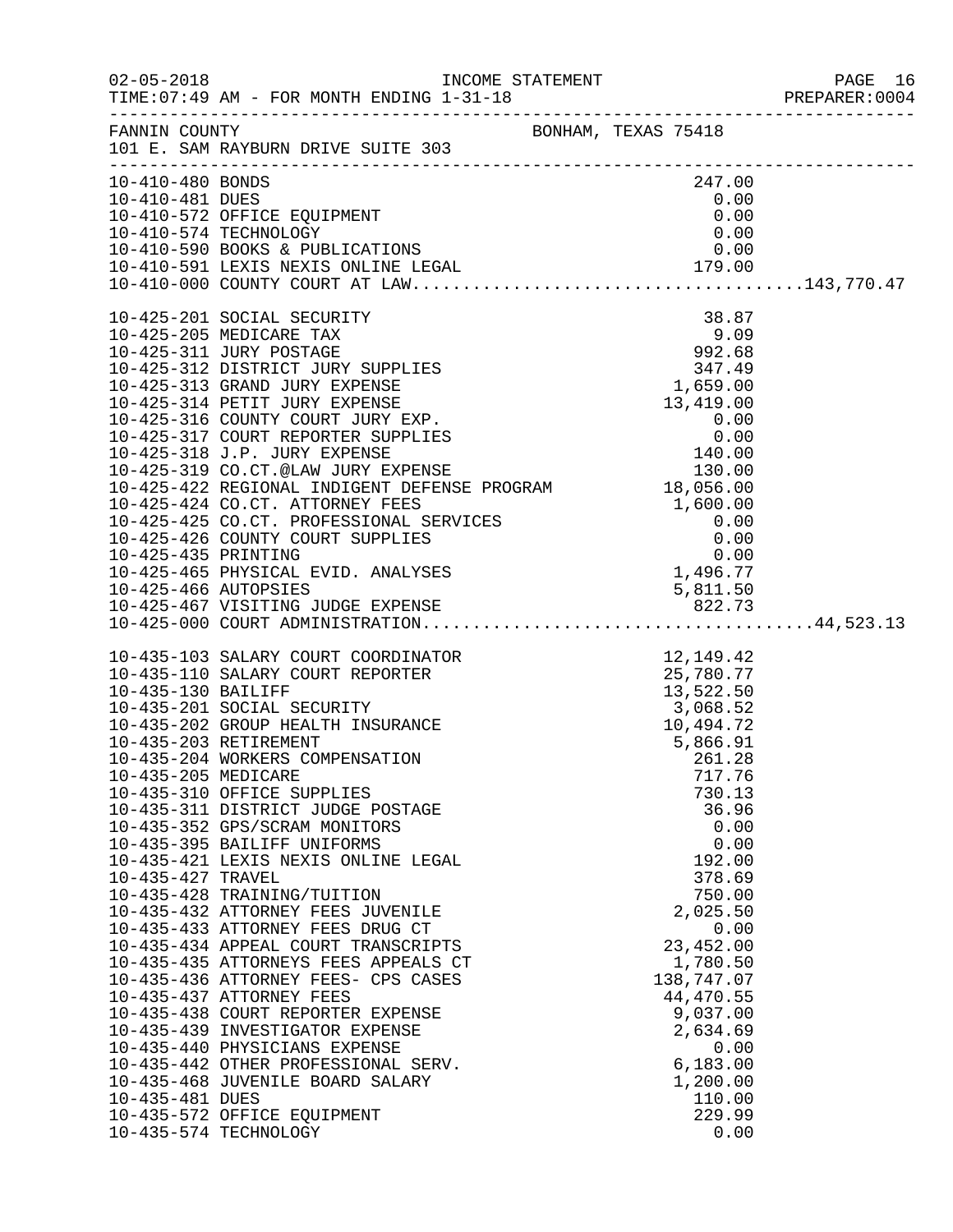|                                    | FANNIN COUNTY BONHAM, TEXAS 75418<br>101 E. SAM RAYBURN DRIVE SUITE 303                                                                                                                                                                                                                                                                               |  |                    |      |  |
|------------------------------------|-------------------------------------------------------------------------------------------------------------------------------------------------------------------------------------------------------------------------------------------------------------------------------------------------------------------------------------------------------|--|--------------------|------|--|
|                                    | 90.47 10-435-590 DISTRICT JUDGE BOOKS<br>10-435-000 336TH DISTRICT COURT ADMINISTRATION303,910.43                                                                                                                                                                                                                                                     |  |                    |      |  |
|                                    | $[10-450-010 \mbox{ SJuR1Y ECFEDD OFFICTICIAL} \centering 10-450-101 \mbox{ SALARY ASET, DIST. CLERK} \centering 11, 283.73$<br>$[10-450-104 \mbox{ SALARY ECFFID OF FICIAL} \centering 13, 283.73$<br>$[10-450-010 \mbox{ SALARY RAST, DIST. CLERK} \centering 13, 283.73$<br>$[10-450-201 \mbox{ SOCIA EECRITY TAKES} \centering 7, 248.15$<br>$[1$ |  |                    |      |  |
|                                    |                                                                                                                                                                                                                                                                                                                                                       |  |                    |      |  |
|                                    |                                                                                                                                                                                                                                                                                                                                                       |  |                    |      |  |
|                                    |                                                                                                                                                                                                                                                                                                                                                       |  |                    |      |  |
|                                    |                                                                                                                                                                                                                                                                                                                                                       |  |                    |      |  |
|                                    |                                                                                                                                                                                                                                                                                                                                                       |  |                    |      |  |
|                                    |                                                                                                                                                                                                                                                                                                                                                       |  |                    |      |  |
|                                    |                                                                                                                                                                                                                                                                                                                                                       |  |                    |      |  |
|                                    |                                                                                                                                                                                                                                                                                                                                                       |  |                    |      |  |
|                                    |                                                                                                                                                                                                                                                                                                                                                       |  |                    |      |  |
|                                    |                                                                                                                                                                                                                                                                                                                                                       |  |                    |      |  |
|                                    |                                                                                                                                                                                                                                                                                                                                                       |  |                    |      |  |
|                                    |                                                                                                                                                                                                                                                                                                                                                       |  |                    |      |  |
|                                    |                                                                                                                                                                                                                                                                                                                                                       |  |                    |      |  |
|                                    |                                                                                                                                                                                                                                                                                                                                                       |  |                    |      |  |
|                                    |                                                                                                                                                                                                                                                                                                                                                       |  |                    |      |  |
|                                    |                                                                                                                                                                                                                                                                                                                                                       |  |                    |      |  |
|                                    |                                                                                                                                                                                                                                                                                                                                                       |  |                    |      |  |
|                                    |                                                                                                                                                                                                                                                                                                                                                       |  |                    |      |  |
|                                    |                                                                                                                                                                                                                                                                                                                                                       |  |                    |      |  |
|                                    | 10-455-101 SALARY ELECTED OFFICIAL<br>10-455-101 SALARY ASSISTANTS<br>10-455-201 SOCIAL SECURITY TAXES<br>10-455-201 SOCIAL SECURITY TAXES<br>2, 091.94<br>10-455-202 GROUP HEALTH & DENTAL INSURANCE<br>11,526.63<br>10-455-203 RETIREMENT<br>                                                                                                       |  |                    |      |  |
|                                    |                                                                                                                                                                                                                                                                                                                                                       |  |                    |      |  |
|                                    |                                                                                                                                                                                                                                                                                                                                                       |  |                    |      |  |
|                                    |                                                                                                                                                                                                                                                                                                                                                       |  |                    |      |  |
|                                    |                                                                                                                                                                                                                                                                                                                                                       |  |                    |      |  |
|                                    |                                                                                                                                                                                                                                                                                                                                                       |  |                    |      |  |
|                                    |                                                                                                                                                                                                                                                                                                                                                       |  |                    |      |  |
|                                    | 10-455-310 OFFICE SUPPLIES                                                                                                                                                                                                                                                                                                                            |  | 172.69             |      |  |
|                                    | 10-455-311 POSTAL EXPENSES<br>10-455-420 UTILITIES TELEPHONE                                                                                                                                                                                                                                                                                          |  | 58.47<br>462.87    |      |  |
|                                    | 10-455-422 R & M RADIO                                                                                                                                                                                                                                                                                                                                |  |                    | 0.00 |  |
|                                    | 10-455-423 CELL PHONE ALLOWANCE                                                                                                                                                                                                                                                                                                                       |  | 80.00              |      |  |
|                                    | 10-455-427 OUT OF COUNTY TRAVEL                                                                                                                                                                                                                                                                                                                       |  | 650.00             |      |  |
| 10-455-435 PRINTING                |                                                                                                                                                                                                                                                                                                                                                       |  |                    | 0.00 |  |
| 10-455-480 BOND<br>10-455-481 DUES |                                                                                                                                                                                                                                                                                                                                                       |  | 60.00              | 0.00 |  |
|                                    | 10-455-572 OFFICE EQUIPMENT                                                                                                                                                                                                                                                                                                                           |  | 127.99             |      |  |
|                                    | 10-455-573 RADIO EQUIPMENT                                                                                                                                                                                                                                                                                                                            |  |                    | 0.00 |  |
|                                    | 10-455-574 TECHNOLOGY                                                                                                                                                                                                                                                                                                                                 |  |                    | 0.00 |  |
|                                    |                                                                                                                                                                                                                                                                                                                                                       |  |                    |      |  |
|                                    | 10-456-101 SALARY ELECTED OFFICIAL                                                                                                                                                                                                                                                                                                                    |  |                    | 0.00 |  |
|                                    | 10-456-104 SALARY DEPUTY                                                                                                                                                                                                                                                                                                                              |  | 13, 283. 28        |      |  |
|                                    | 10-456-201 SOCIAL SECURITY TAXES                                                                                                                                                                                                                                                                                                                      |  | 823.59             |      |  |
|                                    | 10-456-202 GROUP HEALTH & DENTAL INSURANCE                                                                                                                                                                                                                                                                                                            |  | 3,498.24           |      |  |
|                                    | 10-456-203 RETIREMENT<br>10-456-204 WORKERS' COMPENSATION                                                                                                                                                                                                                                                                                             |  | 1,480.04<br>143.12 |      |  |
|                                    | 10-456-205 MEDICARE TAX                                                                                                                                                                                                                                                                                                                               |  | 192.60             |      |  |
|                                    | 10-456-225 TRAVEL ALLOWANCE                                                                                                                                                                                                                                                                                                                           |  |                    | 0.00 |  |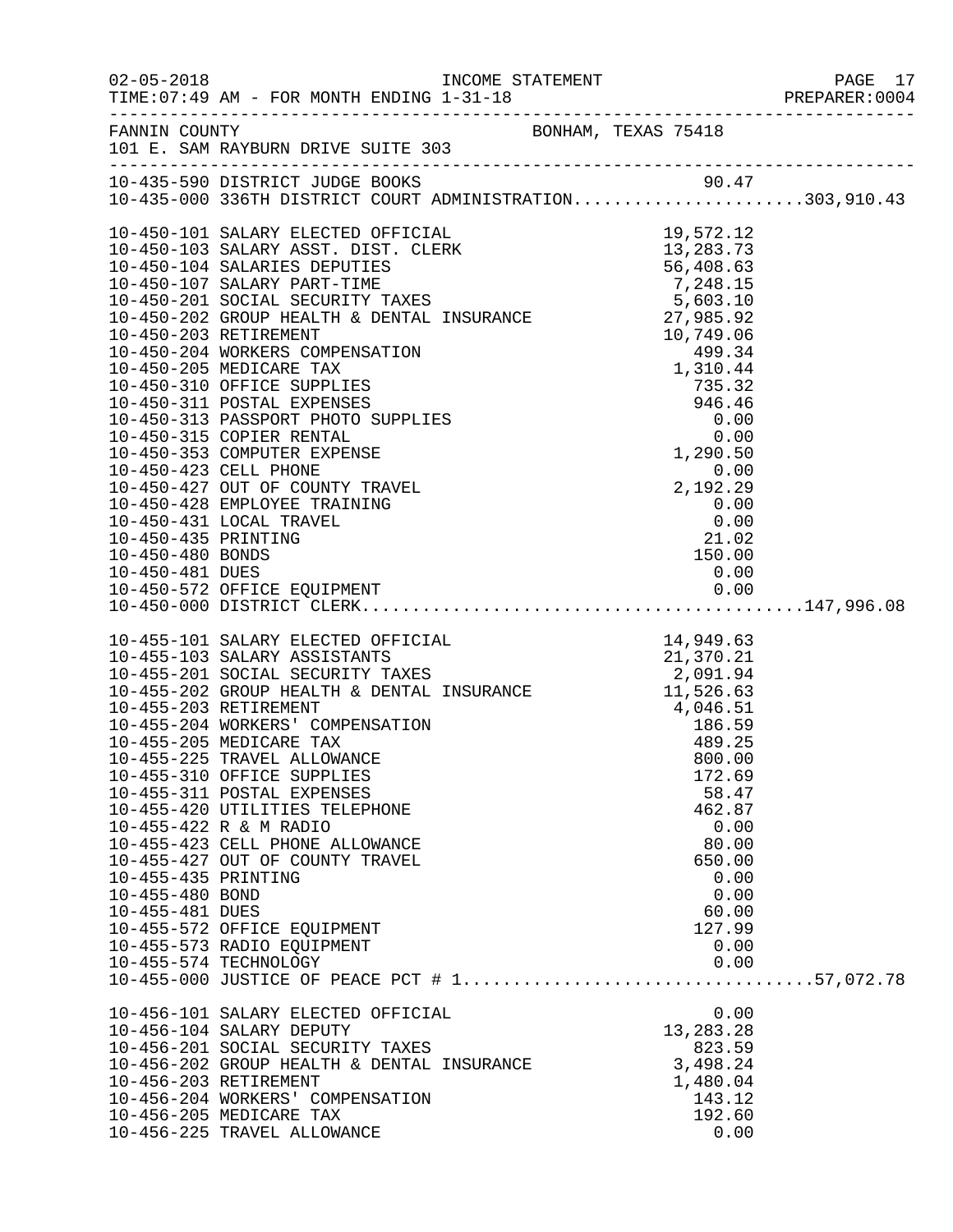|                                                           |                                                                                                                                                                                                                                                                                                                                                                                                                                                                                                                                                                                                                                                                                                                         |                                                                                                                                                 |                                                                                                                                                                                                                                      | PREPARER: 0004 |
|-----------------------------------------------------------|-------------------------------------------------------------------------------------------------------------------------------------------------------------------------------------------------------------------------------------------------------------------------------------------------------------------------------------------------------------------------------------------------------------------------------------------------------------------------------------------------------------------------------------------------------------------------------------------------------------------------------------------------------------------------------------------------------------------------|-------------------------------------------------------------------------------------------------------------------------------------------------|--------------------------------------------------------------------------------------------------------------------------------------------------------------------------------------------------------------------------------------|----------------|
|                                                           | FANNIN COUNTY<br>101 E. SAM RAYBURN DRIVE SUITE 303                                                                                                                                                                                                                                                                                                                                                                                                                                                                                                                                                                                                                                                                     | BONHAM, TEXAS 75418                                                                                                                             |                                                                                                                                                                                                                                      |                |
| 10-456-480 BOND<br>10-456-481 DUES                        | 10-456-311 POSTAL EXPENSES<br>10-456-420 UTILITIES TELEPHONE 362.92<br>10-456-421 DSL LINE 299.80<br>10-456-422 R & M RADIO<br>10-456-423 CELL PHONE ALLOWANCE<br>10-456-427 OUT OF COUNTY TRAVEL<br>10-456-435 PRINTING<br>150.00<br>10-456-460 OFFICE RENTAL<br>10-456-572 OFFICE EQUIPMENT<br>10-456-573 RADIO EQUIPMENT                                                                                                                                                                                                                                                                                                                                                                                             | 1,400.00<br>1,400.00<br>100.00<br>35.00<br>35.00<br>TT<br>TT<br>0.00<br>0.00                                                                    |                                                                                                                                                                                                                                      |                |
| 10-457-435 PRINTING<br>10-457-480 BOND<br>10-457-481 DUES | 10-457-101 SALARY ELECTED OFFICIAL 14,949.63<br>10-457-103 SALARY ASSISTANT 8,854.65<br>10-457-201 SOCIAL SECURITY TAXES 1,530.46<br>10-457-202 GROUP HEALTH & DENTAL INSURANCE 6,428.02<br>10.457.202 DETIDEMENT<br>10-457-203 RETIREMENT<br>10-457-204 WORKERS' COMPENSATION<br>10-457-205 MEDICARE TAX<br>10-457-225 TRAVEL ALLOWANCE<br>10-457-310 OFFICE SUPPLIES<br>10-457-311 POSTAL EXPENSES<br>10-457-420 UTILITIES TELEPHONE<br>10-457-423 CELL PHONE ALLOWANCE<br>10-457-427 OUT OF COUNTY TRAVEL<br>10-457-460 OFFICE RENTAL<br>10-457-572 OFFICE EQUIPMENT<br>10-457-574 TECHNOLOGY                                                                                                                        | NTAL INSURANCE<br>TION 0,428.02<br>2,652.51<br>122.66<br>357.91<br>800.00<br>37.56<br>49.00<br>NCE<br>ROCE<br>80.00<br>0.00<br>43.50<br>1041.65 | 1,041.65<br>149.00<br>60.00<br>0.00<br>0.00                                                                                                                                                                                          |                |
|                                                           | 10-475-101 DA. SALARY SUPPLEMENT<br>$10-475-102$ HB 9 D.A. SUPPLEMENTAL FUNDS<br>10-475-103 SALARY ASSISTANT D.A.<br>10-475-104 ASST. DA LONGEVITY PAY<br>10-475-105 SALARIES SECRETARIES<br>10-475-106 DA SALARY REIMB. GC CH 46<br>10-475-107 SALARY TEMP./EXTRA<br>10-475-108 INVESTIGATOR CRIMES AGAINST WOMEN<br>10-475-109 INVESTIGATOR<br>10-475-201 SOCIAL SECURITY TAXES<br>10-475-202 GROUP HEALTH INSURANCE<br>10-475-203 RETIREMENT<br>10-475-204 WORKERS' COMPENSATION<br>10-475-205 MEDICARE TAX<br>10-475-310 OFFICE SUPPLIES<br>10-475-311 POSTAL EXPENSES<br>10-475-315 COPIER EXPENSE<br>10-475-421 INTERNET/ONLINE LEGAL RE<br>10-475-422 INVESTIGATOR CELL PHONE<br>10-475-427 OUT OF COUNTY TRAVEL |                                                                                                                                                 | 1,730.79<br>1,260.00<br>104,556.68<br>1,640.00<br>62,130.78<br>8,664.69<br>0.00<br>0.00<br>20,299.95<br>11,822.66<br>32, 358.72<br>22,301.61<br>719.68<br>2,765.04<br>4,007.16<br>614.04<br>323.94<br>2,005.98<br>120.00<br>1,641.66 |                |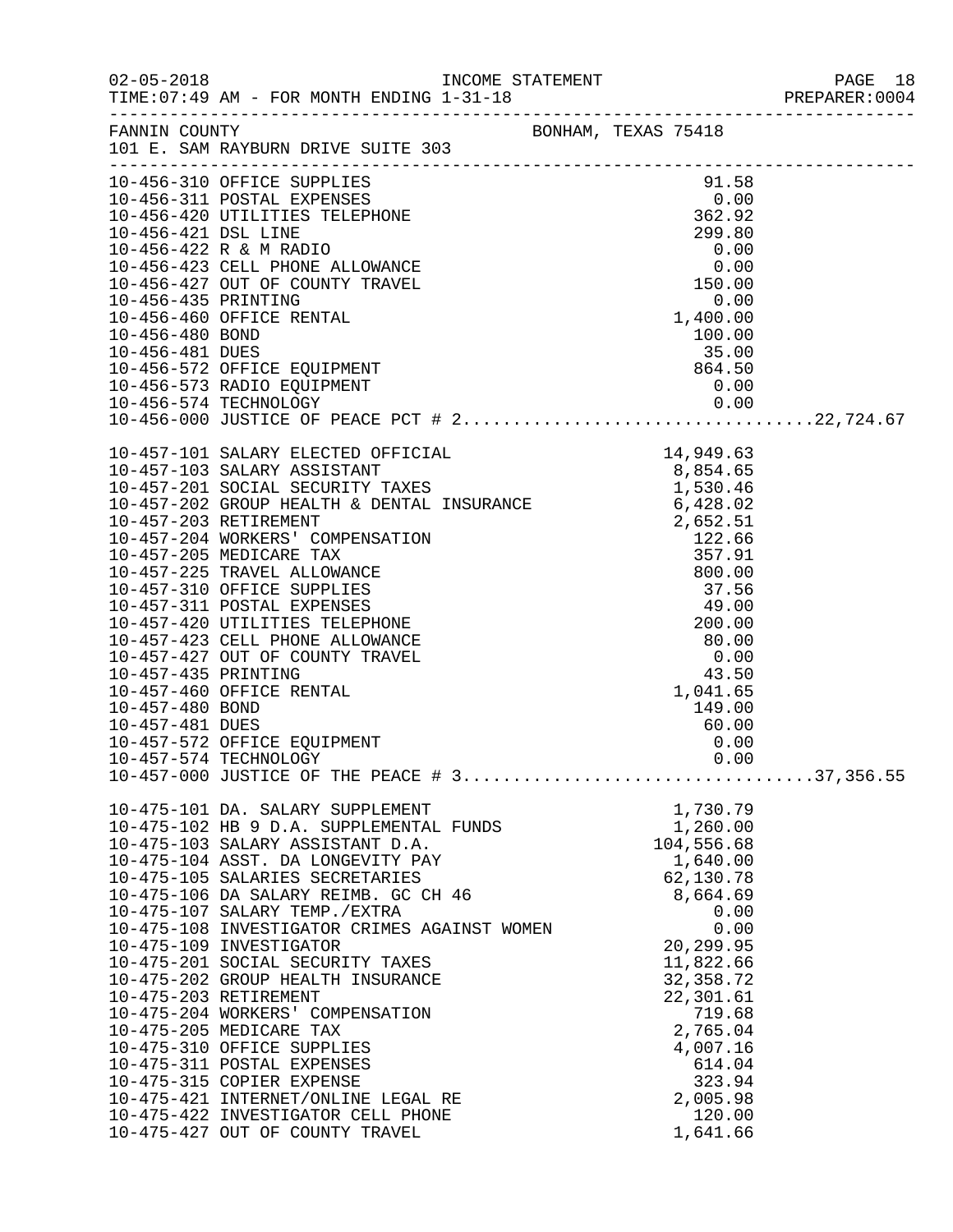|                     |                                                                                                                                                                                                                                                                                                                                                                                          |                                                               |                 | PAGE 19<br>PREPARER: 0004 |
|---------------------|------------------------------------------------------------------------------------------------------------------------------------------------------------------------------------------------------------------------------------------------------------------------------------------------------------------------------------------------------------------------------------------|---------------------------------------------------------------|-----------------|---------------------------|
|                     | FANNIN COUNTY<br>101 E. SAM RAYBURN DRIVE SUITE 303                                                                                                                                                                                                                                                                                                                                      |                                                               |                 |                           |
|                     | 10-475-428 TRAINING/TUITION 350.00<br>10-475-431 LOCAL TRAVEL 0.00<br>10-475-435 PRINTING 0.00<br>10-475-438 CT.REPORTER-TRANSCRIPTS 2,044.00<br>10-475-439 WITNESS EVENCE                                                                                                                                                                                                               |                                                               |                 |                           |
|                     |                                                                                                                                                                                                                                                                                                                                                                                          |                                                               |                 |                           |
|                     |                                                                                                                                                                                                                                                                                                                                                                                          |                                                               |                 |                           |
|                     | 10-475-439 WITNESS EXPENSE                                                                                                                                                                                                                                                                                                                                                               |                                                               | 480.25          |                           |
|                     | 10-475-465 PHYS.EVIDENCE ANALYSIS                                                                                                                                                                                                                                                                                                                                                        |                                                               | 0.00            |                           |
|                     | 10-475-469 DPS TESTING                                                                                                                                                                                                                                                                                                                                                                   |                                                               | 0.00            |                           |
| 10-475-480 BOND     |                                                                                                                                                                                                                                                                                                                                                                                          |                                                               | 0.00            |                           |
| 10-475-481 DUES     | 10-475-572 OFFICE EQUIPMENT                                                                                                                                                                                                                                                                                                                                                              | 60.00                                                         | 0.00            |                           |
|                     | 10-475-574 TECHNOLOGY                                                                                                                                                                                                                                                                                                                                                                    |                                                               | 0.00            |                           |
|                     |                                                                                                                                                                                                                                                                                                                                                                                          |                                                               |                 |                           |
|                     |                                                                                                                                                                                                                                                                                                                                                                                          |                                                               |                 |                           |
|                     |                                                                                                                                                                                                                                                                                                                                                                                          |                                                               |                 |                           |
|                     | $\begin{tabular}{lllllllllllllllllllllllllllllllll} \multicolumn{3}{c}{10-495-102\text{ SALARY APPOINTER OFFICIAL} & & & & & & & & & & 24,478.92\\ 10-495-103\text{ SALARIES ASSISTANTS} & & & & & & & 41,616.90\\ 10-495-201\text{ SOCIAL SECURITY TAKES} & & & & 3,777.28\\ 10-495-202\text{ GROUP HEALTH & \text{DENTAL INSURANCE} & & & 3,777.28\\ 10-495-203\text{ RETIREMENT} & &$ |                                                               |                 |                           |
|                     |                                                                                                                                                                                                                                                                                                                                                                                          |                                                               |                 |                           |
|                     |                                                                                                                                                                                                                                                                                                                                                                                          |                                                               |                 |                           |
|                     |                                                                                                                                                                                                                                                                                                                                                                                          |                                                               |                 |                           |
|                     |                                                                                                                                                                                                                                                                                                                                                                                          |                                                               |                 |                           |
|                     |                                                                                                                                                                                                                                                                                                                                                                                          |                                                               |                 |                           |
|                     |                                                                                                                                                                                                                                                                                                                                                                                          |                                                               |                 |                           |
|                     |                                                                                                                                                                                                                                                                                                                                                                                          |                                                               |                 |                           |
|                     |                                                                                                                                                                                                                                                                                                                                                                                          |                                                               |                 |                           |
|                     | 10-495-431 LOCAL TRAVEL                                                                                                                                                                                                                                                                                                                                                                  |                                                               | 0.00            |                           |
| 10-495-435 PRINTING |                                                                                                                                                                                                                                                                                                                                                                                          | $\begin{array}{c} 0.00 \\ 0.00 \\ 53.90 \\ 50.00 \end{array}$ |                 |                           |
|                     | 10-495-452 R & M EQUIPMENT                                                                                                                                                                                                                                                                                                                                                               |                                                               |                 |                           |
| 10-495-480 BOND     |                                                                                                                                                                                                                                                                                                                                                                                          |                                                               | 50.00           |                           |
|                     |                                                                                                                                                                                                                                                                                                                                                                                          |                                                               |                 |                           |
|                     |                                                                                                                                                                                                                                                                                                                                                                                          |                                                               |                 |                           |
|                     |                                                                                                                                                                                                                                                                                                                                                                                          |                                                               |                 |                           |
|                     | $18,435.63$<br>1,148.56<br>1,311.81<br>10-496-103 SALARY PURCHASING AGENT                                                                                                                                                                                                                                                                                                                |                                                               |                 |                           |
|                     | 10-496-201 SOCIAL SECURITY TAXES                                                                                                                                                                                                                                                                                                                                                         |                                                               |                 |                           |
|                     | 10-496-202 GROUP HEALTH INSURANCE                                                                                                                                                                                                                                                                                                                                                        |                                                               |                 |                           |
|                     | 10-496-203 RETIREMENT                                                                                                                                                                                                                                                                                                                                                                    |                                                               | 2,049.65        |                           |
|                     | 10-496-204 WORKERS' COMPENSATION<br>10-496-205 MEDICARE TAX                                                                                                                                                                                                                                                                                                                              |                                                               | 99.79<br>268.61 |                           |
|                     | 10-496-310 OFFICE SUPPLIES                                                                                                                                                                                                                                                                                                                                                               |                                                               | 9.98            |                           |
|                     | 10-496-353 COMPUTER SOFTWARE MAINTENANCE                                                                                                                                                                                                                                                                                                                                                 |                                                               | 350.00          |                           |
|                     | 10-496-421 CELL PHONE                                                                                                                                                                                                                                                                                                                                                                    |                                                               | 90.00           |                           |
|                     | 10-496-427 OUT OF COUNTY TRAVEL                                                                                                                                                                                                                                                                                                                                                          |                                                               | 44.94           |                           |
|                     | 10-496-431 LOCAL TRAVEL                                                                                                                                                                                                                                                                                                                                                                  |                                                               | 0.00            |                           |
| 10-496-435 PRINTING |                                                                                                                                                                                                                                                                                                                                                                                          |                                                               | 0.00            |                           |
|                     | 10-496-452 R & M EQUIPMENT                                                                                                                                                                                                                                                                                                                                                               |                                                               | 0.00            |                           |
| 10-496-480 BOND     |                                                                                                                                                                                                                                                                                                                                                                                          |                                                               | 0.00            |                           |
| 10-496-481 DUES     | 10-496-572 OFFICE EQUIPMENT                                                                                                                                                                                                                                                                                                                                                              |                                                               | 39.00<br>0.00   |                           |
|                     |                                                                                                                                                                                                                                                                                                                                                                                          |                                                               |                 |                           |
|                     |                                                                                                                                                                                                                                                                                                                                                                                          |                                                               |                 |                           |
|                     | 10-497-101 SALARY ELECTED OFFICIAL                                                                                                                                                                                                                                                                                                                                                       |                                                               | 19,572.12       |                           |
|                     | 10-497-103 SALARY ASSISTANT                                                                                                                                                                                                                                                                                                                                                              |                                                               | 15,082.83       |                           |
|                     | 10-497-201 SOCIAL SECURITY TAXES                                                                                                                                                                                                                                                                                                                                                         |                                                               | 1,685.48        |                           |
|                     | 10-497-201 SOCIAL SECURITY TAXES<br>10-497-202 GROUP HEALTH & DENTAL INSURANCE                                                                                                                                                                                                                                                                                                           |                                                               | 6,996.32        |                           |
|                     | 10-497-203 RETIREMENT                                                                                                                                                                                                                                                                                                                                                                    |                                                               | 3,861.34        |                           |
|                     | 10-497-204 WORKERS' COMPENSATION                                                                                                                                                                                                                                                                                                                                                         |                                                               | 175.68          |                           |
|                     | 10-497-205 MEDICARE TAX                                                                                                                                                                                                                                                                                                                                                                  |                                                               | 394.18          |                           |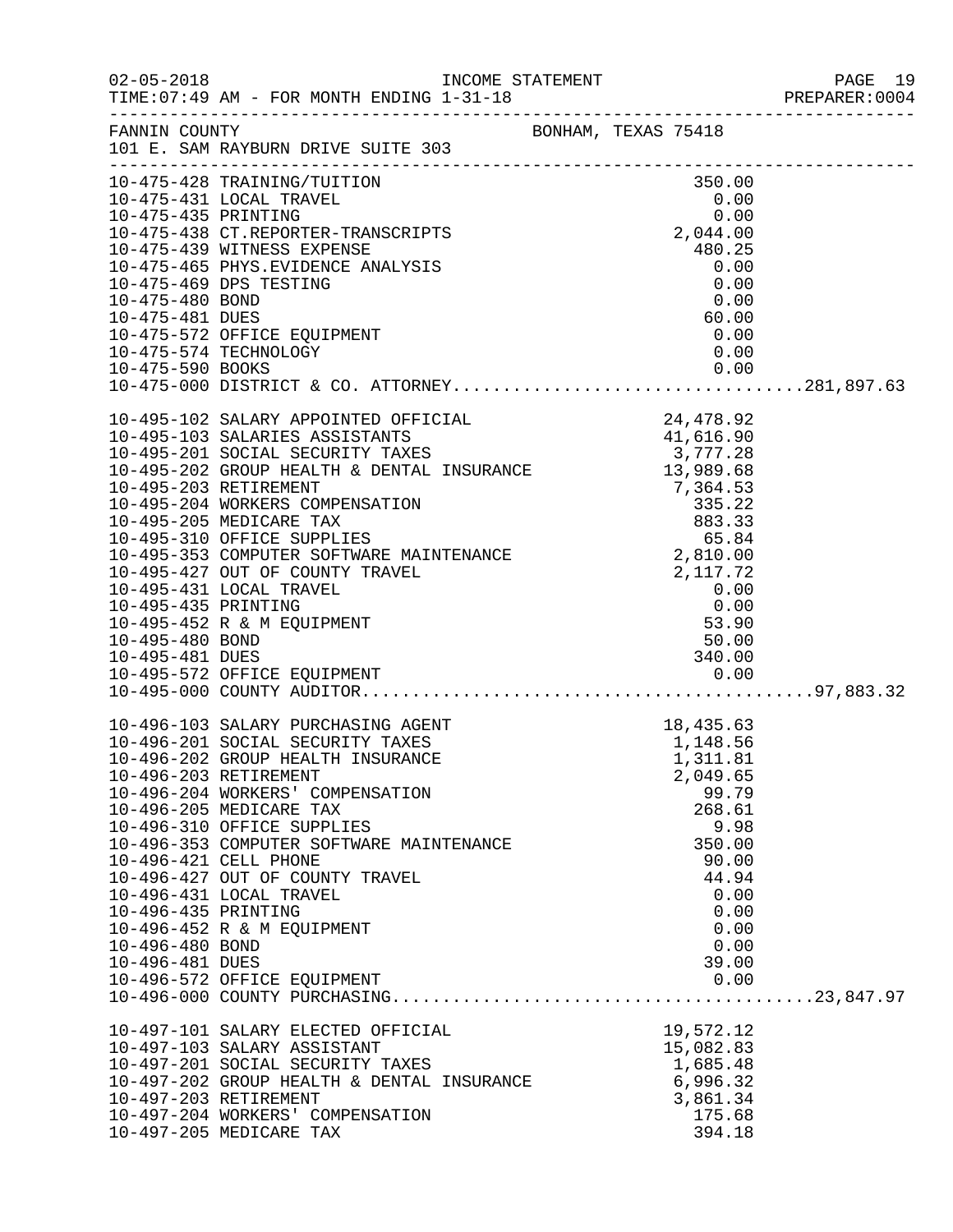|                                                           |                                                                                                                                                                                                                                                                                                                                                                                                                                                                     |                                                                                                                                                         | PREPARER: 0004 |
|-----------------------------------------------------------|---------------------------------------------------------------------------------------------------------------------------------------------------------------------------------------------------------------------------------------------------------------------------------------------------------------------------------------------------------------------------------------------------------------------------------------------------------------------|---------------------------------------------------------------------------------------------------------------------------------------------------------|----------------|
|                                                           | FANNIN COUNTY BONHAM, TEXAS 75418<br>101 E. SAM RAYBURN DRIVE SUITE 303                                                                                                                                                                                                                                                                                                                                                                                             |                                                                                                                                                         |                |
|                                                           | 10-497-310 OFFICE SUPPLIES<br>10-497-427 OUT OF COUNTY TRAVEL<br>10-497-431 LOCAL TRAVEL<br>10-497-435 PRINTING<br>10-497-435 PRINTING<br>10-497-452 R&M EQUIPMENT<br>10-497-453 COMPUTER SOFTWARE MAINTEN<br>1,300.00<br>10-497-480 BOND<br>0.0                                                                                                                                                                                                                    |                                                                                                                                                         |                |
|                                                           | 10-497-572 OFFICE EQUIPMENT                                                                                                                                                                                                                                                                                                                                                                                                                                         | 0.00                                                                                                                                                    |                |
|                                                           | 10-497-574 TECHNOLOGY                                                                                                                                                                                                                                                                                                                                                                                                                                               | 0.00                                                                                                                                                    |                |
| 10-499-435 PRINTING<br>10-499-480 BOND<br>10-499-481 DUES | 10-499-423 CELL PHONE<br>10-499-427 OUT OF COUNTY TRAVEL<br>10-499-460 LEONARD OFFICE RENT                                                                                                                                                                                                                                                                                                                                                                          | 0.00<br>2,438.04<br>42.69<br>$\begin{array}{r} 11.11 \\ 400.00 \\ 0.00 \\ 125.00 \\ 55.28 \end{array}$                                                  |                |
| 10-503-435 PRINTING                                       | 10-503-103 SALARY-TECHNICIAN<br>10-503-107 PART TIME TECHNICIAN<br>10-503-201 SOCIAL SECURITY<br>10-503-202 GROUP HEALTH INSURANCE<br>10-503-203 RETIREMENT<br>10-503-204 WORKERS COMPENSATION<br>10-503-205 MEDICARE TAX<br>10-503-225 TRAVEL ALLOWANCE<br>10-503-310 OFFICE SUPPLIES<br>10-503-421 CELL PHONE ALLOWANCE<br>10-503-427 OUT OF COUNTY TRAVEL<br>10-503-453 R&M COMPUTER/TRAINING<br>10-503-572 OFFICE EQUIPMENT<br>10-503-574 COMPUTER/WEB SOFTWARE | 13,865.31<br>6,188.51<br>1,179.02<br>3,498.16<br>2,234.33<br>114.41<br>275.72<br>276.00<br>0.00<br>138.00<br>0.00<br>0.00<br>0.00<br>1,825.15<br>172.39 |                |
|                                                           | 10-509-475 CONTINGENCY                                                                                                                                                                                                                                                                                                                                                                                                                                              | 0.00                                                                                                                                                    |                |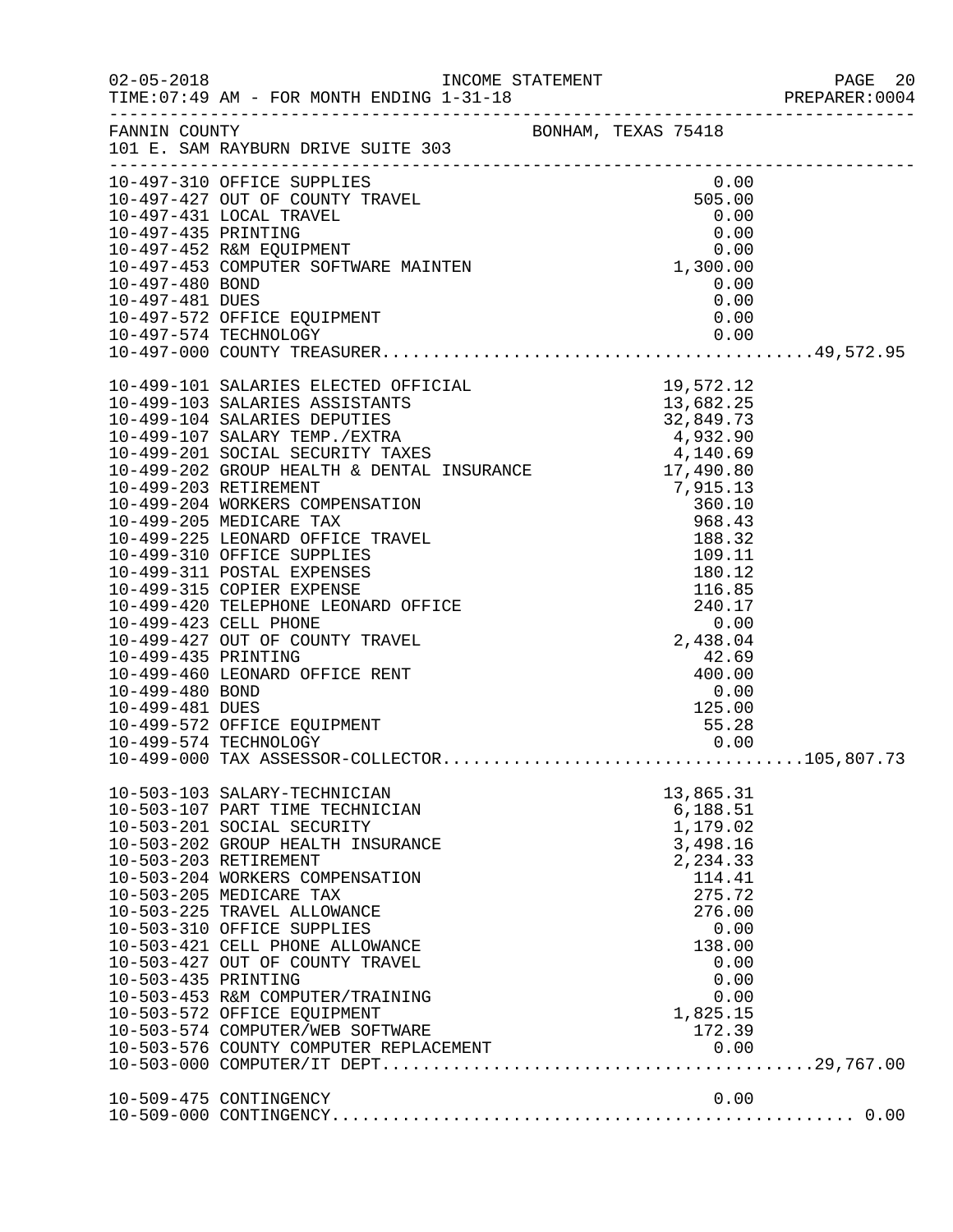| $02 - 05 - 2018$      | TIME: 07:49 AM - FOR MONTH ENDING 1-31-18                                                                                                                                                                        |                                                                 |  |
|-----------------------|------------------------------------------------------------------------------------------------------------------------------------------------------------------------------------------------------------------|-----------------------------------------------------------------|--|
| FANNIN COUNTY         | FANNIN COUNTY BONHAM, TEXAS 75418<br>101 E. SAM RAYBURN DRIVE SUITE 303                                                                                                                                          |                                                                 |  |
|                       |                                                                                                                                                                                                                  |                                                                 |  |
|                       |                                                                                                                                                                                                                  |                                                                 |  |
|                       |                                                                                                                                                                                                                  |                                                                 |  |
|                       |                                                                                                                                                                                                                  |                                                                 |  |
|                       |                                                                                                                                                                                                                  |                                                                 |  |
|                       |                                                                                                                                                                                                                  |                                                                 |  |
| 10-510-574 TECHNOLOGY | 10-510-575 LAND/BUILDING                                                                                                                                                                                         | 0.00<br>0.00                                                    |  |
|                       | 10-510-577 JANITOR EQUIPMENT                                                                                                                                                                                     | 0.00                                                            |  |
|                       | 10-511-115 SALARY JANITOR<br>10-511-201 SOCIAL SECURITY TAXES<br>10-511-203 RETIREMENT<br>10-511-204 WORKER' COMPENSATION<br>10-511-205 MEDICARE TAX<br>10-511-225 JANITOR TRAVEL<br>10-511-332 JANITOR SUPPLIES | 1,369.74<br>84.92<br>152.41<br>55.11<br>19.88<br>40.56<br>53.55 |  |
|                       | 10-511-440 UTILITIES ELECTRICITY<br>10-511-441 UTILITIES GAS<br>10-511-442 UTILITIES WATER<br>10-511-443 TRASH PICK-UP SERVICE<br>10-511-444 LAWN MAINTENANCE<br>10-511-450 R & M BUILDING                       | 1,443.45<br>198.71<br>154.38<br>119.68<br>0.00<br>1,249.71      |  |
| 10-511-535 BUILDINGS  | 10-511-482 FIRE INSURANCE                                                                                                                                                                                        | 0.00<br>0.00                                                    |  |
|                       | 10-512-332 JANITOR SUPPLIES<br>10-512-440 UTILITIES ELECTRICITY<br>10-512-442 UTILITIES WATER<br>10-512-450 R&M BUILDING                                                                                         | 206.92<br>2,122.52<br>171.39<br>176.00                          |  |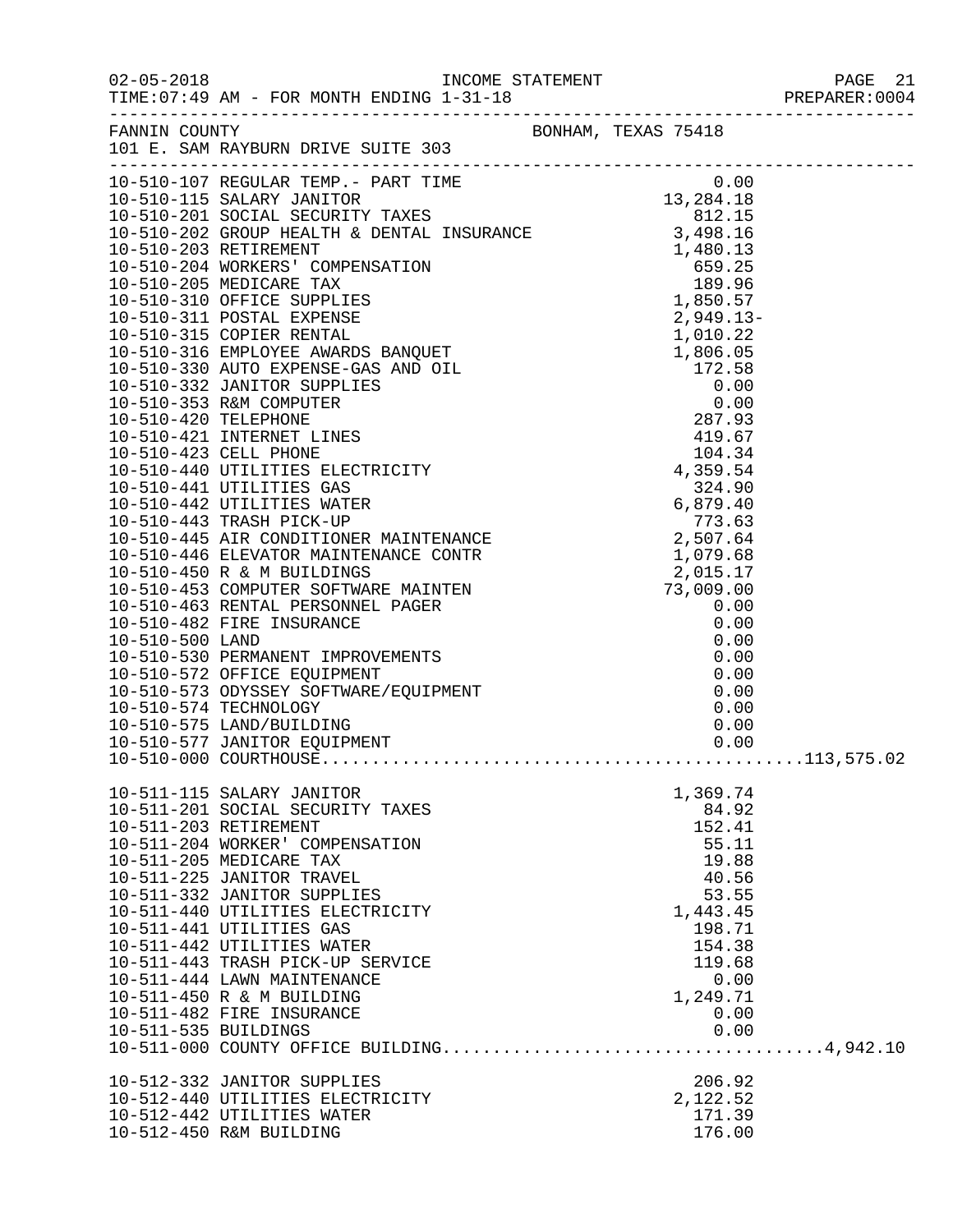| $02 - 05 - 2018$                                                     | INCOME STATEMENT<br>TIME: 07:49 AM - FOR MONTH ENDING 1-31-18<br>TIME:07:49 AM - FOR MONTH ENDING 1-31-18 PREPARER:00                                                                                                                                                                                                                                                                                                                                                                                                                                                                                    |  |                                                                                              |                                                                                                          |                                                              | PAGE 22<br>PREPARER: 0004 |
|----------------------------------------------------------------------|----------------------------------------------------------------------------------------------------------------------------------------------------------------------------------------------------------------------------------------------------------------------------------------------------------------------------------------------------------------------------------------------------------------------------------------------------------------------------------------------------------------------------------------------------------------------------------------------------------|--|----------------------------------------------------------------------------------------------|----------------------------------------------------------------------------------------------------------|--------------------------------------------------------------|---------------------------|
|                                                                      | FANNIN COUNTY BONHAM, TEXAS 75418<br>101 E. SAM RAYBURN DRIVE SUITE 303                                                                                                                                                                                                                                                                                                                                                                                                                                                                                                                                  |  |                                                                                              |                                                                                                          |                                                              |                           |
|                                                                      | 10-512-482 FIRE INSURANCE                                                                                                                                                                                                                                                                                                                                                                                                                                                                                                                                                                                |  |                                                                                              | 0.00                                                                                                     |                                                              |                           |
| 10-513-203 RETIREMENT<br>10-513-420 TELEPHONE<br>10-513-421 INTERNET | 10-513-115 SALARY JANITOR<br>10-513-201 SOCIAL SECURITY TAXES<br>10-513-204 WORKERS' COMPENSATION<br>10-513-205 MEDICARE TAX<br>10-513-315 COPIER RENTAL<br>10-513-332 JANITOR SUPPLIES<br>10-513-440 UTILITIES ELECTRICITY<br>10-513-441 UTILITIES GAS<br>10-513-442 UTILITIES WATER<br>10-513-443 TRASH PICKUP SERVICE<br>10-513-444 LAWN MAINTENANCE<br>10-513-450 R&M BUILDING<br>10-513-455 PARKING LOT<br>10-513-482 FIRE INSURANCE                                                                                                                                                                |  | $\begin{array}{r} 59.41 \\ 323.43 \\ 218.20 \\ 1,730.35 \end{array}$<br>$407.92$<br>1,576.82 | 4,096.88<br>254.00<br>456.48<br>220.30<br>407.92<br>588.36<br>306.53<br>239.37<br>0.00<br>366.40<br>0.00 | 0.00                                                         |                           |
|                                                                      |                                                                                                                                                                                                                                                                                                                                                                                                                                                                                                                                                                                                          |  |                                                                                              |                                                                                                          |                                                              |                           |
|                                                                      | 10-515-440 UTILITIES ELECTRICITY<br>10-515-441 UTILITIES GAS<br>10-515-442 UTILITIES WATER<br>10-515-444 LAWN MAINTENANCE<br>10-515-450 R&M BUILDING<br>10-515-482 FIRE INSURANCE<br>10-515-501 PEST CONTROL                                                                                                                                                                                                                                                                                                                                                                                             |  | 0.00                                                                                         | 178.82<br>151.37<br>0.00<br>225.00<br>0.00                                                               | 0.00                                                         |                           |
| 10-516-203 RETIREMENT<br>10-516-420 TELEPHONE                        | 10-516-115 SALARY JANITOR<br>10-516-201 SOCIAL SECURITY TAXES<br>10-516-204 WORKERS' COMPENSATION<br>10-516-205 MEDICARE TAX<br>10-516-225 JANITOR TRAVEL<br>10-516-332 JANITOR SUPPLIES<br>10-516-440 UTILITIES ELECTRICITY<br>10-516-441 UTILITIES GAS<br>10-516-442 UTILITIES WATER<br>10-516-443 TRASH PICKUP SERVICE<br>10-516-444 LAWN MAINTENANCE<br>10-516-450 R&M BUILDING<br>10-516-482 FIRE INSURANCE<br>10-516-530 BUILDING REMODEL<br>10-516-535 BUILDING CONSTRUCTION<br>10-516-572 OFFICE EQUIPMENT<br>10-516-572 OFFICE EQUIPMENT 0.00<br>10-516-000 AGRILIFE EXTENSION BUILDING3,144.77 |  |                                                                                              | 654.02<br>40.55<br>72.77<br>44.08<br>9.46<br>64.52<br>25.19<br>1,825.80<br>154.38<br>254.00              | 0.00<br>0.00<br>0.00<br>0.00<br>0.00<br>0.00<br>0.00<br>0.00 |                           |
| 10-517-535 BUILDING                                                  |                                                                                                                                                                                                                                                                                                                                                                                                                                                                                                                                                                                                          |  |                                                                                              |                                                                                                          | 0.00                                                         |                           |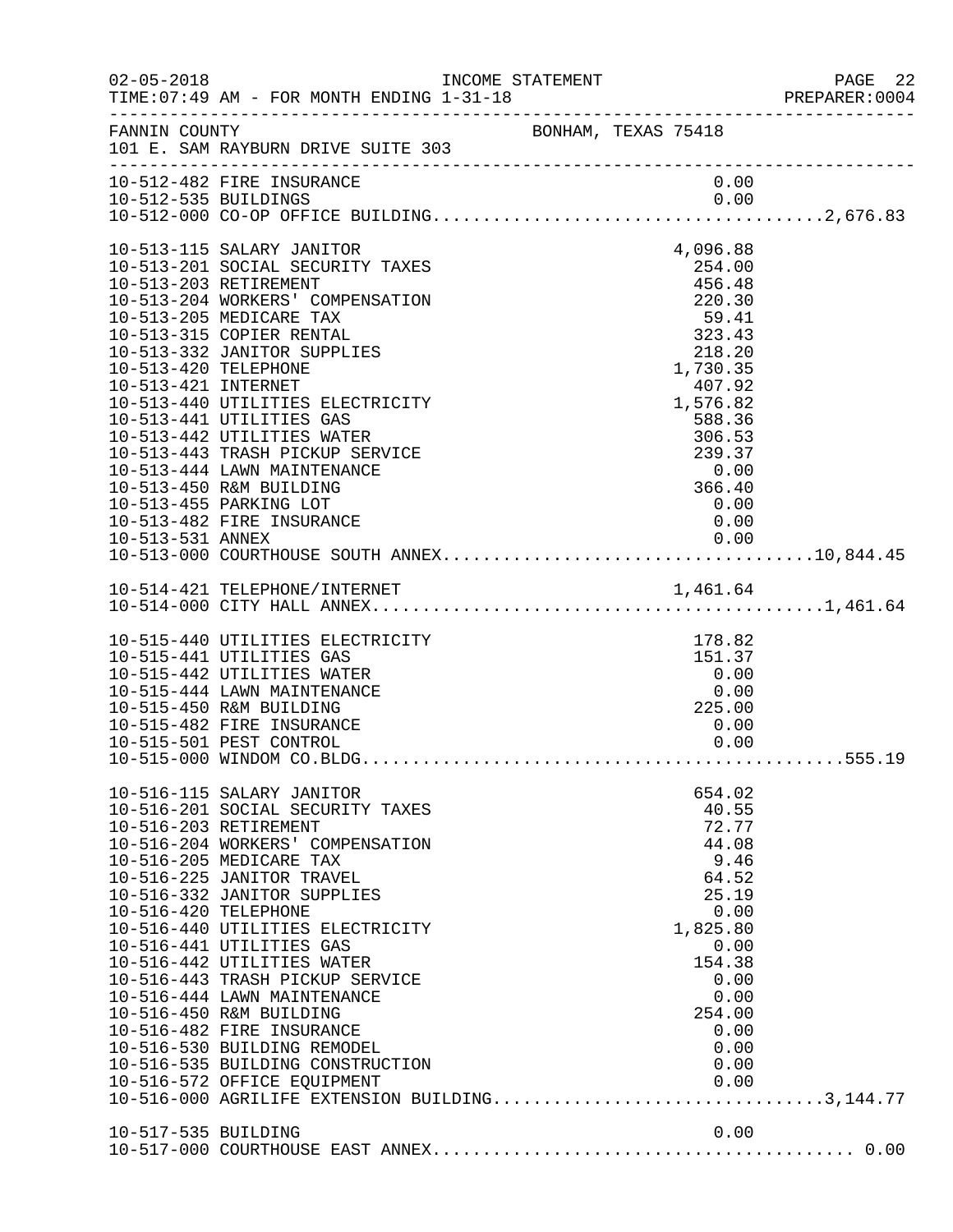| $02 - 05 - 2018$                                               | TIME: 07:49 AM - FOR MONTH ENDING 1-31-18<br>TIME:07:49 AM - FOR MONTH ENDING 1-31-18 PREPARER:00                                                                                                                                                                                                                                                                                                                                                                              | INCOME STATEMENT    |                                                                                                                                                                  | PAGE 23<br>PREPARER: 0004 |
|----------------------------------------------------------------|--------------------------------------------------------------------------------------------------------------------------------------------------------------------------------------------------------------------------------------------------------------------------------------------------------------------------------------------------------------------------------------------------------------------------------------------------------------------------------|---------------------|------------------------------------------------------------------------------------------------------------------------------------------------------------------|---------------------------|
| FANNIN COUNTY                                                  | 101 E. SAM RAYBURN DRIVE SUITE 303                                                                                                                                                                                                                                                                                                                                                                                                                                             | BONHAM, TEXAS 75418 |                                                                                                                                                                  |                           |
|                                                                | 10-518-311 POSTAL EXPENSES<br>10-518-332 JANITOR SUPPLIES<br>10-518-420 UTILITIES TELEPHONE                                                                                                                                                                                                                                                                                                                                                                                    |                     | 344.00<br>1,111.53<br>5,812.14                                                                                                                                   |                           |
|                                                                | 10-518-421 INTERNET SERVICES<br>10-518-440 UTILITIES ELECTRICITY<br>10-518-441 UTILITIES GAS<br>10-518-442 UTILITIES WATER                                                                                                                                                                                                                                                                                                                                                     |                     | 4,534.32<br>5,901.70<br>943.88<br>859.33                                                                                                                         |                           |
|                                                                | 10-518-443 TRASH PICKUP SERVICE<br>10-518-450 R & M BUILDING<br>10-518-460 MOVING EXPENSES<br>10-518-470 OFFICE SPACE LEASE                                                                                                                                                                                                                                                                                                                                                    |                     | 423.96<br>4,628.62<br>0.00<br>36,825.00                                                                                                                          |                           |
|                                                                | 10-518-483 ALARM MONITORING<br>10-518-484 CLEANING SERVICES                                                                                                                                                                                                                                                                                                                                                                                                                    |                     | 885.60<br>0.00                                                                                                                                                   |                           |
|                                                                | 10-519-165 CONSTRUCTION                                                                                                                                                                                                                                                                                                                                                                                                                                                        |                     | 0.00                                                                                                                                                             |                           |
|                                                                |                                                                                                                                                                                                                                                                                                                                                                                                                                                                                |                     |                                                                                                                                                                  |                           |
|                                                                | 10-543-416 FIRE PROTECTION SERVICE<br>10-543-422 R&M RADIO/TOWER<br>10-543-440 UTILITIES ELECTRICITY                                                                                                                                                                                                                                                                                                                                                                           |                     | 21,000.00<br>0.00<br>0.00                                                                                                                                        |                           |
|                                                                | 0.00.<br>10-543-447 REPEATER SERVICE CONTRACT 8,235.80                                                                                                                                                                                                                                                                                                                                                                                                                         |                     |                                                                                                                                                                  |                           |
| 10-551-435 PRINTING<br>10-551-480 BOND<br>10-551-572 EQUIPMENT | 10-551-101 SALARY ELECTED OFFICIAL<br>10-551-201 SOCIAL SECURITY TAXES<br>10-551-202 GROUP HEALTH & DENTAL INSURANCE<br>10-551-203 RETIREMENT<br>10-551-204 WORKERS' COMPENSATION<br>10-551-205 MEDICARE TAX<br>10-551-310 OFFICE SUPPLIES<br>10-551-311 POSTAL EXPENSES<br>10-551-330 AUTO EXPENSE-GAS AND OIL<br>10-551-421 ONLINE RESEARCH/ACCURINT<br>10-551-422 R & M RADIO<br>10-551-427 TRAVEL EXPENSE<br>10-551-488 LAW ENFORCEMENT PROF. INS<br>10-551-574 TECHNOLOGY | $\mathbf{L}$        | 11,142.36<br>713.47<br>1,600.48<br>1,241.41<br>327.02<br>166.83<br>0.00<br>31.97<br>349.37<br>150.00<br>0.00<br>800.00<br>0.00<br>0.00<br>482.00<br>0.00<br>0.00 |                           |
|                                                                | 10-552-101 SALARY ELECTED OFFICIAL<br>10-552-201 SOCIAL SECURITY TAXES<br>10-552-202 GROUP HEALTH & DENTAL INSURANCE<br>10-552-203 RETIREMENT<br>10-552-204 WORKERS' COMPENSATION                                                                                                                                                                                                                                                                                              |                     | 5,410.44<br>385.03<br>3,498.16<br>602.85<br>158.79                                                                                                               |                           |
|                                                                | 10-552-205 MEDICARE TAX<br>10-552-310 OFFICE SUPPLIES<br>10-552-311 POSTAL EXPENSES                                                                                                                                                                                                                                                                                                                                                                                            |                     | 90.08<br>0.00<br>0.00                                                                                                                                            |                           |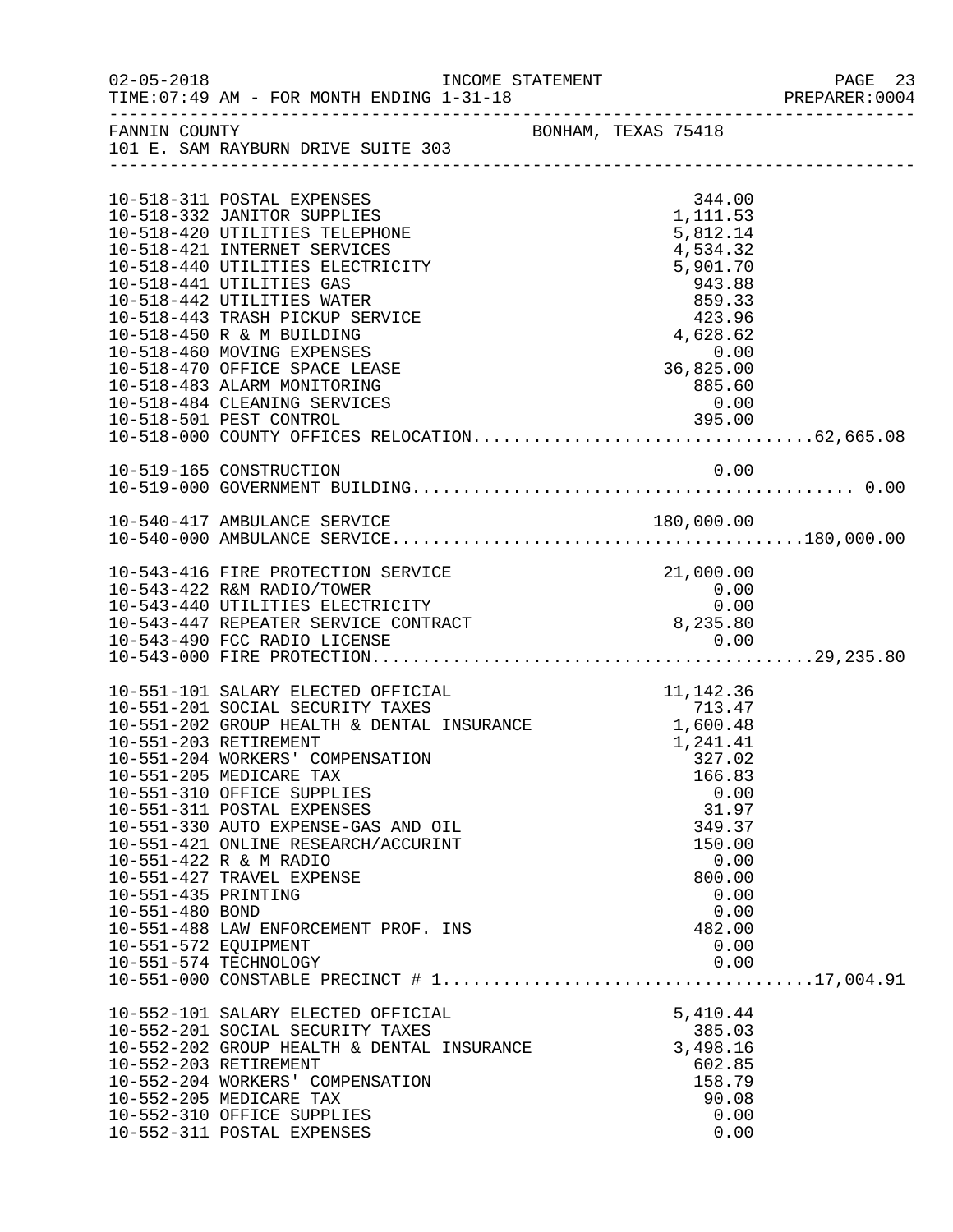|                                                               |                                                                                                                                                                                                                                                                                                                                                                                                                                                                                                                                                                                                                                                                                                                                                                                                                                                                                                                                                 |                     |                                                                                                                                                                                                                                                          | PREPARER: 0004 |
|---------------------------------------------------------------|-------------------------------------------------------------------------------------------------------------------------------------------------------------------------------------------------------------------------------------------------------------------------------------------------------------------------------------------------------------------------------------------------------------------------------------------------------------------------------------------------------------------------------------------------------------------------------------------------------------------------------------------------------------------------------------------------------------------------------------------------------------------------------------------------------------------------------------------------------------------------------------------------------------------------------------------------|---------------------|----------------------------------------------------------------------------------------------------------------------------------------------------------------------------------------------------------------------------------------------------------|----------------|
|                                                               | FANNIN COUNTY                                                                                                                                                                                                                                                                                                                                                                                                                                                                                                                                                                                                                                                                                                                                                                                                                                                                                                                                   | BONHAM, TEXAS 75418 |                                                                                                                                                                                                                                                          |                |
| 10-552-435 PRINTING<br>10-552-480 BOND<br>10-553-435 PRINTING | 10-552-330 AUTO EXPENSE-GAS AND OIL<br>10-552-422 R & M RADIO<br>10-552-427 TRAVEL EXPENSE<br>10-552-428 TRAINING/TUITION/TRAVEL<br>10-552-488 LAW ENFOREMENT PROF. INS. 482.00<br>10-552-573 RADIO EQUIPMENT<br>10-552-574 TECHNOLOGY<br>10-553-101 SALARY ELECTED OFFICIAL<br>10-553-201 SOCIAL SECURITY TAXES<br>10-553-202 GROUP HEALTH & DENTAL INSURANCE<br>10-553-202 GROUP HEALTH & DENTAL INSURANCE<br>10-553-203 RETIREMENT<br>10-553-204 WORKERS' COMPENSATION<br>10-553-205 MEDICARE TAX<br>10-553-310 OFFICE<br>10-553-311 POSTAL EXPENSES<br>10-553-330 AUTO EXPENSE-GAS AND OIL<br>10-553-427 TRAVEL EXPENSE                                                                                                                                                                                                                                                                                                                     |                     | 20.04<br>0.00<br>800.00<br>0.00<br>0.00<br>0.00<br>0.00<br>0.00<br>4,809.42<br>$\begin{array}{c} 0.00 \\ 0.00 \\ 0.00 \end{array}$<br>0.00                                                                                                               |                |
|                                                               | 0.00<br>10-553-480 BOND 0.00<br>10-553-488 LAW ENFORCEMENT PROF. INS 482.00<br>10-553-573 RADIO EQUIPMENT                                                                                                                                                                                                                                                                                                                                                                                                                                                                                                                                                                                                                                                                                                                                                                                                                                       |                     |                                                                                                                                                                                                                                                          |                |
| 10-560-420 TELEPHONE                                          | 10-560-101 SALARY ELECTED OFFICIAL 20,162.25<br>10-560-102 ADMINISTRATIVE SECRETARY 14,093.37<br>10-560-103 CHIEF DEPUTY 15,557.85<br>10-560-104 SALARIES DEPUTIES 205,488.07<br>10-560-107 PT RECORDS/EVIDENCE CLERKS 3,059.42<br>10-56<br>10-560-108 COMPENSATION PAY<br>10-560-110 JAIL ADMINISTRATOR<br>10-560-111 LIEUTENANT<br>10-560-113 TRANSPORT OFFICER<br>10-560-114 PROF. STANDARDS OFFICER<br>10-560-120 SALARY DISPATCHER<br>10-560-201 SOCIAL SECURITY TAXES<br>10-560-202 GROUP HEALTH INSURANCE<br>10-560-203 RETIREMENT<br>10-560-204 WORKERS' COMPENSATION<br>10-560-205 MEDICARE TAX<br>10-560-206 UNEMPLOYMENT EXPENSE<br>10-560-250 EMPLOYEE PHYSICALS<br>10-560-310 OFFICE SUPPLIES<br>10-560-311 POSTAL EXPENSES<br>10-560-315 SHERIFF COPIER RENTAL<br>10-560-330 AUTO EXPENSE GAS & OIL<br>10-560-332 SHERIFF JANITOR SUPPLIES<br>10-560-395 UNIFORMS/OTHER<br>10-560-419 SHERIFF CELL PHONE<br>10-560-421 CELL PHONE |                     | 0.00<br>12,039.21<br>14, 143.50<br>12,039.21<br>0.00<br>68,902.11<br>22, 123. 22<br>104,478.37<br>40,724.41<br>8,322.71<br>5,173.98<br>1,855.00<br>0.00<br>3,349.32<br>537.19<br>0.00<br>14,517.72<br>846.82<br>3,869.26<br>160.00<br>4,299.59<br>700.00 |                |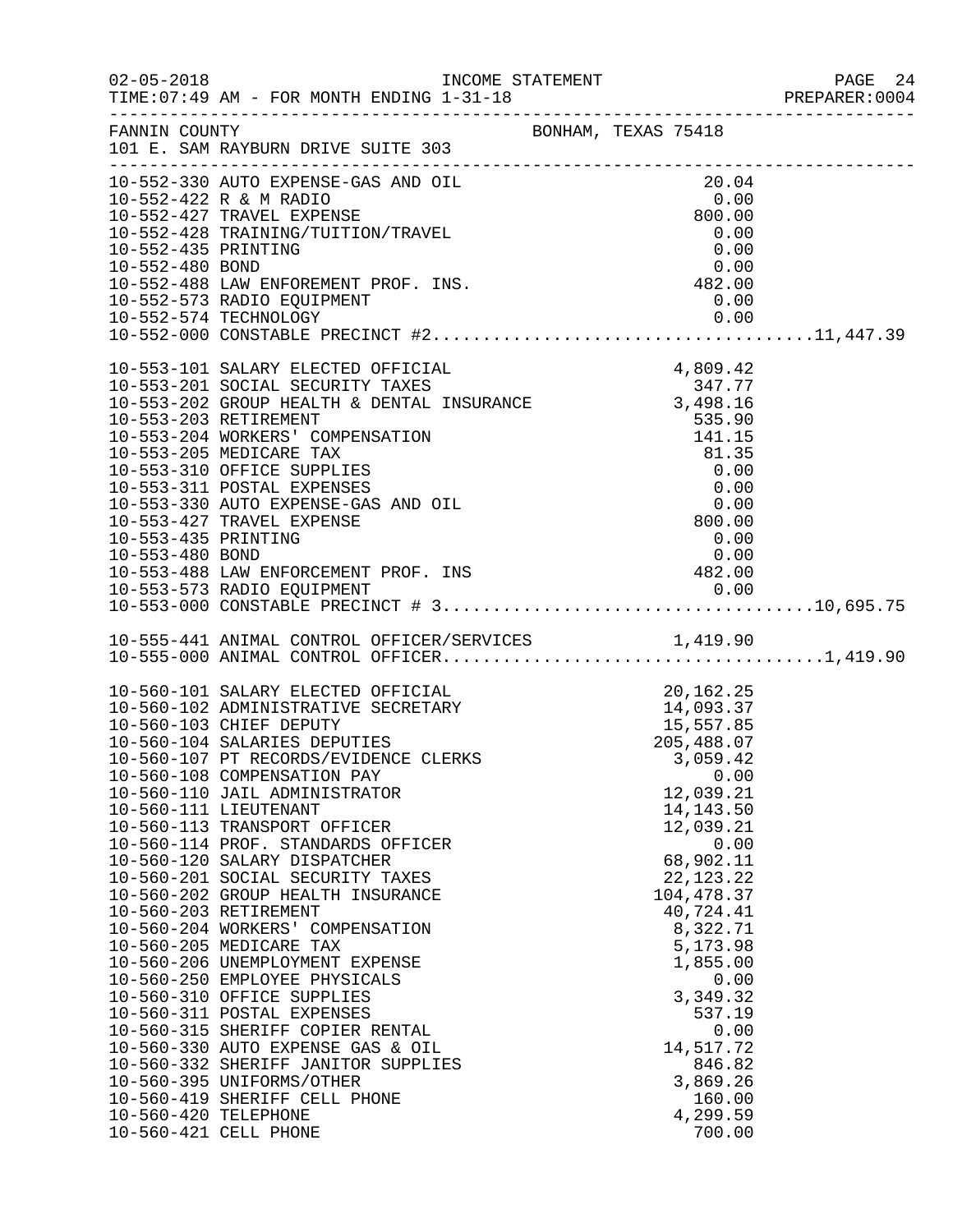| $02 - 05 - 2018$      | TIME: 07:49 AM - FOR MONTH ENDING 1-31-18                                                                                                                          |              | PREPARER: 0004 |
|-----------------------|--------------------------------------------------------------------------------------------------------------------------------------------------------------------|--------------|----------------|
| FANNIN COUNTY         | BONHAM, TEXAS 75418<br>101 E. SAM RAYBURN DRIVE SUITE 303                                                                                                          |              |                |
|                       |                                                                                                                                                                    |              |                |
|                       |                                                                                                                                                                    |              |                |
|                       |                                                                                                                                                                    |              |                |
|                       |                                                                                                                                                                    |              |                |
|                       |                                                                                                                                                                    |              |                |
|                       |                                                                                                                                                                    |              |                |
|                       |                                                                                                                                                                    |              |                |
|                       |                                                                                                                                                                    |              |                |
|                       |                                                                                                                                                                    |              |                |
|                       |                                                                                                                                                                    |              |                |
|                       |                                                                                                                                                                    |              |                |
|                       |                                                                                                                                                                    |              |                |
|                       |                                                                                                                                                                    |              |                |
|                       |                                                                                                                                                                    |              |                |
|                       |                                                                                                                                                                    |              |                |
|                       |                                                                                                                                                                    |              |                |
|                       |                                                                                                                                                                    |              |                |
|                       |                                                                                                                                                                    |              |                |
|                       |                                                                                                                                                                    |              |                |
|                       |                                                                                                                                                                    |              |                |
|                       |                                                                                                                                                                    |              |                |
|                       |                                                                                                                                                                    |              |                |
|                       |                                                                                                                                                                    |              |                |
|                       |                                                                                                                                                                    |              |                |
|                       |                                                                                                                                                                    |              |                |
|                       |                                                                                                                                                                    |              |                |
|                       | 10-565-380 PRISONER HOUSING<br>10-565-400 PRISONER TRANSPORT/GUARD<br>10-565-405 PRISONER MEDICAL 9,075.49<br>10-565-405 PRISONER MEDICAL 9,075.49<br>0.00<br>0.00 |              |                |
|                       |                                                                                                                                                                    |              |                |
|                       |                                                                                                                                                                    |              |                |
|                       |                                                                                                                                                                    |              |                |
|                       |                                                                                                                                                                    |              |                |
|                       | 10-565-442 CR4200 UTILITY WATER                                                                                                                                    | 0.00         |                |
|                       | 10-565-450 R&M BUILDING                                                                                                                                            | 0.00         |                |
|                       | 10-565-482 FIRE INSURANCE<br>10-565-491 JUSTICE ASSISTANCE GRANT                                                                                                   | 0.00         |                |
| 10-565-500 LAND       |                                                                                                                                                                    | 0.00<br>0.00 |                |
| 10-565-532 JAIL       |                                                                                                                                                                    | 0.00         |                |
|                       |                                                                                                                                                                    |              |                |
|                       |                                                                                                                                                                    |              |                |
| 10-570-420 TELEPHONE  |                                                                                                                                                                    | 803.43       |                |
|                       |                                                                                                                                                                    |              |                |
|                       |                                                                                                                                                                    |              |                |
|                       | 10-573-103 SALARY-BOND SUPERVISOR                                                                                                                                  | 13,730.58    |                |
|                       | 10-573-201 SOCIAL SECURITY TAXES                                                                                                                                   | 851.31       |                |
|                       | 10-573-202 GROUP HEALTH INSURANCE                                                                                                                                  | 3,498.16     |                |
| 10-573-203 RETIREMENT |                                                                                                                                                                    | 1,529.91     |                |
|                       | 10-573-204 WORKERS' COMPENSATION                                                                                                                                   | 69.61        |                |
|                       | 10-573-205 MEDICARE TAX                                                                                                                                            | 199.08       |                |
|                       | 10-573-310 OFFICE SUPPLIES                                                                                                                                         | 80.11        |                |
|                       | 10-573-311 POSTAL EXPENSES<br>10-573-313 DRUG TESTING SUPPLIES                                                                                                     | 0.00<br>0.00 |                |
|                       | 10-573-340 EVALUATIONS                                                                                                                                             | 0.00         |                |
|                       |                                                                                                                                                                    |              |                |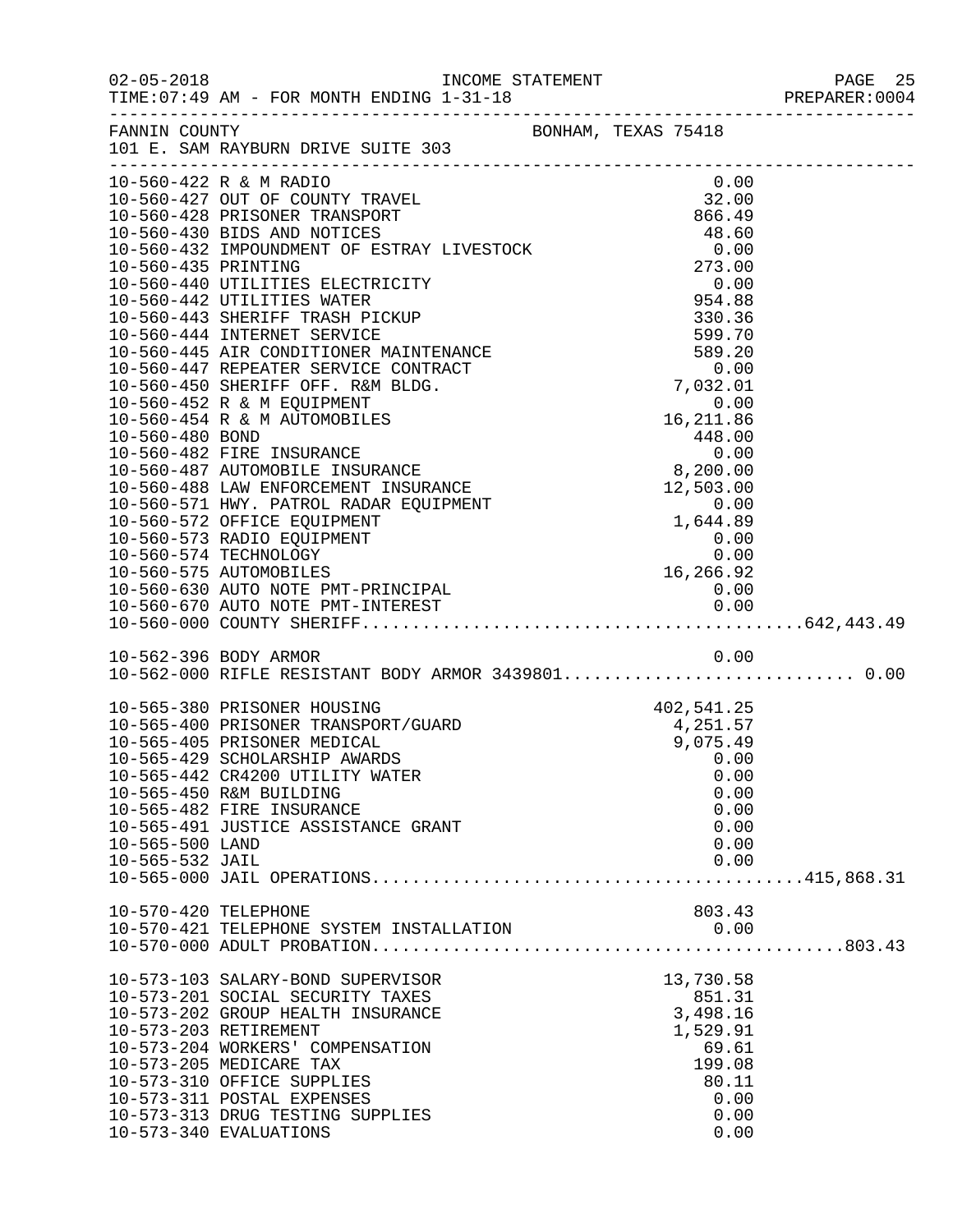| $02 - 05 - 2018$                                                                                         | TIME: 07:49 AM - FOR MONTH ENDING 1-31-18                                                                                                                                                                                                                                                                                                                                                                                                                                                                                        |                                                                                                                                                   | PAGE 26<br>PREPARER:0004 |
|----------------------------------------------------------------------------------------------------------|----------------------------------------------------------------------------------------------------------------------------------------------------------------------------------------------------------------------------------------------------------------------------------------------------------------------------------------------------------------------------------------------------------------------------------------------------------------------------------------------------------------------------------|---------------------------------------------------------------------------------------------------------------------------------------------------|--------------------------|
|                                                                                                          | FANNIN COUNTY<br>101 E. SAM RAYBURN DRIVE SUITE 303                                                                                                                                                                                                                                                                                                                                                                                                                                                                              |                                                                                                                                                   |                          |
| 10-573-420 TELEPHONE                                                                                     | 10-573-353 COMPUTER EXPENSE                                                                                                                                                                                                                                                                                                                                                                                                                                                                                                      | 0.00<br>323.72                                                                                                                                    |                          |
| 10-575-311 POSTAGE<br>10-575-420 TELEPHONE                                                               | 10-575-408 DETENTION OPERATING COST<br>10-575-415 RESIDENTIAL PLACEMENT<br>10-575-416 COUNSELING SERVICES                                                                                                                                                                                                                                                                                                                                                                                                                        | 0.00<br>0.00<br>0.00<br>0.00<br>13.13                                                                                                             |                          |
| 10-590-420 TELEPHONE<br>10-590-435 PRINTING<br>10-590-454 R&M AUTO<br>10-590-480 BOND<br>10-590-481 DUES | 10-590-427 OUT OF COUNTY TRAVEL<br>10-590-453 SOFTWARE MAINTENANCE SAFE<br>10-590-467 VISITING HEALTH INSPECTOR<br>10-590-487 AUTOMOBILE INSURANCE<br>10-590-572 OFFICE EQUIPMENT<br>10-590-574 TECHNOLOGY                                                                                                                                                                                                                                                                                                                       | 275.96<br>$\begin{array}{r} 239.79 \\ 0.00 \\ 400.00 \end{array}$<br>535.24<br>102.08<br>0.00<br>0.00<br>208.00<br>252.70<br>0.00                 |                          |
|                                                                                                          | 10-640-410 FANNIN CO. CHILDRENS CTR<br>10-640-411 FANNIN CO. WELFARE BOARD<br>10-640-412 FANNIN CO. HISTORICAL SOC<br>10-640-413 TEXOMA COMMUNITY CENTER(M.H.M.R.)<br>10-640-414 FANNIN COUNTY CRISIS CENTER<br>10-640-415 TAPS PUBLIC TRANSIT<br>10-640-416 TRI-COUNTY SNAP<br>10-640-440 UTILITIES ELECTRICITY<br>10-640-441 UTILITIES GAS<br>10-640-442 UTILITIES WATER<br>10-640-443 TRASH PICK-UP<br>10-640-450 R & M BUILDINGS (TDHS)<br>10-640-482 FIRE INSURANCE<br>10-640-493 DHS PARKING LOT<br>10-640-575 LAKE FANNIN | 7,000.00<br>$6,000.00$<br>0.00<br>22,500.00<br>0.00<br>5,000.00<br>0.00<br>2,539.08<br>453.13<br>847.28<br>119.69<br>0.00<br>0.00<br>0.00<br>0.00 |                          |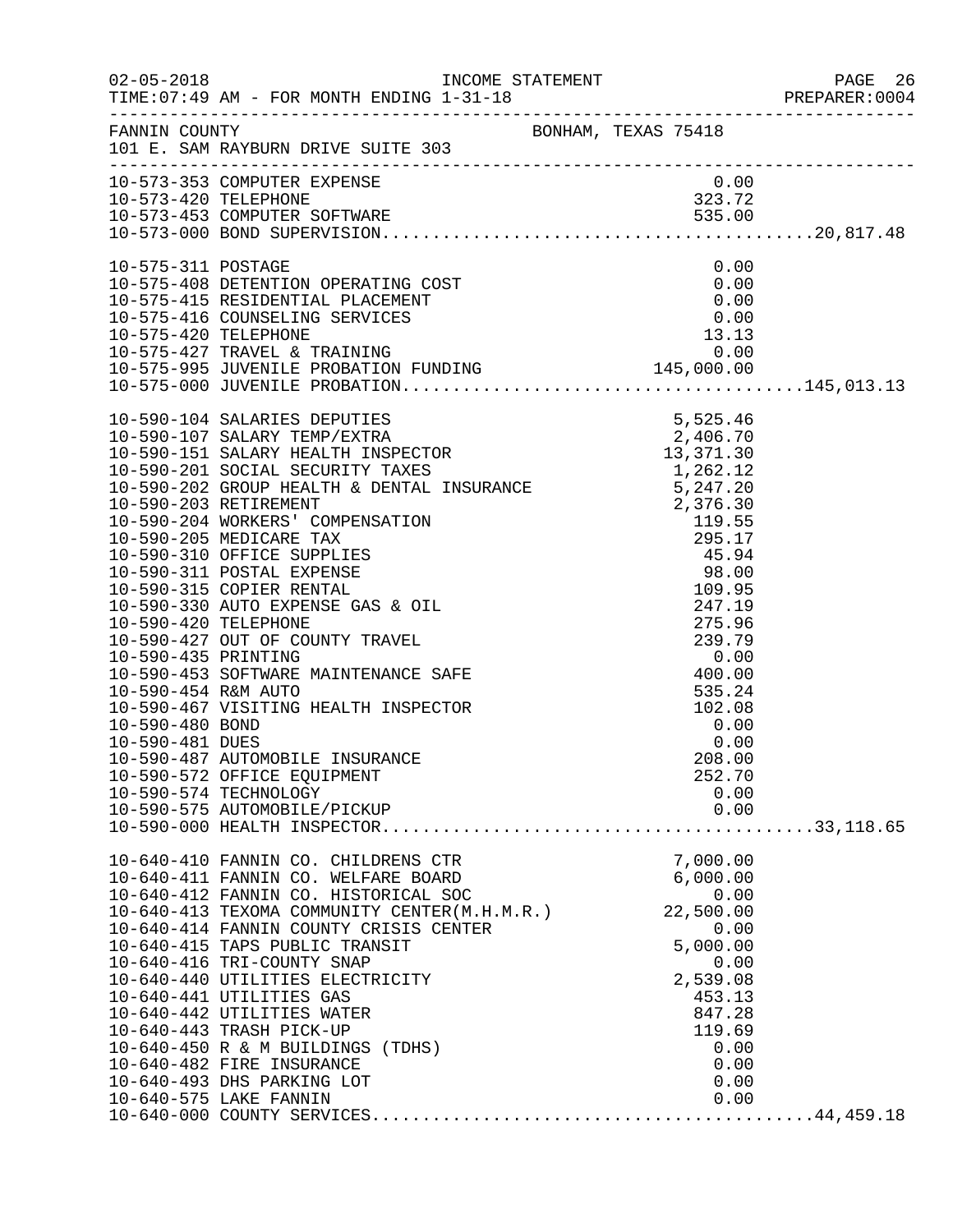| $02 - 05 - 2018$ | TIME: 07:49 AM - FOR MONTH ENDING 1-31-18                             | INCOME STATEMENT                                                                   |                  | PAGE 27<br>PREPARER: 0004 |
|------------------|-----------------------------------------------------------------------|------------------------------------------------------------------------------------|------------------|---------------------------|
|                  | FANNIN COUNTY<br>101 E. SAM RAYBURN DRIVE SUITE 303                   | BONHAM, TEXAS 75418                                                                |                  |                           |
|                  |                                                                       |                                                                                    |                  |                           |
|                  |                                                                       |                                                                                    |                  |                           |
|                  | 10-645-102 SALARY IHC DIRECTOR                                        |                                                                                    | 13,773.15        |                           |
|                  | 10-645-107 SALARY ASSISTANT                                           |                                                                                    | 5,525.46         |                           |
|                  | 10-645-201 SOCIAL SECURITY TAX                                        |                                                                                    | 1,160.87         |                           |
|                  | 10-645-202 GROUP HEALTH INSURANCE                                     |                                                                                    |                  |                           |
|                  | 10-645-203 RETIREMENT<br>10-645-204 WORKER'S COMP                     | $\begin{array}{r} 1,100.87 \\ 5,247.28 \\ 2,150.31 \\ 97.83 \\ 271.51 \end{array}$ |                  |                           |
|                  | 10-645-205 MEDICARE TAX                                               |                                                                                    |                  |                           |
|                  | 10-645-210 TOTAL SALARY & BENEFITS                                    |                                                                                    |                  | 28, 226. 41               |
|                  | 10-645-310 OFFICE SUPPLIES                                            |                                                                                    | 0.71             |                           |
|                  | 10-645-311 POSTAL EXPENSE                                             |                                                                                    | 0.00             |                           |
|                  | 10-645-330 BIDS & NOTICES                                             |                                                                                    | 0.00             |                           |
|                  | 10-645-353 COMPUTER EXPENSE                                           |                                                                                    | 5,295.00         |                           |
|                  | 10-645-390 SUBSCRIPTIONS                                              |                                                                                    | 0.00             |                           |
|                  | 10-645-399 SUBTOTAL OFFICE EXPENSE                                    |                                                                                    |                  | 5,295.71                  |
|                  | 10-645-404 COBRA/INSURANCE<br>10-645-407 INELIGIBLE IHC EXPENSE       |                                                                                    | 0.00<br>0.00     |                           |
|                  | 10-645-409 DIABETIC SUPPLIES                                          |                                                                                    | 628.84           |                           |
|                  | 10-645-410 CERT. REG. NURSE ANES.                                     |                                                                                    | 0.00             |                           |
|                  | 10-645-411 PHYSICIAN, NON-EMERGENCY                                   |                                                                                    | 0.00             |                           |
|                  | 10-645-412 PRESCRIPTIONS, DRUGS                                       |                                                                                    | 2,733.99         |                           |
|                  | 10-645-413 HOSPITAL, INPATIENT                                        |                                                                                    | 0.00             |                           |
|                  | 10-645-414 HOSPITAL, OUTPATIENT                                       |                                                                                    | 0.00             |                           |
|                  | 10-645-415 LABORATORY/ X-RAY                                          |                                                                                    | 0.00             |                           |
|                  | 10-645-416 SKILLED NURSING FACILITY                                   |                                                                                    | 0.00             |                           |
|                  | 10-645-417 FAMILY PLANNING<br>10-645-418 FED. QUALIFIED HEALTH CENTER |                                                                                    | 0.00<br>0.00     |                           |
|                  | 10-645-419 COUNSELING SERVICE                                         |                                                                                    | 0.00             |                           |
|                  | 10-645-420 RURAL HEALTH CLINIC                                        |                                                                                    | 0.00             |                           |
|                  | 10-645-421 STATE HOSPITAL CONTRACTS                                   |                                                                                    | 0.00             |                           |
|                  | 10-645-422 AMBULATORY SURGICAL CENTE                                  |                                                                                    | 0.00             |                           |
|                  | 10-645-423 MEDICAL EQUIP. PURCHASE                                    |                                                                                    | 0.00             |                           |
|                  | 10-645-425 TOTAL MEDICAL/IHC                                          |                                                                                    |                  | 3,362.83                  |
|                  | 10-645-427 OUT OF COUNTY TRAVEL                                       |                                                                                    | 0.00             |                           |
|                  | 10-645-435 PRINTING                                                   |                                                                                    | 0.00             |                           |
|                  | 10-645-440 TELEPHONE<br>10-645-441 DSL LINE                           |                                                                                    | 491.83<br>235.98 |                           |
|                  | 10-645-499 SERVICES & OTHER CHARGES                                   |                                                                                    |                  | 727.81                    |
|                  | 10-645-574 TECHNOLOGY                                                 |                                                                                    | 0.00             |                           |
|                  | 10-645-599 CAPITAL OUTLAY                                             |                                                                                    |                  | 0.00                      |
|                  |                                                                       |                                                                                    |                  |                           |
|                  | 10-665-105 SALARY SECRETARY                                           |                                                                                    | 8,985.51         |                           |
|                  | 10-665-107 REGULAR-TEMP. PART-TIME                                    |                                                                                    | 0.00             |                           |
|                  | 10-665-150 CO. AGENTS SALARIES                                        |                                                                                    | 9,615.60         |                           |
|                  | 10-665-201 SOCIAL SECURITY TAXES                                      |                                                                                    | 975.10           |                           |
|                  | 10-665-202 GROUP HEALTH & DENTAL INSURANCE                            |                                                                                    | 3,498.16         |                           |
|                  | 10-665-203 RETIREMENT                                                 |                                                                                    | 1,001.16         |                           |
|                  | 10-665-204 WORKERS' COMPENSATION<br>10-665-205 MEDICARE TAX           |                                                                                    | 45.55<br>228.05  |                           |
|                  | 10-665-310 OFFICE SUPPLIES                                            |                                                                                    | 207.73           |                           |
|                  | 10-665-311 POSTAL EXPENSE                                             |                                                                                    | 49.00            |                           |
|                  | 10-665-315 COPIER RENTAL                                              |                                                                                    | 352.65           |                           |
|                  | 10-665-335 PROGRAM SUPPLIES                                           |                                                                                    | 0.00             |                           |
|                  | 10-665-420 TELEPHONE                                                  |                                                                                    | 571.10           |                           |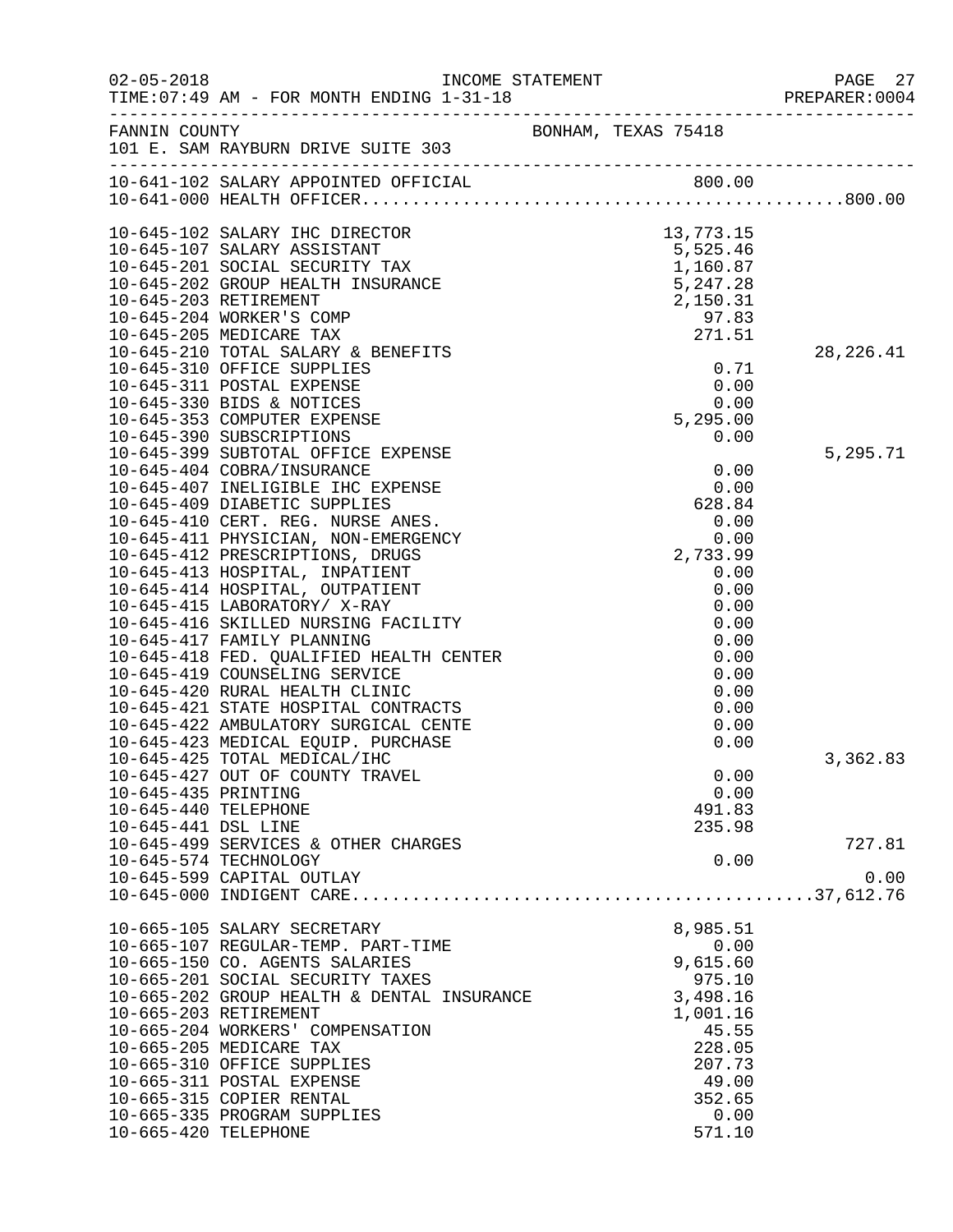| $02 - 05 - 2018$      | INCOME STATEMENT<br>TIME: 07:49 AM - FOR MONTH ENDING 1-31-18                                                                                                                                                                    |                     |                                                                    | PAGE 28<br>PREPARER:0004 |
|-----------------------|----------------------------------------------------------------------------------------------------------------------------------------------------------------------------------------------------------------------------------|---------------------|--------------------------------------------------------------------|--------------------------|
| FANNIN COUNTY         | 101 E. SAM RAYBURN DRIVE SUITE 303                                                                                                                                                                                               | BONHAM, TEXAS 75418 |                                                                    |                          |
|                       | 10-665-421 CELL PHONE ALLOWANCE<br>10-665-422 CABLE INTERNET<br>10-665-427 IN/OUT CO.TRAVEL-AG.<br>10-665-428 IN/OUT CO.TRAVEL-F.C.S.<br>10-665-429 IN/OUT CO.TRAVEL-4-H<br>10-665-572 OFFICE EQUIPMENT<br>10-665-574 TECHNOLOGY |                     | 400.00<br>224.00<br>527.67<br>1,125.14<br>0.00<br>0.00<br>0.00     |                          |
|                       | 10-696-491 SOIL & WATER CONSERVATION<br>10-696-492 INDIGENT BURIAL                                                                                                                                                               |                     | 0.00<br>500.00                                                     |                          |
|                       |                                                                                                                                                                                                                                  |                     |                                                                    |                          |
|                       |                                                                                                                                                                                                                                  |                     |                                                                    |                          |
| 11-560-205 MEDICARE   | 11-560-130 SALARY/BAILIFF<br>11-560-201 SOCIAL SECURITY<br>11-560-203 RETIREMENT<br>11-560-204 WORKER'S COMPENSATION<br>11-560-427 BAILIFF CONT.ED./OUT OF COUNTY                                                                |                     | 0.00<br>0.00<br>0.00<br>0.00<br>0.00<br>0.00                       |                          |
|                       | 12-403-310 OFFICE SUPPLIES<br>12-403-427 OUT OF COUNTY TRAVEL<br>12-403-574 COMPUTER EQUIPMENT                                                                                                                                   |                     | 1,919.00<br>0.00<br>0.00                                           |                          |
|                       |                                                                                                                                                                                                                                  |                     |                                                                    |                          |
|                       | 14-435-320 JP1 SECURITY EXPENSE<br>14-435-321 JP2 SECURITY EXPENSE<br>14-435-322 JP3 SECURITY EXPENSE                                                                                                                            |                     | 0.00<br>0.00<br>0.00                                               | . 0.00                   |
|                       | 16-400-310 OFFICE SUPPLIES<br>16-400-427 OUT OF COUNTY TRAVEL<br>16-400-572 OFFICE EQUIPMENT<br>16-400-590 COUNTY JUDGE BOOKS                                                                                                    |                     | 0.00<br>0.00<br>0.00<br>113.00                                     |                          |
|                       | 17-400-427 OUT OF COUNTY TRAVEL                                                                                                                                                                                                  |                     | 0.00                                                               |                          |
| 18-402-203 RETIREMENT | 18-402-103 SALARY ASSISTANT<br>18-402-107 SALARY TEMP/EXTRA<br>18-402-201 SOCIAL SECURITY TAXES<br>18-402-202 GROUP HEALTH INSURANCE<br>18-402-204 WORKERS COMPENSATION<br>18-402-205 MEDICARE TAX                               |                     | 7,883.55<br>0.00<br>415.11<br>4,630.01<br>878.69<br>51.27<br>97.09 |                          |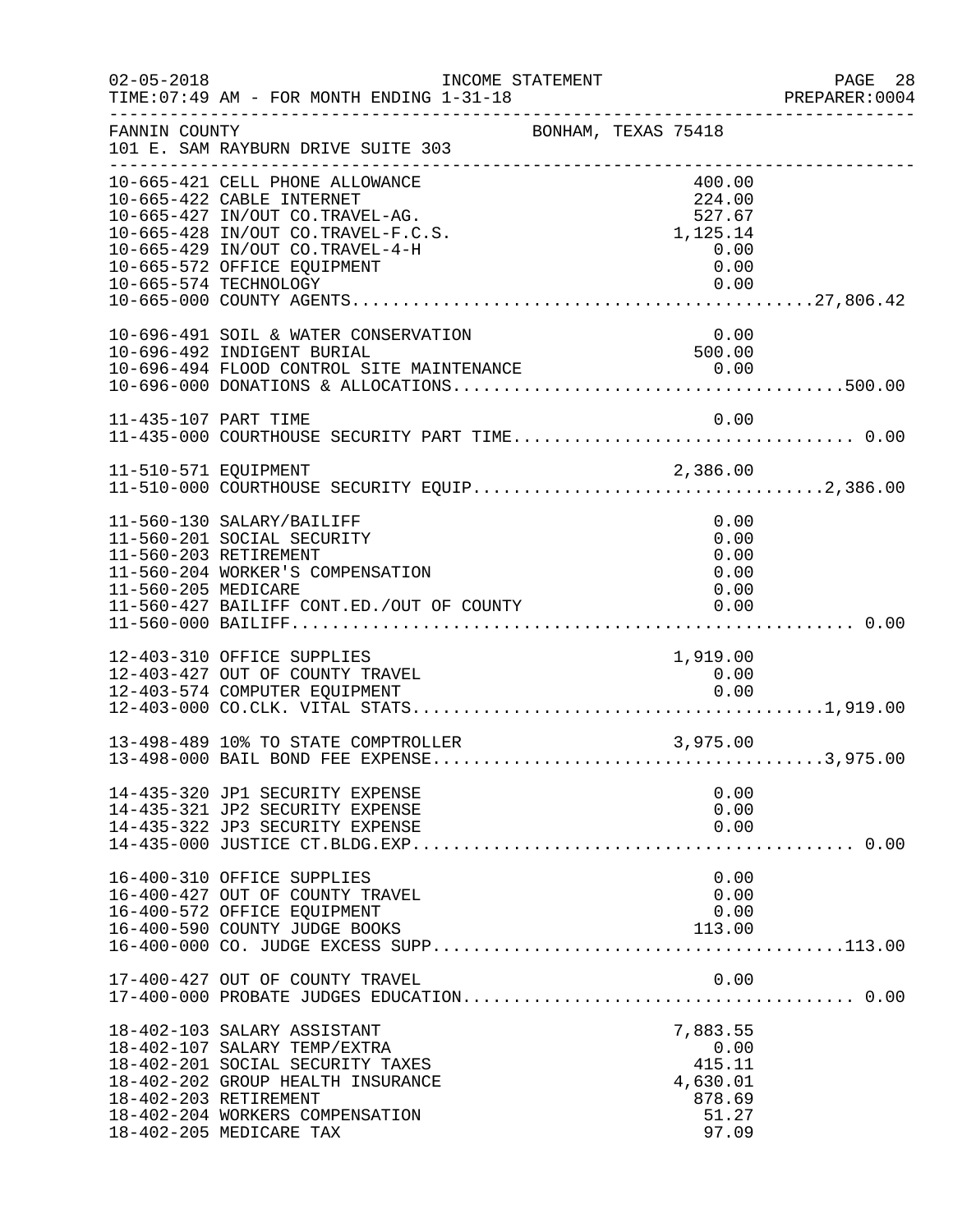|                                                                                                                                                                                                                                                                                                                                                                                                                                                                                                                                                                                                                                      |  |                                                                                                                                                                               | PAGE 29<br>PREPARER:0004 |
|--------------------------------------------------------------------------------------------------------------------------------------------------------------------------------------------------------------------------------------------------------------------------------------------------------------------------------------------------------------------------------------------------------------------------------------------------------------------------------------------------------------------------------------------------------------------------------------------------------------------------------------|--|-------------------------------------------------------------------------------------------------------------------------------------------------------------------------------|--------------------------|
| FANNIN COUNTY<br>101 E. SAM RAYBURN DRIVE SUITE 303                                                                                                                                                                                                                                                                                                                                                                                                                                                                                                                                                                                  |  |                                                                                                                                                                               |                          |
|                                                                                                                                                                                                                                                                                                                                                                                                                                                                                                                                                                                                                                      |  | 0.00<br>6,900.00<br>0.00<br>0.00<br>0.00<br>0.00                                                                                                                              |                          |
| 19-450-107 SALARY TEMP/EXTRA<br>19-450-201 SOCIAL SECURITY TAXES<br>19-450-203 RETIREMENT<br>19-450-204 WORKERS COMPENSATION<br>19-450-205 MEDICARE TAX<br>19-450-310 OFFICE SUPPLIES<br>19-450-400 RECORDS STORAGE SHELVING<br>19-450-435 PRINTING<br>19-450-572 OFFICE EQUIPMENT<br>19-450-572 OFFICE EQUIPMENT<br>19-450-000 DIST.CLERK REC. MNGMT                                                                                                                                                                                                                                                                                |  | 0.00<br>0.00<br>0.00<br>0.00                                                                                                                                                  |                          |
|                                                                                                                                                                                                                                                                                                                                                                                                                                                                                                                                                                                                                                      |  |                                                                                                                                                                               |                          |
| 21-509-475 CONTINGENCY                                                                                                                                                                                                                                                                                                                                                                                                                                                                                                                                                                                                               |  | 0.00                                                                                                                                                                          | . 0.00                   |
| 21-621-100 COMPENSATION PAY<br>21-621-101 SALARY ELECTED OFFICIAL<br>21-621-105 SALARY SECRETARY<br>21-621-106 SALARY PRECINCT EMPLOYEES<br>21-621-107 REGULAR-TEMP. PART-TIME<br>21-621-108 SALARY-FOREMAN<br>21-621-199 TOTAL SALARIES<br>21-621-201 SOCIAL SECURITY TAXES<br>21-621-202 GROUP HEALTH INSURANCE<br>21-621-203 RETIREMENT<br>21-621-204 WORKERS' COMPENSATION<br>21-621-205 MEDICARE TAX<br>21-621-206 UNEMPLOYMENT EXPENSE<br>21-621-299 TOTAL EMPLOYEE BENEFITS<br>21-621-314 EMPLOYEE PHYSICALS/DOT TESTING<br>21-621-340 SHOP SUPPLIES<br>21-621-341 R & B MAT. ROCK & GRAVEL<br>21-621-342 R & B MAT. CULVERTS |  | 0.00<br>21,078.81<br>0.00<br>62,140.19<br>0.00<br>15,050.70<br>5,955.88<br>24,363.05<br>10,950.17<br>3,825.07<br>1,392.84<br>0.00<br>40.00<br>251.22<br>38,808.19<br>8,965.18 | 98,269.70<br>46,487.01   |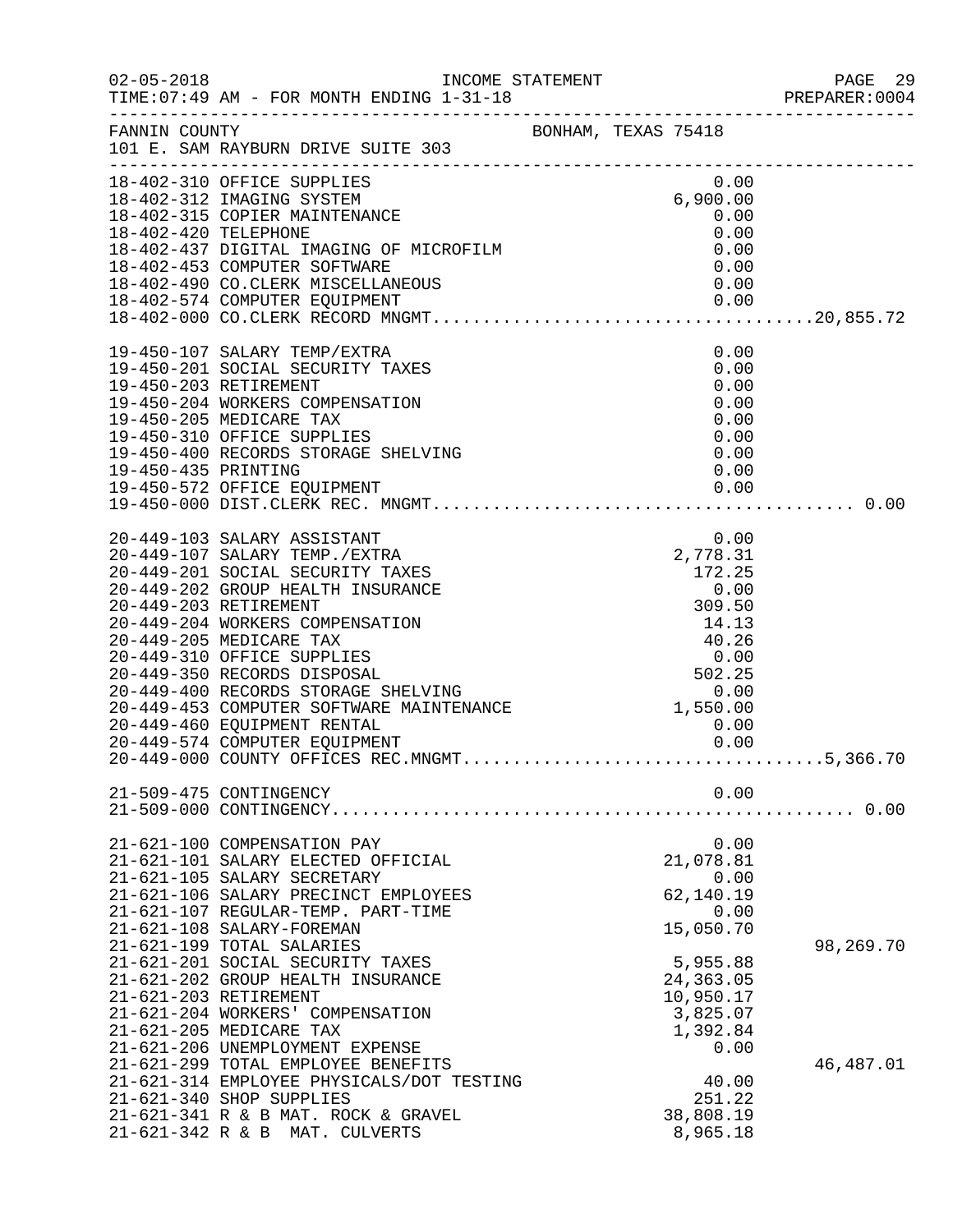| $02 - 05 - 2018$     | TIME: 07:49 AM - FOR MONTH ENDING 1-31-18                                                                                                                                                                                                                                                                                                                                                                                                     |                     |                                                                                                                    | PREPARER: 0004 |
|----------------------|-----------------------------------------------------------------------------------------------------------------------------------------------------------------------------------------------------------------------------------------------------------------------------------------------------------------------------------------------------------------------------------------------------------------------------------------------|---------------------|--------------------------------------------------------------------------------------------------------------------|----------------|
|                      | FANNIN COUNTY<br>101 E. SAM RAYBURN DRIVE SUITE 303                                                                                                                                                                                                                                                                                                                                                                                           | BONHAM, TEXAS 75418 |                                                                                                                    |                |
|                      |                                                                                                                                                                                                                                                                                                                                                                                                                                               |                     |                                                                                                                    |                |
|                      |                                                                                                                                                                                                                                                                                                                                                                                                                                               |                     |                                                                                                                    | 55,260.20      |
|                      | 21-621-499 TOTAL SER. & OTHER CHARGES<br>21-621-570 COMPUTER EQUIPMENT<br>21-621-571 PURCHASE OF MACH./EQUIP.<br>21-621-573 RADIO EQUIPMENT<br>21-621-575 LAND AND BUILDING                                                                                                                                                                                                                                                                   |                     | 0.00<br>67,000.00<br>0.00<br>0.00                                                                                  | 31, 353. 33    |
| 21-621-695 SURVEYING | 21-621-599 CAPITAL OUTLAY<br>21-621-630 NOTE PAYMENT<br>21-621-670 NOTE PAYMENT-INTEREST                                                                                                                                                                                                                                                                                                                                                      |                     | 0.00<br>0.00<br>0.00                                                                                               | 67,000.00      |
| 21-625-480 BOND      | 21-625-105 SALARY SECRETARY<br>21-625-201 SOCIAL SECURITY TAXES<br>21-625-202 GROUP HEALTH INSURANCE<br>21-625-203 RETIREMENT<br>21-625-204 WORKERS' COMPENSATION<br>21-625-205 MEDICARE TAX<br>21-625-310 OFFICE SUPPLIES<br>21-625-311 POSTAL EXPENSES<br>21-625-353 COMPUTER EXPENSE<br>21-625-427 OUT OF COUNTY TRAVEL<br>21-625-572 OFFICE EQUIPMENT<br>21-625-574 COMPUTER EQUIPMENT<br>21-625-000 ADMINISTRATIVE OFFICE R&B #14,815.18 |                     | 3,320.82<br>152.43<br>874.48<br>369.92<br>16.83<br>35.60<br>20.35<br>0.00<br>0.00<br>0.00<br>24.75<br>0.00<br>0.00 |                |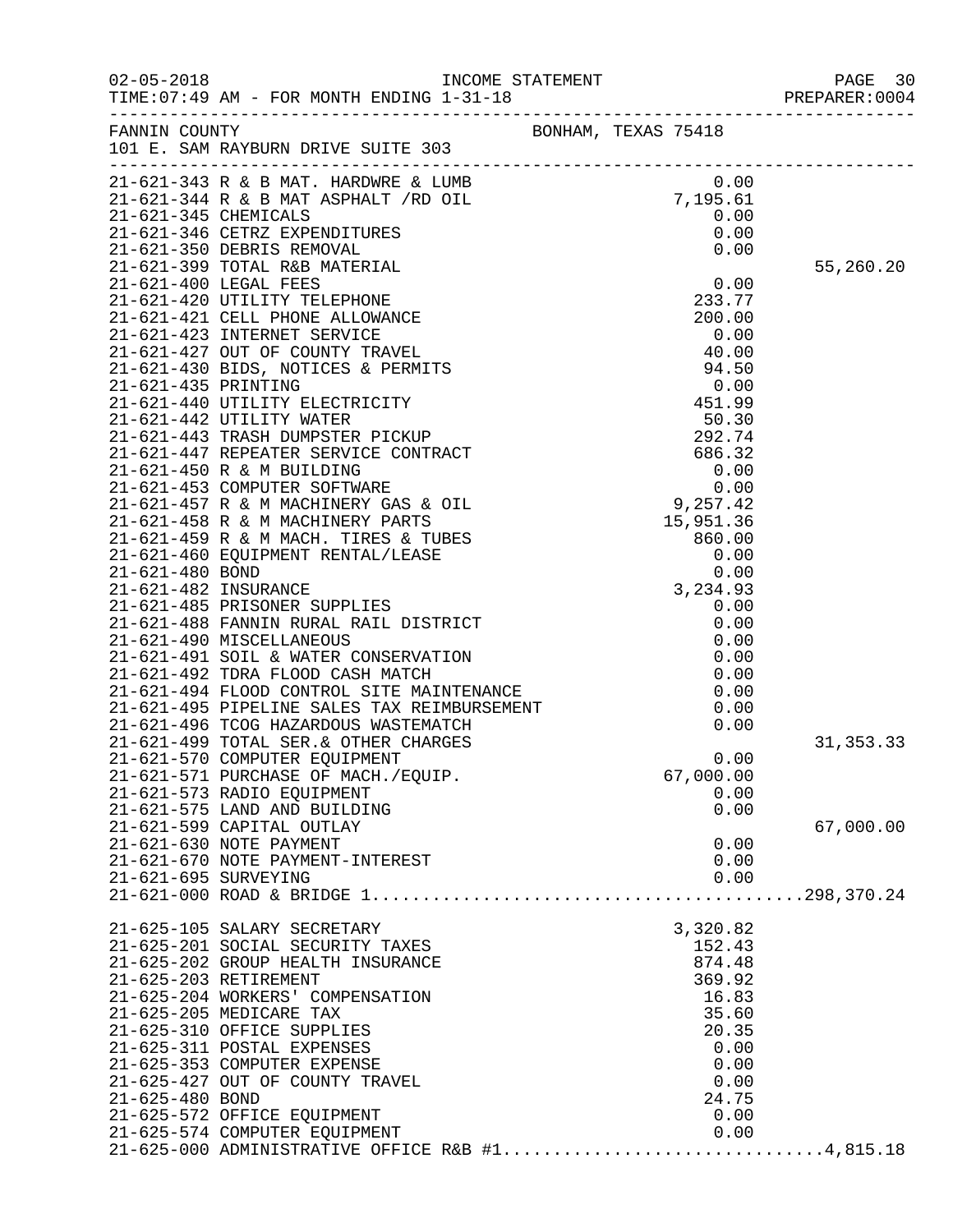| $02 - 05 - 2018$     | TIME: 07:49 AM - FOR MONTH ENDING 1-31-18<br>TIME:07:49 AM - FOR MONTH ENDING 1-31-18 PREPARER:00                                                                                                                                                                                                                                                                | INCOME STATEMENT                                                                                 | PAGE 31<br>PREPARER: 0004 |
|----------------------|------------------------------------------------------------------------------------------------------------------------------------------------------------------------------------------------------------------------------------------------------------------------------------------------------------------------------------------------------------------|--------------------------------------------------------------------------------------------------|---------------------------|
|                      | FANNIN COUNTY<br>101 E. SAM RAYBURN DRIVE SUITE 303                                                                                                                                                                                                                                                                                                              | BONHAM, TEXAS 75418                                                                              |                           |
|                      | 22-509-475 CONTINGENCY                                                                                                                                                                                                                                                                                                                                           | 0.00                                                                                             |                           |
|                      | 22-622-100 COMPENSATION PAY<br>22-622-101 SALARY ELECTED OFFICIAL<br>22-622-105 SALARY SECRETARY<br>22-622-106 SALARY PRECINCT EMPLOYEES<br>22-622-107 REGULAR-TEMP. PART-TIME<br>22-622-199 TOTAL SALARIES<br>22-622-201 SOCIAL SECURITY TAXES<br>22-622-202 GROUP HEALTH INSURANCE<br>22-622-203 RETIREMENT<br>22-622-204 WORKERS' COMPENSATION                | 0.00<br>21,078.81<br>0.00<br>73,992.06<br>0.00<br>5,674.73<br>27,985.28<br>10,592.93<br>3,636.32 | 95,070.87                 |
|                      | 22-622-205 MEDICARE TAX<br>22-622-206 UNEMPLOYMENT EXPENSE<br>22-622-299 TOTAL EMPLOYEE BENEFITS<br>22-622-312 CONTRACT LABOR<br>22-622-314 EMPLOYEE PHYSICALS/DOT TESTING<br>22-622-340 SHOP SUPPLIES                                                                                                                                                           | 1,327.10<br>0.00<br>0.00<br>60.00<br>253.17                                                      | 49,216.36                 |
| 22-622-345 CHEMICALS | 22-622-341 R & B MAT. ROCK & GRAVEL<br>22-622-342 R & B MAT. CULVERTS<br>22-622-343 R & B MAT. HARDWRE & LUMB<br>22-622-344 R & B MAT. ASPHALT/RD OIL<br>22-622-346 CETRZ EXPENDITURES<br>22-622-350 DEBRIS REMOVAL                                                                                                                                              | 32,075.32<br>8,147.00<br>0.00<br>1,811.20<br>0.00<br>0.00<br>0.00                                |                           |
| 22-622-395 UNIFORMS  | 22-622-399 TOTAL R&B MATERIALS<br>22-622-400 LEGAL FEES<br>22-622-420 UTILITY TELEPHONE<br>22-622-421 CELL PHONE ALLOWANCE<br>22-622-427 OUT OF COUNTY TRAVEL<br>22-622-430 BIDS, NOTICES & PERMITS                                                                                                                                                              | 736.35<br>0.00<br>558.84<br>200.00<br>40.00<br>0.00                                              | 43,083.04                 |
| 22-622-435 PRINTING  | 22-622-440 UTILITY ELECTRICITY<br>22-622-441 UTILITY GAS<br>22-622-442 UTILITY WATER<br>22-622-443 TRASH PICKUP<br>22-622-447 REPEATER SERVICE CONTRACT                                                                                                                                                                                                          | 0.00<br>505.89<br>216.77<br>230.49<br>315.00<br>686.32                                           |                           |
| 22-622-480 BOND      | 22-622-450 R&M BUILDING<br>22-622-453 COMPUTER SOFTWARE<br>22-622-457 R & M MACHINERY GAS & OIL<br>22-622-458 R & M MACHINERY PARTS<br>22-622-459 R & M MACH. TIRES & TUBES<br>22-622-460 EQUIPMENT RENTAL/LEASE                                                                                                                                                 | 0.00<br>0.00<br>12, 153.96<br>13,963.60<br>1,831.84<br>0.00<br>0.00                              |                           |
| 22-622-482 INSURANCE | 22-622-485 PRISONER SUPPLIES<br>22-622-488 FANNIN RURAL RAIL DISTRICT<br>22-622-490 MISCELLANEOUS<br>22-622-491 SOIL & WATER CONSERVATION<br>22-622-492 TDRA FLOOD CASH MATCH<br>22-622-493 TRENTON HIGH MEADOWS SUBDIVISION<br>22-622-494 FLOOD CONTROL SITE MAINTENANCE<br>22-622-495 PIPELINE SALES TAX REIMBURSEMENT<br>22-622-496 TCOG HAZARDOUS WASTEMATCH | 5,291.93<br>0.00<br>0.00<br>0.00<br>0.00<br>0.00<br>0.00<br>0.00<br>0.00<br>0.00                 |                           |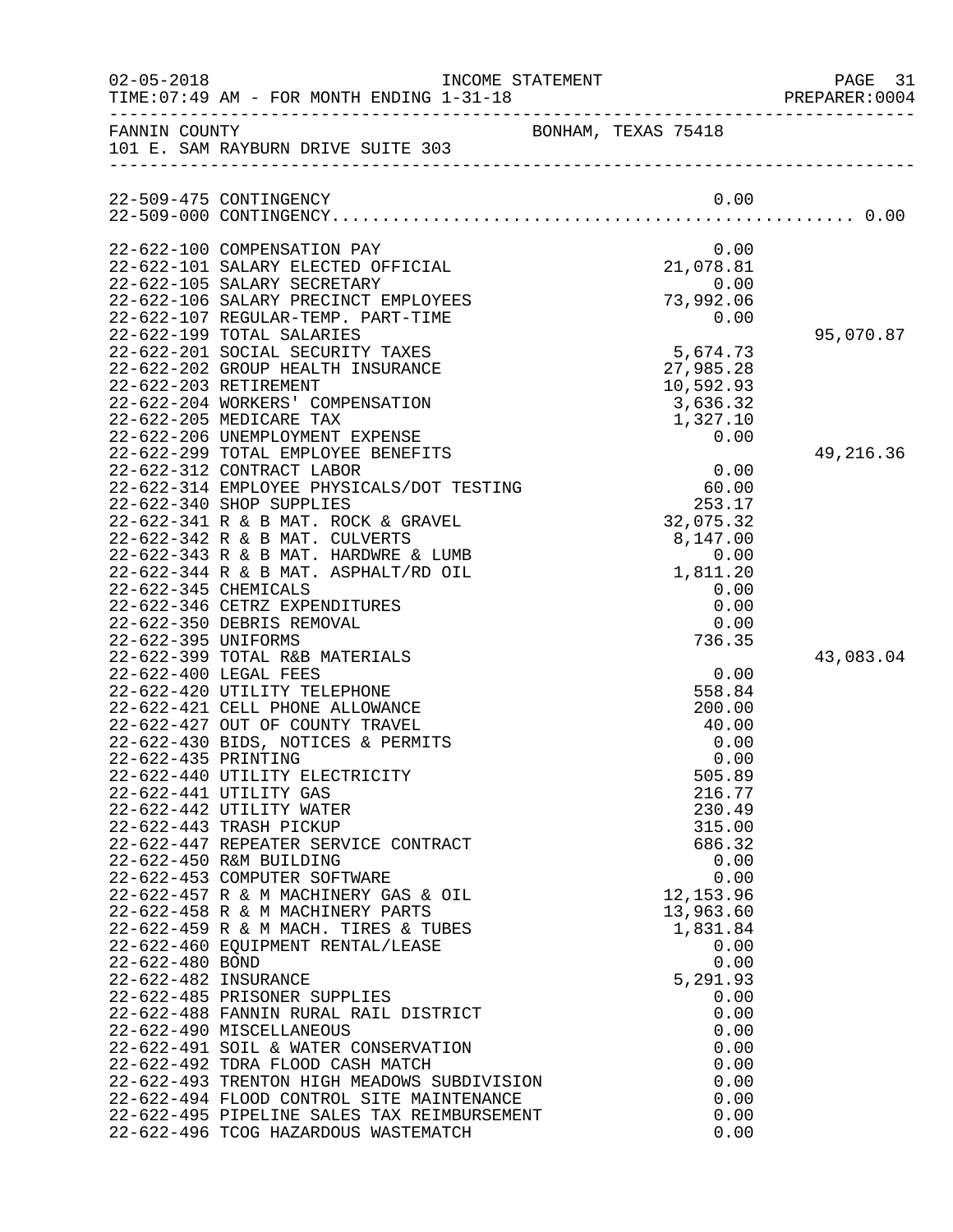| $02 - 05 - 2018$                            | INCOME STATEMENT<br>TIME: 07:49 AM - FOR MONTH ENDING 1-31-18                                                                                                                                                                                                                                                                                                                                                                                      |                     |                                                                                                                       | PAGE 32<br>PREPARER: 0004 |
|---------------------------------------------|----------------------------------------------------------------------------------------------------------------------------------------------------------------------------------------------------------------------------------------------------------------------------------------------------------------------------------------------------------------------------------------------------------------------------------------------------|---------------------|-----------------------------------------------------------------------------------------------------------------------|---------------------------|
| FANNIN COUNTY                               | 101 E. SAM RAYBURN DRIVE SUITE 303                                                                                                                                                                                                                                                                                                                                                                                                                 | BONHAM, TEXAS 75418 |                                                                                                                       |                           |
|                                             | 22-622-499 TOTAL SER. & OTHER CHARGES<br>22-622-562 LAND/BUILDING<br>22-622-570 COMPUTER EQUIPMENT<br>22-622-571 PURCHASE OF MACH./EQUIP.<br>22-622-573 RADIO EQUIPMENT<br>22-622-580 PRECINCT BRIDGE<br>22-622-599 CAPITAL OUTLAY                                                                                                                                                                                                                 |                     | 0.00<br>0.00<br>0.00<br>0.00<br>0.00                                                                                  | 35,994.64<br>0.00         |
| 22-625-480 BOND                             | 22-625-105 SALARY SECRETARY<br>22-625-201 SOCIAL SECURITY TAXES<br>22-625-202 GROUP HEALTH INSURANCE<br>22-625-203 RETIREMENT<br>22-625-204 WORKERS' COMPENSATION<br>22-625-205 MEDICARE TAX<br>22-625-310 OFFICE SUPPLIES<br>22-625-311 POSTAL EXPENSES<br>22-625-353 COMPUTER EXPENSE<br>22-625-427 OUT OF COUNTY TRAVEL<br>22-625-572 OFFICE EQUIPMENT<br>22-625-574 COMPUTER EQUIPMENT 0.00<br>22-625-000 ADMINISTRATIVE OFFICE R&B #24,895.28 |                     | 3,320.82<br>152.59<br>874.56<br>370.04<br>16.83<br>35.69<br>100.00<br>0.00<br>0.00<br>0.00<br>24.75<br>0.00           |                           |
|                                             |                                                                                                                                                                                                                                                                                                                                                                                                                                                    |                     |                                                                                                                       |                           |
|                                             | 23-509-475 CONTINGENCY                                                                                                                                                                                                                                                                                                                                                                                                                             |                     | 0.00                                                                                                                  |                           |
|                                             | 23-623-100 COMPENSATION PAY<br>23-623-101 SALARY ELECTED OFFICIAL<br>23-623-105 SALARY SECRETARY<br>23-623-106 SALARY PRECINCT EMPLOYEES<br>23-623-107 REGULAR-TEMP. PART-TIME<br>23-623-199 TOTAL SALARIES<br>23-623-201 SOCIAL SECURITY TAXES                                                                                                                                                                                                    |                     | 0.00<br>21,078.81<br>2,978.93<br>78,373.77<br>0.00<br>6,320.38                                                        | 102,431.51                |
|                                             | 23-623-202 GROUP HEALTH INSURANCE<br>23-623-203 RETIREMENT<br>23-623-204 WORKERS' COMPENSATION<br>23-623-205 MEDICARE TAX<br>23-623-206 UNEMPLOYMENT EXPENSE<br>23-623-299 TOTAL EMPLOYEE BENEFITS                                                                                                                                                                                                                                                 |                     | 36, 292. 79<br>11, 413.95<br>4,675.70<br>1,478.15<br>0.00                                                             | 60,180.97                 |
| 23-623-345 CHEMICALS<br>23-623-395 UNIFORMS | 23-623-310 OFFICE SUPPLIES<br>23-623-314 EMPLOYEE PHYSICALS/DOT TESTING<br>23-623-315 COPIER EXPENSE<br>23-623-340 SHOP SUPPLIES<br>23-623-341 R & B MAT. ROCK & GRAVEL<br>23-623-342 R & B MAT. CULVERTS<br>23-623-343 R & B MAT. HARDWRE & LUMB<br>23-623-344 R & B MAT. ASPHALT/RD OIL<br>23-623-346 CETRZ EXPENDITURES<br>23-623-350 DEBRIS REMOVAL<br>23-623-399 TOTAL R&B MATERIALS                                                          |                     | 128.79<br>60.00<br>0.00<br>1,298.00<br>42,815.07<br>4,088.80<br>43.50<br>6,081.92<br>0.00<br>0.00<br>738.00<br>509.05 | 55,763.13                 |
| 23-623-400 LEGAL FEES                       |                                                                                                                                                                                                                                                                                                                                                                                                                                                    |                     | 0.00                                                                                                                  |                           |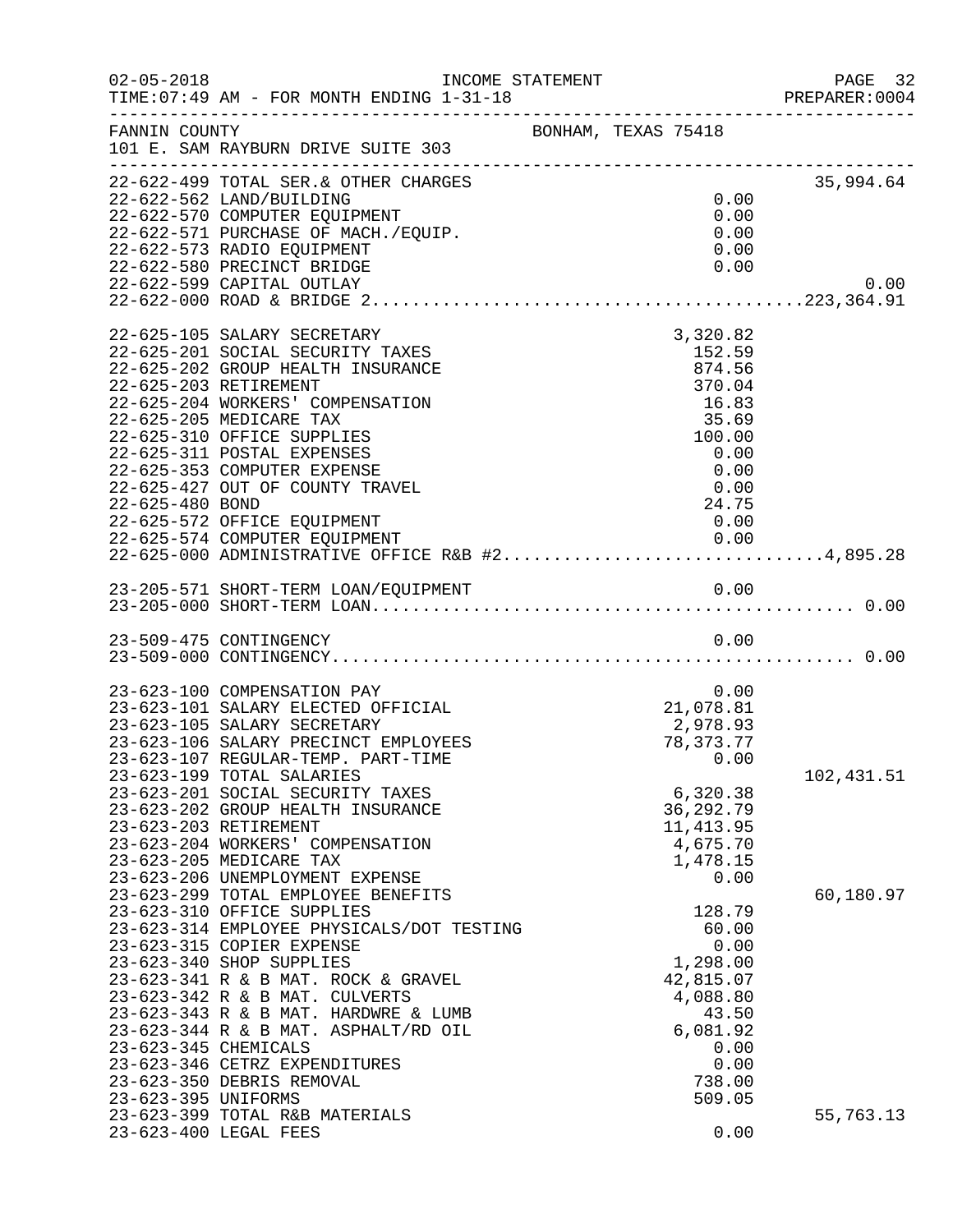| $02 - 05 - 2018$ | TIME: 07:49 AM - FOR MONTH ENDING 1-31-18                                        |                     |            |
|------------------|----------------------------------------------------------------------------------|---------------------|------------|
|                  | FANNIN COUNTY<br>101 E. SAM RAYBURN DRIVE SUITE 303                              | BONHAM, TEXAS 75418 |            |
|                  |                                                                                  |                     |            |
|                  |                                                                                  |                     |            |
|                  |                                                                                  |                     |            |
|                  |                                                                                  |                     |            |
|                  |                                                                                  |                     |            |
|                  |                                                                                  |                     |            |
|                  |                                                                                  |                     |            |
|                  |                                                                                  |                     |            |
|                  |                                                                                  |                     |            |
|                  |                                                                                  |                     |            |
|                  |                                                                                  |                     |            |
|                  |                                                                                  |                     |            |
|                  |                                                                                  |                     |            |
|                  |                                                                                  |                     |            |
|                  |                                                                                  |                     |            |
|                  |                                                                                  |                     |            |
|                  |                                                                                  |                     |            |
|                  |                                                                                  |                     |            |
|                  |                                                                                  |                     |            |
|                  |                                                                                  |                     |            |
|                  |                                                                                  |                     |            |
|                  |                                                                                  |                     |            |
|                  |                                                                                  |                     |            |
|                  |                                                                                  |                     |            |
|                  |                                                                                  |                     |            |
|                  |                                                                                  |                     | 68,019.12  |
|                  |                                                                                  |                     |            |
|                  |                                                                                  |                     |            |
|                  |                                                                                  |                     |            |
|                  |                                                                                  |                     |            |
|                  |                                                                                  |                     |            |
|                  |                                                                                  |                     |            |
|                  |                                                                                  |                     |            |
|                  | 23-623-599 CAPITAL OUTLAY                                                        |                     | 139,265.62 |
|                  | 23-623-630 NOTE PAYMENT-PRINCIPAL                                                | 0.00                |            |
|                  | 23-623-670 NOTE PAYMENT-INTEREST                                                 | 0.00                |            |
|                  |                                                                                  |                     |            |
|                  | 23-625-105 SALARY SECRETARY                                                      | 3,320.82            |            |
|                  | 23-625-201 SOCIAL SECURITY TAXES                                                 | 152.59              |            |
|                  | 23-625-202 GROUP HEALTH INSURANCE                                                | 874.56              |            |
|                  | 23-625-203 RETIREMENT                                                            | 370.04              |            |
|                  | 23-625-204 WORKERS' COMPENSATION                                                 | 16.83               |            |
|                  | 23-625-205 MEDICARE TAX                                                          | 35.69               |            |
|                  | 23-625-310 OFFICE SUPPLIES                                                       | 71.60               |            |
|                  | 23-625-311 POSTAL EXPENSES                                                       | 0.00                |            |
|                  | 23-625-353 COMPUTER EXPENSE                                                      | 0.00                |            |
| 23-625-480 BOND  | 23-625-427 OUT OF COUNTY TRAVEL                                                  | 0.00<br>24.75       |            |
|                  | 23-625-572 OFFICE EQUIPMENT                                                      | 0.00                |            |
|                  |                                                                                  |                     |            |
|                  | 23-625-574 COMPUTER EQUIPMENT<br>23-625-000 ADMINISTRATIVE OFFICE R&B #34,866.88 |                     |            |
|                  |                                                                                  |                     |            |
|                  | 24-509-475 CONTINGENCY                                                           | 0.00                |            |
|                  |                                                                                  |                     |            |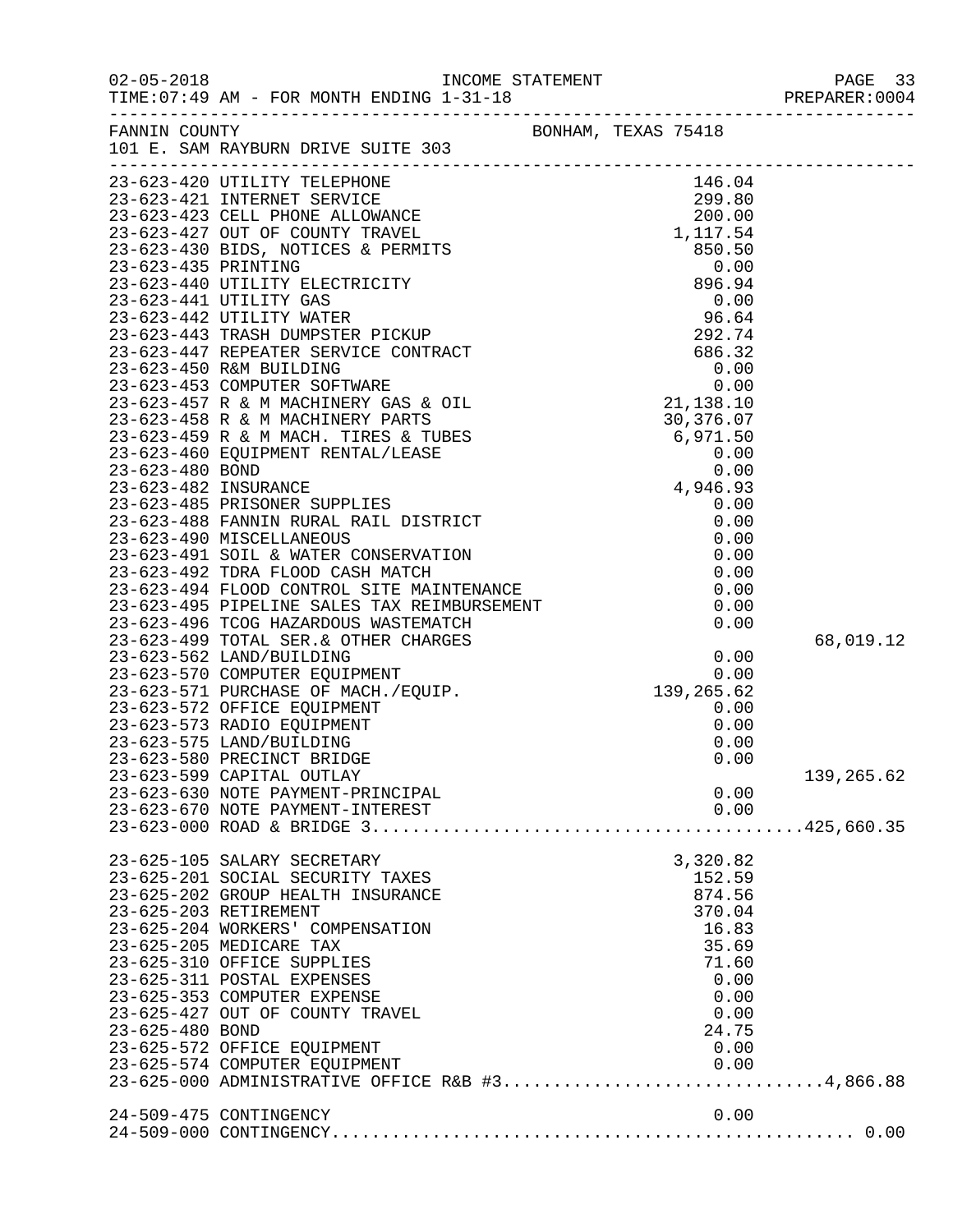| $02 - 05 - 2018$     | INCOME STATEMENT<br>TIME: 07:49 AM - FOR MONTH ENDING 1-31-18     |                              | PAGE 34<br>PREPARER: 0004 |
|----------------------|-------------------------------------------------------------------|------------------------------|---------------------------|
|                      | FANNIN COUNTY<br>101 E. SAM RAYBURN DRIVE SUITE 303               | BONHAM, TEXAS 75418          |                           |
|                      |                                                                   |                              |                           |
|                      |                                                                   |                              |                           |
|                      | 24-624-100 COMPENSATION PAY<br>24-624-101 SALARY ELECTED OFFICIAL | $0.00$<br>$21,078.81$        |                           |
|                      | 24-624-105 SALARY SECRETARY                                       | 9,254.70                     |                           |
|                      | 24-624-106 SALARY PRECINCT EMPLOYEES                              | 45,446.34                    |                           |
|                      | 24-624-107 REGULAR-TEMP. PART-TIME                                | 4,739.84                     |                           |
|                      | 24-624-108 LABOR REIMBURSEMENT                                    | 0.00                         |                           |
|                      | 24-624-199 TOTAL SALARIES                                         |                              | 80,519.69                 |
|                      | 24-624-201 SOCIAL SECURITY TAXES                                  | 4,972.32                     |                           |
|                      | 24-624-202 GROUP HEALTH INSURANCE                                 | 23,612.60                    |                           |
|                      | 24-624-203 RETIREMENT                                             | 8,977.81                     |                           |
|                      | 24-624-204 WORKERS' COMPENSATION                                  | 3,138.29                     |                           |
|                      | 24-624-205 MEDICARE TAX                                           | 1,162.82                     |                           |
|                      | 24-624-206 UNEMPLOYMENT EXPENSE                                   | 1,133.65                     |                           |
|                      | 24-624-299 TOTAL EMPLOYEE BENEFITS                                |                              | 42,997.49                 |
|                      | 24-624-310 OFFICE SUPPLIES                                        | 49.00                        |                           |
|                      | 24-624-314 EMPLOYEE PHYSICALS/DOT TESTING                         | 60.00                        |                           |
|                      | 24-624-340 SHOP SUPPLIES                                          | 904.40                       |                           |
|                      | 24-624-341 R & B MAT. ROCK & GRAVEL                               | 34,079.56                    |                           |
|                      | 24-624-342 R & B MAT. CULVERTS                                    | 4,037.66                     |                           |
|                      | 24-624-343 R & B MAT. HARDWRE & LUMB                              |                              |                           |
|                      | 24-624-344 R & B MAT. ASPHALT/RD OIL                              | $20.99$<br>4, 218.42<br>0.00 |                           |
| 24-624-345 CHEMICALS |                                                                   |                              |                           |
|                      | 24-624-346 CETRZ EXPENDITURES                                     | 0.00                         |                           |
|                      | 24-624-350 DEBRIS REMOVAL                                         | 0.00                         |                           |
|                      | 24-624-395 EMPLOYEE UNIFORMS                                      | 571.72                       |                           |
|                      | 24-624-399 TOTAL R&B MATERIALS                                    |                              | 43,941.75                 |
|                      | 24-624-400 LEGAL FEES                                             | 0.00                         |                           |
|                      | 24-624-420 UTILITY TELEPHONE                                      | 732.24                       |                           |
|                      | 24-624-421 DSL INTERNET                                           | 255.58                       |                           |
|                      | 24-624-423 CELL PHONE ALLOWANCE                                   | 0.00                         |                           |
|                      | 24-624-427 OUT OF COUNTY TRAVEL                                   | 867.04                       |                           |
|                      | 24-624-430 BIDS, NOTICES & PERMITS                                | 0.00                         |                           |
| 24-624-435 PRINTING  |                                                                   | 0.00                         |                           |
|                      | 24-624-440 UTILITY ELECTRICITY                                    | 1,099.24                     |                           |
|                      | 24-624-441 UTILITY GAS                                            | 198.44                       |                           |
|                      | 24-624-442 UTILITY WATER                                          | 451.57                       |                           |
|                      | 24-624-443 TRASH PICKUP<br>24-624-447 REPEATER SERVICE CONTRACT   | 658.86<br>686.32             |                           |
|                      | 24-624-450 R&M BUILDING                                           | 187.50                       |                           |
|                      | 24-624-453 COMPUTER SOFTWARE                                      | 0.00                         |                           |
|                      | 24-624-457 R & M MACHINERY GAS & OIL                              | 13,831.61                    |                           |
|                      | 24-624-458 R & M MACHINERY PARTS                                  | 13,043.42                    |                           |
|                      | 24-624-459 R & M MACH. TIRES & TUBES                              | 1,092.00                     |                           |
|                      | 24-624-460 EQUIPMENT RENTAL/LEASE                                 | 0.00                         |                           |
| 24-624-480 BOND      |                                                                   | 0.00                         |                           |
| 24-624-482 INSURANCE |                                                                   | 2,853.93                     |                           |
|                      | 24-624-485 PRISONER'S SUPPLIES                                    | 0.00                         |                           |
|                      | 24-624-488 FANNIN RURAL RAIL DISTRICT                             | 0.00                         |                           |
|                      | 24-624-490 MISCELLANEOUS                                          | 0.00                         |                           |
|                      | 24-624-491 SOIL & WATER CONSERVATION                              | 0.00                         |                           |
|                      | 24-624-492 TDRA FLOOD CASH MATCH                                  | 0.00                         |                           |
|                      | 24-624-494 FLOOD CONTROL SITE MAINTENANCE                         | 0.00                         |                           |
|                      | 24-624-495 PIPELINE SALES TAX REIMBURSEMENT                       | 0.00                         |                           |
|                      | 24-624-496 TCOG HAZARDOUS WASTEMATCH                              | 0.00                         |                           |
|                      | 24-624-499 TOTAL SER. & OTHER CHARGES                             |                              | 35,957.75                 |
|                      | 24-624-570 COMPUTER EQUIPMENT                                     | 0.00                         |                           |
|                      |                                                                   |                              |                           |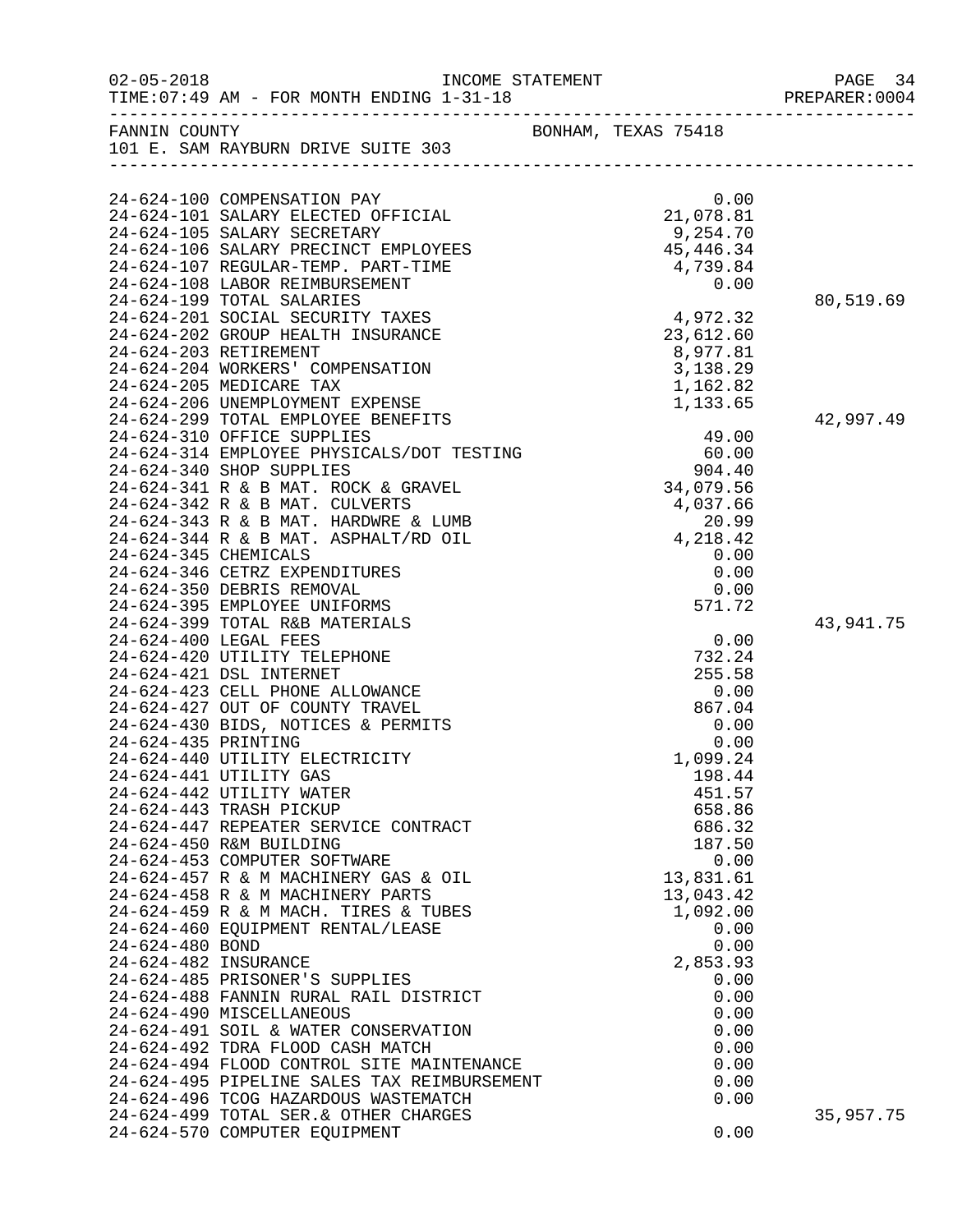| $02 - 05 - 2018$     | INCOME STATEMENT<br>TIME: 07:49 AM - FOR MONTH ENDING 1-31-18                                                                                                                                                                                                                                                                                                                                                                                                                  |                                                                                                                                                                                                                                                                                                                                                                                                                                                                                     |                                                                                                               | PAGE 35<br>PREPARER:0004 |
|----------------------|--------------------------------------------------------------------------------------------------------------------------------------------------------------------------------------------------------------------------------------------------------------------------------------------------------------------------------------------------------------------------------------------------------------------------------------------------------------------------------|-------------------------------------------------------------------------------------------------------------------------------------------------------------------------------------------------------------------------------------------------------------------------------------------------------------------------------------------------------------------------------------------------------------------------------------------------------------------------------------|---------------------------------------------------------------------------------------------------------------|--------------------------|
| FANNIN COUNTY        | 101 E. SAM RAYBURN DRIVE SUITE 303<br>_______________________                                                                                                                                                                                                                                                                                                                                                                                                                  | BONHAM, TEXAS 75418                                                                                                                                                                                                                                                                                                                                                                                                                                                                 |                                                                                                               |                          |
| 24-624-575 BUILDING  | 24-624-571 PURCHASE OF MACH./EQUIP. 145,945.00<br>24-624-573 RADIO EQUIPMENT<br>24-624-599 CAPITAL OUTLAY                                                                                                                                                                                                                                                                                                                                                                      |                                                                                                                                                                                                                                                                                                                                                                                                                                                                                     | 0.00<br>0.00                                                                                                  | 145,945.00               |
| 24-625-480 BOND      | 24-625-105 SALARY SECRETARY<br>24-625-201 SOCIAL SECURITY TAXES<br>24-625-202 GROUP HEALTH INSURANCE<br>24-625-203 RETIREMENT<br>24-625-204 WORKERS' COMPENSATION<br>24-625-205 MEDICARE TAX<br>24-625-310 OFFICE SUPPLIES<br>24-625-311 POSTAL EXPENSES<br>24-625-353 COMPUTER EXPENSE<br>24-625-427 OUT OF COUNTY TRAVEL<br>24-625-572 OFFICE EQUIPMENT<br>24-625-574 COMPUTER EQUIPMENT<br>24-625-000 ADMINISTRATIVE OFFICE R&B #44,795.28<br>24-625-574 COMPUTER EQUIPMENT |                                                                                                                                                                                                                                                                                                                                                                                                                                                                                     | 3,320.82<br>152.59<br>874.56<br>370.04<br>$16.83$<br>$35.69$<br>0.00<br>0.00<br>0.00<br>0.00<br>24.75<br>0.00 |                          |
|                      | 25-625-310 OFFICE SUPPLIES<br>25-625-343 ROAD SIGNS<br>25-625-353 COMPUTER EXPENSE<br>25-625-427 TRAVEL EXPENSE<br>25-625-572 OFFICE EQUIPMENT                                                                                                                                                                                                                                                                                                                                 |                                                                                                                                                                                                                                                                                                                                                                                                                                                                                     | 0.00<br>0.00<br>0.00<br>0.00<br>0.00                                                                          |                          |
|                      | 26-455-420 OMNIBASE TELEPHONE LINE                                                                                                                                                                                                                                                                                                                                                                                                                                             | $\begin{aligned} \nabla^2 \cdot \nabla^2 \cdot \nabla^2 \cdot \nabla^2 \cdot \nabla^2 \cdot \nabla^2 \cdot \nabla \cdot \nabla \cdot \nabla \cdot \nabla \cdot \nabla \cdot \nabla \cdot \nabla \cdot \nabla \cdot \nabla \cdot \nabla \cdot \nabla \cdot \nabla \cdot \nabla \cdot \nabla \cdot \nabla \cdot \nabla \cdot \nabla \cdot \nabla \cdot \nabla \cdot \nabla \cdot \nabla \cdot \nabla \cdot \nabla \cdot \nabla \cdot \nabla \cdot \nabla \cdot \nabla \cdot \nabla \$ | 0.00                                                                                                          |                          |
|                      | 27-456-572 OFFICE EQUIPMENT                                                                                                                                                                                                                                                                                                                                                                                                                                                    |                                                                                                                                                                                                                                                                                                                                                                                                                                                                                     | 1,362.90                                                                                                      |                          |
|                      | 28-457-572 OFFICE EQUIPMENT                                                                                                                                                                                                                                                                                                                                                                                                                                                    |                                                                                                                                                                                                                                                                                                                                                                                                                                                                                     | 0.00                                                                                                          |                          |
| 30-569-571 EQUIPMENT | 30-569-310 OFFICE SUPPLIES<br>30-569-421 ONLINE RESEARCH                                                                                                                                                                                                                                                                                                                                                                                                                       |                                                                                                                                                                                                                                                                                                                                                                                                                                                                                     | 0.00<br>0.00<br>0.00                                                                                          |                          |
|                      | 31-510-490 MISCELLANEOUS                                                                                                                                                                                                                                                                                                                                                                                                                                                       |                                                                                                                                                                                                                                                                                                                                                                                                                                                                                     | 0.00                                                                                                          |                          |
|                      | 33-498-310 OFFICE SUPPLIES<br>33-498-427 OUT OF COUNTY TRAVEL                                                                                                                                                                                                                                                                                                                                                                                                                  |                                                                                                                                                                                                                                                                                                                                                                                                                                                                                     | 0.00<br>0.00                                                                                                  |                          |
|                      | 34-450-107 SALARYTEMP/EXTRA<br>34-450-201 SOCIAL SECURITY TAXES<br>34-450-203 RETIREMENT<br>34-450-204 WORKERS COMPENSATION<br>34-450-205 MEDICARE TAX<br>34-450-572 OFFICE EQUIPMENT<br>34-450-000 DISTRICT CT.RECORDS ARCHIVE EQUIPME 0.00                                                                                                                                                                                                                                   |                                                                                                                                                                                                                                                                                                                                                                                                                                                                                     | 0.00<br>0.00<br>0.00<br>0.00<br>0.00<br>0.00                                                                  |                          |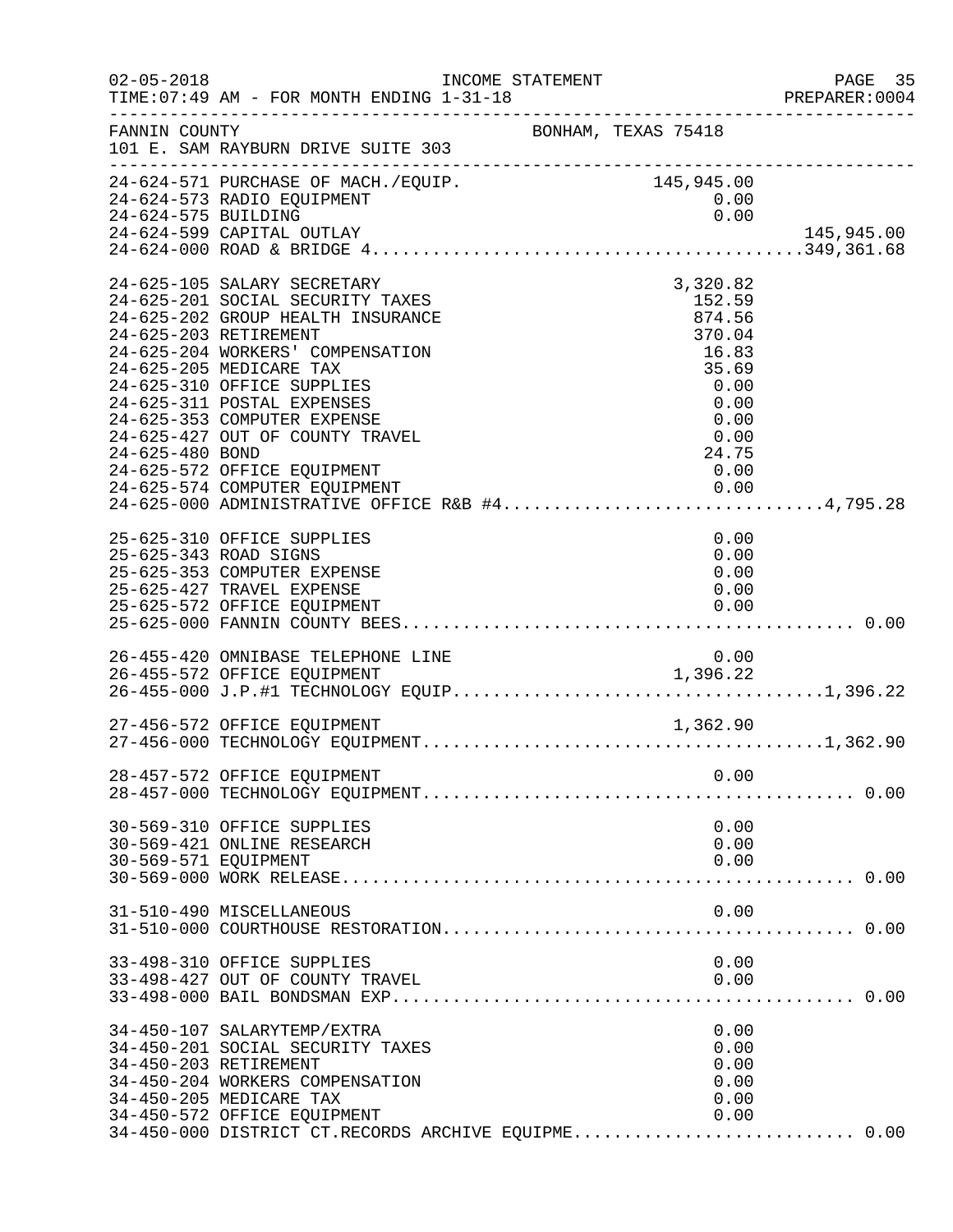|                     |                                                                                   |              | PAGE 36<br>PREPARER:0004 |
|---------------------|-----------------------------------------------------------------------------------|--------------|--------------------------|
|                     | FANNIN COUNTY<br>101 E. SAM RAYBURN DRIVE SUITE 303                               |              |                          |
|                     | 35-475-310 OFFICE SUPPLIES                                                        |              |                          |
|                     | 35-475-310 OFFICE SUPPLIES<br>35-475-421 LEXIS NEXIS ONLINE LEGAL RESEARCH 900.00 | 0.00         |                          |
|                     | 35-475-453 R&M COMPUTER                                                           | 0.00         |                          |
|                     | 35-475-574 TECHNOLOGY                                                             | 0.00         |                          |
|                     |                                                                                   |              |                          |
|                     |                                                                                   |              |                          |
|                     | 36-475-107 SALARY SUPPLEMENT                                                      | 0.00         |                          |
|                     | 36-475-201 SOCIAL SECURITY TAXES                                                  | 0.00         |                          |
|                     | 36-475-203 RETIREMENT                                                             | 0.00         |                          |
|                     | 36-475-204 WORKERS COMPENSATION                                                   | 0.00         |                          |
|                     | 36-475-205 MEDICARE TAX                                                           | 0.00         |                          |
|                     | 36-475-310 OFFICE SUPPLIES                                                        | 0.00         |                          |
|                     | 36-475-321 CONTINUING EDUCATION                                                   | 0.00         |                          |
|                     | 36-475-353 COMPUTER EXPENSE                                                       | 0.00         |                          |
|                     | 36-475-421 INVESTIGATOR/HOT CK. ONLINE                                            | 0.00         |                          |
|                     | 36-475-490 MISCELLANEOUS<br>36-475-499 BANK SERVICE FEES                          | 0.00<br>0.00 |                          |
|                     | 36-475-572 OFFICE EQUIPMENT                                                       | 0.00         |                          |
|                     | 36-475-574 COMPUTER EQUIPMENT                                                     |              |                          |
|                     |                                                                                   |              |                          |
|                     | 36-477-107 SALARY SUPPLEMENT                                                      | 0.00         |                          |
|                     | 36-477-201 SOCIAL SECURITY TAXES                                                  | 0.00         |                          |
|                     | 36-477-203 RETIREMENT                                                             | 0.00         |                          |
|                     | 36-477-204 WORKERS COMPENSATION                                                   | 0.00         |                          |
|                     | 36-477-205 MEDICARE TAX                                                           | 0.00         |                          |
|                     | 36-477-310 OFFICE SUPPLIES                                                        | 0.00         |                          |
| 36-477-321 TRAINING |                                                                                   | 0.00         |                          |
|                     | 36-477-470 CIVIL PROCESS                                                          | 0.00         |                          |
| 36-477-480 TOWING   |                                                                                   | 0.00         |                          |
|                     | 36-477-490 MISCELLANEOUS                                                          | 855.00       |                          |
|                     | 36-477-499 BANK SERVICE FEES                                                      | 0.00         |                          |
|                     | 36-477-572 OFFICE EQUIPMENT<br>36-477-574 COMPUTER EQUIPMENT                      | 0.00<br>0.00 |                          |
|                     |                                                                                   |              |                          |
|                     |                                                                                   |              |                          |
|                     | 38-645-412 PRESCRIPTIONS                                                          | 0.00         |                          |
|                     |                                                                                   |              |                          |
|                     | 39-645-404 COBRA/INSURANCE                                                        | 0.00         |                          |
|                     | 39-645-410 CERT. REG. NURSE ANES.                                                 | 0.00         |                          |
|                     | 39-645-411 PHYSICIAN, NON-EMERGENCY                                               | 0.00         |                          |
|                     | 39-645-412 PRESCRIPTIONS, DRUGS                                                   | 0.00         |                          |
|                     | 39-645-413 HOSPITAL-INPATIENT                                                     | 0.00         |                          |
|                     | 39-645-414 HOSPITAL, OUTPATIENT                                                   | 0.00         |                          |
|                     | 39-645-415 LABORATORY/X-RAY                                                       | 0.00         |                          |
|                     | 39-645-418 FED. QUALIFIED HEALTH CENTER                                           | 0.00         |                          |
|                     | 39-645-422 AMBULATORY SURGICAL CENTER                                             | 0.00         |                          |
|                     |                                                                                   |              |                          |
|                     | 40-411-310 OFFICE SUPPLIES                                                        | 151.96       |                          |
|                     | 40-411-427 OUT OF COUNTY TRAVEL                                                   | 0.00         |                          |
|                     | 40-411-574 COMPUTER EQUIPMENT                                                     | 0.00         |                          |
|                     |                                                                                   |              |                          |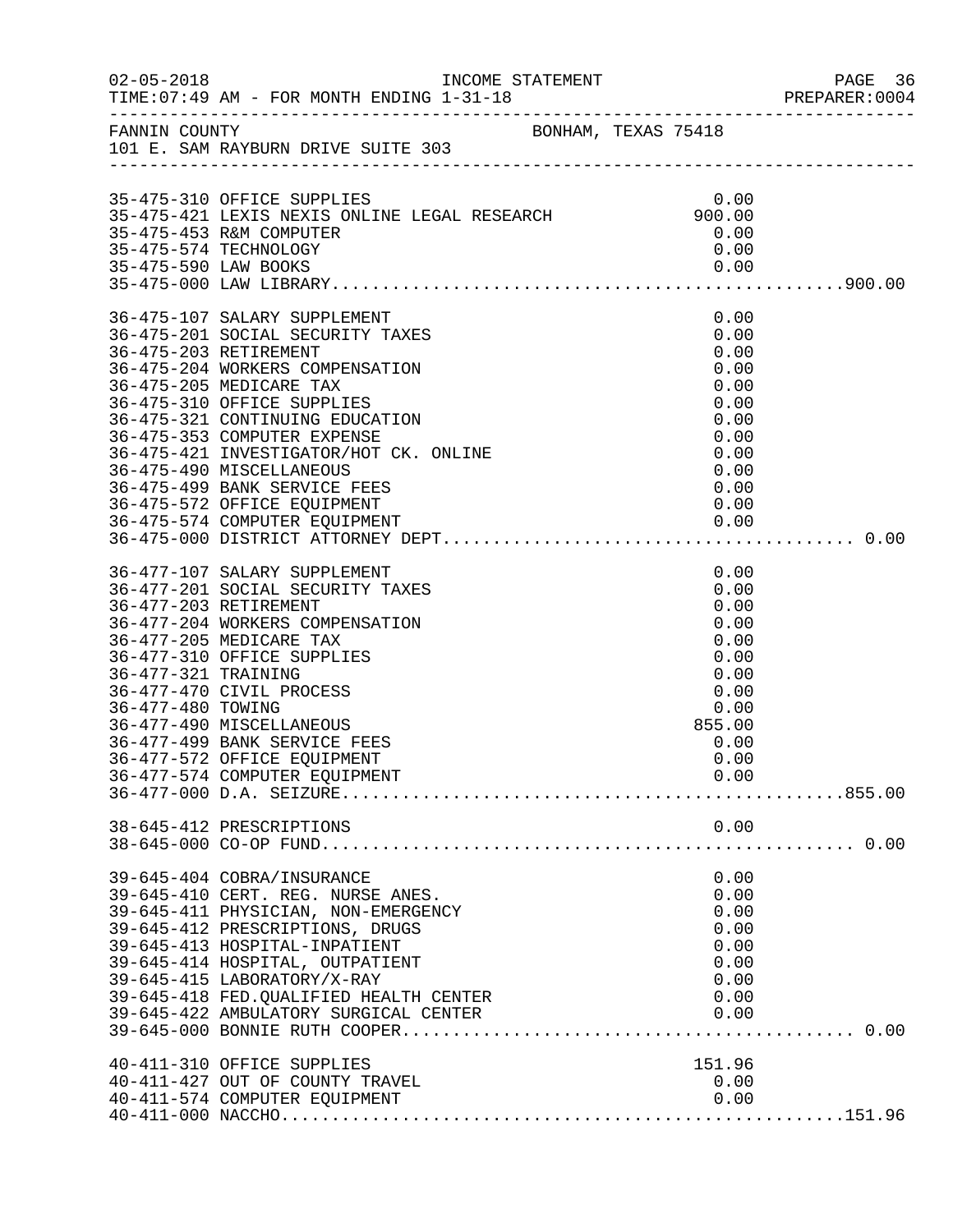| $02 - 05 - 2018$                            | INCOME STATEMENT<br>TIME: 07:49 AM - FOR MONTH ENDING 1-31-18                                                                                                                                                                                                                                                                          |                                                                              | PAGE 37<br>PREPARER: 0004 |
|---------------------------------------------|----------------------------------------------------------------------------------------------------------------------------------------------------------------------------------------------------------------------------------------------------------------------------------------------------------------------------------------|------------------------------------------------------------------------------|---------------------------|
| FANNIN COUNTY                               | 101 E. SAM RAYBURN DRIVE SUITE 303                                                                                                                                                                                                                                                                                                     | BONHAM, TEXAS 75418                                                          |                           |
| 41-406-310 SUPPLIES<br>41-406-330 GAS & OIL | 41-406-427 TRAINING EXPENSE                                                                                                                                                                                                                                                                                                            | 0.00<br>0.00<br>0.00                                                         |                           |
|                                             | 42-477-310 OFFICE SUPPLIES<br>42-477-415 CONSULTANT<br>42-477-427 TRAVEL AND TRAINING<br>42-477-574 COMPUTER EQUIPMENT                                                                                                                                                                                                                 | 0.00<br>0.00<br>0.00<br>0.00                                                 |                           |
|                                             | 44-412-578 2011 EQUIPMENT<br>44-412-579 2012 EQUIPMENT<br>44-412-580 2013 EQUIPMENT<br>44-412-581 2014 EQUIPMENT<br>44-412-582 2015 EQUIPMENT<br>44-412-583 2016 EQUIPMENT                                                                                                                                                             | 0.00<br>0.00<br>0.00<br>0.00<br>0.00<br>0.00                                 |                           |
| 45-403-103 SALARY                           | 45-403-201 SOCIAL SECURITY<br>45-403-204 WORKERS COMPENSATION<br>45-403-205 MEDICARE TAX<br>45-403-310 OFFICE SUPPLIES<br>45-403-427 OUT OF COUNTY TRAVEL<br>45-403-572 OFFICE EQUIPMENT<br>45-403-573 ELECTION EQUIPMENT<br>45-403-574 COMPUTER EQUIPMENT                                                                             | 0.00<br>0.00<br>0.00<br>0.00<br>655.50<br>0.00<br>0.00<br>0.00<br>0.00       |                           |
| 46-475-330 GAS/OIL<br>46-475-454 R&M AUTO   | 46-475-310 OFFICE SUPPLIES<br>46-475-314 SAFE ROOM REIMBURSEMENT<br>46-475-427 OUT OF COUNTY TRAVEL<br>46-475-573 RADIO EQUIPMENT<br>46-475-574 COMPUTER EQUIPMENT<br>46-475-000 SAFE ROOM REIMBURSEMENT PROGRAM36,335.73<br>48-403-485 LICENSE/SUPPORT<br>48-403-573 ELECTION EQUIPMENT<br>48-403-000 ELECTION EQUIPMENT FUND4,637.00 | 473.15<br>35, 234. 76<br>6.07<br>26.75<br>595.00<br>0.00<br>0.00<br>0.00     |                           |
| 49-475-103 SALARY                           | 49-475-201 SOCIAL SECURITY<br>49-475-202 GROUP HEALTH INSURANCE<br>49-475-203 RETIREMENT<br>49-475-204 WORKER'S COMPENSATION<br>49-475-205 MEDICARE TAX<br>49-475-310 OFFICE SUPPLIES<br>49-475-427 TRAINING/TUITION/OUT OF COUNTY<br>49-475-572 OFFICE EQUIPMENT<br>49-475-574 COMPUTER EQUIPMENT                                     | 0.00<br>0.00<br>0.00<br>0.00<br>0.00<br>0.00<br>0.00<br>0.00<br>0.00<br>0.00 |                           |
|                                             | 51-440-572 OFFICE EQUIPMENT                                                                                                                                                                                                                                                                                                            | 0.00                                                                         |                           |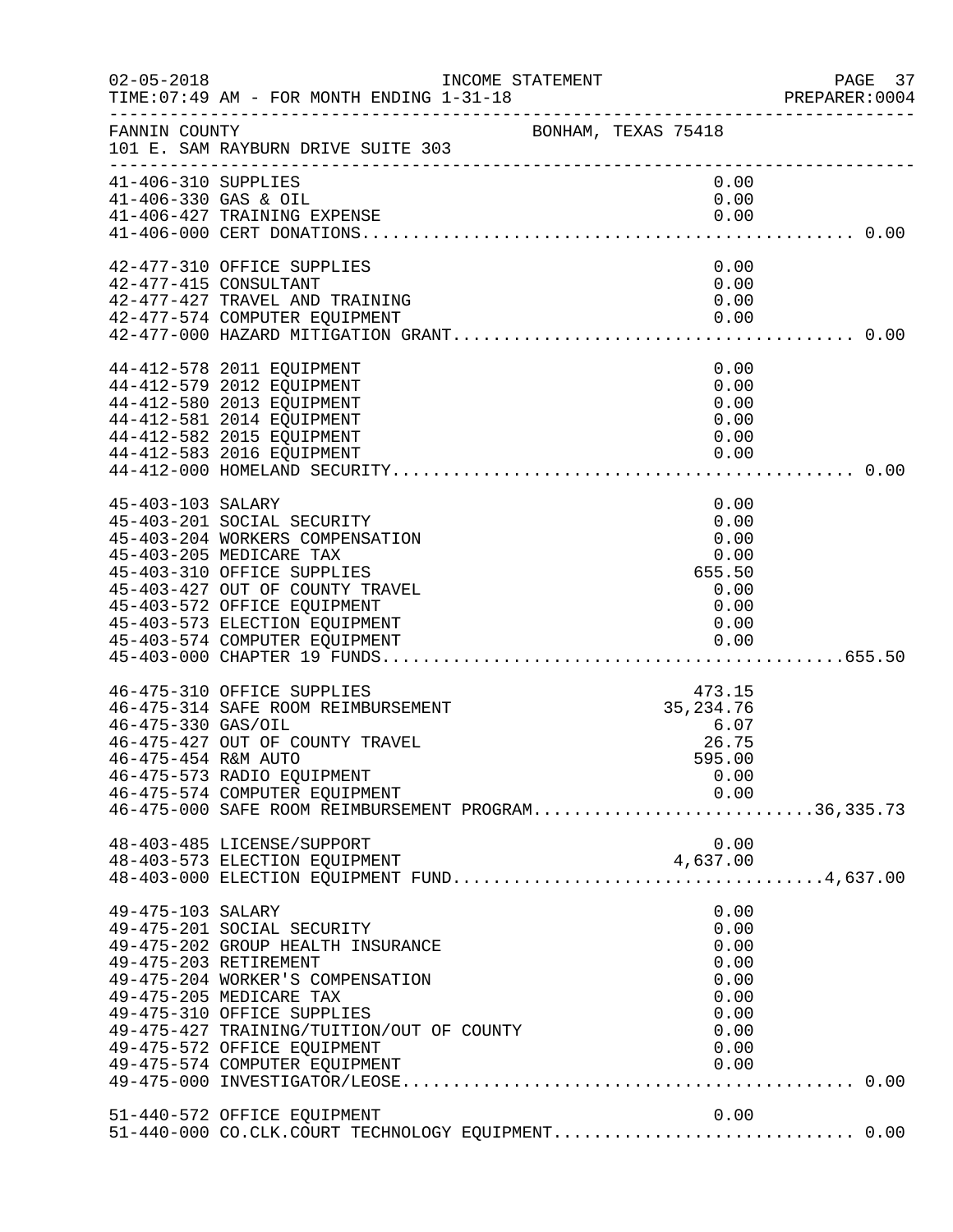|                                                                    |                                                                                                                                                                                                                                                                                                                                                                                                                                                                                                                                                                                                                              |                                                                                                                                                                                                                         | PREPARER: 0004 |
|--------------------------------------------------------------------|------------------------------------------------------------------------------------------------------------------------------------------------------------------------------------------------------------------------------------------------------------------------------------------------------------------------------------------------------------------------------------------------------------------------------------------------------------------------------------------------------------------------------------------------------------------------------------------------------------------------------|-------------------------------------------------------------------------------------------------------------------------------------------------------------------------------------------------------------------------|----------------|
|                                                                    | FANNIN COUNTY<br>101 E. SAM RAYBURN DRIVE SUITE 303                                                                                                                                                                                                                                                                                                                                                                                                                                                                                                                                                                          |                                                                                                                                                                                                                         |                |
|                                                                    | 52-449-572 OFFICE EQUIPMENT<br>52-449-000 CO.CLK.COURT RECORDS PRES.EQUIPMENT0.00                                                                                                                                                                                                                                                                                                                                                                                                                                                                                                                                            |                                                                                                                                                                                                                         |                |
|                                                                    | 53-403-437 DIGITAL IMAGING                                                                                                                                                                                                                                                                                                                                                                                                                                                                                                                                                                                                   | 0.00                                                                                                                                                                                                                    |                |
| 55-560-435 PRINTING                                                | 55-560-427 OUT OF COUNTY TRAVEL<br>55-560-428 TRAINING & TUITION<br>55-560-490 MISCELLANEOUS                                                                                                                                                                                                                                                                                                                                                                                                                                                                                                                                 | 0.00<br>0.00<br>0.00<br>0.00                                                                                                                                                                                            |                |
| 56-560-108 SALARY<br>56-560-310 SUPPLIES<br>56-560-454 R&M AUTO    | 56-560-201 SOCIAL SECURITY TAXES<br>56-560-202 GROUP HEALTH INSURANCE<br>56-560-203 RETIREMENT<br>56-560-204 WORKERS COMPENSATION<br>56-560-205 MEDICARE TAX<br>56-560-316 EMPLOYEE AWARDS BANQUET<br>56-560-395 UNIFORMS/PROT.VESTS<br>56-560-423 INTERNET SERVICE<br>56-560-427 OUT OF COUNTY TRAVEL<br>56-560-428 TRAINING & TUITION<br>56-560-452 R & M EQUIPMENT<br>56-560-460 EQUIPMENT RENTAL/LEASE<br>56-560-490 MISCELLANEOUS<br>56-560-495 NARCOTICS AND/OR OTHER INVESTIGATIO 2,500.00<br>56-560-499 BANK SERVICE FEES<br>56-560-571 AUTOMOBILES<br>56-560-572 OFFICE EQUIPMENT<br>56-560-573 TELEPHONE EQUIPMENT | 0.00<br>0.00<br>0.00<br>0.00<br>63.79<br>$\begin{array}{r} 63.79 \\ 0.00 \\ 782.36 \\ 0.00 \\ 435.00 \end{array}$<br>$911.76$<br>0.00<br>288.45<br>$0.00$<br>0.00<br>$142.03$<br>734.00<br>0.00<br>0.00<br>0.00<br>0.00 |                |
| 56-565-108 SALARY                                                  | 56-565-201 SOCIAL SECURITY TAXES<br>56-565-202 GROUP HEALTH INSURANCE<br>56-565-203 RETIREMENT<br>56-565-204 WORKERS COMPENSATION<br>56-565-205 MEDICARE TAX<br>56-565-000 INVESTIGATOR CRIMES AGAINST CHILDRE2,496.25                                                                                                                                                                                                                                                                                                                                                                                                       | 1,690.43<br>104.79<br>487.74<br>188.79<br>0.00<br>24.50                                                                                                                                                                 |                |
|                                                                    | 56-570-310 OFFICE & MISC. SUPPLIES<br>56-570-395 UNIFORMS/PROT. VESTS/BADGES<br>56-570-571 AUTOMOBILES<br>56-570-574 TECHNOLOGY<br>56-570-000 FEDERAL FORFEITURE FUNDS 201833,393.44                                                                                                                                                                                                                                                                                                                                                                                                                                         | 0.00<br>0.00<br>0.00<br>33, 393. 44                                                                                                                                                                                     |                |
| 57-560-310 SUPPLIES<br>57-560-395 UNIFORMS<br>57-560-571 EQUIPMENT | 57-560-427 OUT OF COUNTY TRAVEL<br>57-560-428 TRAINING/TUITION                                                                                                                                                                                                                                                                                                                                                                                                                                                                                                                                                               | 0.00<br>0.00<br>0.00<br>0.00<br>0.00                                                                                                                                                                                    |                |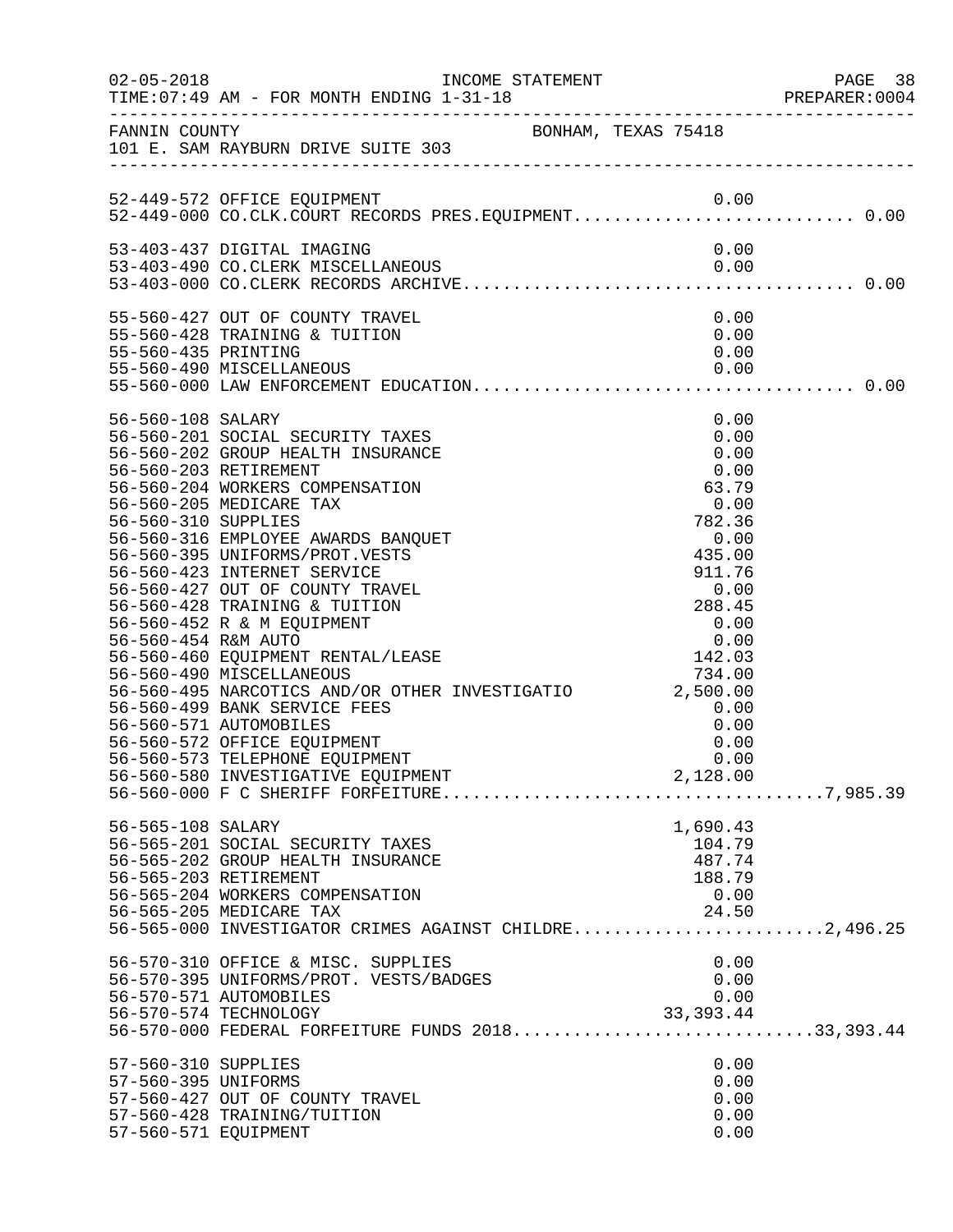| $02 - 05 - 2018$                            | INCOME STATEMENT<br>TIME: 07:49 AM - FOR MONTH ENDING 1-31-18                                                                                                                                                                                                                                                          | PREPARER<br>--------------------------------                        | PAGE 39<br>PREPARER:0004             |
|---------------------------------------------|------------------------------------------------------------------------------------------------------------------------------------------------------------------------------------------------------------------------------------------------------------------------------------------------------------------------|---------------------------------------------------------------------|--------------------------------------|
| FANNIN COUNTY                               | 101 E. SAM RAYBURN DRIVE SUITE 303                                                                                                                                                                                                                                                                                     | BONHAM, TEXAS 75418                                                 |                                      |
|                                             |                                                                                                                                                                                                                                                                                                                        |                                                                     |                                      |
|                                             | 59-425-433 DRUG COURT PROGRAMS<br>59-425-437 ATTORNEY FEES DRUG COURT<br>59-425-439 INVESTIGATOR EXPENSE                                                                                                                                                                                                               | 120.00<br>1,440.00<br>0.00                                          |                                      |
|                                             | 60-620-309 ANNUAL PAYING AGENT REGISTRAR FEES<br>60-620-400 BOND LEGAL FEES<br>60-620-401 CONTINUING DISCLOSURE FEES<br>60-620-490 MISCELLANEOUS<br>60-620-627 PRINCIPAL, 2017 GO BONDS<br>60-620-629 PRINCIPAL, JAIL '98 BONDS<br>60-620-629 PRINCIPAL, SERIAL BONDS 1992<br>60-620-000 DEBT SERVICE.                 | 117.26<br>0.00<br>0.00<br>0.00<br>0.00<br>60,000.00<br>0.00<br>0.00 |                                      |
|                                             | 60-660-667 INTEREST, 2017 GO BONDS<br>60-660-668 INTEREST JAIL'98 BONDS<br>60-660-669 INTEREST, SERIAL BONDS                                                                                                                                                                                                           | 197, 335.42<br>0.00<br>0.00                                         |                                      |
|                                             | 61-440-572 OFFICE EQUIPMENT<br>61-440-000 DIST.CLK.COURT TECHNOLOGY EQUIPMENT910.60                                                                                                                                                                                                                                    | 910.60                                                              |                                      |
|                                             |                                                                                                                                                                                                                                                                                                                        |                                                                     |                                      |
|                                             | 63-551-427 OUT OF COUNTY TRAVEL<br>63-551-428 TRAINING & TUITION                                                                                                                                                                                                                                                       | 0.00                                                                | 0.00                                 |
|                                             | 64-552-427 OUT OF COUNTY TRAVEL<br>64-552-428 TRAINING & TUITION                                                                                                                                                                                                                                                       | 0.00                                                                | 0.00                                 |
|                                             | 65-553-427 OUT OF COUNTY TRAVEL<br>65-553-428 TRAINING & TUITION                                                                                                                                                                                                                                                       |                                                                     | 0.00<br>0.00                         |
| 66-666-535 BUILDING<br>66-666-695 SURVEYING | 66-666-165 CONSTRUCTION<br>66-666-400 ATTORNEY FEES<br>66-666-402 ENGINEERING<br>66-666-403 ARCHITECTURAL FEES<br>66-666-430 BIDS & NOTICES<br>66-666-450 R & M BUILDINGS<br>66-666-451 ASBESTOS ABATEMENT<br>66-666-482 DEMOLITION<br>66-666-490 MISCELLANEOUS<br>66-666-000 COURTHOUSE CONSTRUCTION EXPENSE64,186.50 | 4,556.00<br>48,750.00<br>0.00<br>2,380.50<br>0.00<br>8,500.00       | 0.00<br>0.00<br>0.00<br>0.00<br>0.00 |
|                                             | 67-560-428 TRAINING & TUITION<br>67-560-580 INVESTIGATIVE EQUIPMENT<br>67-560-000 F.C. SHERIFF ANNUAL PAYMENT4,263.45                                                                                                                                                                                                  | 4,263.45<br>0.00                                                    |                                      |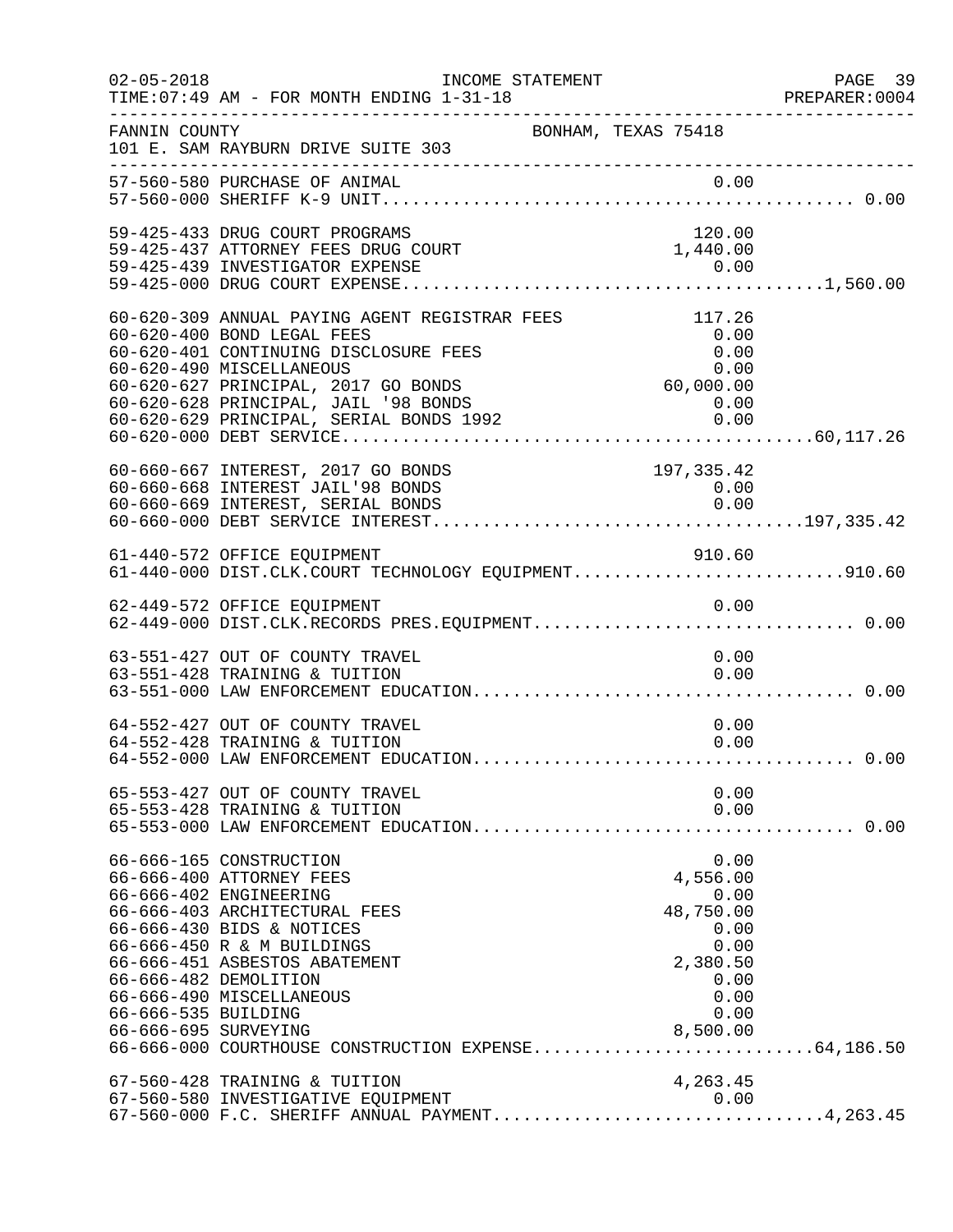| $02 - 05 - 2018$      | INCOME STATEMENT<br>TIME: 07:49 AM - FOR MONTH ENDING 1-31-18<br>______________________________________                                                                                                                                                                                                                                                               |                                                                              | PAGE 40<br>PREPARER: 0004 |
|-----------------------|-----------------------------------------------------------------------------------------------------------------------------------------------------------------------------------------------------------------------------------------------------------------------------------------------------------------------------------------------------------------------|------------------------------------------------------------------------------|---------------------------|
| FANNIN COUNTY         | BONHAM, TEXAS 75418<br>101 E. SAM RAYBURN DRIVE SUITE 303                                                                                                                                                                                                                                                                                                             |                                                                              |                           |
|                       | 70-622-399 CLAIM SETTLEMENTS<br>70-622-426 APPRAISAL FEES<br>70-622-429 RELOCATING UTILITIES<br>70-622-429 RELOCATING UTILITIES 0.00<br>70-622-449 CONTRACT EXPENSES FOR FM87 R.O.W. 0.00                                                                                                                                                                             | 0.00<br>0.00                                                                 |                           |
|                       | 70-629-500 RIGHT OF WAY PUR HWY #82<br>70-629-500 RIGHT OF WAY PUR HWY #82<br>70-629-501 RIGHT OF WAY PURCHASE FM #87<br>70-629-502 RIGHT OF WAY PURCHASE HWY #121 0.00<br>70-629-503 RIGHT OF WAY PURCHASE HWY.78 0.00<br>70-629-000 RIGHT OF WAY                                                                                                                    | 0.00                                                                         |                           |
| 71-475-108 SALARY     | 71-475-201 SOCIAL SECURITY TAXES<br>71-475-202 GROUP HEALTH INSURANCE<br>71-475-203 RETIREMENT<br>71-475-204 WORKERS COMPENSATION<br>71-475-205 MEDICARE TAX<br>71-475-000 INVESTIGATOR CRIMES AGAINST WOMEN 0.00                                                                                                                                                     | 0.00<br>0.00<br>0.00<br>0.00<br>0.00<br>0.00                                 |                           |
| 72-560-108 SALARY     | 72-560-201 SOCIAL SECURITY TAXES<br>72-560-202 GROUP HEALTH INSURANCE<br>72-560-203 RETIREMENT<br>72-560-204 WORKERS COMPENSATION<br>72-560-205 MEDICARE TAX<br>72-560-000 INVESTIGATOR CRIMES AGAINST CHILDRE11,208.88                                                                                                                                               | 7,400.75<br>458.85<br>2,135.88<br>826.83<br>279.26<br>107.31                 |                           |
|                       | 87-575-310 OFFICE SUPP./MISC.<br>87-575-319 RESTITUTION<br>07-373-320 COURT COSTS<br>87-575-321 REIMBURSEMENT OF FEES FOR OTHER COU 0.00<br>87-575-353 COMPITER EXPENSE<br>87-575-353 COMPUTER EXPENSE<br>87-575-416 STRUCTURAL FAMILY THERAPY<br>87-575-427 TRAVEL AND TRAINING                                                                                      | 441.00<br>790.00<br>0.00<br>0.00<br>0.00                                     |                           |
|                       | 88-645-409 DIABETIC SUPPLIES<br>88-645-410 CERT. REG. NURSE ANES.<br>88-645-411 PHYSICIAN, NON-EMERGENCY<br>88-645-412 PRESCRIPTIONS, DRUGS<br>88-645-413 HOSPITAL, INPATIENT<br>88-645-414 HOSPITAL, OUTPATIENT<br>88-645-415 LABORATORY/X-RAY<br>88-645-418 FED. QUALIFIED HEALTH CENTER<br>88-645-420 RURAL HEALTH CLINIC<br>88-645-422 AMBULATORY SURGICAL CENTER | 0.00<br>0.00<br>0.00<br>0.00<br>0.00<br>0.00<br>0.00<br>0.00<br>0.00<br>0.00 |                           |
|                       | 89-581-416 STRUCTURAL FAMILY THERAPY 12,500.00<br>89-581-000 STRUCTURAL FAMILY THERAPY OOG12,500.00                                                                                                                                                                                                                                                                   |                                                                              |                           |
| 89-588-203 RETIREMENT | 89-588-103 SALARY COMM.CORR.OFFICERS<br>89-588-201 SOCIAL SECURITY TAX<br>89-588-202 GROUP HEALTH INSURANCE                                                                                                                                                                                                                                                           | 0.00<br>0.00<br>0.00<br>0.00                                                 |                           |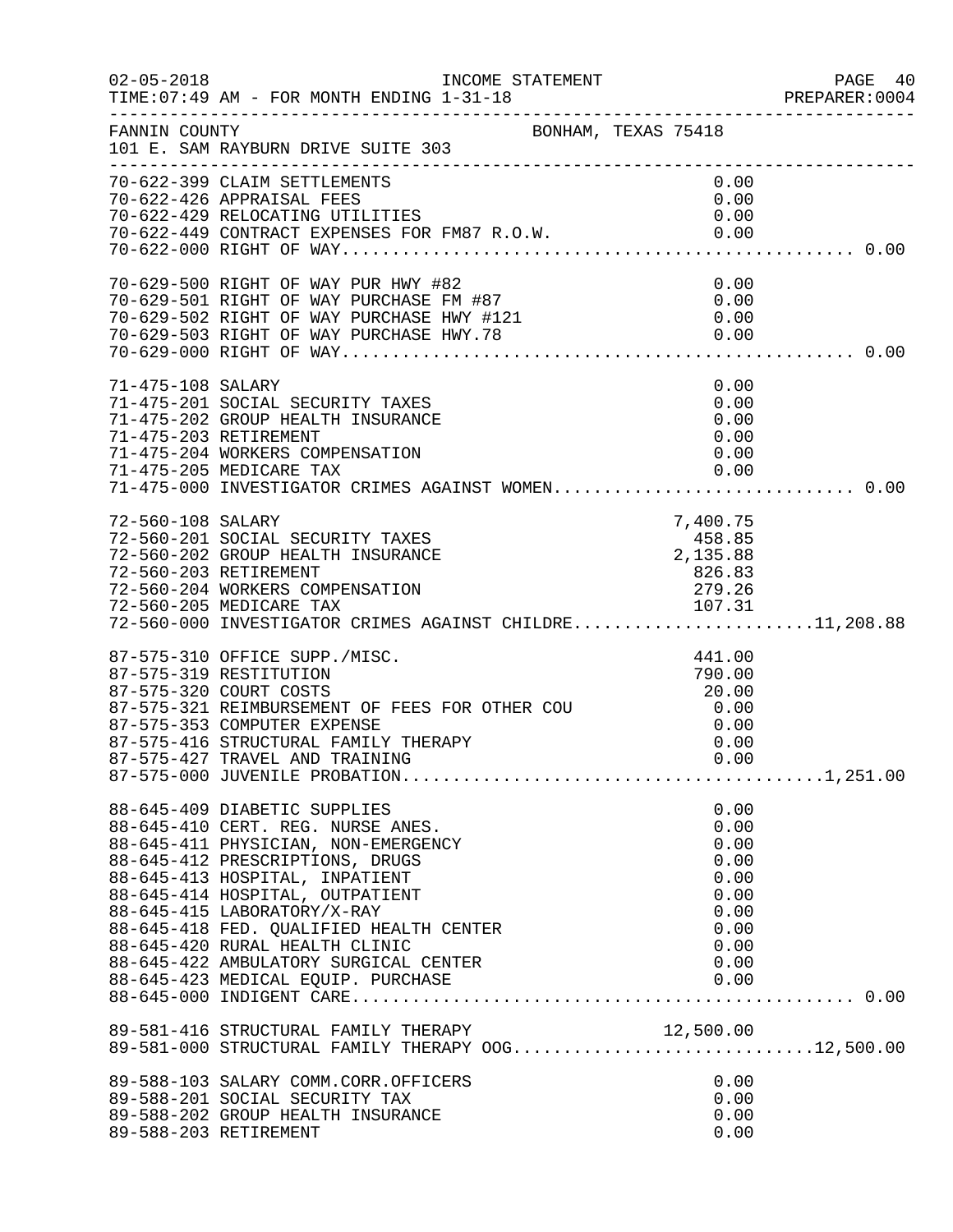| $02 - 05 - 2018$      | TIME: 07:49 AM - FOR MONTH ENDING 1-31-18                                                                                                                                                                                                                                                                                                                                                 |                                                                                            | PAGE 41<br>PREPARER:0004 |
|-----------------------|-------------------------------------------------------------------------------------------------------------------------------------------------------------------------------------------------------------------------------------------------------------------------------------------------------------------------------------------------------------------------------------------|--------------------------------------------------------------------------------------------|--------------------------|
| FANNIN COUNTY         | 101 E. SAM RAYBURN DRIVE SUITE 303<br>_______________________                                                                                                                                                                                                                                                                                                                             | BONHAM, TEXAS 75418                                                                        |                          |
|                       | 89-588-204 WORKERS COMPENSATION<br>89-588-205 MEDICARE TAX<br>89-588-310 OFFICE SUPPLIES                                                                                                                                                                                                                                                                                                  | 0.00<br>0.00<br>0.00                                                                       |                          |
|                       | 89-589-416 STRUCTURAL FAMILY THERAPY                                                                                                                                                                                                                                                                                                                                                      | 0.00                                                                                       |                          |
|                       |                                                                                                                                                                                                                                                                                                                                                                                           |                                                                                            |                          |
|                       | 89-591-102 SALARY APPOINTED OFFICIAL<br>89-591-103 SALARY COMM.CORR.OFFICERS<br>89-591-201 SOCIAL SECURITY TAX<br>89-591-202 GROUP HEALTH INSURANCE<br>89-591-203 RETIREMENT<br>89-591-204 WORKERS COMPENSATION<br>89-591-205 MEDICARE TAX                                                                                                                                                | 9,031.32<br>CERS 10,588.23<br>1,187.53<br>4,024.56<br>2,186.00<br>280.06<br>277.80<br>0.00 |                          |
| 89-592-408 DETENTION  | 89-592-102 SALARY APPOINTED OFFICIAL 1,354.68<br>89-592-103 SALARY COMM.CORR.OFFICERS 1,588.23<br>89-592-201 SOCIAL SECURITY TAX 177.96<br>89-592-202 GROUP HEALTH INSURANCE 603.36<br>89-592-202 PETIPEMENT<br>89-592-203 RETIREMENT<br>89-592-204 WORKERS COMPENSATION<br>89-592-205 MEDICARE TAX<br>89-592-469 UNEXPENDED FUNDS<br>89-592-000 PRE/POST ADJUDICATION FACILITIES4,135.72 | 327.81<br>42.01<br>41.67<br>0.00<br>0.00                                                   |                          |
| 89-593-203 RETIREMENT | 89-593-102 SALARY APPOINTED OFFICIAL<br>89-593-103 SALARY COMM.CORR.OFFICERS<br>89-593-201 SOCIAL SECURITY TAX<br>89-593-202 GROUP HEALTH INSURANCE<br>89-593-204 WORKERS COMPENSATION<br>89-593-205 MEDICARE TAX                                                                                                                                                                         | 1,354.68<br>1,588.23<br>177.96<br>603.36<br>327.81<br>42.01<br>41.67                       |                          |
| 89-594-203 RETIREMENT | 89-594-102 SALARY APPOINTED OFFICIAL<br>89-594-103 SALARY COMM.CORR.OFFICERS<br>89-594-201 SOCIAL SECURITY TAX<br>89-594-202 GROUP HEALTH INSURANCE<br>89-594-204 WORKERS COMPENSATION                                                                                                                                                                                                    | 677.34<br>794.07<br>89.20<br>302.16<br>164.22<br>21.00                                     |                          |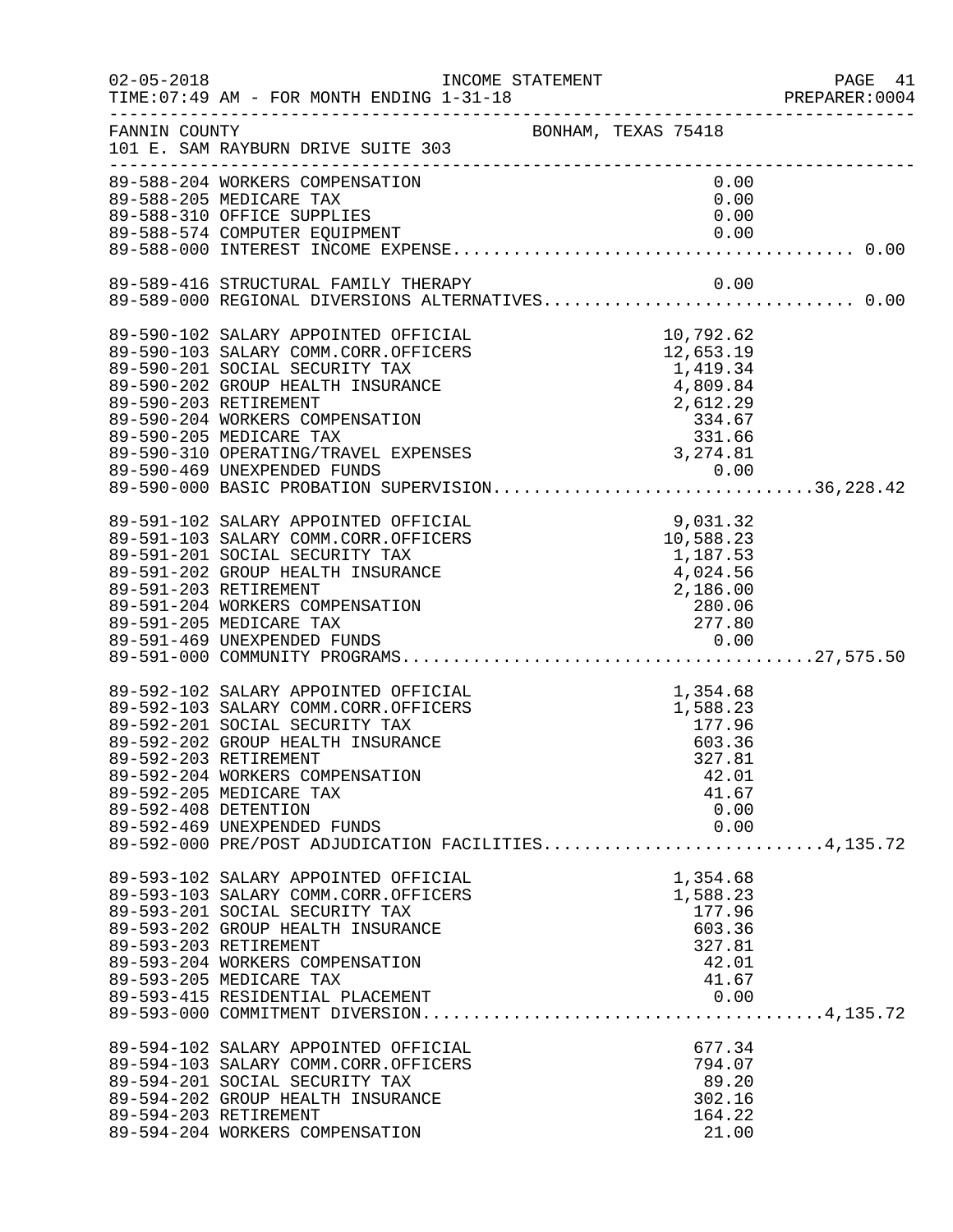| $02 - 05 - 2018$ | INCOME STATEMENT<br>TIME: 07:49 AM - FOR MONTH ENDING 1-31-18                                                                                                                                                                                        |                     |      | PAGE 42<br>PREPARER: 0004 |
|------------------|------------------------------------------------------------------------------------------------------------------------------------------------------------------------------------------------------------------------------------------------------|---------------------|------|---------------------------|
| FANNIN COUNTY    | 101 E. SAM RAYBURN DRIVE SUITE 303                                                                                                                                                                                                                   | BONHAM, TEXAS 75418 |      |                           |
|                  | 89-594-205 MEDICARE TAX                                                                                                                                                                                                                              | 20.92               |      |                           |
|                  |                                                                                                                                                                                                                                                      |                     |      |                           |
|                  | 89-594-414 COUNSELING/PSYCHOLOGICAL<br>89-594-415 RESIDENTIAL PLACEMENT<br>89-594-000 MENTRAL URALITY CERTIFIC<br>89-594-414 COUNSELING/PSYCHOLOGICAL 1,988.00<br>89-594-415 RESIDENTIAL PLACEMENT 0.00<br>89-594-000 MENTAL HEALTH SERVICES4,056.91 |                     |      |                           |
|                  |                                                                                                                                                                                                                                                      |                     |      |                           |
|                  |                                                                                                                                                                                                                                                      |                     |      |                           |
|                  | 89-995-102 SALARY APPOINTED OFFICIAL                                                                                                                                                                                                                 | 338.67              |      |                           |
|                  | 89-995-103 SALARY COMM.CORR.OFFICERS                                                                                                                                                                                                                 | 397.08              |      |                           |
|                  | 89-995-105 OFFICE MANAGER                                                                                                                                                                                                                            | 0.00<br>44.56       |      |                           |
|                  | 89-995-201 SOCIAL SECURITY TAX<br>89-995-202 GROUP HEALTH INSURANCE                                                                                                                                                                                  | 151.20              |      |                           |
|                  | 89-995-203 RETIREMENT                                                                                                                                                                                                                                | 82.03               |      |                           |
|                  | 89-995-204 WORKERS COMPENSATION                                                                                                                                                                                                                      | 10.50               |      |                           |
|                  | 89-995-205 MEDICARE TAX                                                                                                                                                                                                                              | 10.47               |      |                           |
|                  |                                                                                                                                                                                                                                                      |                     |      |                           |
|                  |                                                                                                                                                                                                                                                      |                     |      |                           |
|                  |                                                                                                                                                                                                                                                      |                     |      |                           |
|                  |                                                                                                                                                                                                                                                      |                     |      |                           |
|                  |                                                                                                                                                                                                                                                      |                     |      |                           |
|                  |                                                                                                                                                                                                                                                      |                     |      |                           |
|                  |                                                                                                                                                                                                                                                      |                     |      |                           |
|                  |                                                                                                                                                                                                                                                      |                     |      |                           |
|                  | 92-700-310 OFFICE SUPPLIES                                                                                                                                                                                                                           |                     | 0.00 |                           |
|                  | 92-700-430 BIDS AND NOTICES                                                                                                                                                                                                                          |                     | 0.00 |                           |
|                  | 92-700-484 APPRAISALS                                                                                                                                                                                                                                | 0.00                | 0.00 |                           |
|                  | 92-700-490 LITERACY COUNCIL DONATION                                                                                                                                                                                                                 |                     |      |                           |
|                  |                                                                                                                                                                                                                                                      |                     |      |                           |
|                  | 93-909-414 GRANT ADMINISTRATION                                                                                                                                                                                                                      |                     | 0.00 |                           |
|                  | 93-909-415 CONSTRUCTION EXPENSE                                                                                                                                                                                                                      |                     | 0.00 |                           |
|                  | 93-909-416 ENGINEERING                                                                                                                                                                                                                               |                     | 0.00 |                           |
|                  |                                                                                                                                                                                                                                                      |                     |      |                           |
|                  |                                                                                                                                                                                                                                                      |                     |      |                           |
|                  |                                                                                                                                                                                                                                                      |                     |      |                           |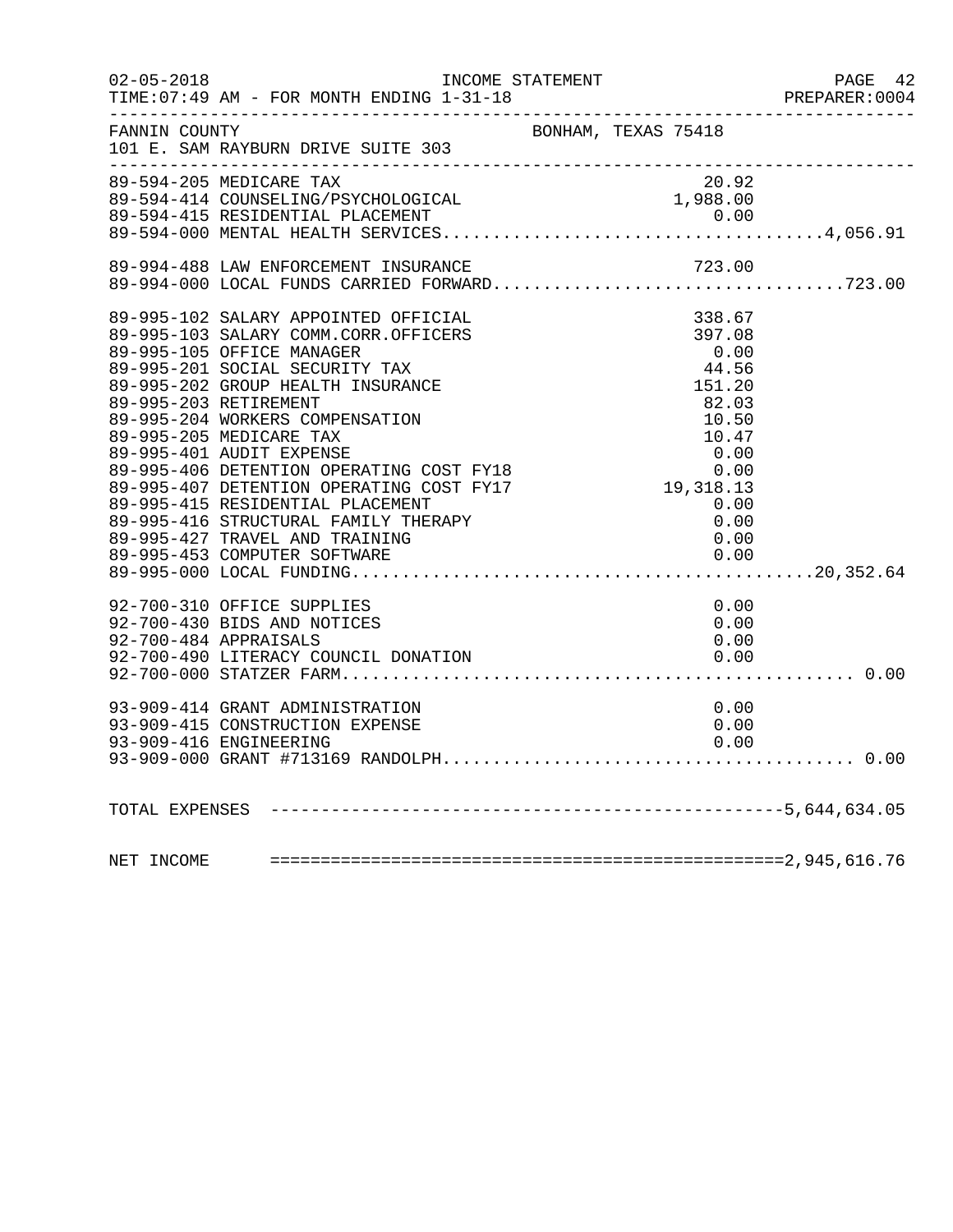| $02 - 05 - 2018$    | <b>BALANCE SHEET</b><br>TIME: 07:49 AM - FOR MONTH ENDING 1-31-18<br>---------------------------                                                                                                                                                                      |                                                                                                          | PAGE<br>Τ.<br>PREPARER: 0004 |
|---------------------|-----------------------------------------------------------------------------------------------------------------------------------------------------------------------------------------------------------------------------------------------------------------------|----------------------------------------------------------------------------------------------------------|------------------------------|
| FANNIN COUNTY       | 101 E. SAM RAYBURN DRIVE SUITE 303                                                                                                                                                                                                                                    | BONHAM, TEXAS 75418                                                                                      |                              |
|                     | ***** ASSETS *****                                                                                                                                                                                                                                                    |                                                                                                          |                              |
| 10-100-100 PAYROLL  |                                                                                                                                                                                                                                                                       |                                                                                                          | 7.62                         |
|                     | 10-103-100 GENERAL-COMBINED FUNDS CHECKING 3,608,918.92                                                                                                                                                                                                               |                                                                                                          |                              |
|                     | 10-104-560 SHERIFF PETTY CASH                                                                                                                                                                                                                                         | 130.00                                                                                                   |                              |
|                     | 10-105-003 COUNTY CLERK CHANGE FUND<br>10-105-075 CO.ATTORNEY CHANGE FUND<br>10-105-115 JURY CASH ON HAND<br>10-105-450 DISTRICT CLK.CHANGE FUND<br>10-105-455 JP#1 CASH ON HAND<br>10-105-457 JP#3 CASH ON HAND<br>10-105-499 TAX ASSESSOR CHANGE FUND               | 100.00<br>0.00<br>1,000.00<br>50.00<br>100.00<br>100.00<br>1,300.00                                      |                              |
|                     | 10-120-305 FINES RECEIVABLE<br>10-120-306 ALLOWANCE FOR UNCOLLECTIBLES<br>10-120-307 ALOWANCE FOR UNCOLLECTIBLES HOSPITA<br>10-120-311 TAXES RECEIVABLE<br>10-120-312 DUE FROM OTHER GOVERNMENTS<br>10-120-313 DUE FROM OTHER FUNDS<br>10-120-314 ACCOUNTS RECEIVABLE | 6,024,016.44<br>1,710,769.53-<br>$100,000.00 -$<br>567,943.62<br>115,461.01<br>185, 152.01<br>180,459.03 |                              |
|                     | 10-133-089 DUE FROM T.J.P.C.                                                                                                                                                                                                                                          |                                                                                                          | 0.00                         |
|                     | 10-330-396 RIFLE RESISTANT BODY ARMOR 3439801                                                                                                                                                                                                                         | 0.00                                                                                                     |                              |
| 10-513-162 BUILDING |                                                                                                                                                                                                                                                                       |                                                                                                          | 0.00                         |
|                     | 10-999-100 A/P CLEARING ACCOUNT                                                                                                                                                                                                                                       |                                                                                                          | 0.00                         |
| 11-100-100 PAYROLL  |                                                                                                                                                                                                                                                                       |                                                                                                          | 0.00                         |
|                     | 11-102-100 A/P CLEARING                                                                                                                                                                                                                                               |                                                                                                          | 0.00                         |
|                     | 11-103-100 C.H. SECURITY-COMBINED FUNDS CKING 118,145.96                                                                                                                                                                                                              |                                                                                                          |                              |
|                     | 11-120-313 DUE FROM OTHER FUNDS                                                                                                                                                                                                                                       |                                                                                                          |                              |
|                     | 12-102-100 A/P CLEARING                                                                                                                                                                                                                                               |                                                                                                          | 0.00                         |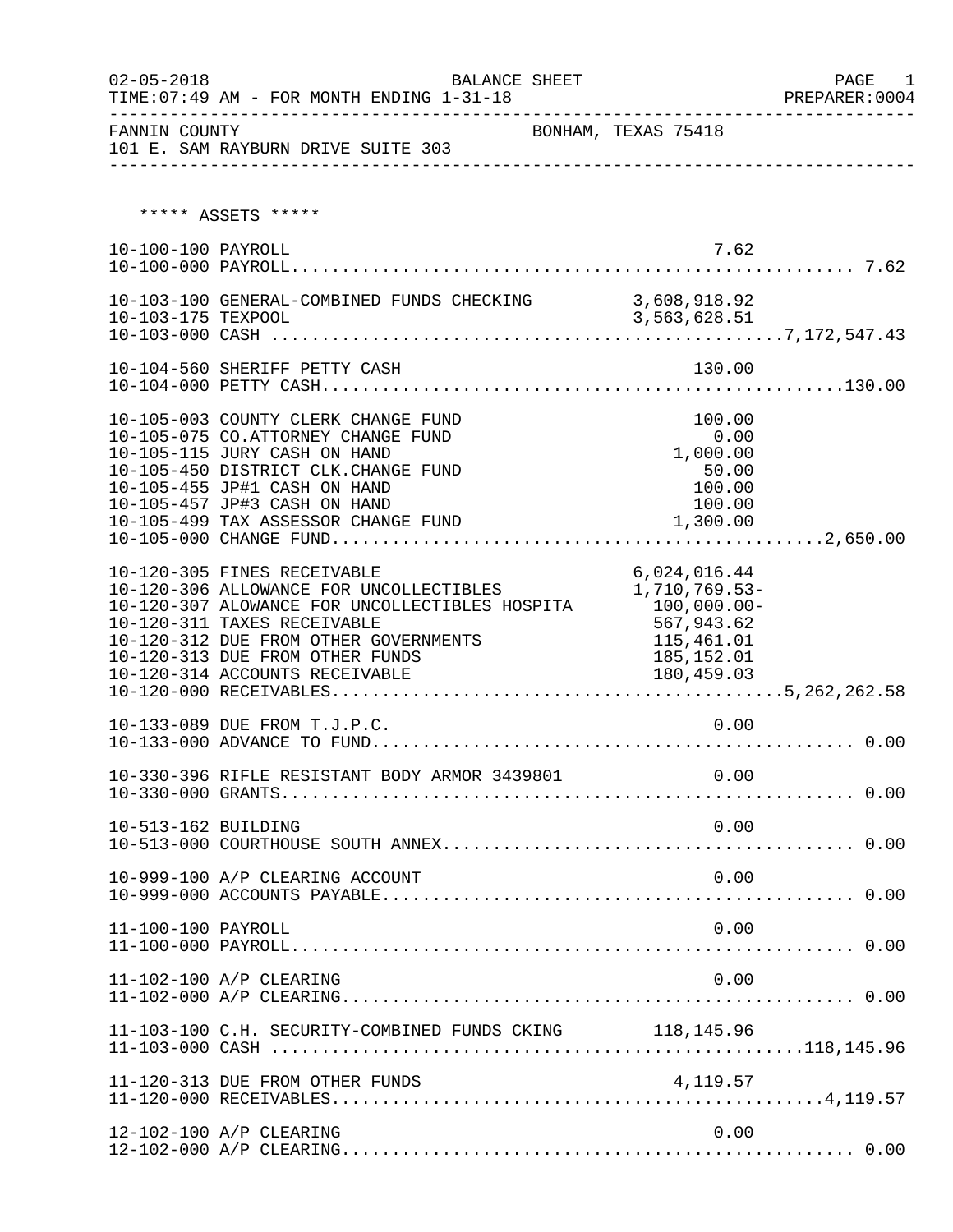| $02 - 05 - 2018$   | BALANCE SHEET<br>TIME: 07:49 AM - FOR MONTH ENDING 1-31-18 |                     | PAGE 2 |
|--------------------|------------------------------------------------------------|---------------------|--------|
| FANNIN COUNTY      | 101 E. SAM RAYBURN DRIVE SUITE 303                         | BONHAM, TEXAS 75418 |        |
|                    | 12-103-100 CO.CLK.VITAL STAT.-COMB.FUNDS CKING 5,538.18    |                     |        |
|                    | 12-120-313 DUE FROM OTHER FUNDS                            | 319.00              |        |
|                    | 13-102-100 A/P CLEARING                                    | 0.00                |        |
|                    | 13-103-113 SURETY BAIL BOND FEE                            | 3,600.00            |        |
|                    | 14-102-100 A/P CLEARING                                    | 0.00                |        |
|                    | 14-103-100 JUST.CT.BLDG.SEC.-COMB.FUNDS CKING 16,390.94    |                     |        |
|                    | 14-120-313 DUE FROM OTHER FUNDS                            | 180.10              |        |
|                    | 16-102-100 A/P CLEARING                                    | 0.00                |        |
|                    | 16-103-100 CO.JUDGE EXCESS SUPP.-COMB.FUND CK 17,624.67    |                     |        |
|                    | 17-102-100 A/P CLEARING                                    | 0.00                |        |
|                    | 17-103-100 PROB.JUDGES ED.-COMB. FUNDS CKING 4,807.38      |                     |        |
|                    | 17-120-313 DUE FROM OTHER FUNDS                            | 310.26              |        |
| 18-100-100 PAYROLL |                                                            | 0.00                |        |
|                    | 18-102-100 A/P CLEARING                                    | 0.00                |        |
|                    | 18-103-100 CO.CLK.REC.MNGMT.-COMB.FUNDS CKING 45,756.46    |                     |        |
|                    | 18-120-313 DUE FROM OTHER FUNDS                            | 23,815.17           |        |
| 19-100-100 PAYROLL |                                                            | 0.00                |        |
|                    | 19-102-100 A/P CLEARING                                    | 0.00                |        |
|                    | 19-103-100 DIST.CLK.REC.MNGMT-COMB.FUNDS CKING             | 9,326.53            |        |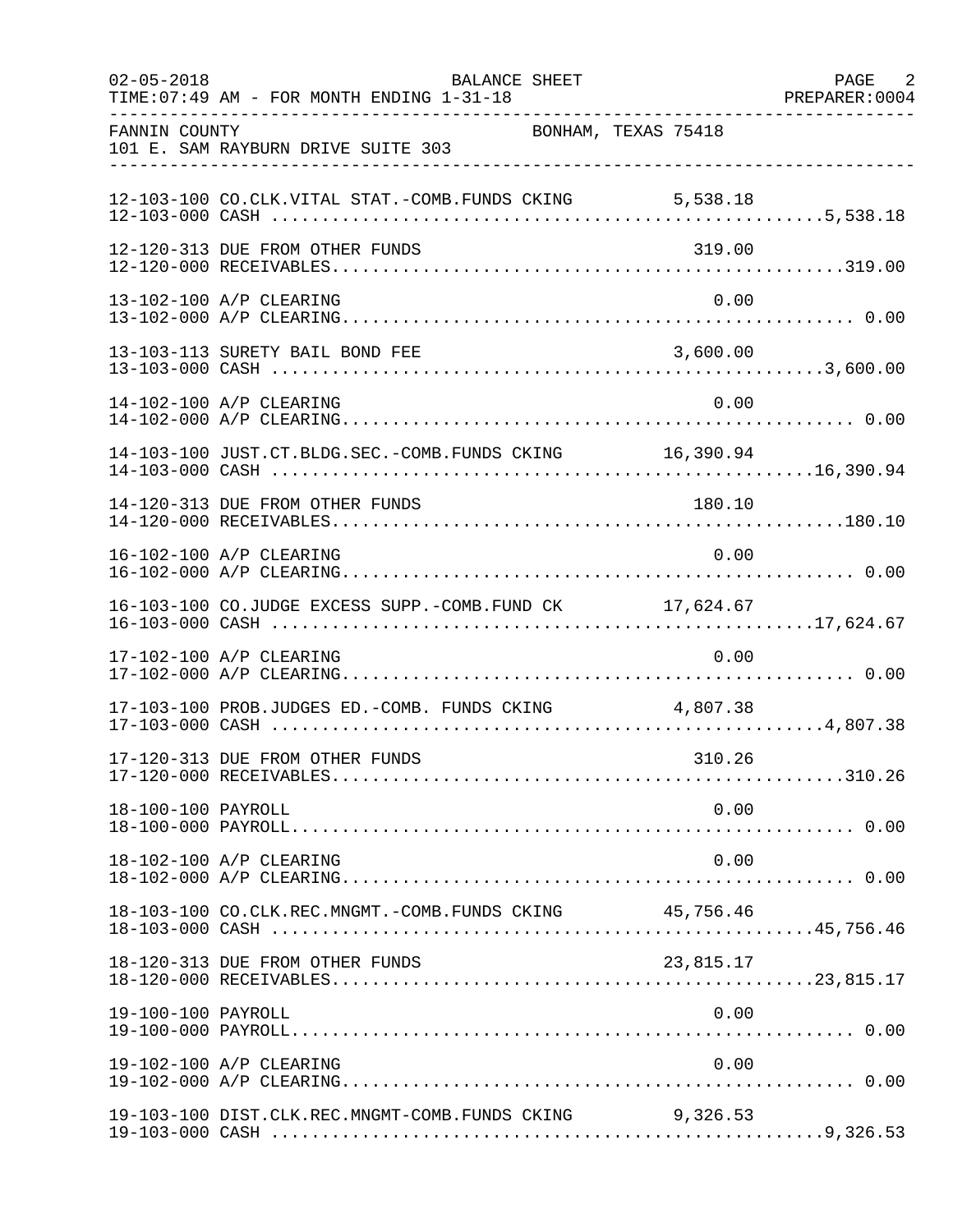| $02 - 05 - 2018$                       | <b>BALANCE SHEET</b><br>TIME: 07:49 AM - FOR MONTH ENDING 1-31-18                                                                     |                                                 | PAGE 3<br>PREPARER:0004 |
|----------------------------------------|---------------------------------------------------------------------------------------------------------------------------------------|-------------------------------------------------|-------------------------|
| FANNIN COUNTY                          | BONHAM, TEXAS 75418<br>101 E. SAM RAYBURN DRIVE SUITE 303                                                                             |                                                 |                         |
|                                        | 19-120-313 DUE FROM OTHER FUNDS                                                                                                       | 436.56                                          |                         |
| 20-100-100 PAYROLL                     |                                                                                                                                       | 0.00                                            |                         |
|                                        | 20-102-100 A/P CLEARING                                                                                                               | 0.00                                            |                         |
|                                        | 20-103-100 CO.OFF.REC.MNGMT-COMB. FUNDS CKING 40,701.68                                                                               |                                                 |                         |
|                                        | 20-120-313 DUE FROM OTHER FUNDS                                                                                                       |                                                 |                         |
| 21-100-100 PAYROLL                     |                                                                                                                                       | 0.00                                            |                         |
|                                        | 21-102-100 A/P CLEARING                                                                                                               | 0.00                                            |                         |
| 21-103-175 TEXPOOL                     | 21-103-100 R&B#1-COMBINED FUNDS CHECKING                                                                                              | 218, 310.90<br>17,528.46                        |                         |
|                                        | 21-120-311 TAXES RECEIVABLE<br>21-120-312 DUE FROM OTHER GOVERNMENTS<br>21-120-313 DUE FROM OTHER FUNDS<br>21-120-315 INVENTORY ASSET | 29,558.47<br>6,633.14<br>8,927.99<br>3,473.88   |                         |
| 21-621-500 LAND<br>21-621-535 BUILDING | 21-621-599 CAPITAL OUTLAY                                                                                                             | 0.00<br>0.00                                    | 0.00                    |
| 22-100-100 PAYROLL                     |                                                                                                                                       | 0.00                                            |                         |
|                                        | 22-102-100 A/P CLEARING                                                                                                               | 0.00                                            |                         |
| 22-103-175 TEXPOOL                     | 22-103-100 R&B#2- COMBINED FUNDS CHECKING                                                                                             | 400,490.98<br>381,781.55                        |                         |
|                                        | 22-120-311 TAXES RECEIVABLE<br>22-120-312 DUE FROM OTHER GOVERNMENT<br>22-120-313 DUE FROM OTHER FUNDS<br>22-120-315 INVENTORY ASSET  | 32,900.60<br>7,258.43<br>10,399.94<br>41,975.72 |                         |
| 22-622-500 LAND<br>22-622-535 BUILDING | 22-622-575 LAND/BUILDING<br>22-622-599 CAPITAL OUTLAY                                                                                 | 0.00<br>0.00<br>0.00                            | 0.00<br>0.00            |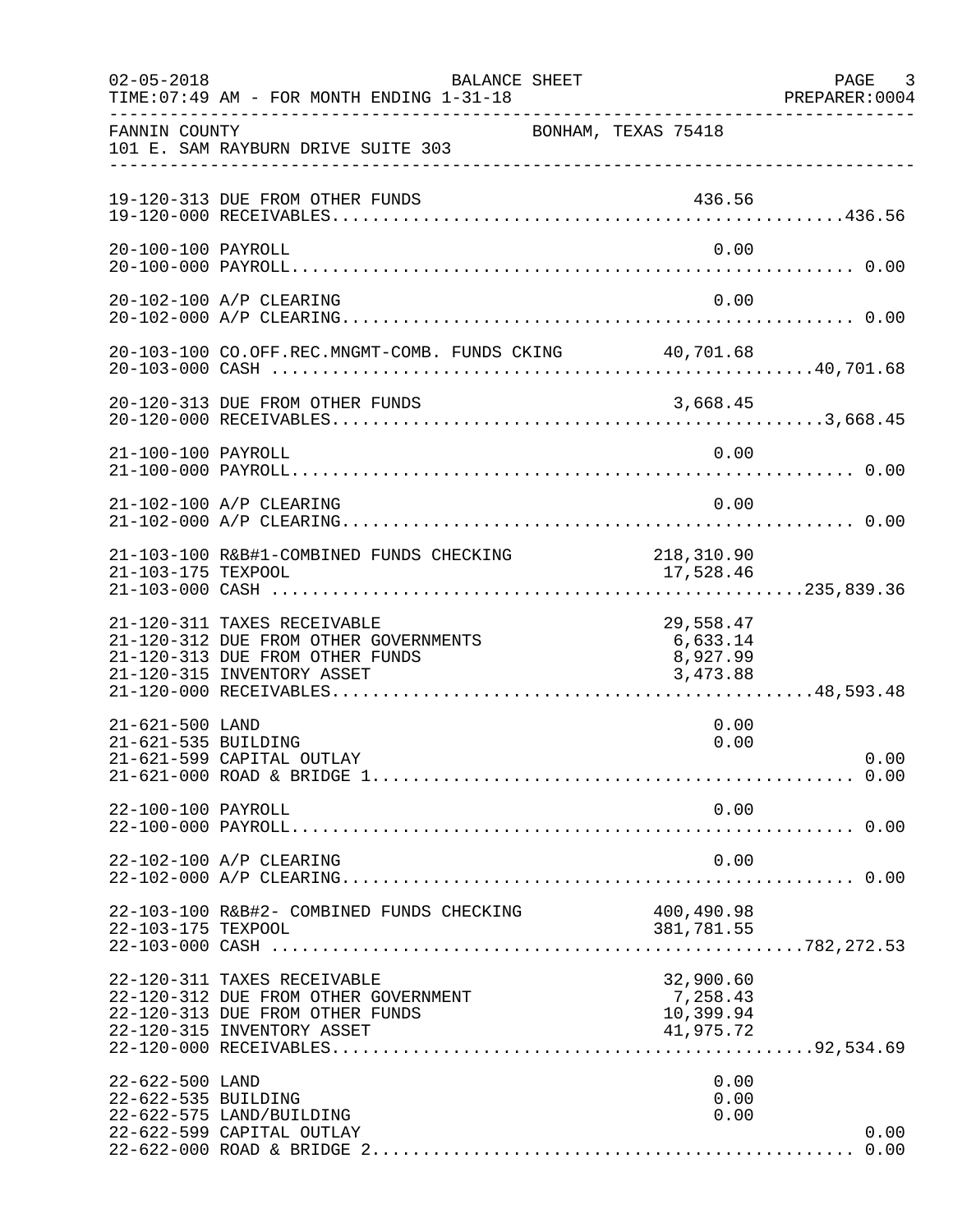| $02 - 05 - 2018$                       | BALANCE SHEET<br>TIME: 07:49 AM - FOR MONTH ENDING 1-31-18                                              |                                                    | PAGE<br>4<br>PREPARER: 0004 |
|----------------------------------------|---------------------------------------------------------------------------------------------------------|----------------------------------------------------|-----------------------------|
| FANNIN COUNTY                          | 101 E. SAM RAYBURN DRIVE SUITE 303                                                                      | BONHAM, TEXAS 75418                                |                             |
| 23-100-100 PAYROLL                     |                                                                                                         |                                                    | 0.00                        |
|                                        | 23-102-100 A/P CLEARING                                                                                 |                                                    | 0.00                        |
| 23-103-175 TEXPOOL                     | 23-103-100 R&B#3-COMBINED FUNDS CHECKING                                                                | 683,546.58<br>229,789.80                           |                             |
| 23-120-315 INVENTORY                   | 23-120-311 TAXES RECEIVABLE<br>23-120-312 DUE FROM OTHER GOVERNMENTS<br>23-120-313 DUE FROM OTHER FUNDS | 49, 363. 23<br>11,590.67<br>15,599.90<br>33,404.57 |                             |
| 23-623-500 LAND<br>23-623-535 BUILDING | 23-623-599 CAPITAL OUTLAY                                                                               |                                                    | 0.00<br>0.00<br>0.00        |
| 24-100-100 PAYROLL                     |                                                                                                         |                                                    | 0.00                        |
|                                        | 24-102-100 A/P CLEARING                                                                                 |                                                    | 0.00                        |
| 24-103-175 TEXPOOL                     | 24-103-100 R&B#4- COMBINED FUNDS CHECKING                                                               | 230,279.06<br>101,880.86                           |                             |
| 24-120-315 INVENTORY                   | 24-120-311 TAXES RECEIVABLE<br>24-120-312 DUE FROM OTHER GOVERNMENTS<br>24-120-313 DUE FROM OTHER FUNDS | 27,083.12<br>6,597.33<br>8,879.84<br>6,291.25      |                             |
| 24-624-500 LAND<br>24-624-535 BUILDING | 24-624-599 CAPITAL OUTLAY                                                                               |                                                    | 0.00<br>0.00<br>0.00        |
|                                        | 25-103-100 BEES-COMBINED FUNDS CHECKING                                                                 | 2,177.67                                           |                             |
|                                        | 26-102-100 A/P CLEARING                                                                                 |                                                    | 0.00                        |
|                                        | 26-103-100 J.P.#1 JUST.CT.TECH-COMB.FUND CKING 45,708.31                                                |                                                    |                             |
|                                        | 26-120-313 DUE FROM OTHER FUNDS                                                                         | 487.74                                             |                             |
|                                        | 27-102-100 A/P CLEARING                                                                                 |                                                    | 0.00                        |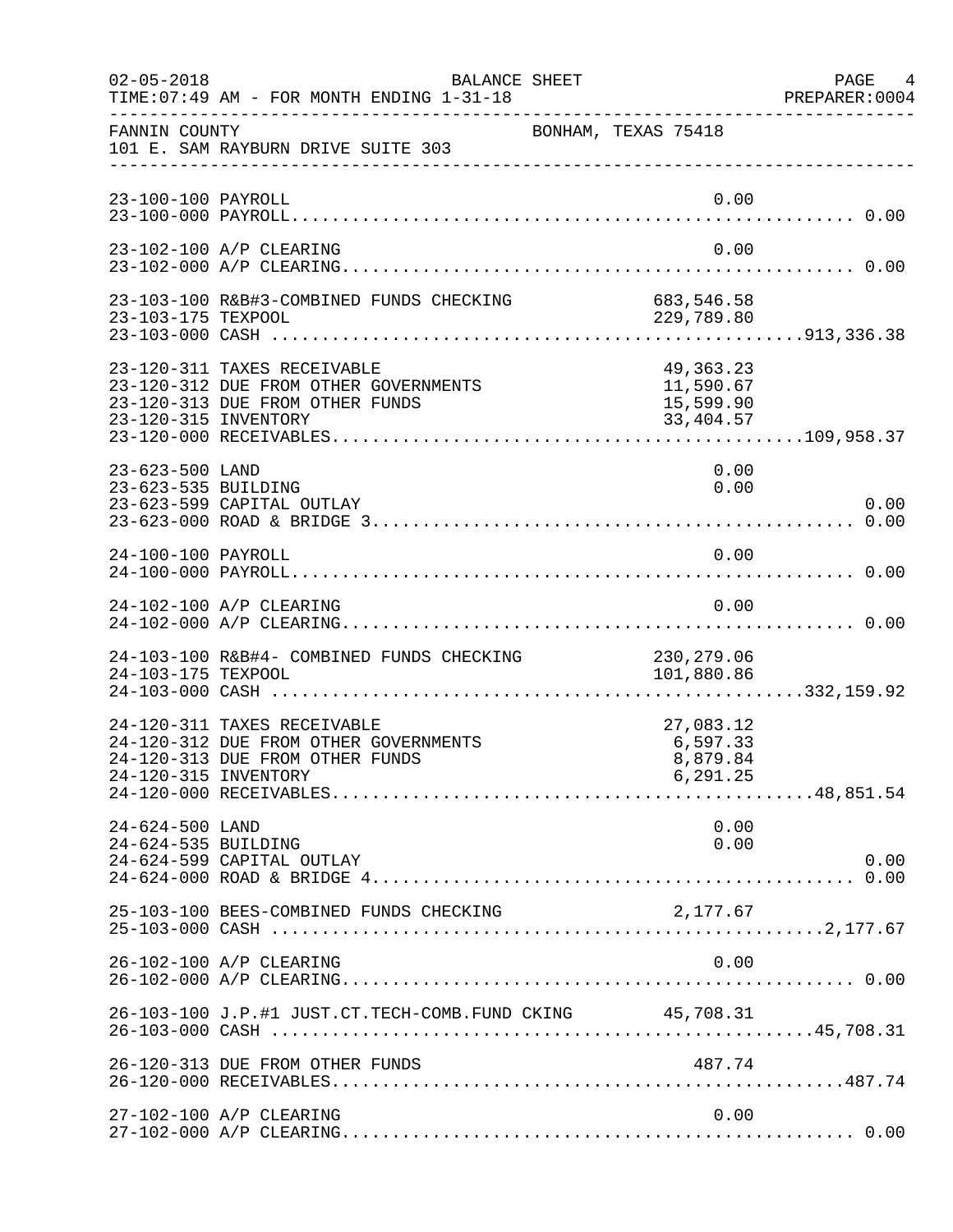| $02 - 05 - 2018$   | <b>BALANCE SHEET</b><br>TIME: 07:49 AM - FOR MONTH ENDING 1-31-18                                      |                       | 5<br>PAGE<br>PREPARER: 0004 |
|--------------------|--------------------------------------------------------------------------------------------------------|-----------------------|-----------------------------|
| FANNIN COUNTY      | BONHAM, TEXAS 75418<br>101 E. SAM RAYBURN DRIVE SUITE 303                                              |                       |                             |
|                    | 27-103-100 J.P.#2 JUST.CT.TECH-COMB.FUND CKING 9,808.37                                                |                       |                             |
|                    | 27-120-313 DUE FROM OTHER FUNDS                                                                        | 84.20                 |                             |
|                    | 28-102-100 A/P CLEARING                                                                                | 0.00                  |                             |
|                    | 28-103-100 J.P.#3 JUST.CT.TECH-COMB.FUND CKING 4,889.86                                                |                       |                             |
|                    | 28-120-313 DUE FROM OTHER FUNDS                                                                        | 156.60                |                             |
|                    | 30-103-100 SHERIFF WORK RELEASE-COMB FUND CKIN                                                         | 983.14                |                             |
| 31-103-175 TEXPOOL | 31-103-100 COURTHOUSE RESTORATION-COMB.FUND                                                            | 115.00<br>0.00        |                             |
|                    | 33-102-100 A/P CLEARING                                                                                | 0.00                  |                             |
|                    | 33-103-100 BAIL BONDSMAN APP.-COMB FUND CKING 8,596.74<br>33-103-000 BAIL BONDSMAN AP.FEE CASH8,596.74 |                       |                             |
| 34-100-100 PAYROLL |                                                                                                        | 0.00                  |                             |
|                    | 34-103-100 DISTRICT CT.REC.ARCHIVE COMB.FUND C 24,313.14                                               |                       |                             |
|                    | 34-120-313 DUE FROM OTHER FUNDS                                                                        | 817.02                |                             |
|                    | 35-103-100 LAW LIBRARY-COMBINED FUND CHECKING 146,819.85                                               |                       |                             |
|                    | 35-120-313 DUE FROM OTHER FUNDS                                                                        | 4,553.07              |                             |
| 36-100-100 PAYROLL |                                                                                                        | 0.00                  |                             |
|                    | 36-102-100 A/P CLEARING                                                                                | 0.00                  |                             |
|                    | 36-103-136 D. A. FEE CASH ACCT.<br>36-103-236 D.A. FEE SEIZURE FUND                                    | 8,626.85<br>14,606.68 |                             |
|                    | 36-999-100 A/P CLEARING ACCOUNT                                                                        | 0.00                  |                             |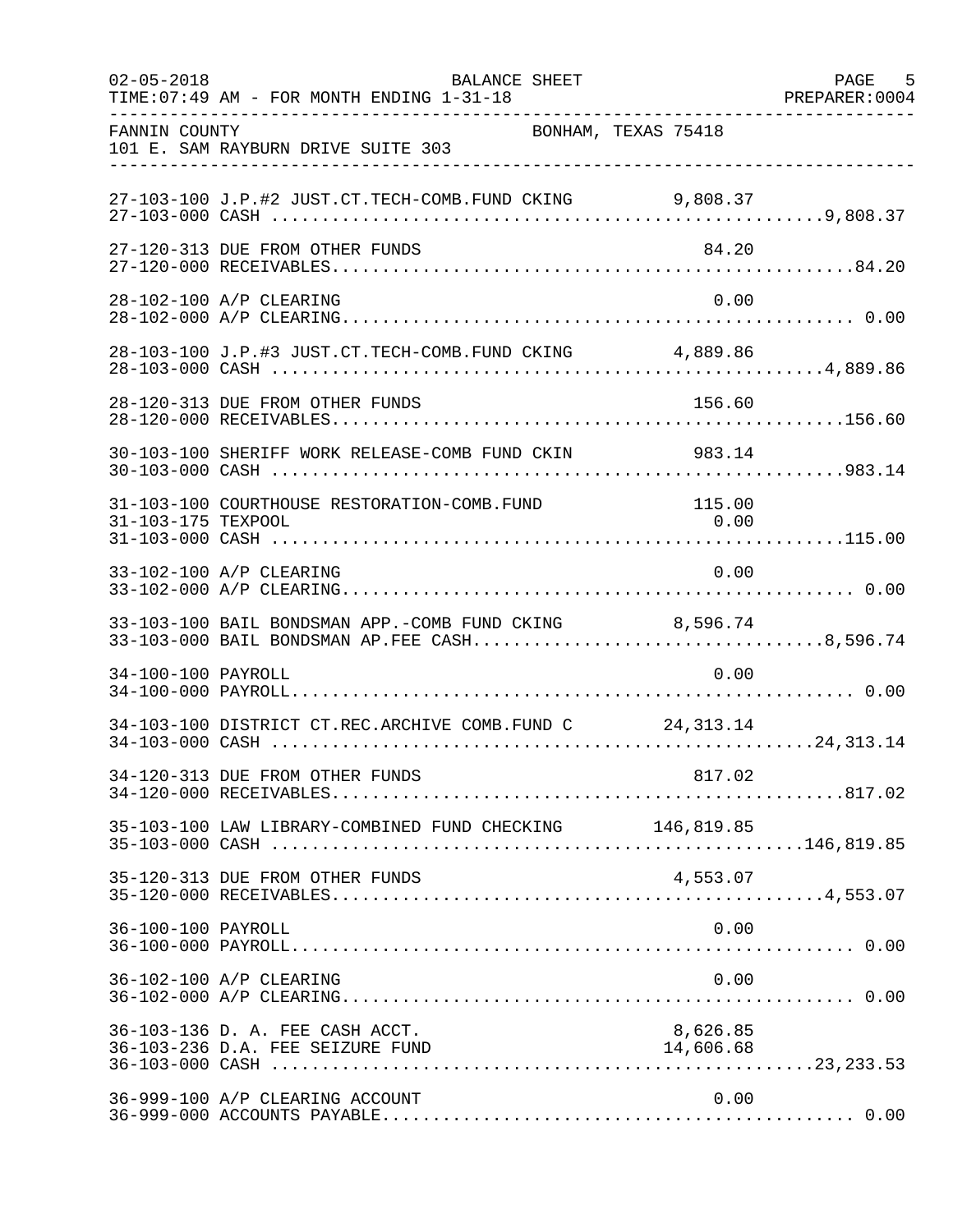| $02 - 05 - 2018$   | BALANCE SHEET<br>TIME: 07:49 AM - FOR MONTH ENDING 1-31-18<br>. _ _ _ _ _ _ _ _ _ _ _ _ _ _ _ |                       | PAGE 6 |
|--------------------|-----------------------------------------------------------------------------------------------|-----------------------|--------|
| FANNIN COUNTY      | BONHAM, TEXAS 75418<br>101 E. SAM RAYBURN DRIVE SUITE 303                                     |                       |        |
|                    | 37-103-137 CASH-CONTRABAND SEIZURE                                                            |                       |        |
|                    | 38-102-100 A/P CLEARING                                                                       | 0.00                  |        |
|                    | 38-103-100 IHC CO-OP GIN-COMBINED FUND CKING<br>38-103-175 IHC CO-OP GIN TEXPOOL              | 518.77<br>18, 372. 53 |        |
|                    | 39-102-100 A/P CLEARING                                                                       | 0.00                  |        |
|                    | 39-103-100 IHC B.R. COOPER-COMB. FUND CHECKING 11,966.88                                      |                       |        |
|                    |                                                                                               |                       |        |
|                    | 41-102-100 A/P CLEARING                                                                       | 0.00                  |        |
|                    | 41-103-100 CITIZEN CORPS(CERT)-COMB. FUND CKING 300.00<br>41-103-406 CERT DONATIONS           | 0.00                  |        |
|                    | 41-120-312 DUE FROM OTHER GOVERNMENTS                                                         | 0.00                  |        |
|                    | 42-103-100 HAZARD MITIGATION-COMB. FUND CKING. 428.64-                                        |                       |        |
|                    | 44-102-100 A/P CLEARING                                                                       | 0.00                  |        |
|                    | 44-103-100 HOMELAND SECURITY-COMB.FUND CHKING                                                 | 0.00                  |        |
|                    | 44-120-312 DUE FROM OTHER GOVERNMENT                                                          | 0.00                  |        |
| 45-100-100 PAYROLL |                                                                                               | 0.00                  |        |
|                    | 45-103-100 CHAPTER 19-COMBINED FUNDS CHECKING                                                 | 0.00                  |        |
|                    | 45-120-312 DUE FROM OTHER GOVERNMENT                                                          | 0.00                  |        |
|                    | 46-103-100 SAFE ROOM REIMB. PROG. - COMB. FUNDS 5,038.25                                      |                       |        |
|                    | 46-120-312 DUE FROM OTHER GOVERNMENTS                                                         | 0.00                  |        |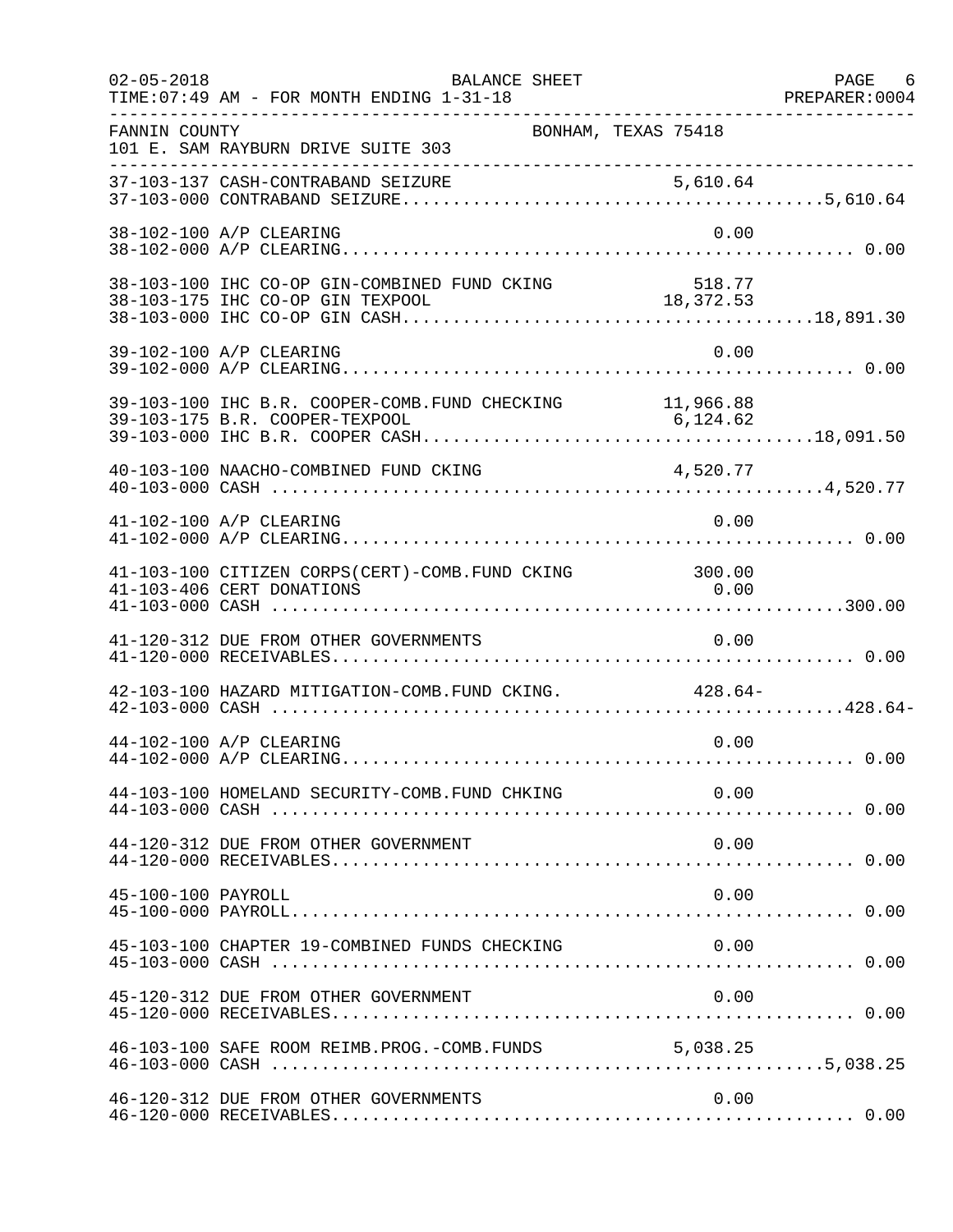| $02 - 05 - 2018$   | <b>BALANCE SHEET</b><br>TIME: 07:49 AM - FOR MONTH ENDING 1-31-18                            |           | PAGE 7<br>PREPARER: 0004 |
|--------------------|----------------------------------------------------------------------------------------------|-----------|--------------------------|
| FANNIN COUNTY      | BONHAM, TEXAS 75418<br>101 E. SAM RAYBURN DRIVE SUITE 303                                    |           |                          |
|                    | 48-103-100 ELECTION EQUIP.FUND-COMBINED FUNDS 30,698.98                                      |           |                          |
| 49-100-100 PAYROLL |                                                                                              | 0.00      |                          |
|                    | 49-103-100 INVESTIGATOR/LEOSE-COMB.FUNDS                                                     | 682.59    |                          |
|                    | 51-103-100 CO.CLK.CO.& DIST.CT.TECHNOLOGY-COMB 7,143.59                                      |           |                          |
|                    | 51-120-313 DUE FROM OTHER FUNDS                                                              | 356.83    |                          |
|                    | 52-103-100 CO.CLK.COURT RECORDS PRESERVATION-C 12,344.22                                     |           |                          |
|                    | 52-120-313 DUE FROM OTHER FUNDS                                                              | 900.00    |                          |
|                    | 53-103-100 CO.CLK.REC.ARCHIVE -COMB.FUNDS CKIN 271,343.30                                    |           |                          |
|                    |                                                                                              |           |                          |
|                    | 55-102-100 A/P CLEARING                                                                      | 0.00      |                          |
|                    | 55-103-155 F.C. LAW ENFORCEMENT EDUCATION                                                    | 246.53    |                          |
|                    | 55-999-100 A/P CLEARING ACCOUNT                                                              | 0.00      |                          |
| 56-100-100 PAYROLL |                                                                                              | 0.00      |                          |
|                    | 56-102-100 A/P CLEARING                                                                      | 0.00      |                          |
|                    | 56-103-156 CASH-F C SHERIFF FORFEITURE<br>56-103-159 CASH-FEDERAL FORFEITURE 2018 428,333.82 | 3,997.59  |                          |
|                    | 56-999-100 A/P CLEARING ACCOUNT                                                              | 0.00      |                          |
|                    | 57-103-100 SHERIFF K-9 UNIT-COMB.FUND CHECKING 595.29                                        |           |                          |
|                    | 59-103-100 DRUG COURT-COMBINED FUNDS                                                         | 32,840.07 |                          |
|                    | 59-120-313 DUE FROM OTHER FUNDS                                                              | 1,650.01  |                          |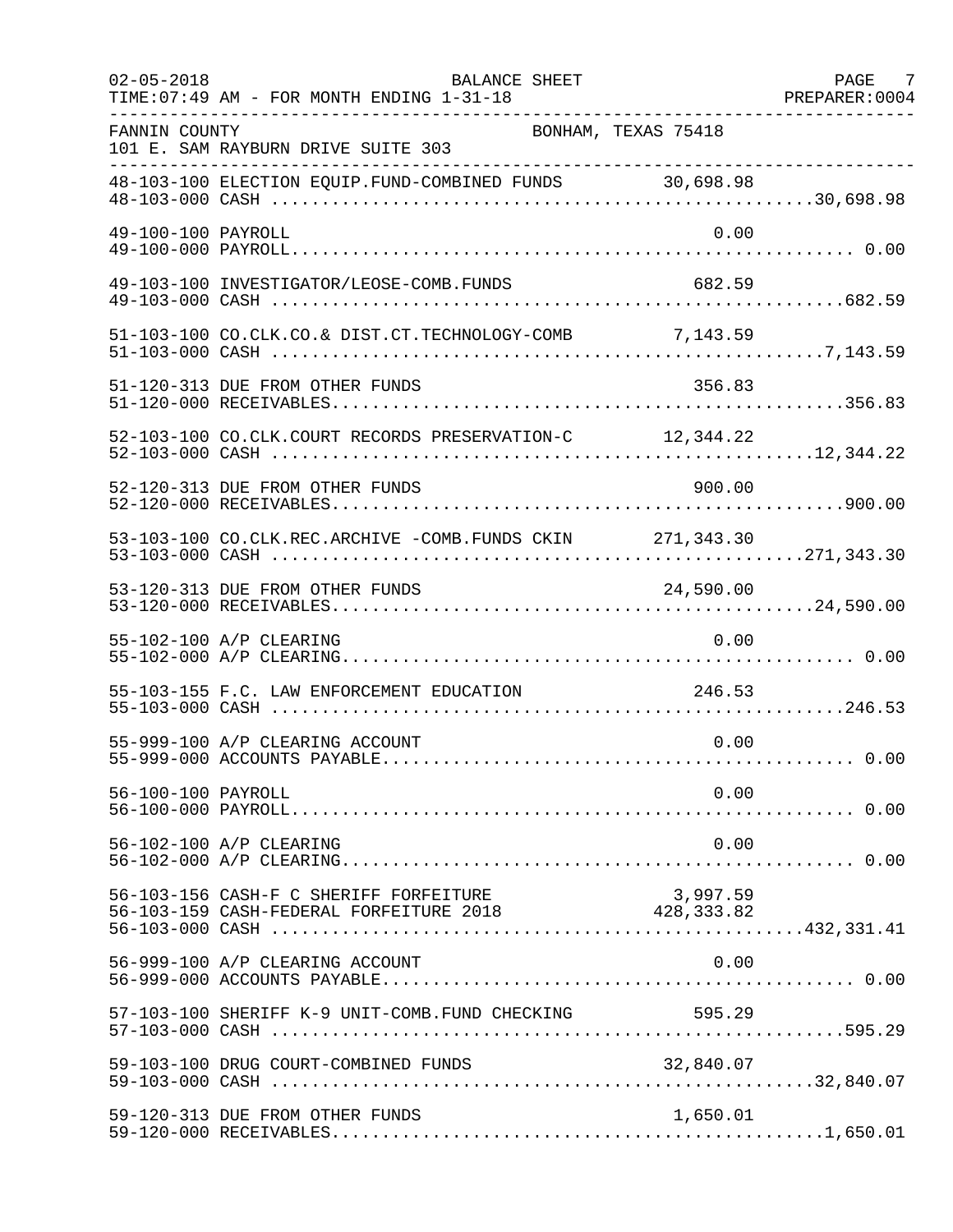| $02 - 05 - 2018$   | BALANCE SHEET<br>TIME: 07:49 AM - FOR MONTH ENDING 1-31-18                                                |                                           | PAGE 8<br>PREPARER:0004 |
|--------------------|-----------------------------------------------------------------------------------------------------------|-------------------------------------------|-------------------------|
| FANNIN COUNTY      | BONHAM, TEXAS 75418<br>101 E. SAM RAYBURN DRIVE SUITE 303                                                 |                                           |                         |
| 60-103-175 TEXPOOL | 60-103-100 SINKING-COMBINED FUND CHECKING<br>60-103-260 SINKING-CASH 1998<br>60-103-275 TEXPOOL-1998 JAIL | 25,302.78<br>0.00<br>0.00<br>0.00         |                         |
|                    | 60-120-311 TAXES RECEIVABLE<br>60-120-312 DUE FROM OTHER GOVERNMENT<br>60-120-313 DUE FROM OTHER FUNDS    | 0.00<br>0.00<br>0.00                      |                         |
|                    | 61-103-100 DIST.CLK.CO.& DIST.CT.TECH.-COMBINE 2,423.23                                                   |                                           |                         |
|                    | 61-120-313 DUE FROM OTHER FUNDS                                                                           | 68.65                                     |                         |
|                    | 62-103-100 DIST.CLK.COURT RECORDS PRESERVATION 27,991.08                                                  |                                           |                         |
|                    | 62-120-313 DUE FROM OTHER FUNDS                                                                           | 609.11                                    |                         |
|                    | 63-103-100 LEOSE CONST.#1-COMBINED FUNDS CHECK 1,331.81                                                   |                                           |                         |
|                    | 64-103-100 LEOSE CONST.#2-COMBINED FUNDS CHECK 0.00                                                       |                                           |                         |
|                    | 65-103-100 LEOSE CONST.#3-COMBINED FUNDS CHECK 1,331.81                                                   |                                           |                         |
| 66-103-175 TEXPOOL | 66-103-100 CASH-COMBINED FUNDS CHECKING<br>66-103-166 ICS DEPOSIT                                         | $58, 713.48 -$<br>6, 253, 884. 76<br>0.00 |                         |
|                    | 67-103-100 ANNUAL PAYMENT-COMBINED FUND CKING 4,263.45-                                                   |                                           |                         |
|                    | 70-102-100 A/P CLEARING                                                                                   | 0.00                                      |                         |
| 70-103-175 TEXPOOL | 70-103-100 RIGHT OF WAY-COMBINED FUND CHECKING<br>70-103-170 RIGHT OF WAY CASH ACCT.                      | 16,038.65<br>$0.00$<br>0.00<br>81 100     |                         |
|                    | 70-133-010 ADVANCE TO GENERAL<br>70-133-021 ADVANCE TO R&B #1<br>70-133-022 ADVANCE TO R&B #2             | 0.00<br>0.00<br>0.00                      |                         |
|                    | 70-999-100 A/P CLEARING ACCOUNT                                                                           | 0.00                                      |                         |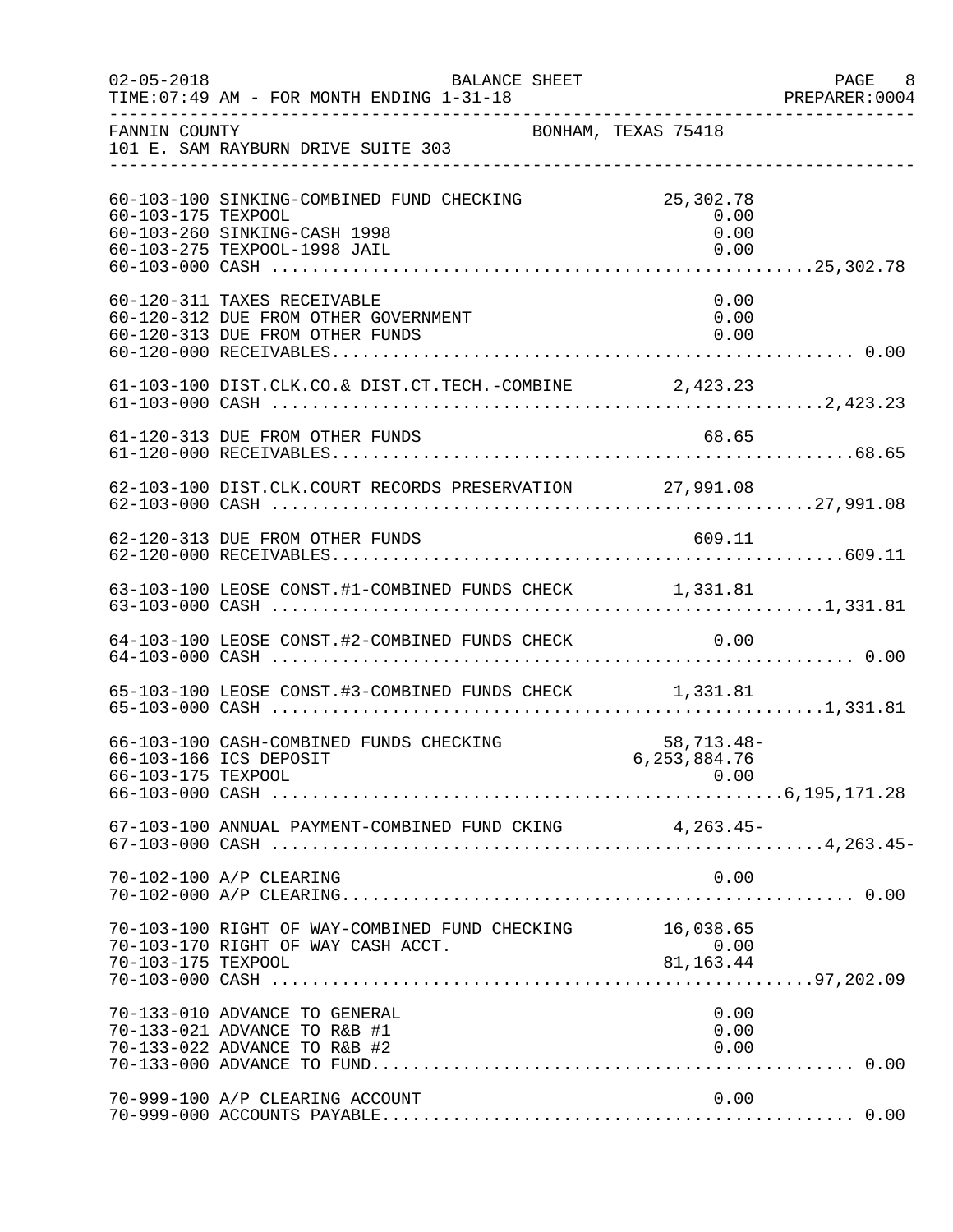| $02 - 05 - 2018$                        | BALANCE SHEET<br>TIME: 07:49 AM - FOR MONTH ENDING 1-31-18                                                                                                                                                                                                                                                                                                                                                                                                                                                    |                                                                                     | PAGE 9<br>PREPARER: 0004 |
|-----------------------------------------|---------------------------------------------------------------------------------------------------------------------------------------------------------------------------------------------------------------------------------------------------------------------------------------------------------------------------------------------------------------------------------------------------------------------------------------------------------------------------------------------------------------|-------------------------------------------------------------------------------------|--------------------------|
| FANNIN COUNTY                           | BONHAM, TEXAS 75418<br>101 E. SAM RAYBURN DRIVE SUITE 303                                                                                                                                                                                                                                                                                                                                                                                                                                                     |                                                                                     |                          |
|                                         |                                                                                                                                                                                                                                                                                                                                                                                                                                                                                                               |                                                                                     |                          |
|                                         | 71-103-100 INV. CRIMES AGAINST WOMEN-COMB. FUNDS 0.00                                                                                                                                                                                                                                                                                                                                                                                                                                                         |                                                                                     |                          |
|                                         | 71-120-312 DUE FROM OTHER GOVERNMENTS                                                                                                                                                                                                                                                                                                                                                                                                                                                                         | 0.00                                                                                |                          |
| 72-100-100 PAYROLL                      |                                                                                                                                                                                                                                                                                                                                                                                                                                                                                                               | 0.00                                                                                |                          |
|                                         | 72-103-100 INV. CRIMES AGAINST CHILDREN-COMB. FU 6,376.36-                                                                                                                                                                                                                                                                                                                                                                                                                                                    |                                                                                     |                          |
|                                         | 72-120-312 DUE FROM OTHER GOVERNMENTS                                                                                                                                                                                                                                                                                                                                                                                                                                                                         | 0.00                                                                                |                          |
|                                         |                                                                                                                                                                                                                                                                                                                                                                                                                                                                                                               |                                                                                     |                          |
|                                         | 88-103-100 IHC - COMBINED FUNDS CHECKING                                                                                                                                                                                                                                                                                                                                                                                                                                                                      | 0.00                                                                                |                          |
| 89-100-100 PAYROLL                      |                                                                                                                                                                                                                                                                                                                                                                                                                                                                                                               | 0.00                                                                                |                          |
|                                         | 89-103-689 CASH-STRUCTURAL FAM.THER.GRANT OOG<br>89-103-988 CASH-LOCAL FUNDS CARRIED FORWARD<br>89-103-992 CASH-INTEREST INCOME 13,043.27<br>89-103-993 CASH-BASIC PROBATION SUPERVISION 14,334.11<br>89-103-994 CASH-COMMUNITY PROGRAMS<br>89-103-994 CASH-COMMONITI PROGRAMS<br>89-103-995 CASH-LOCAL FUNDING FY 2018<br>89-103-996 CASH-PRE/POST ADJUDICATION<br>89-103-997 CASH-COMMITMENT DIVERSION<br>89-103-998 CASH-MENTAL HEALTH SERVICES<br>89-103-999 CASH-REGIONALS DIVERSIONS ALTERNATI 9,286.00 | 0.00<br>0.00<br>28,991.83<br>6,252.22<br>143,965.49<br>938.58<br>938.58<br>2,995.99 |                          |
| 92-103-175 TEXPOOL                      | 92-103-100 STATZER-COMBINED FUNDS CHECKING                                                                                                                                                                                                                                                                                                                                                                                                                                                                    | 3,981.83<br>39,589.28                                                               |                          |
|                                         | 92-999-100 A/P CLEARING ACCOUNT                                                                                                                                                                                                                                                                                                                                                                                                                                                                               | 0.00                                                                                |                          |
|                                         | 93-103-909 CASH- #713169 RANDOLPH                                                                                                                                                                                                                                                                                                                                                                                                                                                                             | 100.00                                                                              |                          |
|                                         | 93-120-312 DUE FROM OTHER GOVERNMENT                                                                                                                                                                                                                                                                                                                                                                                                                                                                          | 0.00                                                                                |                          |
|                                         | 95-100-100 PAYROLL CASH                                                                                                                                                                                                                                                                                                                                                                                                                                                                                       | 24.36                                                                               |                          |
| 98-160-100 LAND<br>98-160-200 BUILDINGS |                                                                                                                                                                                                                                                                                                                                                                                                                                                                                                               | 341,561.30<br>4,737,000.00                                                          |                          |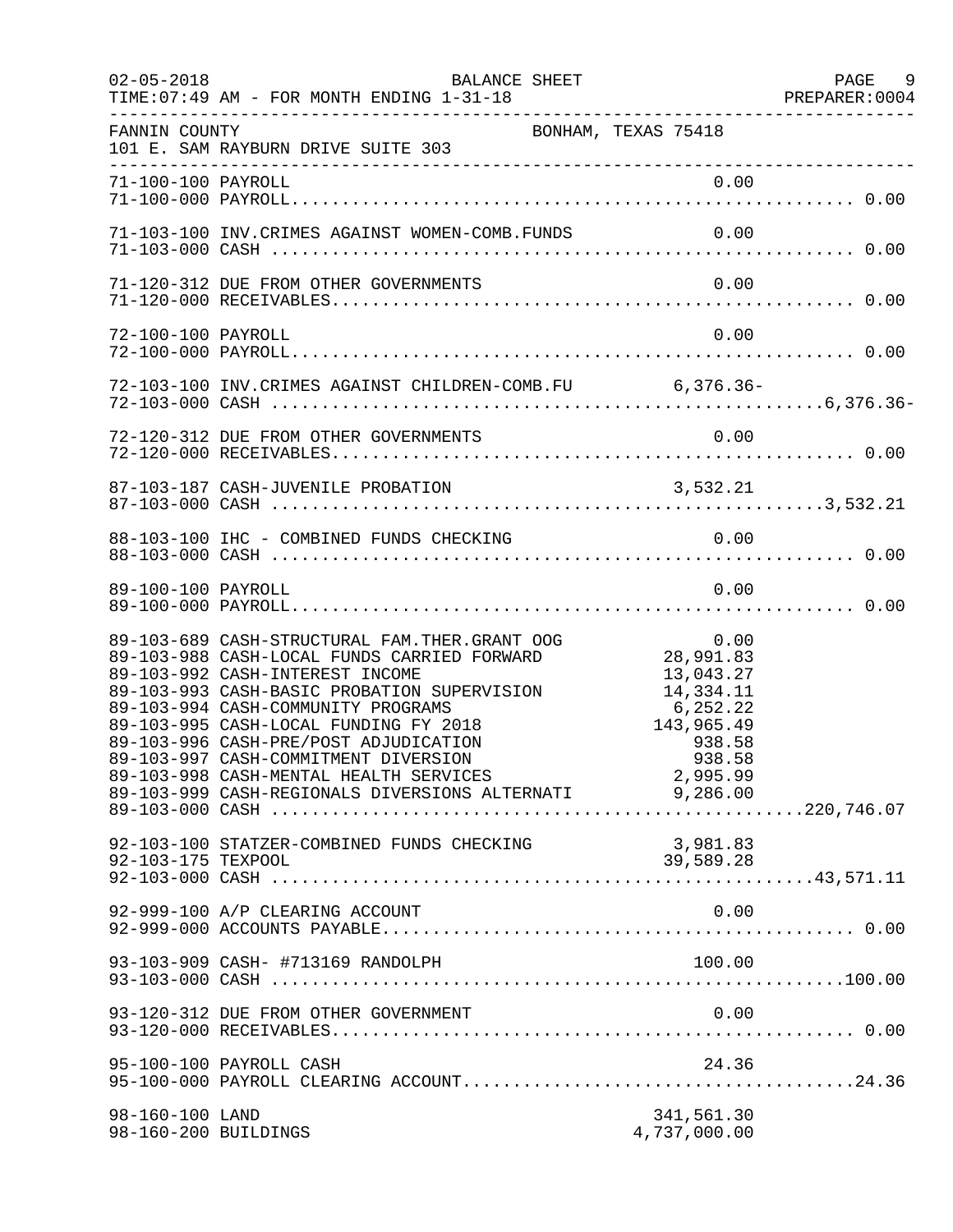| $02 - 05 - 2018$                       | BALANCE SHEET<br>1-31-18<br>TIME: 07:49 AM - FOR MONTH ENDING 1-31-18                                                                                                                                                                                                                                                                                                                                                                                                                                                                                                                                                                                                                                                                                                                                    |                                                                                                       | PAGE 10<br>PREPARER:0004 |
|----------------------------------------|----------------------------------------------------------------------------------------------------------------------------------------------------------------------------------------------------------------------------------------------------------------------------------------------------------------------------------------------------------------------------------------------------------------------------------------------------------------------------------------------------------------------------------------------------------------------------------------------------------------------------------------------------------------------------------------------------------------------------------------------------------------------------------------------------------|-------------------------------------------------------------------------------------------------------|--------------------------|
| FANNIN COUNTY                          | 101 E. SAM RAYBURN DRIVE SUITE 303                                                                                                                                                                                                                                                                                                                                                                                                                                                                                                                                                                                                                                                                                                                                                                       | BONHAM, TEXAS 75418                                                                                   | ______________________   |
| 98-160-230 ROADS<br>98-160-235 BRIDGES | 98-160-201 ACCUM.DEPRECIATION-BUILDINGS 3,258,911.08-<br>98-160-210 AUTOMOBILES AND TRUCKS 1,836,648.71<br>98-160-211 ACCUM.DEPR.AUTOS AND TRUCKS 1,280,042.46-<br>98-160-210 AUTOMOBILES AND TRUCKS<br>98-160-211 ACCUM.DEPR.AUTOS AND TRUCKS<br>20.160.11 GOVEITED DOUTINGTER<br>98-160-215 COMPUTER EQUIPMENT<br>98-160-215 COMPUTER EQUIPMENT<br>98-160-216 ACCUM.DEPR.-COMPUTER EQUIPMENT<br>98-160-220 OFFICE EQUIPMENT<br>98-160-221 ACCUM.DEPR.-OFFICE EQUIPMENT<br>99,653.24<br>99,653.24<br>99,653.24<br>99,653.24<br>99,653.24<br>99,653.24<br>99,653.24<br>9<br>98-160-231 ACCUM. DEPRECIATION-ROADS<br>98-160-233 BRIDGES<br>98-160-236 ACCUM. DEPRECIATION-BRIDGES<br>98-160-300 ROAD EQUIPMENT<br>98-160-300 ROAD EQUIPMENT<br>98-160-301 ACCUM.DEPRECIATION-ROAD EQUIPMENT 2,658,945.21- | 647,940.20<br>17,817,815.13<br>14, 263, 594. 24-<br>9,726,252.91<br>$3,125,306.71-$<br>3, 282, 441.12 |                          |
|                                        | 98-271-200 EQUITY ACCOUNT                                                                                                                                                                                                                                                                                                                                                                                                                                                                                                                                                                                                                                                                                                                                                                                |                                                                                                       |                          |
|                                        | 99-170-200 DEFERRED PENSION OUTFLOW 2,147,956.00<br>99-170-000 DEFERRED PENSION OUTFLOW2,147,956.00                                                                                                                                                                                                                                                                                                                                                                                                                                                                                                                                                                                                                                                                                                      |                                                                                                       |                          |
|                                        |                                                                                                                                                                                                                                                                                                                                                                                                                                                                                                                                                                                                                                                                                                                                                                                                          |                                                                                                       |                          |
|                                        | ***** LIABILITIES *****                                                                                                                                                                                                                                                                                                                                                                                                                                                                                                                                                                                                                                                                                                                                                                                  |                                                                                                       |                          |
|                                        | 10-200-097 DUE TO OTHER GOVERNMENTS-FINES 687,325.47<br>10-200-099 DUE TO OTHERS-FINES 2,362,259.68<br>10-200-150 ACCRUED SALARY PAYABLE 2,362,259.68<br>10-200-155 ACCRUED FRINGE BENEFITS 60,521.29<br>10-200-200 DEFERRED TAX REVEN                                                                                                                                                                                                                                                                                                                                                                                                                                                                                                                                                                   |                                                                                                       |                          |
| 10-207-090 DUE TO CJD                  | 10-207-070 DUE TO R.O.W.<br>10-207-089 DUE TO T.J.P.C.<br>10-207-970 DUE TO OTHER GOVERNMENTS<br>10-207-990 DUE TO OTHERS                                                                                                                                                                                                                                                                                                                                                                                                                                                                                                                                                                                                                                                                                | 0.00<br>0.00<br>1,794.00<br>0.00<br>344.79                                                            |                          |
|                                        | 10-225-510 TIME PYMT. WARRANTS ON COMPUTERS                                                                                                                                                                                                                                                                                                                                                                                                                                                                                                                                                                                                                                                                                                                                                              | 0.00                                                                                                  |                          |
|                                        |                                                                                                                                                                                                                                                                                                                                                                                                                                                                                                                                                                                                                                                                                                                                                                                                          |                                                                                                       |                          |
|                                        | 11-200-910 SYSTEM ADDED LIABILITY LINE-ITEM $0.00$<br>11-200-000 SYSTEM ADDED LIABILITY DEPARTMENT0.00                                                                                                                                                                                                                                                                                                                                                                                                                                                                                                                                                                                                                                                                                                   |                                                                                                       |                          |
|                                        | 11-271-200 EQUITY ACCOUNT                                                                                                                                                                                                                                                                                                                                                                                                                                                                                                                                                                                                                                                                                                                                                                                | 121,322.30                                                                                            |                          |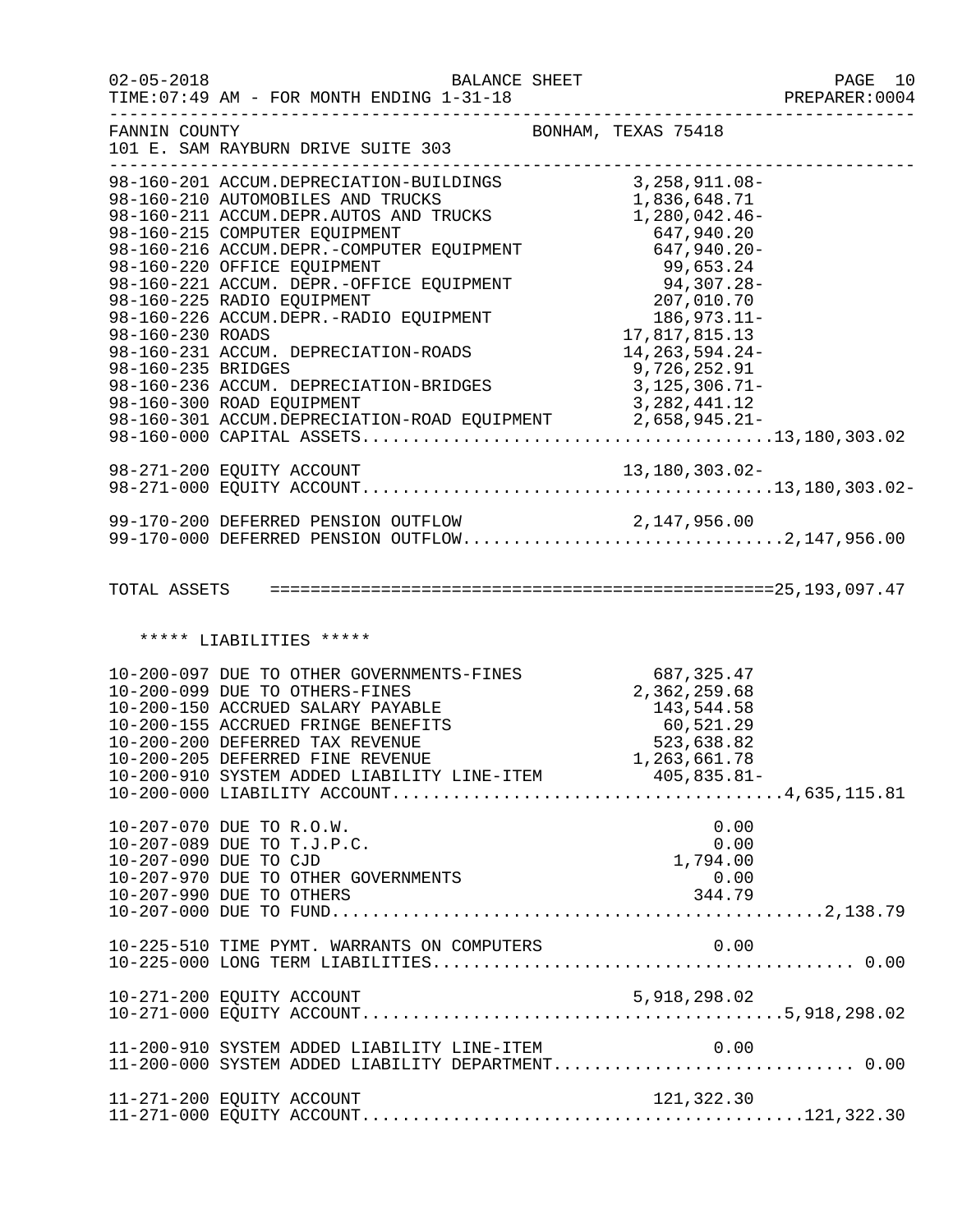| $02 - 05 - 2018$ | BALANCE SHEET<br>TIME: 07:49 AM - FOR MONTH ENDING 1-31-18                                                                                                                                                                    |                                    | PAGE 11<br>PREPARER: 0004 |
|------------------|-------------------------------------------------------------------------------------------------------------------------------------------------------------------------------------------------------------------------------|------------------------------------|---------------------------|
| FANNIN COUNTY    | 101 E. SAM RAYBURN DRIVE SUITE 303                                                                                                                                                                                            | BONHAM, TEXAS 75418                |                           |
|                  | 12-200-910 SYSTEM ADDED LIABILITY LINE-ITEM 0.00<br>12-200-000 SYSTEM ADDED LIABILITY DEPARTMENT 0.00                                                                                                                         |                                    |                           |
|                  | 12-271-200 EQUITY ACCOUNT                                                                                                                                                                                                     | 7,619.28                           |                           |
|                  | 13-207-097 DUE TO OTHER GOVERNMENTS                                                                                                                                                                                           | 5,100.00                           |                           |
|                  | 13-271-200 EQUITY ACCOUNT                                                                                                                                                                                                     | 210.00                             |                           |
|                  |                                                                                                                                                                                                                               | 0.00                               |                           |
|                  | 14-271-200 EQUITY ACCOUNT                                                                                                                                                                                                     |                                    |                           |
|                  | 16-200-910 SYSTEM ADDED LIABILITY LINE-ITEM<br>16-200-000 SYSTEM ADDED LIABILITY DEPARTMENT 0.00                                                                                                                              | 0.00                               |                           |
|                  | 16-271-200 EQUITY ACCOUNT                                                                                                                                                                                                     | 17,491.38                          |                           |
|                  | 17-271-200 EQUITY ACCOUNT                                                                                                                                                                                                     | 5,052.40                           |                           |
|                  | 18-200-150 ACCRUED SALARY PAYABLE<br>18-200-155 ACCRUED FRINGE BENEFITS<br>18-200-133 ACCROED FRINGE BENEFILS<br>18-200-910 SYSTEM ADDED LIABILITY LINE-ITEM 1,867.20-<br>18-200-000 SYSTEM ADDED LIABILITY DEPARTMENT191.84- | 1,090.97<br>584.39                 |                           |
|                  | 18-271-200 EQUITY ACCOUNT                                                                                                                                                                                                     | 77,616.96                          |                           |
|                  | 19-200-150 ACCRUED SALARY PAYABLE<br>19-200-155 ACCRUED FRINGE BENEFITS<br>19-200-910 SYSTEM ADDED LIABILITY LINE-ITEM                                                                                                        | 0.01<br>0.00<br>0.00               |                           |
|                  | 19-271-200 EQUITY ACCOUNT                                                                                                                                                                                                     | 8,892.95                           |                           |
|                  | 20-200-150 ACCRUED SALARY PAYABLE<br>$20-200-910$ SYSTEM ADDED LIABILITY LINE-ITEM 0.00<br>20-200-000 SYSTEM ADDED LIABILITY LINE-ITEM 0.00<br>20-200-000 SYSTEM ADDED LIABILITY DEPARTMENT335.22                             | 283.09                             |                           |
|                  | 20-271-200 EQUITY ACCOUNT                                                                                                                                                                                                     | 46,095.85                          |                           |
|                  | 21-200-150 ACCRUED SALARY PAYABLE<br>21-200-155 ACCRUED FRINGE BENEFITS<br>21-200-200 DEFERRED TAX REVENUE<br>21-200-910 SYSTEM ADDED LIABILITY LINE-ITEM 12,796.59-                                                          | 11,068.97<br>4,896.71<br>27,352.33 |                           |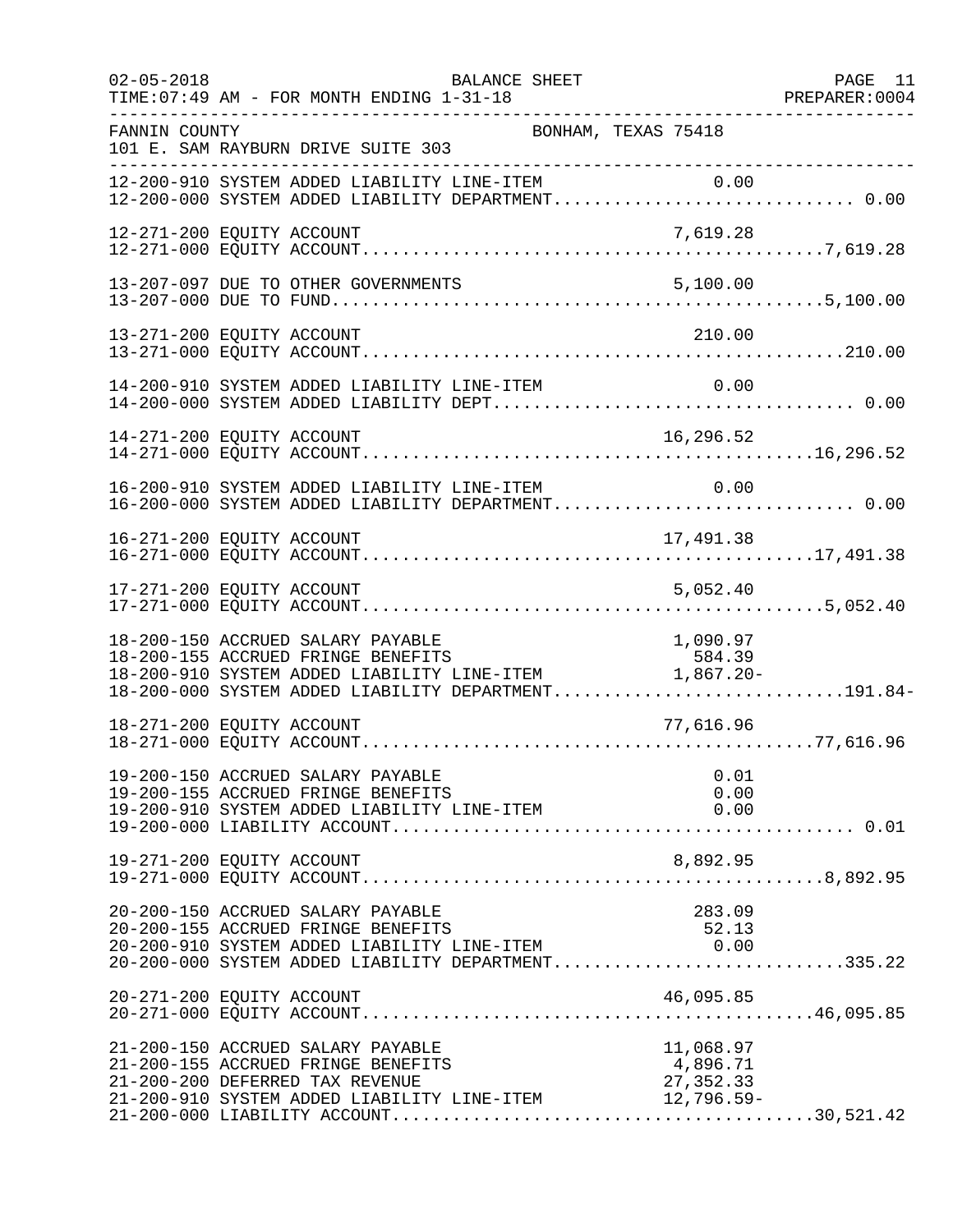| $02 - 05 - 2018$ | BALANCE SHEET<br>TIME: 07:49 AM - FOR MONTH ENDING 1-31-18                                                                                                                                                                   |                                                          | PAGE 12<br>PREPARER: 0004 |
|------------------|------------------------------------------------------------------------------------------------------------------------------------------------------------------------------------------------------------------------------|----------------------------------------------------------|---------------------------|
| FANNIN COUNTY    | 101 E. SAM RAYBURN DRIVE SUITE 303                                                                                                                                                                                           | BONHAM, TEXAS 75418                                      |                           |
|                  | 21-207-070 DUE TO RIGHT OF WAY<br>21-207-131 DUE TO RD. DIST. 17A                                                                                                                                                            | 0.00<br>0.00                                             |                           |
|                  | 21-231-100 LOAN BSB EQUIPMENT                                                                                                                                                                                                | 0.00                                                     |                           |
|                  | 21-271-200 EQUITY ACCOUNTY                                                                                                                                                                                                   | 187,556.03                                               |                           |
|                  | 22-200-150 ACCRUED SALARY PAYABLE<br>22-200-155 ACCRUED FRINGE BENEFITS<br>22-200-200 DEFERRED TAX REVENUE<br>$22-200-200$ Defersion in Network LINE-ITEM 9,878.53-<br>22-200-910 SYSTEM ADDED LIABILITY LINE-ITEM 9,878.53- | 10,638.97<br>5,217.20<br>29,990.98                       |                           |
|                  | 22-207-070 DUE TO RIGHT OF WAY                                                                                                                                                                                               | 0.00                                                     |                           |
|                  | 22-271-200 EQUITY ACCOUNT                                                                                                                                                                                                    | 604,970.06                                               |                           |
|                  | 23-200-150 ACCRUED SALARY PAYABLE<br>23-200-155 ACCRUED FRINGE BENEFITS<br>23-200-200 DEFERRED TAX REVENUE<br>23-200-910 SYSTEM ADDED LIABILITY LINE-ITEM 21,436.11-                                                         | 12,205.75<br>5,919.66<br>5,919.66<br>44.000<br>44,999.39 |                           |
|                  | 23-231-571 LOAN OF CAPITAL EQUIP. PURCHASE                                                                                                                                                                                   | 0.00                                                     |                           |
|                  | 23-271-200 EQUITY ACCOUNT                                                                                                                                                                                                    | 768,250.71                                               |                           |
|                  | 24-200-150 ACCRUED SALARY PAYABLE<br>24-200-155 ACCRUED FRINGE BENEFITS<br>24-200-200 DEFERRED TAX REVENUE<br>24-200-910 SYSTEM ADDED LIABILITY LINE-ITEM 10,901.61-                                                         | 10,235.35<br>5, 173. 21<br>24,598.77                     |                           |
|                  | 24-271-200 EQUITY ACCOUNT                                                                                                                                                                                                    | 332,767.56                                               |                           |
|                  | 25-271-200 EQUITY ACCOUNT                                                                                                                                                                                                    | 2,177.67                                                 |                           |
|                  | 26-200-910 SYSTEM ADDED LIABILITY LINE-ITEM<br>26-200-000 SYSTEM ADDED LIABILITY DEPARTMENT 0.00                                                                                                                             | 0.00                                                     |                           |
|                  | 26-271-200 EQUITY ACCOUNT                                                                                                                                                                                                    | 46,936.97                                                |                           |
|                  | 27-271-200 EQUITY ACCOUNT                                                                                                                                                                                                    | 11,108.44                                                |                           |
|                  | 28-200-910 SYSTEM ADDED LIABILITY LINE-ITEM<br>28-200-000 SYSTEM ADDED LIABILITY DEPARTMENT 0.00                                                                                                                             | 0.00                                                     |                           |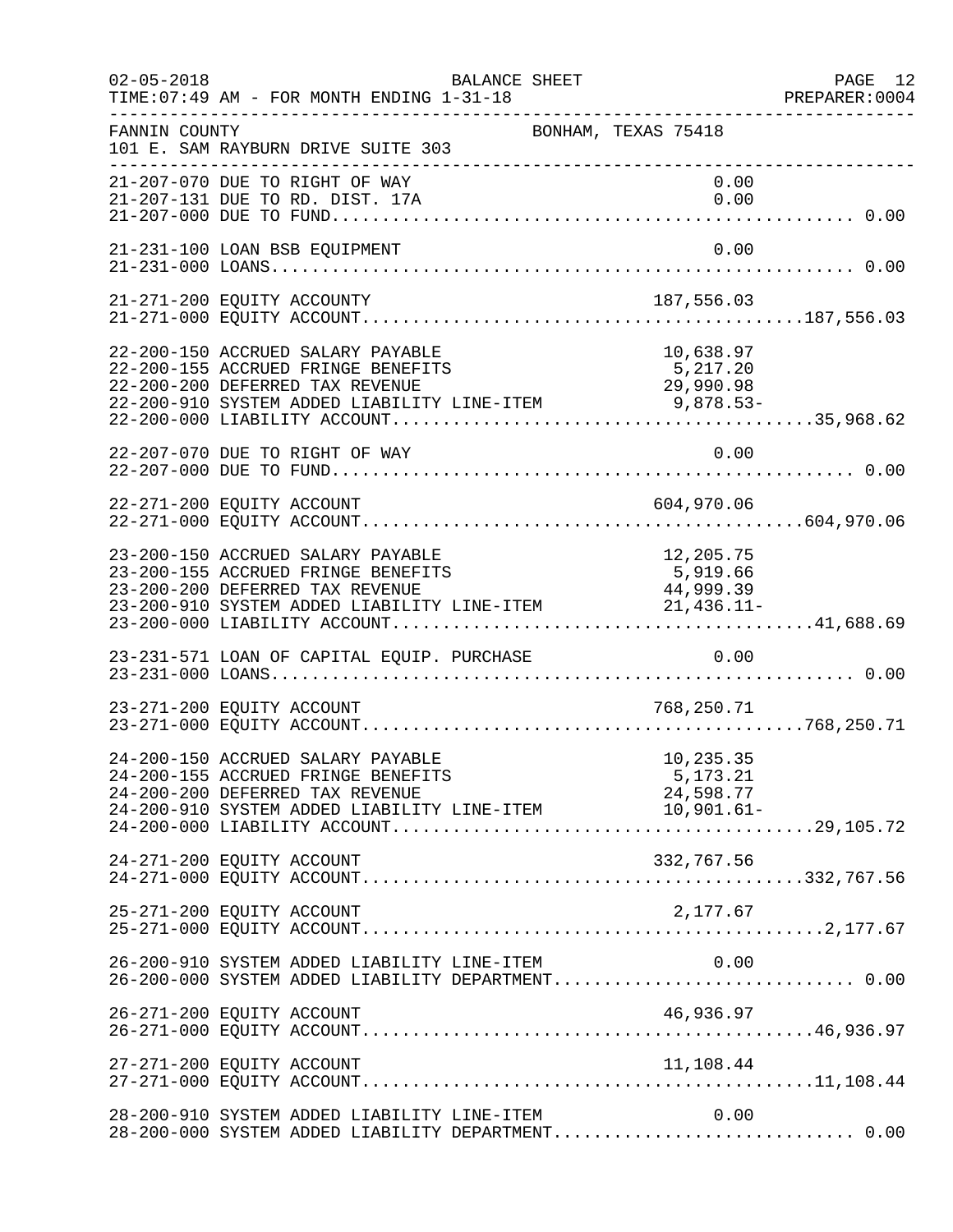| $02 - 05 - 2018$ | BALANCE SHEET<br>TIME: 07:49 AM - FOR MONTH ENDING 1-31-18                                                             | ------------------------------------ | PAGE 13<br>PREPARER: 0004 |
|------------------|------------------------------------------------------------------------------------------------------------------------|--------------------------------------|---------------------------|
| FANNIN COUNTY    | 101 E. SAM RAYBURN DRIVE SUITE 303                                                                                     | BONHAM, TEXAS 75418                  |                           |
|                  | 28-271-200 EQUITY ACCOUNT                                                                                              | 4,719.24                             |                           |
|                  | 30-271-200 EQUITY ACCOUNT                                                                                              | 983.14                               |                           |
|                  | 31-271-200 EQUITY ACCOUNT                                                                                              | 115.00                               |                           |
|                  | 33-271-200 EQUITY ACCOUNT                                                                                              | 8,596.74                             |                           |
|                  | 34-271-200 EQUITY ACCOUNT                                                                                              | 23,623.29                            |                           |
|                  | 35-200-910 SYSTEM ADDED LIABILITY LI                                                                                   | 0.00                                 |                           |
|                  | 35-271-200 EQUITY ACCOUNT                                                                                              | 148,183.56                           |                           |
|                  | 36-200-150 ACCRUED SALARY PAYABLE<br>36-200-155 ACCRUED FRINGE BENEFITS<br>36-200-910 SYSTEM ADDED LIABILITY LINE-ITEM | 0.00<br>0.01<br>0.00                 |                           |
|                  | 36-271-200 EQUITY ACCOUNT                                                                                              | 22,840.34                            |                           |
|                  | 37-200-910 SYSTEM ADDED LIABILITY LINE-ITEM                                                                            | 0.00                                 |                           |
|                  | 37-207-099 HELD IN TRUST                                                                                               | 3,209.46                             |                           |
|                  | 37-271-200 EQUITY ACCOUNT                                                                                              | 2,401.00                             |                           |
|                  | 38-271-200 EQUITY ACCOUNT                                                                                              | 18,825.59                            |                           |
|                  | 39-271-200 EQUITY ACCOUNT                                                                                              | 18,067.34                            |                           |
|                  | 40-200-910 SYSTEM ADDED LIABILITY LINE-ITEM<br>40-200-000 SYSTEM ADDED LIABILITY DEPARTMENT 0.00                       | 0.00                                 |                           |
|                  | 40-271-200 EQUITY ACCOUNT                                                                                              | 4,672.73                             |                           |
|                  | 41-200-910 SYSTEM ADDED LIABILITY LINE-ITEM $0.00$<br>41-200-000 SYSTEM ADDED LIABILITY DEPARTMENT0.00                 |                                      |                           |
|                  | 41-207-095 DUE TO OTHER FUNDS                                                                                          | 0.00                                 |                           |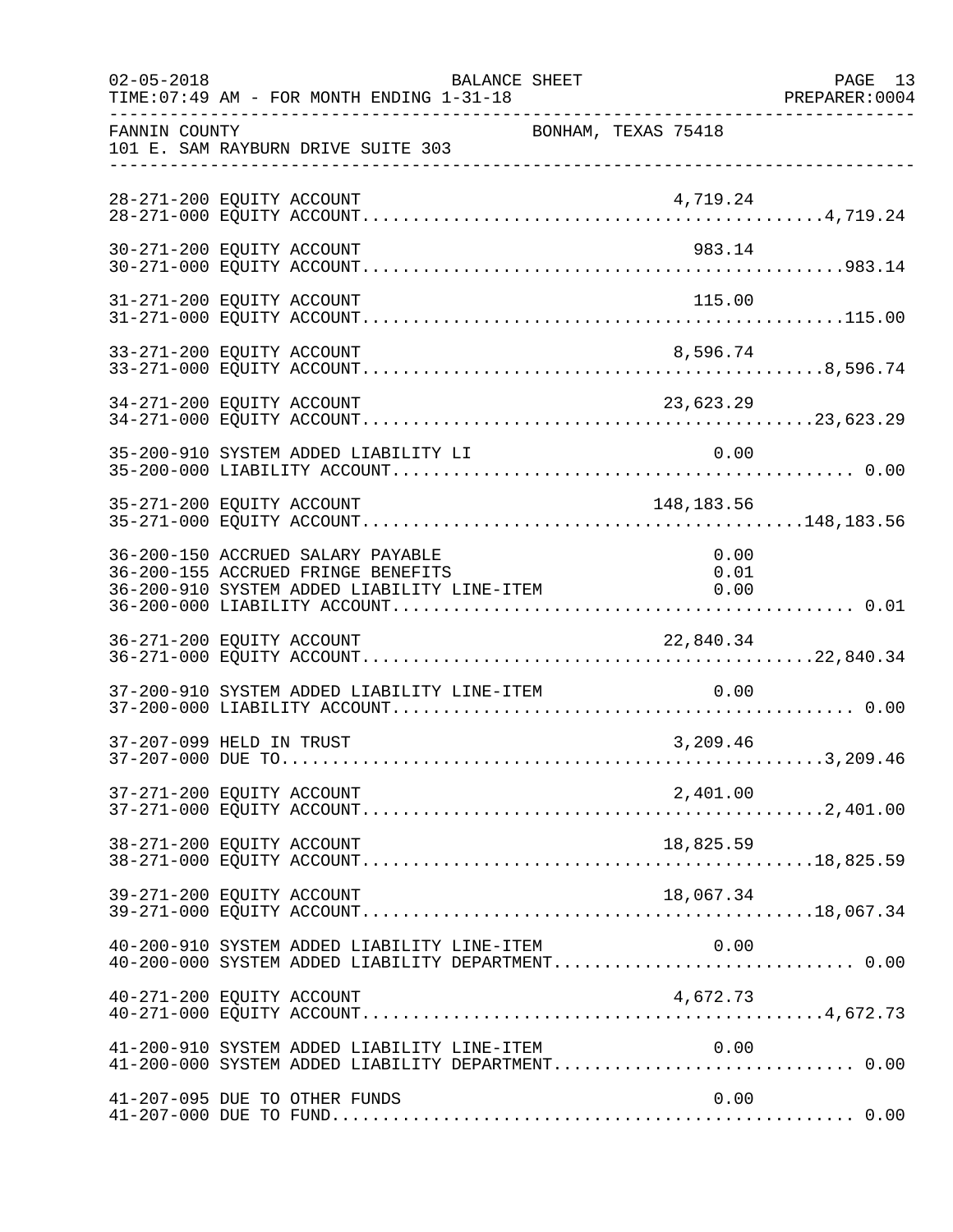| $02 - 05 - 2018$ | BALANCE SHEET<br>TIME: 07:49 AM - FOR MONTH ENDING 1-31-18                                                                                                                                                                                        | PAGE 14 |
|------------------|---------------------------------------------------------------------------------------------------------------------------------------------------------------------------------------------------------------------------------------------------|---------|
| FANNIN COUNTY    | BONHAM, TEXAS 75418<br>101 E. SAM RAYBURN DRIVE SUITE 303<br>__________________________________                                                                                                                                                   |         |
|                  |                                                                                                                                                                                                                                                   |         |
|                  | 42-200-910 SYSTEM ADDED LIABILITY LINE-ITEM<br>0.00                                                                                                                                                                                               |         |
|                  | 42-271-200 EQUITY ACCOUNT<br>$428.64-$                                                                                                                                                                                                            |         |
|                  | 44-200-910 SYSTEM ADDED LIABILITY LINE-ITEM<br>0.00<br>44-200-000 SYSTEM ADDED LIABILITY DEPARTMENT 0.00                                                                                                                                          |         |
|                  | 0.00<br>44-207-095 DUE TO OTHER FUNDS                                                                                                                                                                                                             |         |
|                  | 44-271-200 EQUITY ACCOUNT<br>0.00                                                                                                                                                                                                                 |         |
|                  | 45-200-150 ACCRUED SALARY PAYABLE<br>302.00<br>45-200-155 ACCRUED FRINGE BENEFITS<br>0.00<br>95-200-155 ACCROLD PRINGE BENEFITS<br>45-200-910 SYSTEM ADDED LIABILITY LINE-ITEM 3,975.00-<br>45-200-000 SYSTEM ADDED LIABILITY DEPARTMENT3,673.00- |         |
|                  | 0.00<br>45-207-095 DUE TO OTHER FUNDS                                                                                                                                                                                                             |         |
|                  | 45-271-200 EQUITY ACCOUNT<br>$302.00 -$                                                                                                                                                                                                           |         |
|                  | 46-200-910 SYSTEM ADDED LIABILITY LINE-ITEM<br>$634.95-$<br>46-200-000 SYSTEM ADDED LIABILITY DEPARTMENT634.95-                                                                                                                                   |         |
|                  | 46-271-200 EQUITY ACCOUNT<br>5,574.20                                                                                                                                                                                                             |         |
|                  | 48-200-910 SYSTEM ADDED LIABILITY LINE-ITEM<br>392.75-<br>48-200-000 SYSTEM ADDED LIABILITY DEPARTMENT392.75-                                                                                                                                     |         |
|                  | 35, 128. 73<br>48-271-200 EQUITY ACCOUNT                                                                                                                                                                                                          |         |
|                  | 49-271-200 EQUITY ACCOUNT<br>682.59                                                                                                                                                                                                               |         |
|                  | 51-271-200 EQUITY ACCOUNT<br>7,332.75                                                                                                                                                                                                             |         |
|                  | 52-271-200 EQUITY ACCOUNT<br>13,001.07                                                                                                                                                                                                            |         |
|                  | 53-200-910 SYSTEM ADDED LIABILITY LINE-ITEM 0.00<br>53-200-000 SYSTEM ADDED LIABILITY DEPARTMENT 0.00                                                                                                                                             |         |
|                  | 53-271-200 EQUITY ACCOUNT<br>282,603.30                                                                                                                                                                                                           |         |
|                  | 55-200-910 SYSTEM ADDED LIABILITY LINE-ITEM<br>0.00                                                                                                                                                                                               |         |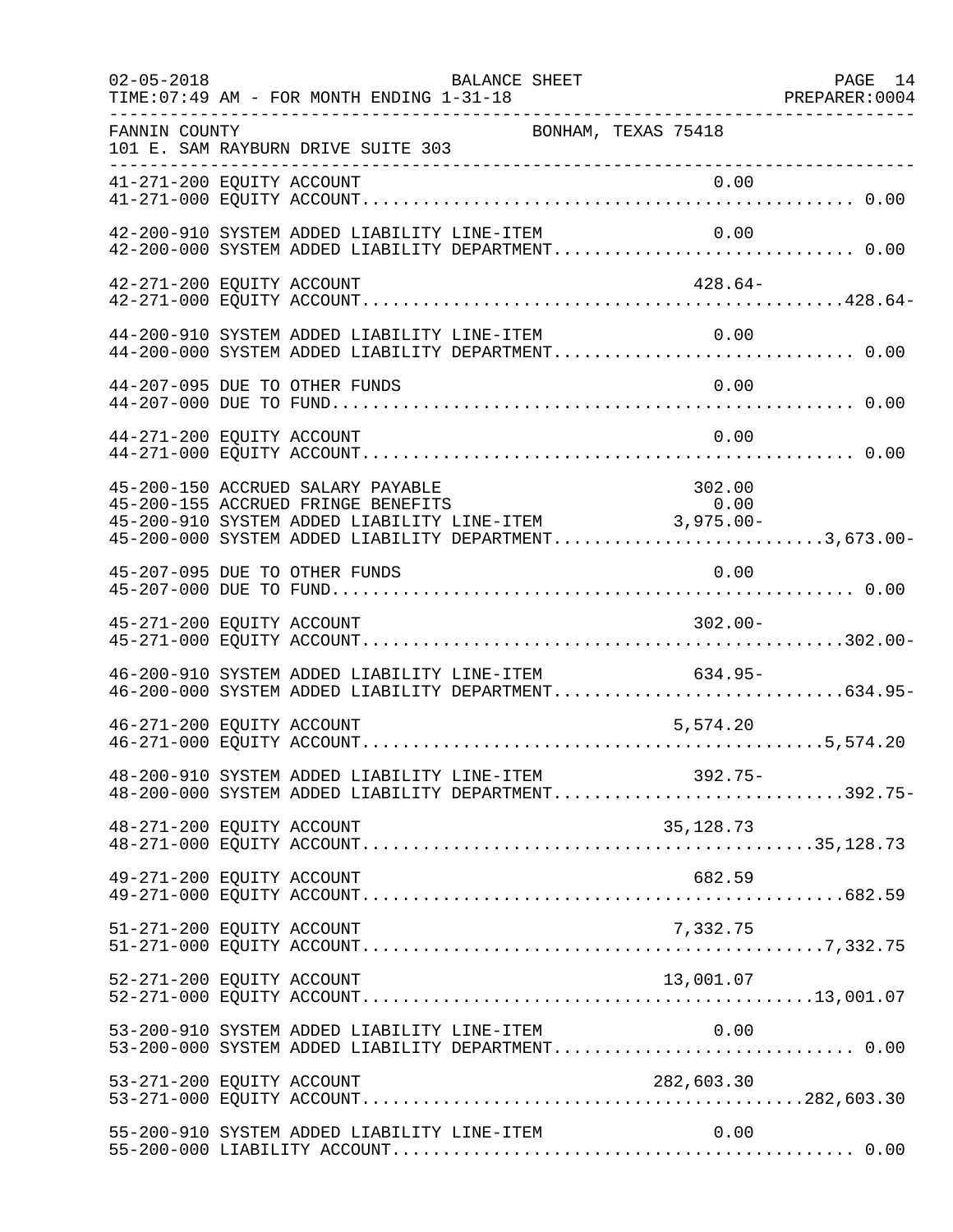| $02 - 05 - 2018$<br>__________________ | BALANCE SHEET<br>TIME: 07:49 AM - FOR MONTH ENDING 1-31-18                                                     |                     | PAGE 15<br>PREPARER: 0004 |
|----------------------------------------|----------------------------------------------------------------------------------------------------------------|---------------------|---------------------------|
| FANNIN COUNTY                          | 101 E. SAM RAYBURN DRIVE SUITE 303<br>____________________________________                                     | BONHAM, TEXAS 75418 |                           |
|                                        | 55-271-200 EQUITY ACCOUNT                                                                                      | 246.50              |                           |
|                                        | 56-200-910 SYSTEM ADDED LIABILITY LINE-ITEM                                                                    | 0.00                |                           |
|                                        | 56-271-200 EQUITY ACCOUNT                                                                                      | 17,860.19           |                           |
|                                        | 57-200-910 SYSTEM ADDED LIABILITY LINE-ITEM 0.00<br>57-200-000 SYSTEM ADDED LIABILITY DEPARTMENT 0.00          |                     |                           |
|                                        | 57-271-200 EQUITY ACCOUNT                                                                                      | 595.29              |                           |
|                                        | 59-200-910 SYSTEM ADDED LIABILITY LINE-ITEM 1,350.00-<br>59-200-000 SYSTEM ADDED LIABILITY DEPARTMENT1,350.00- |                     |                           |
|                                        | 59-271-200 EQUITY ACCOUNT                                                                                      | 36,079.67           |                           |
|                                        | 60-200-200 DEFERRED REVENUE                                                                                    | 0.00                |                           |
|                                        |                                                                                                                |                     |                           |
|                                        | 61-271-200 EQUITY ACCOUNT                                                                                      | 3,194.36            |                           |
|                                        | 62-271-200 EQUITY ACCOUNT                                                                                      | 27,517.43           |                           |
|                                        | 63-200-910 SYSTEM ADDED LIABILITY LINE ITEM 0.00                                                               |                     |                           |
|                                        | 63-271-200 EQUITY ACCOUNT                                                                                      | 1,331.81            |                           |
|                                        | 64-200-910 SYSTEM ADDED LIABILITY LINE ITEM                                                                    | 0.00                |                           |
|                                        | 64-271-200 EQUITY ACCOUNT                                                                                      | 0.00                |                           |
|                                        |                                                                                                                | 0.00                |                           |
|                                        | 65-271-200 EQUITY ACCOUNT                                                                                      | 1,331.81            |                           |
|                                        | 66-200-910 SYSTEM ADDED LIABILITY LINE-ITEM                                                                    | 0.00                |                           |
|                                        | 66-231-200 2017 GO BONDS PAYABLE                                                                               | 6, 250, 000.00      |                           |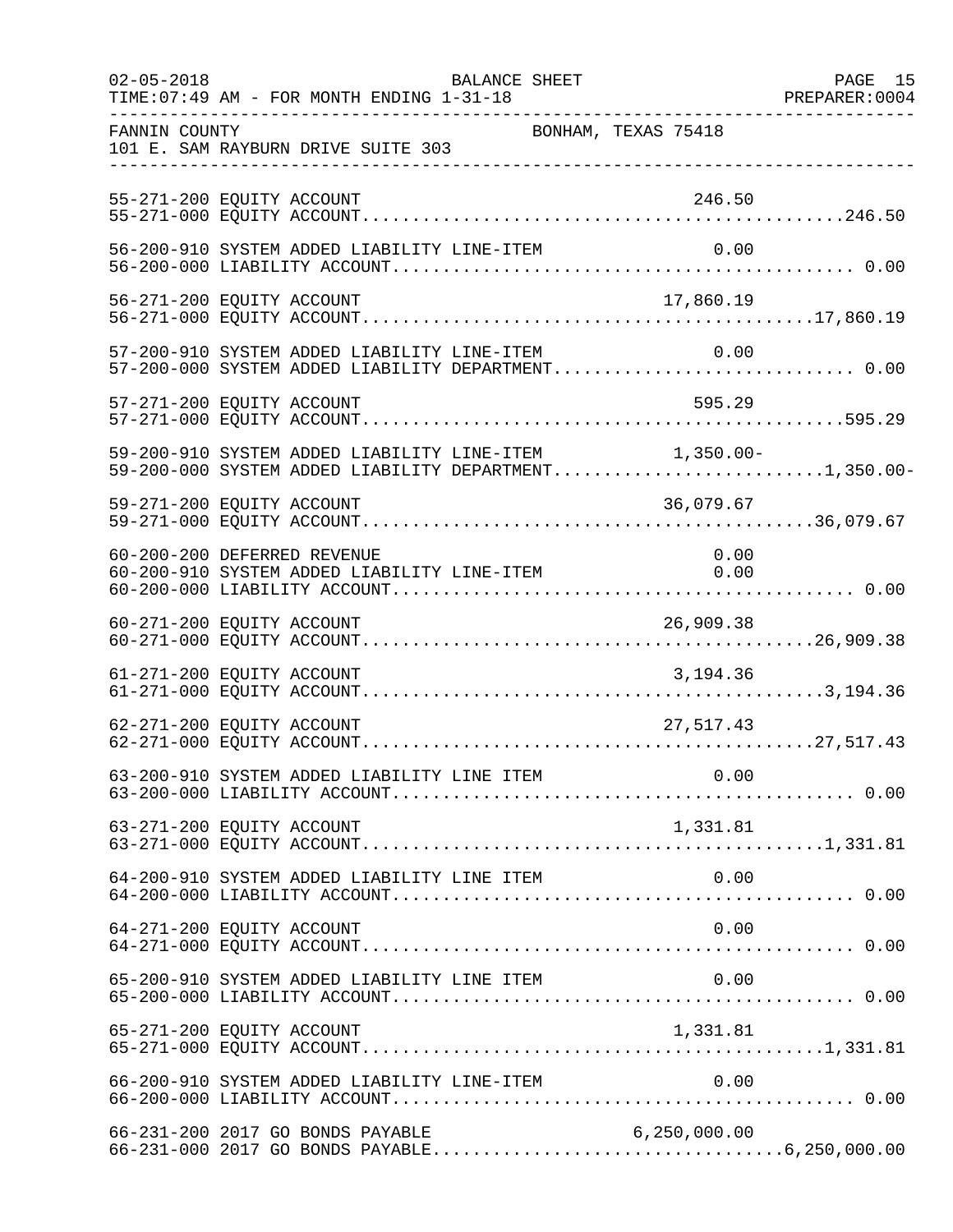| $02 - 05 - 2018$ | BALANCE SHEET<br>TIME: 07:49 AM - FOR MONTH ENDING 1-31-18                                                 | PAGE 16 |
|------------------|------------------------------------------------------------------------------------------------------------|---------|
| FANNIN COUNTY    | BONHAM, TEXAS 75418<br>101 E. SAM RAYBURN DRIVE SUITE 303                                                  |         |
|                  | 66-271-200 EQUITY ACCOUNT<br>0.00                                                                          |         |
|                  | 67-200-910 SYSTEM ADDED LIABILITY LINE-ITEM<br>0.00<br>67-200-000 SYSTEM ADDED LIABILITY DEPARTMENT 0.00   |         |
|                  | 67-271-200 EQUITY ACCOUNT<br>0.00                                                                          |         |
|                  | 70-200-910 SYSTEM ADDED LIABILITY LINE-ITEM<br>0.00                                                        |         |
|                  |                                                                                                            |         |
|                  | 71-200-910 SYSTEM ADDED LIABILITY LINE-ITEM<br>0.00<br>71-200-000 SYSTEM ADDED LIABILITY DEPARTMENT 0.00   |         |
|                  | 0.00<br>71-271-200 EQUITY ACCOUNT                                                                          |         |
|                  | 0.00 72-200-910 SYSTEM ADDEND LIABILITY LINE-ITEM 0.00<br>72-200-000 SYSTEM ADDED LIABILITY DEPARTMENT0.00 |         |
|                  | 72-271-200 EQUITY ACCOUNT<br>0.00                                                                          |         |
|                  | 87-200-910 SYSTEM ADDED LIABILITY LINE-ITEM<br>0.00<br>87-200-000 SYSTEM ADDED LIABILITY DEPARTMENT 0.00   |         |
|                  | 87-202-319 A/P RESTITUTION-JUVENILE PROBATION<br>0.00                                                      |         |
|                  | 87-271-200 EQUITY ACCOUNT<br>1,849.21                                                                      |         |
|                  | 0.00<br>88-271-200 EQUITY ACCOUNT                                                                          |         |
|                  | 89-220-189 DEFERRED REVENUE<br>0.00                                                                        |         |
|                  | 89-271-200 EQUITY ACCOUNT<br>45,922.93                                                                     |         |
|                  | 92-200-910 SYSTEM ADDED LIABILITY LINE-ITEM<br>0.00<br>92-200-000 SYSTEM ADDED LIABILITY DEPARTMENT 0.00   |         |
|                  | 43, 428.93<br>92-271-200 EQUITY ACCOUNT                                                                    |         |
|                  | 93-200-910 SYSTEM ADDED LIABILITY<br>0.00                                                                  |         |
|                  | 93-271-200 EQUITY ACCOUNT<br>100.00                                                                        |         |